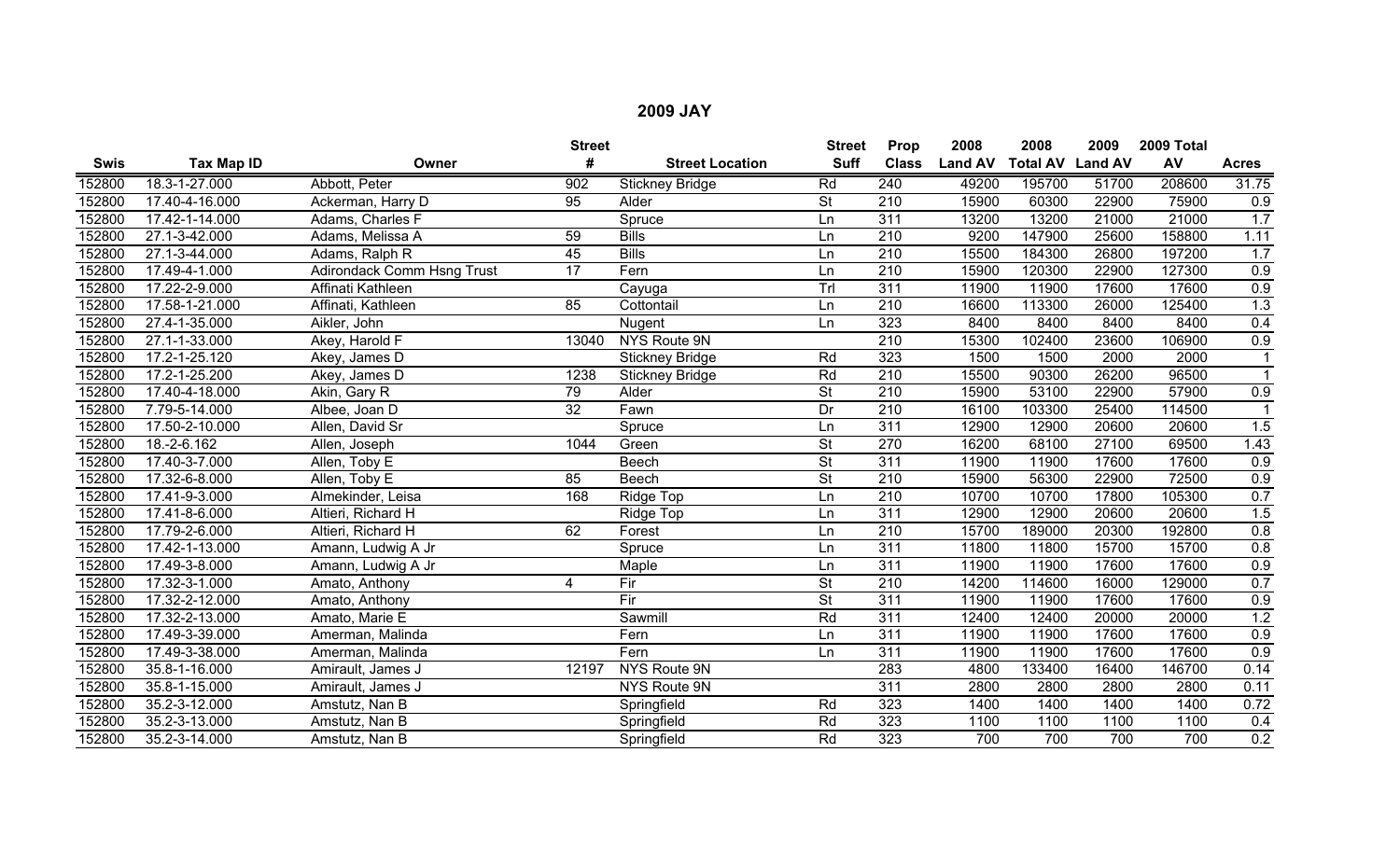|             |                     |                                | <b>Street</b>   |                        | <b>Street</b>            | Prop             | 2008           | 2008                    | 2009   | 2009 Total |                     |
|-------------|---------------------|--------------------------------|-----------------|------------------------|--------------------------|------------------|----------------|-------------------------|--------|------------|---------------------|
| <b>Swis</b> | Tax Map ID          | Owner                          | #               | <b>Street Location</b> | <b>Suff</b>              | <b>Class</b>     | <b>Land AV</b> | <b>Total AV Land AV</b> |        | AV         | <b>Acres</b>        |
| 152800      | 17.22-1-6.000       | Anderson, Bruce W              | 302             | River                  | Rd                       | $\overline{210}$ | 18900          | 197700                  | 25800  | 199800     | 1.2                 |
| 152800      | 35.8-1-8.009        | Andersson, Eva E               | 12225           | NYS Route 9N           |                          | $\overline{210}$ | 16400          | 112400                  | 27400  | 126000     | 1.6                 |
| 152800      | 17.22-2-3.000       | Anderton, David                | 123             | Signor                 | Ln                       | $\overline{210}$ | 14200          | 94200                   | 17800  | 105700     | 0.7                 |
| 152800      | 17.41-3-4.000       | Ando, Kazuko                   |                 | Oak Hollow             | Rd                       | 311              | 11900          | 11900                   | 17600  | 17600      | $\overline{0.9}$    |
| 152800      | $17.41 - 3 - 3.000$ | Ando, Kazuko                   | 59              | Oak Hollow             | Rd                       | $\overline{210}$ | 20900          | 179300                  | 21800  | 189700     | 0.86                |
| 152800      | 35.8-1-2.000        | Andrew, Robert                 | 12265           | NYS Route 9N           |                          | $\overline{210}$ | 13700          | 103000                  | 18300  | 115400     | 0.7                 |
| 152800      | 28.1-1-4.000        | Angevine, Susan G              | 627             | Hazen                  | Rd                       | $\overline{240}$ | 67500          | 174900                  | 62400  | 189700     | 41.2                |
| 152800      | 8.3-2-2.000         | Ano, Barry S                   |                 | Rolling Mill Hill      | Rd                       | 311              | 18800          | 18800                   | 23800  | 23800      | 5.63                |
| 152800      | 8.3-2-5.000         | Ano, Barry S                   | 415             | Rolling Mill Hill      | Rd                       | 210              | 23400          | 102900                  | 30800  | 110300     | 6.14                |
| 152800      | 8.3-2-1.000         | Ano, Michael C                 | 357             | Rolling Mill Hill      | Rd                       | 240              | 65800          | 146400                  | 71500  | 155800     | 51.3                |
| 152800      | 17.32-4-15.000      | Anton, Mary E                  |                 | Dogwood                | $\overline{\mathsf{St}}$ | 311              | 11900          | 11900                   | 17600  | 17600      | 0.9                 |
| 152800      | 7.79-2-37.000       | Anuth, Wernerg                 |                 | Muskrat                | $\overline{Dr}$          | 311              | 12100          | 12100                   | 19600  | 19600      |                     |
| 152800      | 35.2-4-16.200       | Arcate, Joseph J               | 996             | <b>Bartlett</b>        | Rd                       | 270              | 21700          | 41400                   | 34300  | 46700      | 5.04                |
| 152800      | 7.79-2-5.000        | Argonish, John M               |                 | River                  | Rd                       | 311              | 13700          | 13700                   | 17600  | 17600      | 0.9                 |
| 152800      | 27.4-1-11.300       | Aria, Dawn                     | 48              | Hesseltine             | Rd                       | 210              | 20100          | 205500                  | 32200  | 215800     | $\overline{4}$      |
| 152800      | 35.4-3-4.242        | Ark Trail Inn Inc              | 11757           | NYS Route 9N           |                          | 415              | 35700          | 149000                  | 37500  | 160900     | 5                   |
| 152800      | 17.4-1-9.002        | Arlynn, Marvin                 | $\overline{58}$ | Wolf                   | Way                      | 240              | 73800          | 220200                  | 73800  | 220200     | 46.7                |
| 152800      | 7.76-3-66.000       | Arnold, Ann N                  | 14159           | NYS Route 9N           |                          | $\overline{210}$ | 6200           | 85600                   | 6200   | 94600      | 0.2                 |
| 152800      | 18.3-1-31.200       | Arnold, Calvin J               |                 | Hazen                  | Rd                       | 314              | 12700          | 12700                   | 17300  | 17300      | 4.5                 |
| 152800      | 18.3-1-31.100       | Arnold, Loraine A              |                 | Hazen                  | Rd                       | 312              | 12100          | 12100                   | 15700  | 15800      | 0.8                 |
| 152800      | 17.31-1-5.000       | Arsenault, Linda A             |                 | Algonquin              | Ln                       | 311              | 12400          | 12400                   | 20000  | 20000      | $\overline{1.2}$    |
| 152800      | 35.8-3-9.110        | Arto Monaco Historical Society |                 | Artos                  | Wav                      | $\overline{312}$ | 16900          | 36900                   | 30300  | 39100      | 3.07                |
| 152800      | 18.1-1-30.200       | Asgaard Farm LLC               | 172             | Asgaard                | Way                      | 210              | 34800          | 227100                  | 42200  | 245300     | 9                   |
| 152800      | 18.1-1-31.100       | <b>Asgaard Farm LLC</b>        | 60              | Asgaard                | Way                      | 116              | 81700          | 310300                  | 99000  | 322000     | 81.7                |
| 152800      | 18.1-1-9.200        | Asgaard Farm LLC               |                 | Sheldrake              | Rd                       | 322              | 142400         | 142400                  | 151900 | 151900     | 210.9               |
| 152800      | 18.1-1-10.000       | Asgaard Farm LLC               |                 | Green                  | $\overline{\mathsf{St}}$ | 322              | 148200         | 148200                  | 158700 | 158700     | 255.7               |
| 152800      | 18.1-1-30.100       | Asgaard Farm LLC               | 112             | Asgaard                | Way                      | 113              | 116200         | 217300                  | 133300 | 234700     | 145.4               |
| 152800      | 18.1-1-24.112       | Asgaard Farm LLC               |                 | Sheldrake              | Rd                       | 323              | 83600          | 83600                   | 84700  | 84700      | 34.68               |
| 152800      | 18.-2-24.111        | Asgaard Farm LLC               |                 | Green                  | $\overline{\mathsf{St}}$ | 322              | 279500         | 305000                  | 297400 | 314200     | $\overline{543.12}$ |
| 152800      | 18.-2-24.500        | Asgaard Farm LLC               |                 | Green                  | $\overline{\mathsf{St}}$ | 314              | 11600          | 11600                   | 19600  | 19600      |                     |
| 152800      | 18.-2-25.032        | Asgaard Farm LLC               | 1105            | Green                  | <b>St</b>                | 210              | 15800          | 160400                  | 19400  | 166000     | 0.74                |
| 152800      | 18.1-1-23.000       | Asgaard Farm LLC               |                 | Sheldrake              | Rd                       | 322              | 96100          | 96100                   | 96100  | 96100      | 105.6               |
| 152800      | 36.-1-57.000        | Ashworth, Jeanne               | 109             | Anthony                | Rd                       | 210              | 25900          | 100200                  | 33500  | 119500     | 6.2                 |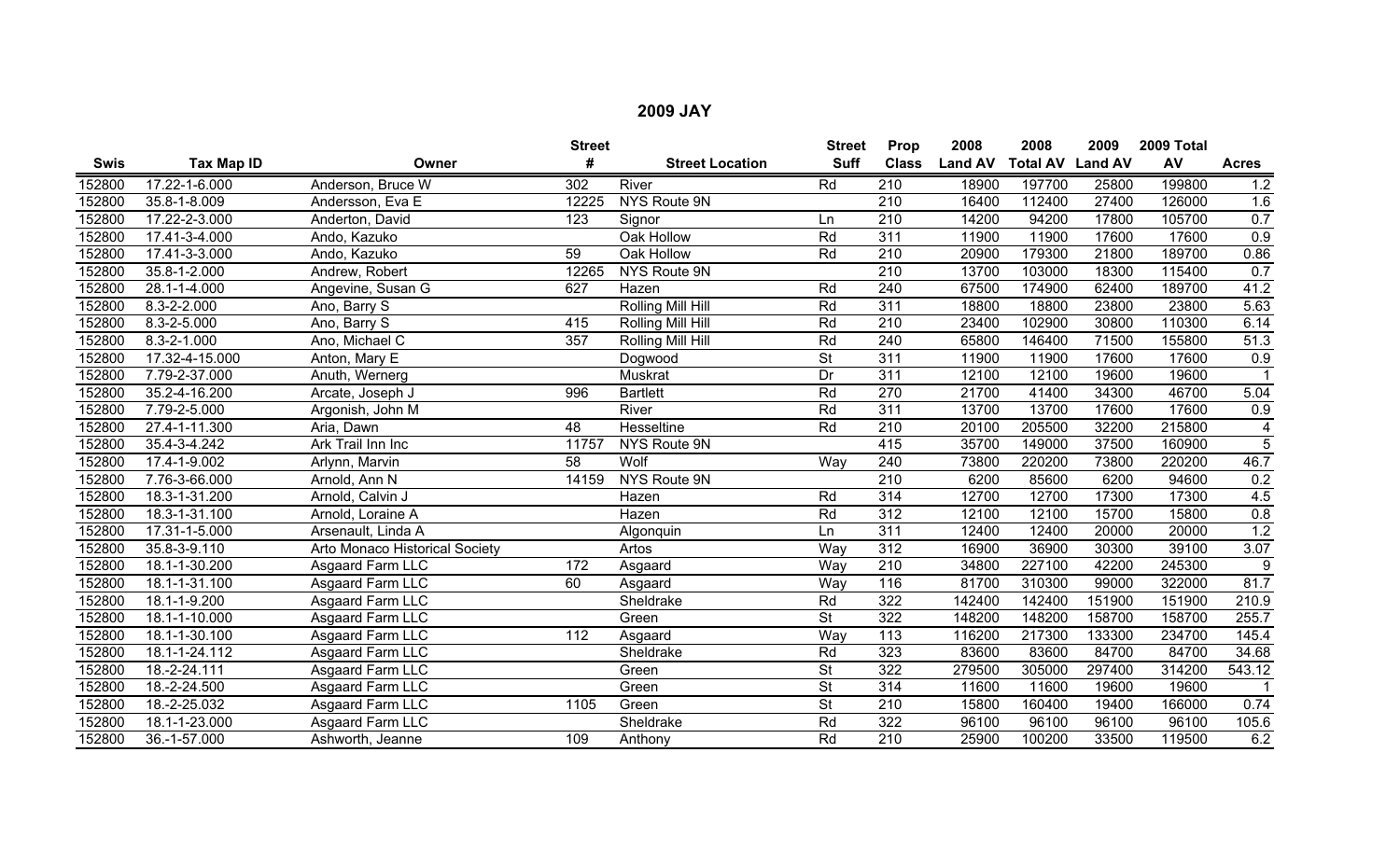|             |                        |                                     | <b>Street</b> |                        | <b>Street</b>            | Prop             | 2008             | 2008                    | 2009             | 2009 Total       |                  |
|-------------|------------------------|-------------------------------------|---------------|------------------------|--------------------------|------------------|------------------|-------------------------|------------------|------------------|------------------|
| <b>Swis</b> | Tax Map ID             | Owner                               | #             | <b>Street Location</b> | <b>Suff</b>              | <b>Class</b>     | <b>Land AV</b>   | <b>Total AV Land AV</b> |                  | AV               | <b>Acres</b>     |
| 152800      | 27.1-2-24.100          | Atwood, Norman D                    |               | NYS Route 9N           |                          | $\overline{311}$ | 44600            | 44600                   | 44600            | 44600            | 7.47             |
| 152800      | 18.3-1-33.000          | Aubin, Mark                         | 743           | Hazen                  | Rd                       | 210              | 17400            | 163700                  | 21000            | 163700           | 0.8              |
| 152800      | 7.84-1-23.000          | Aubin, Raymond C                    | 14080         | NYS Route 9N           |                          | 220              | 13900            | 62100                   | 18500            | 69700            | $\overline{0.9}$ |
| 152800      | 7.76-1-19.000          | Aubuchon Realty Co Inc              | 14229         | <b>NYS Route 9N</b>    |                          | 482              | 5300             | 164900                  | 5600             | 155100           | 0.2              |
| 152800      | 17.41-6-8.000          | Auer, Raymond                       |               | Cherry                 | Ln                       | $\overline{311}$ | 11900            | 11900                   | 17600            | 17600            | 0.9              |
| 152800      | 17.41-8-11.000         | AuSable Acres Land Trust Inc        |               | Ridge Top              | Ln                       | 323              | 200              | 200                     | 200              | 200              | 0.7              |
| 152800      | 17.49-3-7.000          | <b>AuSable Acres Land Trust Inc</b> |               | Maple                  | Ln                       | 323              | 200              | $\overline{200}$        | 200              | $\overline{200}$ | 0.8              |
| 152800      | 17.41-8-12.000         | AuSable Acres Land Trust Inc        |               | Dew                    | Dr                       | 323              | 200              | $\overline{200}$        | $\overline{200}$ | $\overline{200}$ | 0.9              |
| 152800      | 17.49-3-18.000         | AuSable Acres Land Trust Inc        |               | Gooseberry             | Ln                       | 323              | 200              | 200                     | 200              | 200              | 0.9              |
| 152800      | 17.50-1-8.000          | AuSable Acres Land Trust Inc        |               | Tannenbaum             | Ln                       | 323              | 200              | 200                     | 200              | $\overline{200}$ | $\overline{0.9}$ |
| 152800      | 17.50-1-9.000          | AuSable Acres Land Trust Inc        |               | Tannenbaum             | Ln                       | 323              | $\overline{200}$ | $\overline{200}$        | 200              | 200              | 0.9              |
| 152800      | 17.23-3-16.000         | AuSable Acres Land Trust Inc        |               | Seneca                 | Trl                      | 323              | 200              | $\overline{200}$        | $\overline{200}$ | 200              |                  |
| 152800      | 17.32-5-3.000          | AuSable Acres Land Trust Inc        |               | Dogwood                | <b>St</b>                | 323              | 200              | 200                     | $\overline{200}$ | $\overline{200}$ | 0.9              |
| 152800      | 7.79-2-50.000          | AuSable Acres Land Trust Inc        |               | Whitetail              | Ln                       | 323              | 200              | 200                     | 200              | $\overline{200}$ |                  |
| 152800      | 17.30-1-4.000          | AuSable Acres Land Trust Inc        |               | Algonquin              | Ln                       | 323              | 200              | 200                     | 200              | 200              | 1.1              |
| 152800      | 7.79-2-49.000          | <b>AuSable Acres Land Trust Inc</b> |               | Whitetail              | Ln                       | 323              | 200              | 200                     | 200              | 200              | 0.8              |
| 152800      | 17.48-2-15.000         | AuSable Acres Owners Inc            | 565           | AuSable                | Dr                       | 311              | 13800            | 13800                   | 21800            | 21800            | 2.12             |
| 152800      | 17.49-3-29.000         | AuSable Acres Trust Inc             |               | Gooseberry             | Ln                       | 323              | 200              | 200                     | 200              | $\overline{200}$ | 0.9              |
| 152800      | 17.58-1-18.000         | AuSable Acres Trust Inc             |               | <b>Briar</b>           | Ln                       | 323              | 200              | 200                     | 200              | 200              | $\overline{0.8}$ |
| 152800      | 17.50-3-8.000          | AuSable Acres Trust Inc             |               | Tannenbaum             | Ln                       | 323              | 200              | $\overline{200}$        | 200              | $\overline{200}$ | 0.9              |
| 152800      | 17.50-1-11.000         | AuSable Acres Trust Inc             |               | Evergreen              | Ln                       | 323              | 200              | 200                     | 200              | 200              | 0.9              |
| 152800      | 7.76-3-55.120          | <b>Ausable Forks Ambulance Svc</b>  | 26            | School                 | Ln                       | 662              | 9700             | 80600                   | 38000            | 92700            | 0.4              |
| 152800      | 7.76-3-55.200          | <b>AuSable Forks Fire Dist</b>      | 29            | School                 | Ln                       | 662              | 13700            | 386600                  | 61300            | 386600           | 0.8              |
| 152800      | 7.76-3-13.000          | <b>AuSable Forks Library</b>        | 9             | Church                 | Ln                       | 611              | 6200             | 236000                  | 23400            | 247800           | 0.2              |
| 152800      | 7.76-1-1.300           | <b>Ausable Forks Softball Assoc</b> | 52            | Church                 | Ln                       | 592              | 36100            | 39700                   | 38600            | 47600            | $\overline{3.1}$ |
| 152800      | 7.75-1-5.100           | Ausable Valley Central School       |               | Church                 | Ln                       | 612              | 1200             | 1200                    | 1200             | 1200             |                  |
| 152800      | 7.76-3-37.001          | Ausable Valley Tel Co Inc           | 14161         | NYS Route 9N           |                          | 831              | 5860             | 136900                  | 5860             | 136900           | 0.2              |
| 152800      | 628.-9999-602.500/1881 | Ausable Valley Tel Co Inc           |               | <b>Outside Plant</b>   |                          | 836              | $\mathbf{0}$     | 239482                  | $\mathbf{0}$     | 228693           | $\mathbf 0$      |
| 152800      | 27.4-1-18.200          | Austen, Henry                       | 126           | Lincoln Hill           | Ln                       | $\overline{210}$ | 23700            | 48200                   | 36800            | 60300            | 6.3              |
| 152800      | 7.76-3-49.000          | Ausyra Corporation                  |               | Forge                  | $\overline{\mathsf{St}}$ | 330              | 3100             | 3100                    | 3300             | 3300             | 0.1              |
| 152800      | 7.76-3-48.000          | Ausyra Corporation                  | 13            | Grove                  | Rd                       | 210              | 4000             | 58600                   | 4000             | 69400            | 0.15             |
| 152800      | 7.76-3-42.000          | Ausyra Corporation                  | 14228         | NYS Route 9N           |                          | 454              | 12200            | 128500                  | 25300            | 175000           | 0.6              |
| 152800      | 7.76-3-41.200          | Ausyra Corporation                  |               | Forge                  | <b>St</b>                | 330              | 9200             | 9200                    | 10600            | 10600            | 0.3              |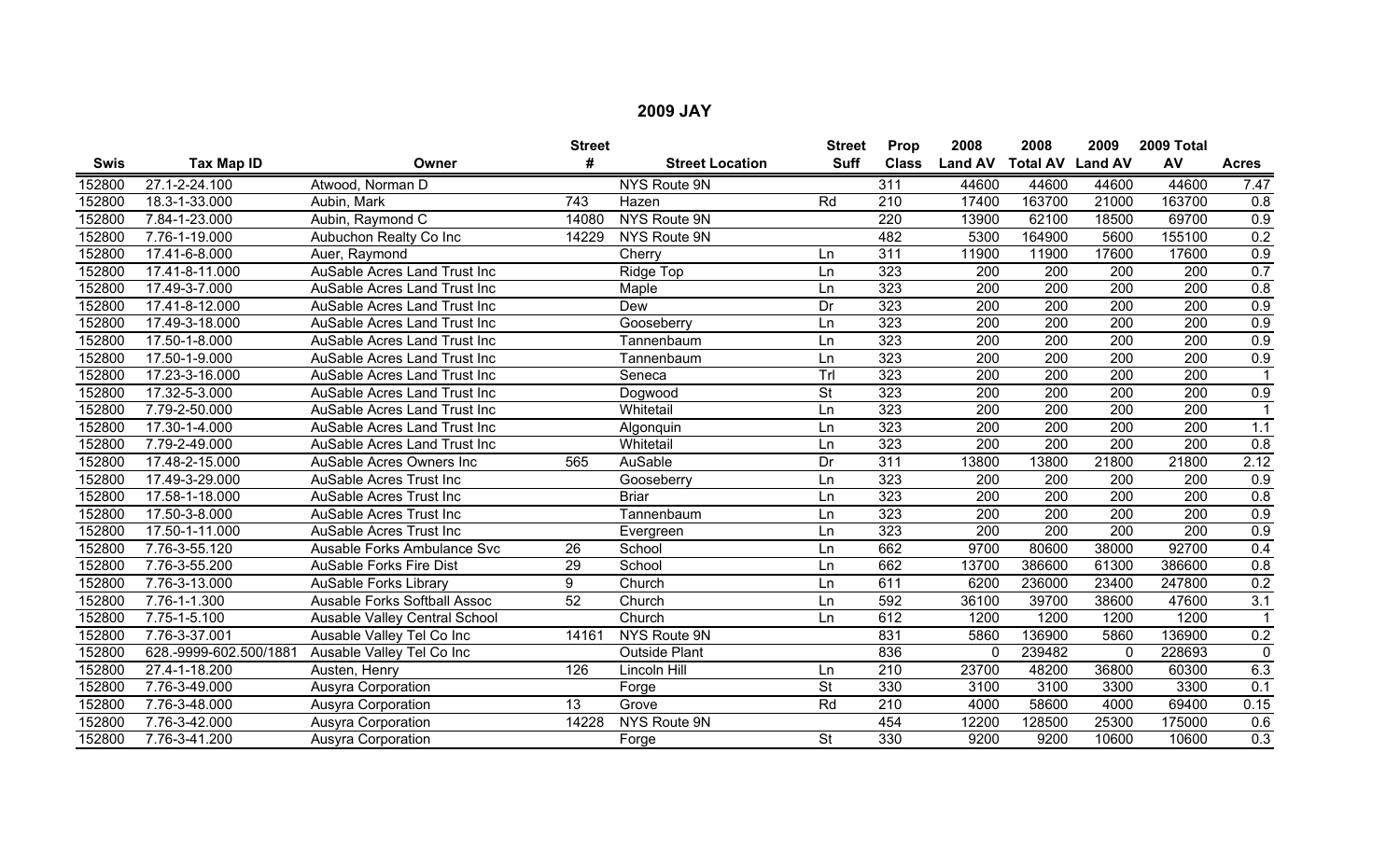|             |                     |                        | <b>Street</b>   |                        | <b>Street</b>            | Prop             | 2008           | 2008                    | 2009   | 2009 Total |                  |
|-------------|---------------------|------------------------|-----------------|------------------------|--------------------------|------------------|----------------|-------------------------|--------|------------|------------------|
| <b>Swis</b> | Tax Map ID          | Owner                  | #               | <b>Street Location</b> | <b>Suff</b>              | <b>Class</b>     | <b>Land AV</b> | <b>Total AV Land AV</b> |        | AV         | <b>Acres</b>     |
| 152800      | 17.48-1-7.000       | Avellino, Neil         | 128             | <b>Scenic Point</b>    | Ln                       | 210              | 19000          | 129900                  | 26000  | 136900     | $\overline{1.3}$ |
| 152800      | $27.1 - 2 - 28.312$ | Avery, Theresa H       |                 | NYS Route 9N           |                          | 311              | 19400          | 19400                   | 24700  | 24700      | 3.53             |
| 152800      | 35.8-3-13.000       | Axtell, Lewis          | 14              | Artos                  | Wav                      | $\overline{210}$ | 9400           | 44900                   | 18600  | 58900      | 0.91             |
| 152800      | 7.84-5-23.000       | Axtell, William H      | 456             | Sheldrake              | Rd                       | $\overline{210}$ | 7400           | 85500                   | 7800   | 91900      | 0.3              |
| 152800      | 17.48-2-9.000       | Bacon, Harold M        | 11              | Lakeside               | Dr                       | $\overline{210}$ | 15900          | 93000                   | 22900  | 108200     | 0.9              |
| 152800      | 27.2-2-33.200       | Bacon, Steven C        | 137             | Hazen                  | Rd                       | 270              | 13600          | 38600                   | 17000  | 38600      | 0.65             |
| 152800      | 17.49-2-9.000       | Bacon, William T       |                 | Hawthorne              | Ln                       | 311              | 11900          | 11900                   | 17600  | 17600      | 0.9              |
| 152800      | 17.4-2-11.000       | Baer, Robbe E          | 48              | Orchard                | Ln                       | $\overline{210}$ | 10300          | 161800                  | 10300  | 169900     | 0.32             |
| 152800      | 17.4-2-10.000       | Baer, Robbe E          |                 | Orchard                | Ln                       | 311              | 7900           | 7900                    | 7900   | 7900       | 0.29             |
| 152800      | 17.42-1-29.000      | Baer, Robbe E Jr       | $\overline{21}$ | Tannenbaum             | Ln                       | 210              | 15100          | 176900                  | 22900  | 188400     | 0.9              |
| 152800      | 36.1-1-29.100       | Bain, Daniel E         | $\overline{91}$ | Glen                   | Rd                       | 240              | 74500          | 74500                   | 159700 | 295800     | 36               |
| 152800      | 27.2-2-43.200       | Bair-Dubay, Greta F    |                 | <b>Stickney Bridge</b> | Rd                       | 311              | 15000          | 15000                   | 21600  | 21600      | $\overline{3.2}$ |
| 152800      | 7.76-3-15.000       | Baker, Michele M       | 14175           | NYS Route 9N           |                          | $\overline{210}$ | 2700           | 43000                   | 2700   | 48700      | 0.1              |
| 152800      | 17.49-1-3.000       | Bakos, Dennis R        | 136             | Oak Hollow             | Rd                       | 210              | 15700          | 213400                  | 20300  | 222400     | 0.8              |
| 152800      | 17.40-4-10.000      | Baleno, Michael        | 80              | Beech                  | $\overline{\mathsf{St}}$ | $\overline{210}$ | 15900          | 100000                  | 22900  | 103500     | 0.9              |
| 152800      | 18.-2-15.200        | Ball, Richard          | 785             | Green                  | <b>St</b>                | 210              | 27100          | 100900                  | 33000  | 114500     | 8.5              |
| 152800      | 35.2-4-11.026       | Ballen, Ira            |                 | <b>Bartlett</b>        | Rd                       | 323              | 36300          | 36300                   | 39100  | 39100      | 22.7             |
| 152800      | 35.2-4-15.001       | Ballen, Ira            | 967             | <b>Bartlett</b>        | Rd                       | 312              | 3200           | 10300                   | 14200  | 17200      | 2.1              |
| 152800      | 17.32-3-9.000       | Balos, Gerda           |                 | Cross                  | <b>St</b>                | $\overline{311}$ | 12100          | 12100                   | 19600  | 19600      |                  |
| 152800      | 27.10-4-67.000      | Balzac, Frederick E Jr | 12914           | NYS Route 9N           |                          | 220              | 15700          | 167700                  | 22800  | 178100     | 2.22             |
| 152800      | 17.40-3-13.000      | Balzano, Richard M     | 29              | Beech                  | $\overline{\mathsf{St}}$ | 210              | 15900          | 69900                   | 22900  | 76900      | 0.9              |
| 152800      | 27.10-4-74.000      | Balzano, Theresa       | 6               | Park Side              | $\overline{Dr}$          | 210              | 11400          | 105600                  | 12600  | 119900     | 0.28             |
| 152800      | 36.1-1-74.000       | Banuchi, Robert        |                 | Trumbulls              | Rd                       | 311              | 15600          | 15600                   | 17200  | 17200      | 3.6              |
| 152800      | 27.10-1-5.000       | <b>Baptist Church</b>  | 12987           | <b>NYS Route 9N</b>    |                          | 620              | 12200          | 177100                  | 18300  | 182400     | 0.6              |
| 152800      | 17.58-1-12.000      | Barbero, Matthew       |                 | Tannenbaum             | Ln                       | 311              | 11900          | 11900                   | 17600  | 17600      | 0.9              |
| 152800      | 27.23-3-3.000       | Barcomb, Gerda         |                 | Hochsteig              | Ln                       | 311              | 14200          | 14200                   | 20000  | 20000      | 1.2              |
| 152800      | 7.79-2-29.000       | Baringer, James T      |                 | Muskrat                | Dr                       | 311              | 12200          | 12200                   | 19800  | 19800      | 1.1              |
| 152800      | 17.41-5-6.000       | Barlow, Gary           | 193             | Oak Hollow             | Rd                       | $\overline{210}$ | 13900          | 122700                  | 15200  | 135200     | 0.6              |
| 152800      | 17.40-1-9.000       | Barnes, William        | 97              | Scenic Point           | Ln                       | 210              | 12400          | 12400                   | 25800  | 214000     | 1.2              |
| 152800      | 7.79-4-4.000        | Barnes, William        |                 | Muskrat                | Dr                       | 311              | 12400          | 12400                   | 20000  | 20000      | 1.2              |
| 152800      | 7.79-5-8.000        | Barnes, William T      |                 | Whitetail              | Ln                       | 311              | 11900          | 11900                   | 19600  | 19600      | $\overline{1}$   |
| 152800      | 7.79-5-9.000        | Barnes, William T      | 7               | Whitetail              | Ln                       | 210              | 18100          | 303800                  | 20300  | 339500     | 0.8              |
| 152800      | 27.10-4-32.200      | Barnes, William T      |                 | Covered Bridge         | Ln                       | 593              | 6400           | 6400                    | 7000   | 7000       | 0.3              |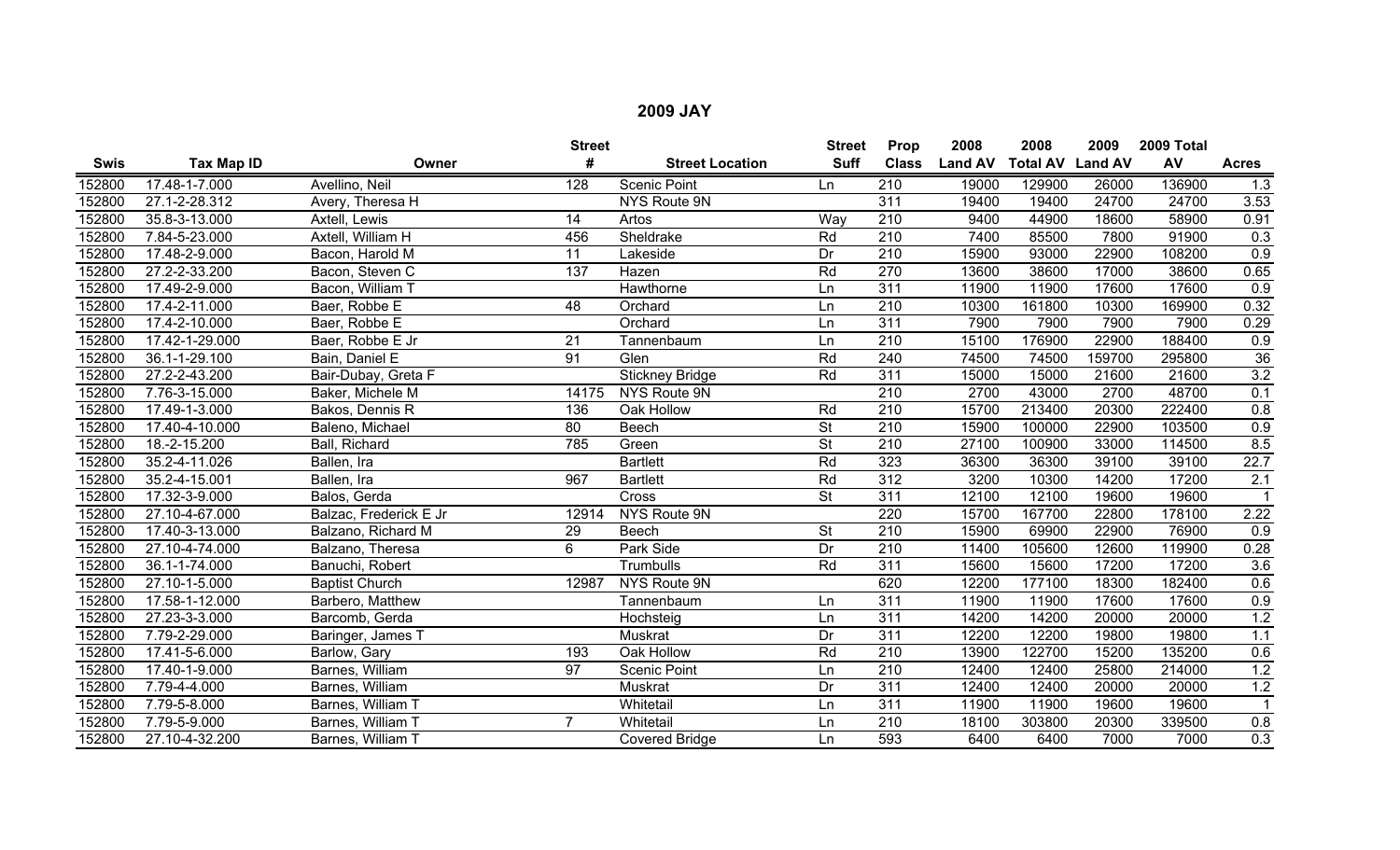|        |                |                                       | <b>Street</b>   |                        | <b>Street</b>            | Prop             | 2008           | 2008                    | 2009   | 2009 Total |                  |
|--------|----------------|---------------------------------------|-----------------|------------------------|--------------------------|------------------|----------------|-------------------------|--------|------------|------------------|
| Swis   | Tax Map ID     | Owner                                 | #               | <b>Street Location</b> | <b>Suff</b>              | <b>Class</b>     | <b>Land AV</b> | <b>Total AV Land AV</b> |        | AV         | <b>Acres</b>     |
| 152800 | 17.2-1-28.000  | Baros, Constance J                    | 1229            | Stickney Bridge        | Rd                       | $\overline{210}$ | 16100          | 100000                  | 27000  | 108000     | 1.4              |
| 152800 | 17.22-3-2.000  | Barry, Douglas W                      |                 | Algonquin              | Ln                       | 311              | 11900          | 11900                   | 17600  | 17600      | 0.9              |
| 152800 | 17.22-3-1.000  | Barry, Douglas W                      | 65              | Algonquin              | Ln                       | $\overline{210}$ | 15900          | 135100                  | 22900  | 144000     | 0.9              |
| 152800 | 18.1-1-21.000  | Barry, Robert V                       | $\overline{87}$ | Sheldrake              | Rd                       | $\overline{210}$ | 16600          | 101000                  | 27600  | 110900     | 1.7              |
| 152800 | 36.-1-50.100   | Barton, James M                       |                 | Jay Mountain           | Rd                       | 314              | 1900           | 1900                    | 2400   | 2400       | 1.2              |
| 152800 | 36.-1-51.000   | Barton, James M                       | 94              | Jay Mountain           | Rd                       | $\overline{210}$ | 26200          | 134200                  | 35600  | 146500     | 5.7              |
| 152800 | 35.2-4-21.000  | <b>Base Camp LLC</b>                  |                 | <b>Bartlett</b>        | Rd                       | 323              | 14900          | 14900                   | 20000  | 20000      | 1.2              |
| 152800 | 28.1-1-10.112  | Bashaw, Herbert                       | 50              | Murcray                | Ln                       | 240              | 70600          | 259600                  | 70600  | 267400     | 43.9             |
| 152800 | 27.10-6-7.000  | <b>Bassett Mtn Rec Ctr Inc</b>        | 12961           | NYS Route 9N           |                          | 464              | 9200           | 227600                  | 9700   | 238900     | 0.3              |
| 152800 | 27.1-2-12.000  | Bassett Mtn Rec Ctr Inc               |                 | NYS Route 86           |                          | 311              | 80100          | 80100                   | 91900  | 91900      | 8.9              |
| 152800 | 27.1-2-31.000  | <b>Bassett Mtn Rec Ctr Inc</b>        |                 | Stonehouse             | Ln                       | 314              | 1900           | 1900                    | 2400   | 2400       | 0.8              |
| 152800 | 27.1-2-32.000  | <b>Bassett Mtn Rec Ctr Inc</b>        |                 | Stonehouse             | Ln                       | 323              | 33500          | 33500                   | 43700  | 43700      | 29.1             |
| 152800 | 27.1-2-33.000  | Bassett Mtn Rec Ctr Inc               |                 | NYS Route 86           |                          | 323              | 45200          | 45200                   | 49700  | 49700      | 46               |
| 152800 | 27.1-2-8.000   | Bassett Mtn Rec Ctr Inc               |                 | NYS Route 9N           |                          | 311              | 75700          | 75700                   | 87800  | 87800      | 9.3              |
| 152800 | 27.1-2-3.200   | Bassett Mtn Rec Ctr Inc               |                 | NYS Route 86           |                          | 837              | 114800         | 143300                  | 114800 | 143300     | 2.07             |
| 152800 | 27.1-2-2.000   | Bassett Mtn Rec Ctr Inc               |                 | NYS Route 86           |                          | 311              | 17600          | 17600                   | 27400  | 27400      | 4.9              |
| 152800 | 27.1-2-3.100   | Bassett Mtn Rec Ctr Inc               | 6394            | NYS Route 86           |                          | 250              | 446000         | 3014300                 | 633500 | 3104700    | 407.3            |
| 152800 | 17.3-2-3.000   | Bassett Mtn Rec Ctr Inc               |                 | NYS Route 86           |                          | 323              | 71300          | 71300                   | 74800  | 74800      | 69.3             |
| 152800 | 27.10-6-8.000  | <b>Bassett Mtn Recreation Ctr Inc</b> |                 | <b>NYS Route 9N</b>    |                          | 311              | 10700          | 10700                   | 10700  | 10700      | 0.3              |
| 152800 | 17.40-4-12.000 | Bastain, Robert E                     | 94              | <b>Beech</b>           | <b>St</b>                | 210              | 15900          | 85700                   | 22900  | 94100      | 0.9              |
| 152800 | 18.3-2-3.000   | Bates, Samuel J                       | 763             | <b>Stickney Bridge</b> | Rd                       | 210              | 31100          | 93100                   | 41200  | 101500     | 8.5              |
| 152800 | 27.10-1-13.000 | Battisti, Michael                     | 6737            | NYS Route 86           |                          | 210              | 10100          | 93200                   | 10300  | 101700     | 0.5              |
| 152800 | 17.42-1-30.000 | Bauer, Guenther                       |                 | Tannenbaum             | Ln                       | $\overline{311}$ | 11900          | 11900                   | 17600  | 17600      | 0.9              |
| 152800 | 17.33-1-4.000  | Baughman, Kirk E                      |                 | <b>Beech</b>           | <b>St</b>                | $\overline{311}$ | 11900          | 11900                   | 17600  | 17600      | 0.9              |
| 152800 | 17.33-1-5.000  | Baughman, Kirk E                      | 111             | Beech                  | <b>St</b>                | $\overline{210}$ | 15900          | 132500                  | 22900  | 148600     | 0.9              |
| 152800 | 17.23-1-12.000 | Bausili, Andrew F                     | $\overline{11}$ | Fawn                   | Dr                       | 210              | 16000          | 268000                  | 20300  | 268000     | 0.8              |
| 152800 | 18.-2-11.200   | Beach, Cynthia M                      | 925             | Green                  | <b>St</b>                | 240              | 32500          | 147200                  | 36200  | 156000     | 12.09            |
| 152800 | 17.30-1-12.000 | Beam, Richard                         |                 | Oneida                 | Ln                       | $\overline{311}$ | 12200          | 12200                   | 19800  | 19800      | 1.1              |
| 152800 | 17.30-1-13.000 | Beam, Richard S                       | $\overline{22}$ | Oneida                 | Ln                       | $\overline{210}$ | 14500          | 126700                  | 25400  | 138200     |                  |
| 152800 | 8.3-1-30.002   | Beattie, Paul J                       | 229             | Grove                  | Rd                       | 210              | 13000          | 157700                  | 22800  | 173400     | 0.87             |
| 152800 | 17.40-1-10.000 | Beatty, James J                       |                 | Sawmill                | Rd                       | 311              | 12500          | 12500                   | 20200  | 20200      | 1.3              |
| 152800 | 36.1-1-22.200  | Beatty, Juliann T                     | 27              | Valley                 | Rd                       | 210              | 16800          | 176800                  | 27800  | 185700     | 1.82             |
| 152800 | 17.40-2-5.000  | Beauvais, Joseph C                    | $\overline{15}$ | Cedar                  | $\overline{\mathsf{St}}$ | $\overline{210}$ | 15900          | 149900                  | 22900  | 162900     | $\overline{0.9}$ |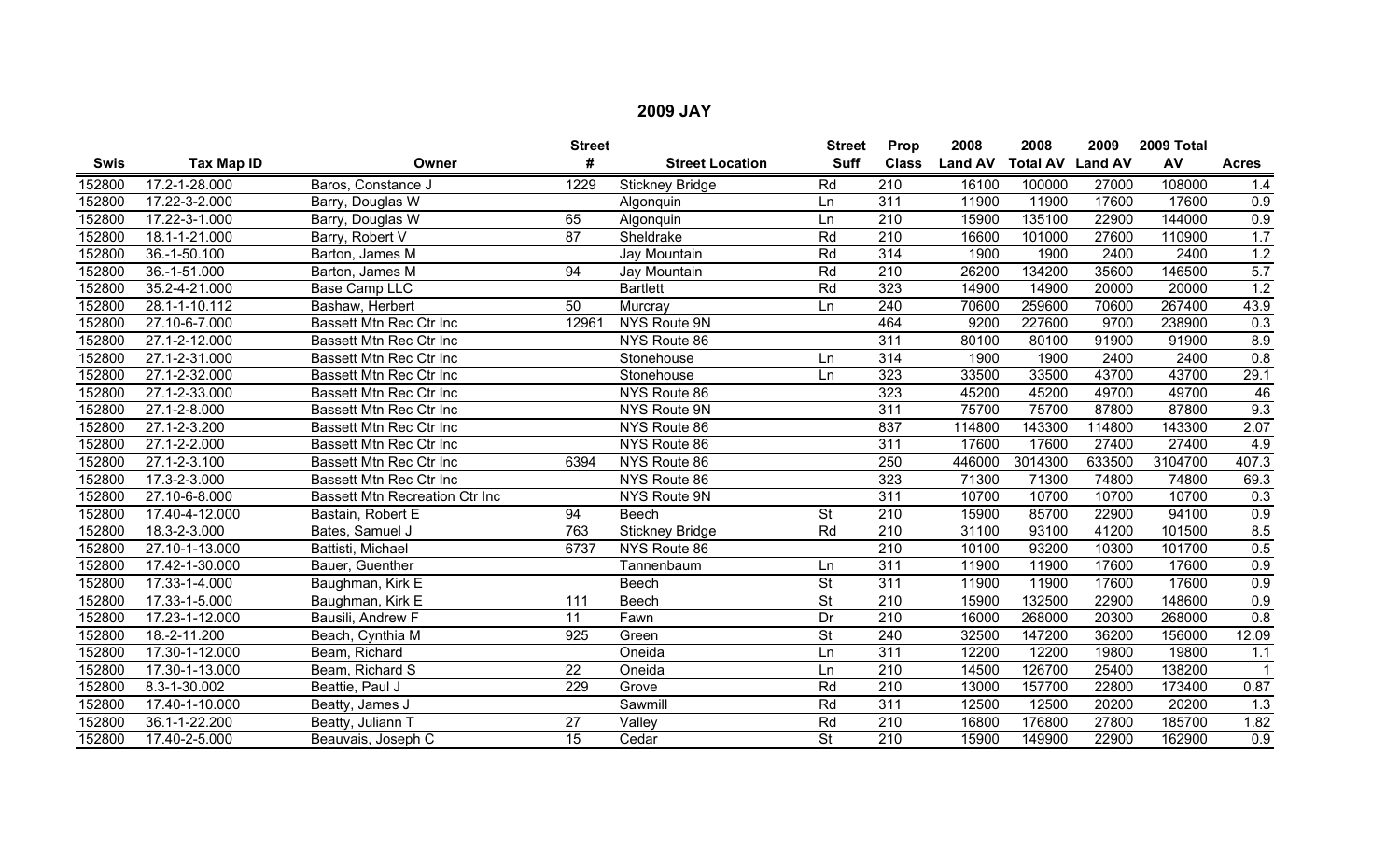|        |                    |                       | <b>Street</b>    |                         | <b>Street</b> | Prop             | 2008           | 2008            | 2009           | 2009 Total |                |
|--------|--------------------|-----------------------|------------------|-------------------------|---------------|------------------|----------------|-----------------|----------------|------------|----------------|
| Swis   | Tax Map ID         | Owner                 | #                | <b>Street Location</b>  | <b>Suff</b>   | <b>Class</b>     | <b>Land AV</b> | <b>Total AV</b> | <b>Land AV</b> | AV         | <b>Acres</b>   |
| 152800 | 35.2-4-17.200      | Beck, Anthony S       | $\overline{977}$ | <b>Bartlett</b>         | Rd            | $\overline{210}$ | 19500          | 63700           | 26800          | 70100      | 3.61           |
| 152800 | 35.8-1-38.000      | Becker, Henry J Jr    | 130              | <b>Mountain Meadows</b> | Way           | 311              | 73900          | 73900           | 87600          | 87600      | 3.54           |
| 152800 | 35.8-1-32.000      | Becker, Henry J Jr    |                  | <b>Mountain Meadows</b> |               | 311              | 73700          | 73700           | 87500          | 87500      | 3.51           |
| 152800 | 17.42-1-3.000      | Becker, Robert E      |                  | Ash                     | Ln            | $\overline{311}$ | 11900          | 11900           | 17600          | 17600      | 0.9            |
| 152800 | 17.42-1-4.000      | Becker, Robert E      | 28               | Ash                     | Ln            | $\overline{210}$ | 15900          | 125700          | 22900          | 138500     | 0.9            |
| 152800 | 17.42-1-5.000      | Becker, Robert E      |                  | Ash                     | Ln            | 311              | 13000          | 13000           | 20800          | 20800      | 1.6            |
| 152800 | 17.42-1-28.000     | Becker, Robert E      |                  | Ash                     | Ln            | 311              | 13700          | 13700           | 21600          | 21600      | $\overline{2}$ |
| 152800 | 7.76-1-24.000      | Bedard, Benjamin M    | 36               | Forge                   | <b>St</b>     | 411              | 3100           | 85500           | 3100           | 90900      | 0.1            |
| 152800 | 36.1-2-1.100       | Bedford, Roberta      | 445              | Trumbulls               | Rd            | 323              | 39700          | 39700           | 102000         | 102000     | 15.69          |
| 152800 | 36.1-2-1.200       | Bedford, Roberta      | 471              | Trumbulls               | Rd            | 311              | 23000          | 23000           | 87200          | 87200      | 5.82           |
| 152800 | $17.4 - 1 - 8.100$ | Bedore, David T       | 13541            | NYS Route 9N            |               | $\overline{210}$ | 16500          | 142900          | 27500          | 152100     | 1.65           |
| 152800 | 17.4-1-8.200       | Bedore, David T       | 13537            | NYS Route 9N            |               | 312              | 29600          | 56600           | 44500          | 59400      | 10.15          |
| 152800 | 17.41-5-7.000      | Beirman, Shannon      | $\overline{31}$  | Cherry                  | Ln            | 210              | 15900          | 126800          | 20600          | 137400     | 0.9            |
| 152800 | 17.23-5-12.000     | Beisinger, Walter A   | $\overline{12}$  | Red Fox                 | Dr            | 210              | 15900          | 112900          | 25400          | 124300     |                |
| 152800 | 17.23-4-9.000      | Beisinger, Walter A   |                  | Mohawk                  | Trl           | 311              | 12200          | 12200           | 19800          | 19800      | 1.1            |
| 152800 | 17.31-2-15.000     | Beisinger, Walter B   |                  | <b>Bruin</b>            | Ln            | 311              | 11900          | 11900           | 17600          | 17600      | 0.9            |
| 152800 | 17.31-2-14.000     | Beisinger, Walter B   | $\overline{15}$  | <b>Bruin</b>            | Ln            | 210              | 15900          | 117600          | 22900          | 129400     | 0.9            |
| 152800 | 7.4-4-3.000        | Belanger, Robert A    |                  | Pigeon Hill             | Ln            | 312              | 5100           | 5100            | 5100           | 5100       | 0.2            |
| 152800 | 7.4-4-2.000        | Belanger, Robert A    | 44               | Pigeon Hill             | Ln            | 210              | 4300           | 66900           | 10500          | 76900      | 0.4            |
| 152800 | 27.1-1-27.000      | Bell, Patricia M      | 13056            | NYS Route 9N            |               | $\overline{210}$ | 13700          | 56900           | 18300          | 62000      | 0.7            |
| 152800 | 27.4-1-4.000       | Bennett, William CM   | 43               | Hesseltine              | Rd            | 240              | 43200          | 101800          | 48200          | 111300     | 25.4           |
| 152800 | 27.4-1-13.000      | Bennett, William CM   |                  | Hesseltine              | Rd            | 323              | 79400          | 79400           | 84600          | 84600      | 83.71          |
| 152800 | 27.4-1-5.000       | Bennett, William CM   |                  | Hesseltine              | Rd            | 323              | 46800          | 46800           | 48500          | 48500      | 33.1           |
| 152800 | 27.4-1-28.001      | Bennett, William MC   |                  | Hesseltine              | Rd            | 323              | 62300          | 62300           | 62300          | 62300      | 55.9           |
| 152800 | 36.1-1-57.000      | Benway, Alan J        | $\overline{96}$  | Glen                    | Rd            | $\overline{210}$ | 13400          | 93500           | 15700          | 101200     | 0.5            |
| 152800 | 36.1-1-31.200      | Benway, Christopher W | $\overline{147}$ | Glen                    | Rd            | 210              | 19400          | 60600           | 34000          | 69700      | 9.71           |
| 152800 | 36.1-1-56.000      | Benway, Paul          |                  | Glen                    | Rd            | 314              | 4000           | 4000            | 5300           | 5300       | 2.1            |
| 152800 | 36.1-1-58.000      | Benway, Paul          |                  | Glen                    | Rd            | 323              | 1200           | 1200            | 1300           | 1300       | 0.5            |
| 152800 | 36.1-1-51.000      | Benway, Paul J        | 166              | Glen                    | Rd            | 210              | 18600          | 95500           | 26200          | 113500     |                |
| 152800 | 36.1-1-31.110      | Benway, Paul J        |                  | Glen                    | Rd            | 322              | 93100          | 93100           | 113900         | 113900     | 127.63         |
| 152800 | 27.2-1-2.000       | Benway, Paul J II     | 13159            | NYS Route 9N            |               | 210              | 16300          | 136400          | 27200          | 140400     | 1.5            |
| 152800 | 36.1-1-31.120      | Benway, Paul J III    |                  | Glen                    | Rd            | 311              | 21400          | 21400           | 27200          | 27200      | 9.46           |
| 152800 | 17.4-1-16.000      | Benway, Susan N       | 46               | Carey                   | Rd            | $\overline{112}$ | 94800          | 237900          | 108100         | 249800     | 137.5          |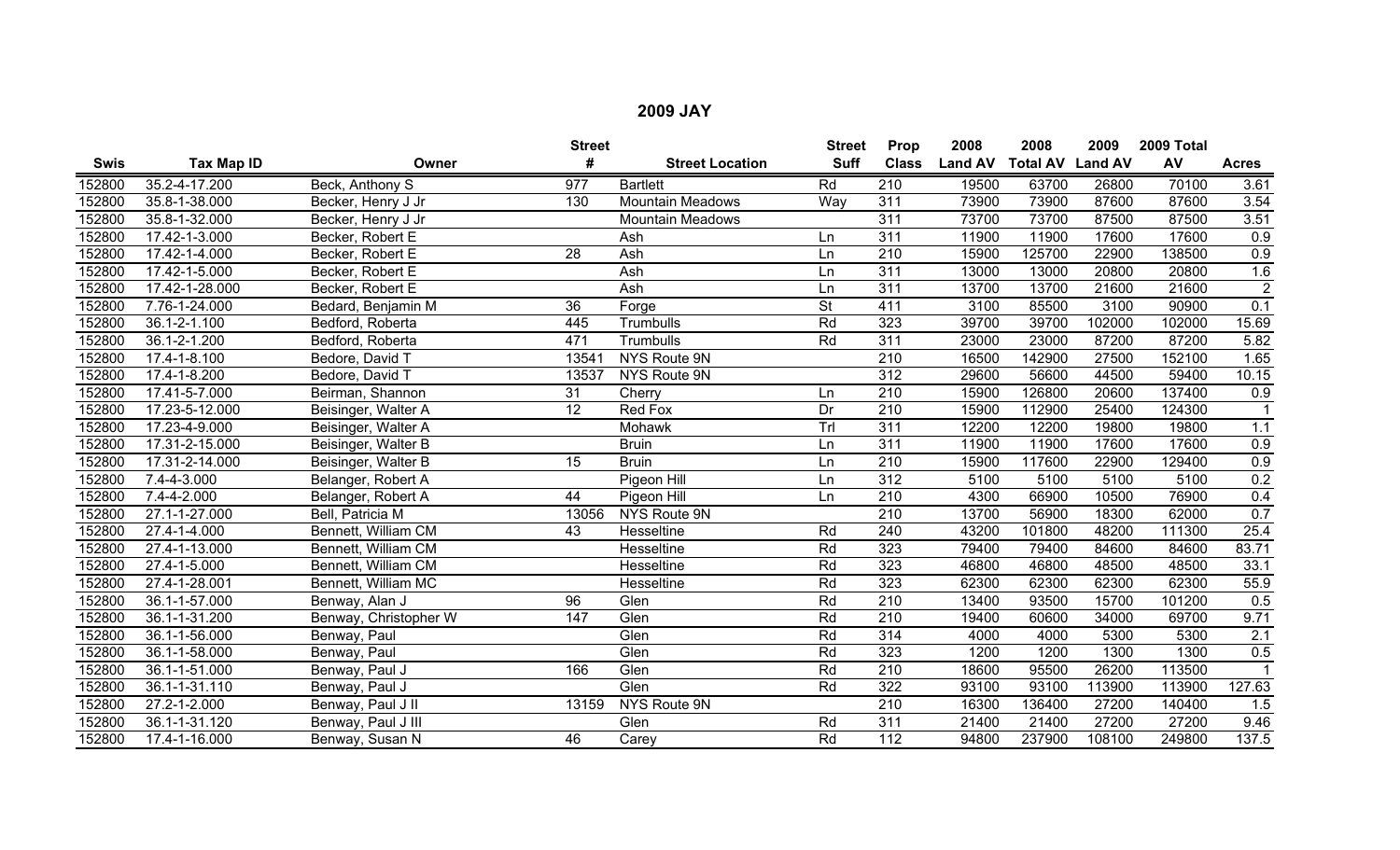|             |                    |                      | <b>Street</b>   |                        | <b>Street</b>            | Prop             | 2008           | 2008                    | 2009   | 2009 Total |                  |
|-------------|--------------------|----------------------|-----------------|------------------------|--------------------------|------------------|----------------|-------------------------|--------|------------|------------------|
| <b>Swis</b> | Tax Map ID         | Owner                | #               | <b>Street Location</b> | <b>Suff</b>              | <b>Class</b>     | <b>Land AV</b> | <b>Total AV Land AV</b> |        | AV         | <b>Acres</b>     |
| 152800      | 36.1-1-31.300      | Benway, Timothy E    | 181             | Glen                   | Rd                       | 240              | 28500          | 126900                  | 34300  | 133500     | 10.03            |
| 152800      | 17.49-3-23.000     | Berger, William H    |                 | Gooseberry             | Ln                       | 311              | 11900          | 11900                   | 17600  | 17600      | 0.9              |
| 152800      | 36.-1-58.049       | Bernstein, Richard J |                 | Anthony                | Rd                       | 910              | 82500          | 82500                   | 86900  | 86900      | 104              |
| 152800      | 36.-1-56.000       | Bernstein, Richard J | 18              | Pinnacle               | Way                      | 240              | 71100          | 196400                  | 75000  | 209000     | 41.7             |
| 152800      | 36.1-1-68.000      | Betters, Michelle M  | 200             | Trumbulls              | Rd                       | $\overline{210}$ | 17800          | 102100                  | 29100  | 114400     | 2.46             |
| 152800      | 7.76-3-8.000       | Betters, Robert      | 8               | College                | $\overline{\mathsf{St}}$ | $\overline{210}$ | 6200           | 87800                   | 6200   | 100500     | 0.2              |
| 152800      | 17.4-1-15.000      | Bickel, Barry        | 13643           | NYS Route 9N           |                          | 280              | 15800          | 123700                  | 30400  | 128400     | $\overline{3}$   |
| 152800      | 35.8-2-2.000       | Bidelspach, Chris    | 21              | Springfield            | Rd                       | 220              | 13400          | 114300                  | 15700  | 125700     | 0.6              |
| 152800      | 18.1-1-24.200      | Bidelspach, Justin R | 1027            | <b>Stickney Bridge</b> | Rd                       | 210              | 28900          | 105900                  | 34000  | 111000     | 9.68             |
| 152800      | 36.1-1-47.200      | Bifera, Frank V      |                 | Anthony                | Rd                       | 322              | 26900          | 26900                   | 29600  | 29600      | 10.9             |
| 152800      | 36.1-1-47.300      | Bifera, Frank V      | 30              | Anthony                | Rd                       | 322              | 28600          | 28600                   | 31400  | 31400      | $\overline{12}$  |
| 152800      | 27.10-2-2.000      | Birchall, Richard F  | $\overline{83}$ | John Fountain          | Rd                       | 260              | 9700           | 70000                   | 10200  | 76200      | 0.4              |
| 152800      | 17.4-1-46.120      | Bisnar, Teresita     |                 | NYS Route 9N           |                          | $\overline{311}$ | 11500          | 11500                   | 13000  | 13000      | 0.95             |
| 152800      | 17.32-4-11.000     | Blaise, Alan D       |                 | Cross                  | $\overline{\mathsf{St}}$ | 311              | 10700          | 10700                   | 13700  | 13700      | 0.7              |
| 152800      | 7.76-3-21.000      | Blaise, David G      | 14187           | NYS Route 9N           |                          | $\overline{210}$ | 3100           | 43800                   | 3100   | 48200      | 0.1              |
| 152800      | 8.3-1-59.000       | Blaise, Frank H      | 23              | Pigeon Hill            | Ln                       | 210              | 19100          | 49200                   | 26900  | 53600      | $\boldsymbol{9}$ |
| 152800      | 8.3-1-58.000       | Blaise, Frank H      |                 | Pigeon Hill            | Ln                       | 323              | 8400           | 8400                    | 10900  | 10900      | $\overline{8}$   |
| 152800      | 7.71-2-7.000       | Bland, Mary J        | 41              | Cascade                | Ln                       | $\overline{210}$ | 12300          | 101500                  | 51600  | 338500     | 1.2              |
| 152800      | 17.23-1-16.000     | Blaney, Pamela A     | 48              | Signor                 | Ln                       | 210              | 14200          | 94400                   | 17800  | 112600     | 0.7              |
| 152800      | 7.79-5-7.000       | Blodgett, William L  |                 | Whitetail              | Ln                       | 311              | 12100          | 12100                   | 19800  | 19800      | 1.1              |
| 152800      | 45.-1-30.000       | Bly, Betsy           | 13              | Hagar                  | Way                      | 260              | 39300          | 139700                  | 47200  | 155000     | 7.37             |
| 152800      | 17.49-3-25.000     | Bodean, Paul         | 47              | Gooseberry             | Ln                       | $\overline{210}$ | 11900          | 99600                   | 22900  | 108600     | $\overline{0.9}$ |
| 152800      | $35.4 - 3 - 2.241$ | Boehlert, James A    | 11730           | <b>NYS Route 9N</b>    |                          | 260              | 93500          | 179900                  | 97000  | 194900     | 79.64            |
| 152800      | $7.84 - 3 - 8.000$ | Boggs, Margaret L    | 19              | Terrace                | Ln                       | 210              | 3100           | 58300                   | 3100   | 69800      | 0.1              |
| 152800      | 7.84-2-5.000       | Boggs, Margaret L    | $\overline{12}$ | <b>Broad</b>           | Ln                       | 220              | 5300           | 88000                   | 5300   | 89800      | 0.2              |
| 152800      | 7.84-3-6.000       | Bola Michael J       | $\overline{20}$ | <b>Burt</b>            | Ln                       | $\overline{210}$ | 3100           | 83500                   | 3100   | 97900      | 0.1              |
| 152800      | 27.2-1-11.200      | Bola, Byran K        | 13103           | NYS Route 9N           |                          | 270              | 10400          | 60200                   | 11000  | 66300      | 0.42             |
| 152800      | 27.3-1-50.000      | Bola, Jean N         | 12409           | NYS Route 9N           |                          | $\overline{210}$ | 20900          | 123500                  | 33100  | 135900     | 4.47             |
| 152800      | 17.4-2-2.000       | Bola, Joseph         | 16              | Orchard                | Ln                       | 210              | 10300          | 71300                   | 10300  | 79800      | 0.22             |
| 152800      | 17.4-1-38.001      | Bola, Joseph K       | 68              | Coyote                 | Way                      | 240              | 100100         | 264600                  | 141700 | 330800     | 104.94           |
| 152800      | 7.84-5-20.110      | Bola, Joseph K       | 50              | <b>Broad</b>           | Ln                       | 280              | 23700          | 158000                  | 22300  | 178900     | 1.87             |
| 152800      | 7.75-1-5.200       | Bola, Richard C      |                 | Church                 | Ln                       | 311              | 800            | 800                     | 800    | 800        | 0.3              |
| 152800      | 7.75-1-4.000       | Bola, Richard C      | 106             | Church                 | Ln                       | 210              | 6000           | 41400                   | 6000   | 57600      | 0.3              |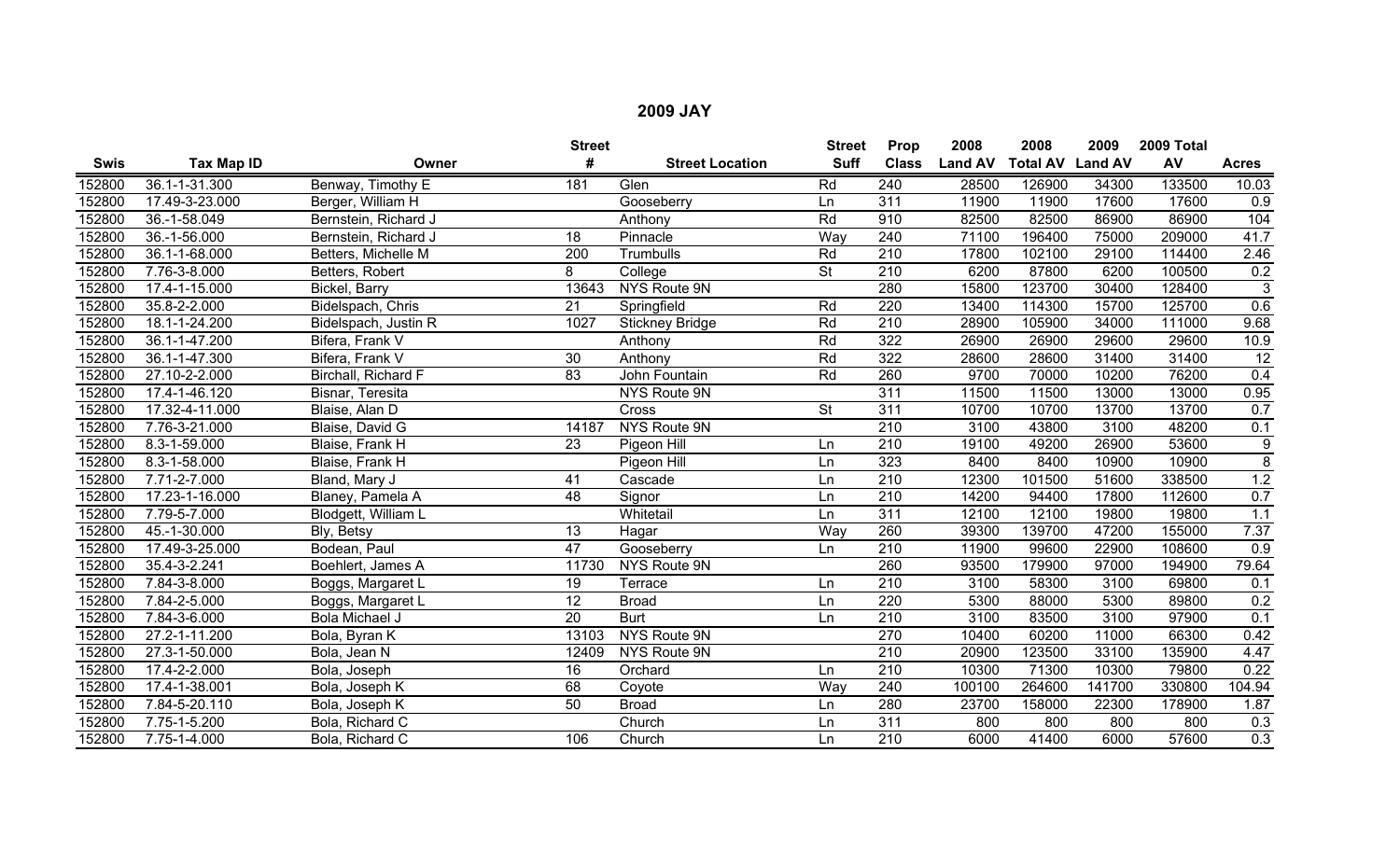|             |                   |                    | <b>Street</b>    |                        | <b>Street</b>            | Prop             | 2008           | 2008                    | 2009   | 2009 Total |              |
|-------------|-------------------|--------------------|------------------|------------------------|--------------------------|------------------|----------------|-------------------------|--------|------------|--------------|
| <b>Swis</b> | <b>Tax Map ID</b> | Owner              | #                | <b>Street Location</b> | <b>Suff</b>              | <b>Class</b>     | <b>Land AV</b> | <b>Total AV Land AV</b> |        | AV         | <b>Acres</b> |
| 152800      | 7.84-4-7.000      | Bombard, Alfred H  | $\overline{19}$  | <b>Burt</b>            | Ln                       | $\overline{210}$ | 2700           | 52100                   | 2700   | 67000      | 0.1          |
| 152800      | 7.84-4-3.000      | Bombard, Alfred H  |                  | Garso                  | Ln                       | 311              | 3100           | 3100                    | 2100   | 2100       | 0.1          |
| 152800      | 18.1-1-34.001     | Bombard, Scott R   | 17               | Sheldrake              | Rd                       | 240              | 27000          | 223800                  | 35200  | 243900     | 11           |
| 152800      | 7.76-2-2.000      | Bombard, Shane M   | 6                | Pleasant               | $\overline{\mathsf{St}}$ | $\overline{210}$ | 6200           | 92100                   | 6200   | 102000     | 0.2          |
| 152800      | 7.76-1-8.000      | Bombard, Thomas M  | 15               | Forge                  | $\overline{\mathsf{St}}$ | $\overline{210}$ | 6200           | 85100                   | 6200   | 92100      | 0.2          |
| 152800      | 17.49-3-5.000     | Bonanno, Anthony   |                  | Maple                  | Ln                       | 311              | 11900          | 11900                   | 17600  | 17600      | 0.9          |
| 152800      | 17.40-4-21.000    | Bonin, Dennis G    | 55               | Alder                  | $\overline{\mathsf{St}}$ | $\overline{210}$ | 15900          | 62500                   | 22900  | 80100      | 0.9          |
| 152800      | 36.1-1-66.000     | Bosland, Bruce     | $\overline{250}$ | Trumbulls              | Rd                       | 240              | 92000          | 311500                  | 95600  | 332100     | 78.1         |
| 152800      | 36.1-1-65.300     | Bosland, Bruce     |                  | Trumbulls              | Rd                       | 322              | 55800          | 55800                   | 55800  | 55800      | 39.8         |
| 152800      | 36.1-1-69.000     | Bosland, Kryn      | 186              | Trumbulls              | Rd                       | 210              | 91200          | 161200                  | 94000  | 161200     | 76.3         |
| 152800      | 35.4-3-22.200     | Both, Robert T     | $\overline{20}$  | Andrus                 | Rd                       | $\overline{210}$ | 23700          | 63500                   | 31000  | 70800      | 6.29         |
| 152800      | 35.4-3-22.110     | Both, Robert T     |                  | NYS Route 9N           |                          | 311              | 96400          | 96400                   | 105400 | 105400     | 138.37       |
| 152800      | 17.50-2-4.000     | Bottini, John E Jr |                  | Spruce                 | Ln                       | 311              | 11900          | 11900                   | 17600  | 17600      | 0.9          |
| 152800      | 18.-2-7.100       | Bougor, Alta D     | 1035             | Green                  | $\overline{\mathsf{St}}$ | 270              | 26300          | 52800                   | 32500  | 54500      | 8            |
| 152800      | 8.3-1-40.200      | Bougor, Burton     | $\overline{12}$  | <b>Joy Connector</b>   | Rd                       | 271              | 15300          | 73800                   | 26300  | 73800      | 0.9          |
| 152800      | 18.-2-2.200       | Bougor, Kenneth F  | 1020             | Green                  | <b>St</b>                | 270              | 16500          | 40800                   | 27400  | 41200      | 1.61         |
| 152800      | 8.3-1-38.000      | Bougor, Noel M     | 428              | Grove                  | Rd                       | $\overline{210}$ | 11200          | 60200                   | 13100  | 75300      | 0.5          |
| 152800      | 17.49-2-4.000     | Bousa, Richard J   |                  | Ridge Top              | Ln                       | 311              | 11900          | 11900                   | 17600  | 17600      | 0.9          |
| 152800      | 18.1-1-15.100     | Boutin, Michael J  | 997              | <b>Stickney Bridge</b> | Rd                       | 210              | 19000          | 112700                  | 30700  | 115200     | 3.25         |
| 152800      | 7.84-2-1.000      | Bowen, Michael L   | 520              | Sheldrake              | Rd                       | 210              | 5300           | 84300                   | 5600   | 90300      | 0.2          |
| 152800      | 17.30-1-9.000     | Bower, Daniel      |                  | Oneida                 | Ln                       | 311              | 11900          | 11900                   | 19600  | 19600      | -1           |
| 152800      | 17.48-1-6.000     | Bower, Glendon K   | 134              | <b>Scenic Point</b>    | Ln                       | 210              | 20500          | 180900                  | 25800  | 189900     | 1.2          |
| 152800      | 27.2-2-29.100     | Bowman, David G    | 372              | Hazen                  | Rd                       | 210              | 36600          | 83800                   | 38500  | 110500     | 14.7         |
| 152800      | 35.4-3-14.000     | Bowman, Rosemarie  | 11946            | NYS Route 9N           |                          | 210              | 20000          | 99300                   | 32000  | 109200     | 3.9          |
| 152800      | 35.4-3-15.000     | Bowman, William T  |                  | NYS Route 9N           |                          | 311              | 10100          | 10100                   | 11800  | 11800      | 0.6          |
| 152800      | 27.1-1-29.000     | Boyce, Herbert     | 13043            | NYS Route 9N           |                          | 210              | 12700          | 172000                  | 16500  | 186200     | 0.63         |
| 152800      | 27.2-2-59.000     | Boyce, Herbert     | 13080            | NYS Route 9N           |                          | 210              | 15300          | 91800                   | 23600  | 91800      | 0.9          |
| 152800      | 17.31-3-12.000    | Boyle, John        |                  | Summit                 | Ln                       | 311              | 12700          | 12700                   | 20400  | 20400      | 1.4          |
| 152800      | 17.4-1-31.100     | Boynton, Edward    |                  | NYS Route 9N           |                          | 322              | 20900          | 20900                   | 23400  | 23400      | 10.9         |
| 152800      | 28.-3-11.001      | Boynton, Edward    |                  | Nugent                 | Ln                       | 323              | 26400          | 26400                   | 31200  | 31200      | 46.1         |
| 152800      | 28.-3-9.000       | Boynton, Edward    | 305              | Lincoln Hill           | Ln                       | 323              | 109900         | 109900                  | 118900 | 118900     | 243          |
| 152800      | 17.4-1-42.200     | Boynton, Edward G  | 13363            | NYS Route 9N           |                          | 321              | 84500          | 84500                   | 84800  | 84800      | 73.4         |
| 152800      | 18.-2-15.100      | Boynton, Edward G  | 723              | Green                  | $\overline{\mathsf{St}}$ | 260              | 155600         | 208400                  | 155600 | 223800     | 149.5        |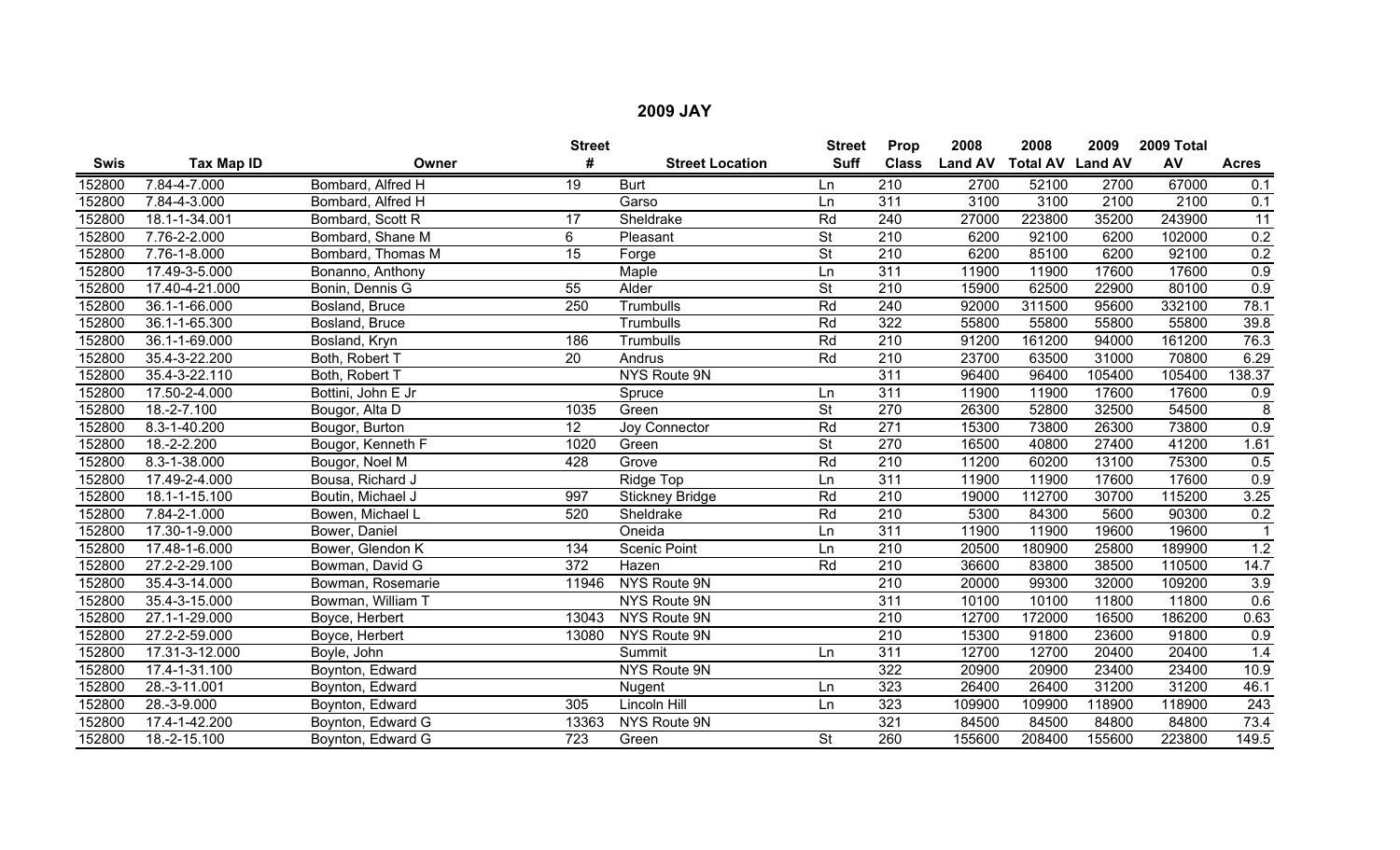|             |                             |                        | <b>Street</b>   |                        | <b>Street</b>            | Prop             | 2008           | 2008            | 2009           | 2009 Total |                  |
|-------------|-----------------------------|------------------------|-----------------|------------------------|--------------------------|------------------|----------------|-----------------|----------------|------------|------------------|
| <b>Swis</b> | <b>Tax Map ID</b>           | Owner                  | #               | <b>Street Location</b> | <b>Suff</b>              | <b>Class</b>     | <b>Land AV</b> | <b>Total AV</b> | <b>Land AV</b> | AV         | <b>Acres</b>     |
| 152800      | 18.-2-23.100                | Boynton, Edward G      |                 | Green                  | <b>St</b>                | 910              | 132800         | 132800          | 139900         | 139900     | 251.4            |
| 152800      | 17.49-2-10.000              | Bradbury, Barbara A    | 48              | Hawthorne              | Ln                       | 210              | 16100          | 92400           | 25400          | 108400     |                  |
| 152800      | 27.23-2-4.000               | Bradley, John P        |                 | Hochsteig              | Ln                       | $\overline{311}$ | 13600          | 13600           | 15700          | 15700      | 0.8              |
| 152800      | 17.23-6-1.000               | Bradley, Roger M       | 55              | <b>Red Fox</b>         | Dr                       | 210              | 15900          | 72000           | 25400          | 76100      |                  |
| 152800      | 17.41-3-2.000               | Bragoli, Eugene M      |                 | Oak Hollow             | Rd                       | 311              | 12200          | 12200           | 19800          | 19800      | 1.1              |
| 152800      | 17.23-3-4.000               | Branigan, Helen M      | 55              | Signor                 | Ln                       | 210              | 15900          | 150500          | 25400          | 163200     | -1               |
| 152800      | 17.23-3-3.000               | Branigan, Helen M      |                 | Signor                 | Ln                       | $\overline{311}$ | 12100          | 12100           | 19600          | 19600      | $\overline{1}$   |
| 152800      | 17.23-3-20.000              | Branigan, Helen M      |                 | Seneca                 | Trl                      | 311              | 12100          | 12100           | 19800          | 19800      | 1.1              |
| 152800      | 27.10-4-58.000              | Brann, Doris           | 68              | <b>Howard Heights</b>  | Ln                       | 210              | 21400          | 105300          | 30000          | 134500     | 6.3              |
| 152800      | 17.33-2-4.000               | Brazilla, Michael G    | 731             | <b>AuSable</b>         | $\overline{Dr}$          | $\overline{210}$ | 16400          | 131600          | 25800          | 151000     | 1.2              |
| 152800      | 17.23-6-4.000               | Bremer, Richard L      |                 | <b>Red Fox</b>         | Dr                       | $\overline{311}$ | 11900          | 11900           | 17600          | 17600      | 0.9              |
| 152800      | 17.23-6-5.000               | Bremer, Richard L      | 27              | <b>Red Fox</b>         | Dr                       | $\overline{210}$ | 15900          | 220800          | 25400          | 243200     |                  |
| 152800      | 17.31-3-9.000               | Brennan, Mark E        |                 | Summit                 | Ln                       | 311              | 12400          | 12400           | 20000          | 20000      | 1.2              |
| 152800      | 7.79-2-28.000               | Brewer, Loyd           |                 | River                  | Rd                       | 311              | 12100          | 12100           | 19600          | 19600      |                  |
| 152800      | 7.84-5-8.000                | Brewer, Loyd           | $\overline{29}$ | <b>Burt</b>            | Ln                       | $\overline{210}$ | 6200           | 47800           | 6800           | 57400      | 0.3              |
| 152800      | 7.79-2-36.000               | Brewer, Loyd           |                 | River                  | Rd                       | 311              | 12400          | 12400           | 20000          | 20000      | 1.2              |
| 152800      | 17.33-1-9.000               | Brewer, Loyd           |                 | <b>Beech</b>           | $\overline{\mathsf{St}}$ | $\overline{311}$ | 11900          | 11900           | 17600          | 17600      | 0.9              |
| 152800      | 17.33-2-3.000               | Brewer, Loyd           |                 | Alder                  | $\overline{\mathsf{St}}$ | $\overline{311}$ | 11900          | 11900           | 17600          | 17600      | 0.9              |
| 152800      | 17.41-2-4.000               | Brewer, Loyd           |                 | Oak Hollow             | Rd                       | 311              | 11800          | 11800           | 15700          | 15700      | 0.8              |
| 152800      | 17.41-3-12.000              | Brewer, Loyd C         |                 | Oak Hollow             | Rd                       | $\overline{311}$ | 11800          | 11800           | 15700          | 15700      | 0.8              |
| 152800      | 17.41-2-3.000               | Brewer, Loyd C         |                 | Oak Hollow             | Rd                       | $\overline{311}$ | 10700          | 10700           | 13700          | 13700      | 0.7              |
| 152800      | 17.41-2-2.000               | Brewer, Loyd C         | 668             | AuSable                | Dr                       | $\overline{210}$ | 15700          | 155300          | 20300          | 169700     | 0.8              |
| 152800      | 27.1-1-12.112               | Brewer, Loyd C         |                 | NYS Route 86           |                          | 314              | 21100          | 21100           | 25100          | 25100      | 7.14             |
| 152800      | 17.41-4-7.000               | Brewer, Loyd C         | $\overline{12}$ | Aspen                  | Ln                       | 210              | 15400          | 65000           | 22900          | 82800      | 0.9              |
| 152800      | 7.72-1-3.000                | Brewer, Loyd C         |                 | Cascade                | Ln                       | $\overline{311}$ | 20600          | 20600           | 35300          | 35300      | 0.9              |
| 152800      | 7.79-2-35.000               | Brewer, Loyd C         |                 | River                  | Rd                       | $\overline{311}$ | 12100          | 12100           | 19600          | 19600      |                  |
| 152800      | 27.1-1-15.200               | Brewer, Michael        |                 | NYS Route 86           |                          | 311              | 5900           | 5900            | 7600           | 7600       | 3.8              |
| 152800      | 27.1-1-12.200               | Brewer, Michael F      | 28              | <b>Brewer</b>          | Way                      | 210              | 16300          | 89700           | 26200          | 92500      | 1.01             |
| 152800      | 27.1-1-12.120               | Brewer, Michael F      |                 | NYS Route 86           |                          | 311              | 3100           | 3100            | 4000           | 4000       | $\overline{2}$   |
| 152800      | 17.49-3-34.000              | Bridge, Lori           |                 | Fern                   | Ln                       | $\overline{311}$ | 11900          | 11900           | 17600          | 17600      | $\overline{0.9}$ |
| 152800      | 27.3-1-42.100               | Briggs, Norman D       | 390             | Valley                 | Rd                       | 240              | 122700         | 218000          | 166700         | 220400     | 232.24           |
| 152800      | $\overline{17.79}$ -1-4.000 | Brinkley & Company Inc |                 | Forest                 | Ln                       | 311              | 12200          | 12200           | 19800          | 19800      | 1.1              |
| 152800      | 27.2-2-15.100               | Brinkley, Ernest P     |                 | <b>Stickney Bridge</b> | Rd                       | 323              | 120800         | 120800          | 126800         | 126800     | 172.1            |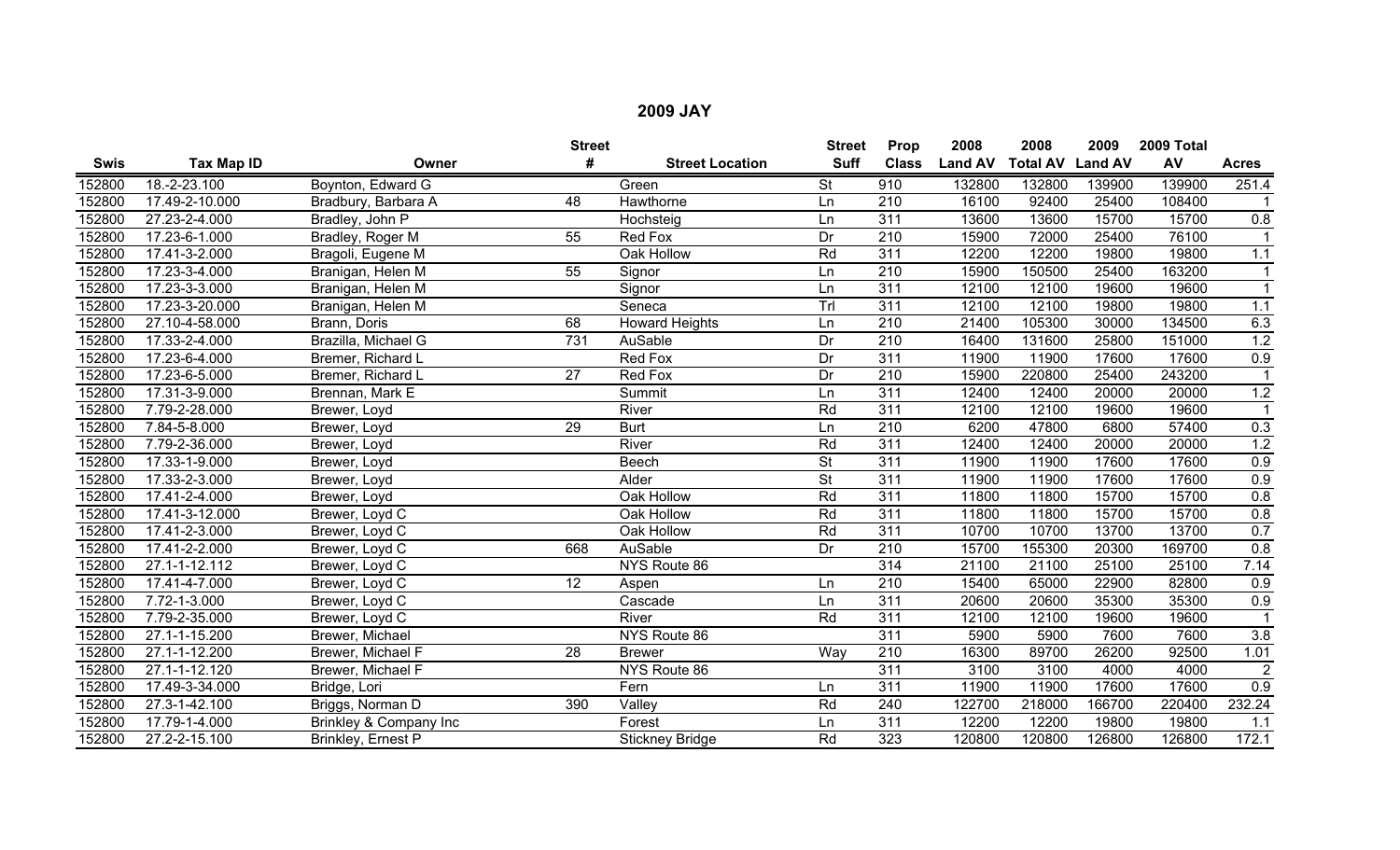|             |                |                         | <b>Street</b>   |                        | <b>Street</b>            | Prop             | 2008           | 2008                    | 2009  | 2009 Total |                  |
|-------------|----------------|-------------------------|-----------------|------------------------|--------------------------|------------------|----------------|-------------------------|-------|------------|------------------|
| <b>Swis</b> | Tax Map ID     | Owner                   | #               | <b>Street Location</b> | <b>Suff</b>              | <b>Class</b>     | <b>Land AV</b> | <b>Total AV Land AV</b> |       | AV         | <b>Acres</b>     |
| 152800      | 17.79-1-2.000  | Brinkley, Ernest P      | $\overline{27}$ | Forest                 | Ln                       | 280              | 23200          | 365000                  | 25400 | 401500     |                  |
| 152800      | 17.79-1-3.000  | Brinkley, Ernest P      |                 | Forest                 | Ln                       | 311              | 13800          | 13800                   | 21800 | 21800      | 2.1              |
| 152800      | 17.2-1-23.000  | Britton, Gary           | 13848           | NYS Route 9N           |                          | 311              | 19800          | 19800                   | 23300 | 23300      | 3.8              |
| 152800      | 27.1-2-19.200  | Brooks, James E         | 6658            | NYS Route 86           |                          | 210              | 15600          | 196600                  | 26300 | 196600     | 1.05             |
| 152800      | 17.4-1-4.000   | Brow, Gerald A          | 13507           | <b>NYS Route 9N</b>    |                          | $\overline{210}$ | 13300          | 95800                   | 13900 | 105600     | 0.53             |
| 152800      | 7.76-2-3.000   | Brow, Scott A           | 8               | Pleasant               | <b>St</b>                | $\overline{210}$ | 9200           | 119400                  | 9200  | 127400     | 0.3              |
| 152800      | $8.-2-8.001$   | Brown, Constance H      | 699             | Green                  | $\overline{\mathsf{St}}$ | 270              | 17100          | 54600                   | 28200 | 56200      | $\overline{2}$   |
| 152800      | 8.-2-10.122    | Brown, Constance H      |                 | Green                  | <b>St</b>                | 323              | 14200          | 14200                   | 14200 | 14200      | 2.64             |
| 152800      | $8.-2-12.200$  | Brown, Constance H      | 697             | Green                  | <b>St</b>                | 210              | 14600          | 55700                   | 26200 | 66800      |                  |
| 152800      | 27.10-1-14.000 | Brown, Orville A        | 6731            | NYS Route 86           |                          | $\overline{210}$ | 14600          | 114300                  | 21300 | 126800     | 1.4              |
| 152800      | 7.84-2-17.000  | Brown, Richard J        | 496             | Sheldrake              | Rd                       | $\overline{210}$ | 3100           | 79500                   | 2800  | 93400      | 0.1              |
| 152800      | 7.79-2-58.000  | Brown, Willis N Jr      |                 | Antler                 | Dr                       | 311              | 11900          | 11900                   | 19600 | 19600      |                  |
| 152800      | 7.72-1-6.000   | Bruce, Gary W           |                 | Cascade                | Ln                       | 311              | 22500          | 22500                   | 41000 | 41000      | 1.6              |
| 152800      | 27.23-1-5.000  | Bruce, Jill A           | $\overline{24}$ | Almweg                 | Ln                       | $\overline{210}$ | 19000          | 111600                  | 25800 | 125300     | 1.2              |
| 152800      | 8.3-1-42.000   | Brusgul, Josephine      | 346             | Rolling Mill Hill      | Rd                       | 270              | 26900          | 62300                   | 32900 | 62300      | 8.4              |
| 152800      | 17.41-9-2.000  | Buckley, Rose           | 5               | Fern                   | Ln                       | 210              | 15900          | 45000                   | 22900 | 57900      | $\overline{0.9}$ |
| 152800      | 35.4-3-22.002  | Buehler-Brandt, Mary A  | 11830           | NYS Route 9N           |                          | $\overline{210}$ | 24200          | 200900                  | 37400 | 220900     | 6.62             |
| 152800      | 17.41-3-7.000  | Bullock, Robert E       |                 | Oak Hollow             | Rd                       | 311              | 11900          | 11900                   | 17600 | 17600      | 0.9              |
| 152800      | 17.40-3-4.000  | <b>Burdick Dale L</b>   | 24              | Cedar                  | <b>St</b>                | 210              | 15900          | 99200                   | 22900 | 108200     | $\overline{0.9}$ |
| 152800      | 17.40-3-10.000 | <b>Burdick Dale L</b>   |                 | <b>Beech</b>           | <b>St</b>                | 311              | 11900          | 11900                   | 17600 | 17600      | 0.9              |
| 152800      | 17.33-1-10.000 | Burfeindt, John D       |                 | Cross                  | $\overline{\mathsf{St}}$ | 311              | 10700          | 10700                   | 13700 | 13700      | 0.7              |
| 152800      | 17.33-1-11.000 | Burfeindt, John D Jr    | 171             | Alder                  | $\overline{\mathsf{St}}$ | $\overline{210}$ | 14500          | 112400                  | 25400 | 128100     |                  |
| 152800      | 8.3-1-46.001   | Burke, Christopher S    | 91              | Rolling Mill Hill      | Rd                       | 270              | 10800          | 31800                   | 11300 | 36600      | 0.43             |
| 152800      | 8.3-2-3.000    | Burr, Raymond           |                 | Grove                  | Rd                       | 314              | 24200          | 24200                   | 26400 | 26400      | 8.54             |
| 152800      | 27.2-2-8.000   | Burrell, Lucy M         |                 | <b>Stickney Bridge</b> | Rd                       | 322              | 52900          | 52900                   | 35300 | 35300      | 39.25            |
| 152800      | 27.2-2-5.000   | Burrell, Lucy M         |                 | <b>Stickney Bridge</b> | Rd                       | 322              | 72400          | 72400                   | 72400 | 72400      | 44.5             |
| 152800      | 27.2-2-46.000  | Burrell, Lucy M         | 171             | <b>Stickney Bridge</b> | Rd                       | 240              | 31300          | 86900                   | 46700 | 94500      | 11.25            |
| 152800      | 36.1-1-15.112  | Burt, Marlene S         | 36              | Straight               | Rd                       | $\overline{210}$ | 13300          | 100100                  | 14600 | 103600     | 0.49             |
| 152800      | 17.32-1-18.000 | Bushey, Bradley S       | 15              | Summit                 | Ln                       | 210              | 16200          | 174300                  | 25400 | 185000     |                  |
| 152800      | 27.10-1-11.200 | Bushey, David Sr        |                 | NYS Route 86           |                          | 314              | 9200           | 9200                    | 9800  | 9800       | 0.64             |
| 152800      | 27.10-1-12.000 | Bushey, David Sr        | 6739            | NYS Route 86           |                          | 210              | 9200           | 50200                   | 9700  | 60300      | 0.3              |
| 152800      | 17.4-1-9.120   | <b>Butler Karlene H</b> |                 | NYS Route 9N           |                          | 314              | 16900          | 16900                   | 18300 | 18300      | 3.4              |
| 152800      | 27.3-1-53.100  | Buysse, Elizabeth P     | 12477           | NYS Route 9N           |                          | 210              | 13400          | 125000                  | 15200 | 137500     | 0.58             |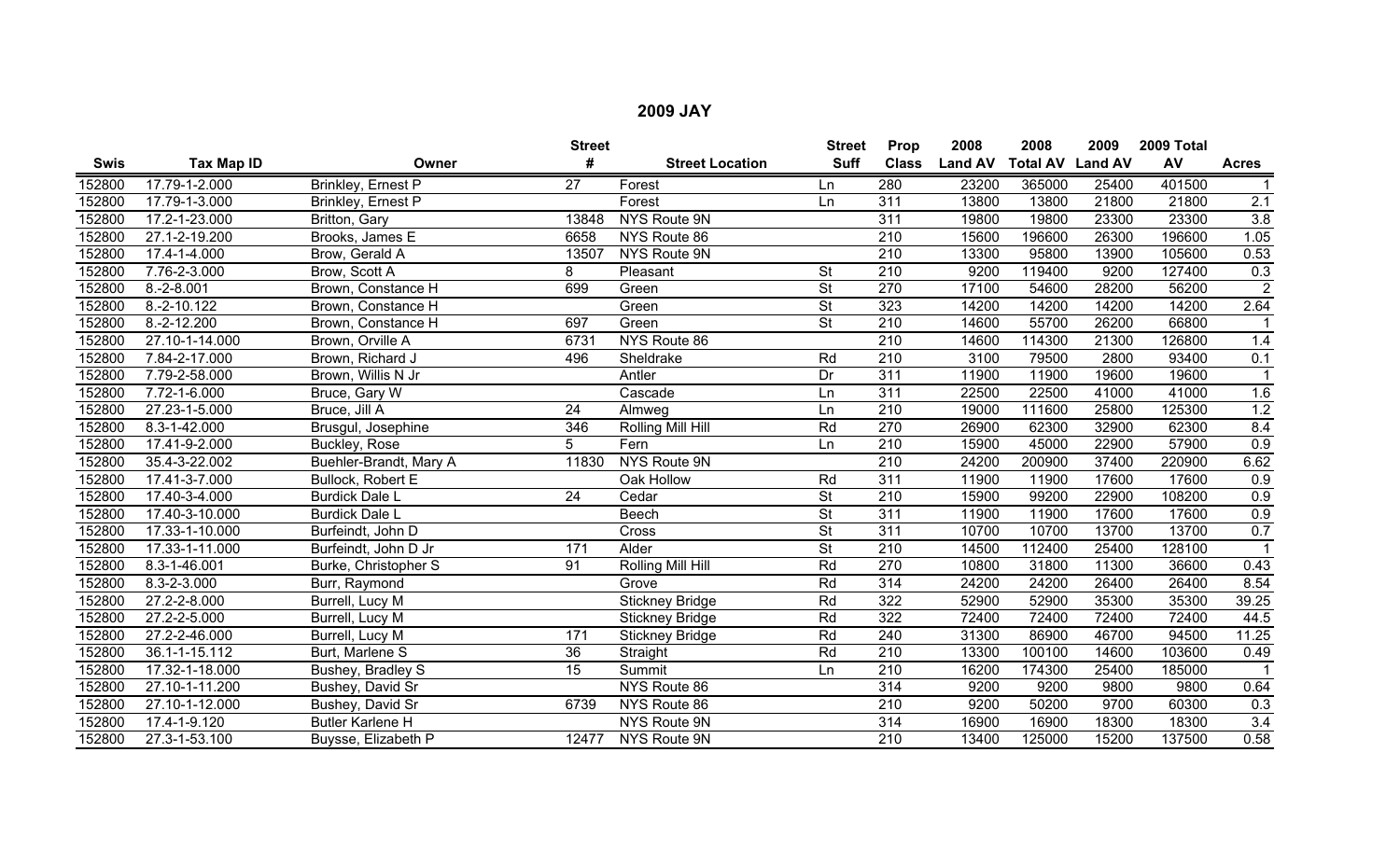|        |                    |                          | <b>Street</b>   |                        | <b>Street</b>   | Prop             | 2008           | 2008                    | 2009   | 2009 Total |                  |
|--------|--------------------|--------------------------|-----------------|------------------------|-----------------|------------------|----------------|-------------------------|--------|------------|------------------|
| Swis   | Tax Map ID         | Owner                    | #               | <b>Street Location</b> | <b>Suff</b>     | <b>Class</b>     | <b>Land AV</b> | <b>Total AV Land AV</b> |        | AV         | <b>Acres</b>     |
| 152800 | $8.-2-10.110$      | Buza, Peter M            |                 | Green                  | <b>St</b>       | 323              | 45100          | 45100                   | 45100  | 45100      | 17.19            |
| 152800 | 27.23-2-7.000      | Byrnes, Faith C          |                 | Almweg                 | Ln              | 311              | 14100          | 14100                   | 19800  | 19800      | 1.1              |
| 152800 | 27.23-2-6.000      | Byrnes, Faith C          | 54              | Hochsteig              | Ln              | $\overline{210}$ | 16200          | 234300                  | 25600  | 251600     | 1.1              |
| 152800 | 27.23-2-5.000      | Byrnes, Faith C          |                 | Hochsteig              | Ln              | 311              | 13900          | 13900                   | 19600  | 19600      |                  |
| 152800 | 17.40-3-5.000      | Byrns, Todd H            | 36              | Cedar                  | <b>St</b>       | $\overline{210}$ | 15900          | 54300                   | 22900  | 70400      | 0.9              |
| 152800 | 17.32-3-3.000      | Cady, Jeffrey A          |                 | Fir                    | <b>St</b>       | $\overline{311}$ | 11900          | 11900                   | 17600  | 17600      | $\overline{0.9}$ |
| 152800 | 27.2-2-16.300      | Caffrey, John D Jr       |                 | <b>Stickney Bridge</b> | Rd              | 322              | 104700         | 104700                  | 117900 | 117900     | 12.9             |
| 152800 | 7.79-2-55.000      | Caffrey, Michael C       |                 | Antler                 | $\overline{Dr}$ | 311              | 12100          | 12100                   | 19600  | 19600      | $\mathbf{1}$     |
| 152800 | 17.23-3-8.000      | Caggiano Jeremy M        | 23              | Signor                 | Ln              | 210              | 16200          | 136400                  | 25600  | 140400     | 1.1              |
| 152800 | 27.4-1-31.100      | Cahill, James P          |                 | Nugent                 | Ln              | 323              | 36000          | 36000                   | 38900  | 38900      | 22.49            |
| 152800 | 7.79-4-7.000       | Cain, William F          | 11              | Muskrat                | Dr              | 210              | 16200          | 69500                   | 25600  | 80500      | 1.1              |
| 152800 | 17.41-5-4.000      | Cairns, Thomas J         | $\overline{44}$ | <b>Butternut</b>       | Ln              | 210              | 15900          | 136700                  | 25400  | 143300     | 0.9              |
| 152800 | 17.41-5-5.000      | Cairns, Thomas J         |                 | Oak Hollow             | Rd              | 311              | 8700           | 8700                    | 1200   | 1200       | 0.4              |
| 152800 | 17.4-1-28.111      | Caito, Gregory           | 23              | <b>Thwaits</b>         | Way             | 240              | 69300          | 533800                  | 158300 | 542300     | 44.06            |
| 152800 | 27.10-4-41.000     | Caito, Philip A          | $\overline{32}$ | <b>Howard Heights</b>  | Ln              | $\overline{210}$ | 9200           | 123800                  | 9600   | 166000     | 0.3              |
| 152800 | 27.10-1-1.200      | California Bay Area Inc  |                 | NYS Route 86           |                 | 312              | 7300           | 7300                    | 5800   | 7600       | 0.34             |
| 152800 | 27.10-1-18.000     | California Bay Area Inc  |                 | NYS Route 86           |                 | $\overline{210}$ | 12300          | 143900                  | 12800  | 115600     | 0.48             |
| 152800 | 17.23-2-2.000      | Callahan, Gerald J       | $\overline{31}$ | Mohawk                 | Tr              | 210              | 15900          | 138600                  | 22900  | 147800     | 0.9              |
| 152800 | 7.79-4-1.000       | Callahan, John           |                 | Muskrat                | Dr              | $\overline{311}$ | 12100          | 12100                   | 19600  | 19600      |                  |
| 152800 | 17.42-1-2.000      | Campbell, David R        |                 | Ridge Top              | Ln              | 311              | 12500          | 12500                   | 20200  | 20200      | $\overline{1.3}$ |
| 152800 | 36.1-1-15.200      | Campbell, William D      | 92              | Straight               | Rd              | $\overline{210}$ | 41900          | 87700                   | 53700  | 95600      | 31.61            |
| 152800 | 27.10-4-53.000     | Campion, Ellen C         | $\overline{37}$ | <b>Howard Heights</b>  | Ln              | 210              | 13000          | 147300                  | 14400  | 154600     | 0.7              |
| 152800 | 17.50-2-7.000      | Capello, Louis R         |                 | Spruce                 | Ln              | $\overline{311}$ | 11800          | 11800                   | 15700  | 15700      | 0.8              |
| 152800 | 17.58-1-20.000     | Capello, Louis R         |                 | <b>Briar</b>           | Ln              | 311              | 11900          | 11900                   | 17600  | 17600      | 0.9              |
| 152800 | 17.22-3-4.000      | Cappadocia, Howard       | $\overline{29}$ | Algonquin              | Ln              | $\overline{210}$ | 18300          | 165400                  | 22900  | 177400     | 0.9              |
| 152800 | 17.4-1-22.002      | Carey, Margaret W        | 159             | Carey                  | Rd              | $\overline{312}$ | 83300          | 83900                   | 85700  | 87200      | 84.1             |
| 152800 | 18.3-1-3.100       | Carey, Margaret W        | 1157            | <b>Stickney Bridge</b> | Rd              | 240              | 69800          | 185700                  | 72700  | 194900     | 60.8             |
| 152800 | 17.4-1-7.200       | Carey, Rod E             | 167             | Carey                  | Rd              | $\overline{210}$ | 20800          | 151800                  | 33100  | 153400     | 4.46             |
| 152800 | 17.23-4-8.000      | Carlson-Wolcott, Nancy M |                 | Sequoia Mountain       | Ln              | 311              | 12100          | 12100                   | 19600  | 19600      |                  |
| 152800 | 17.2-1-5.200       | Carnes, Todd             |                 | NYS Route 9N           |                 | 210              | 10200          | 10200                   | 26400  | 91800      | 1.08             |
| 152800 | $17.2 - 1 - 5.100$ | Carnes, Wilfred          | 14027           | NYS Route 9N           |                 | 311              | 15600          | 85000                   | 10200  | 10200      | 0.63             |
| 152800 | 17.2-1-6.100       | Carnes, Wilfred D        |                 | NYS Route 9N           |                 | 311              | 1500           | 1500                    | 5000   | 5000       | 0.84             |
| 152800 | 27.10-4-68.000     | Caron, Dean F            | 12918           | NYS Route 9N           |                 | 220              | 15200          | 104200                  | 22000  | 115200     | 1.8              |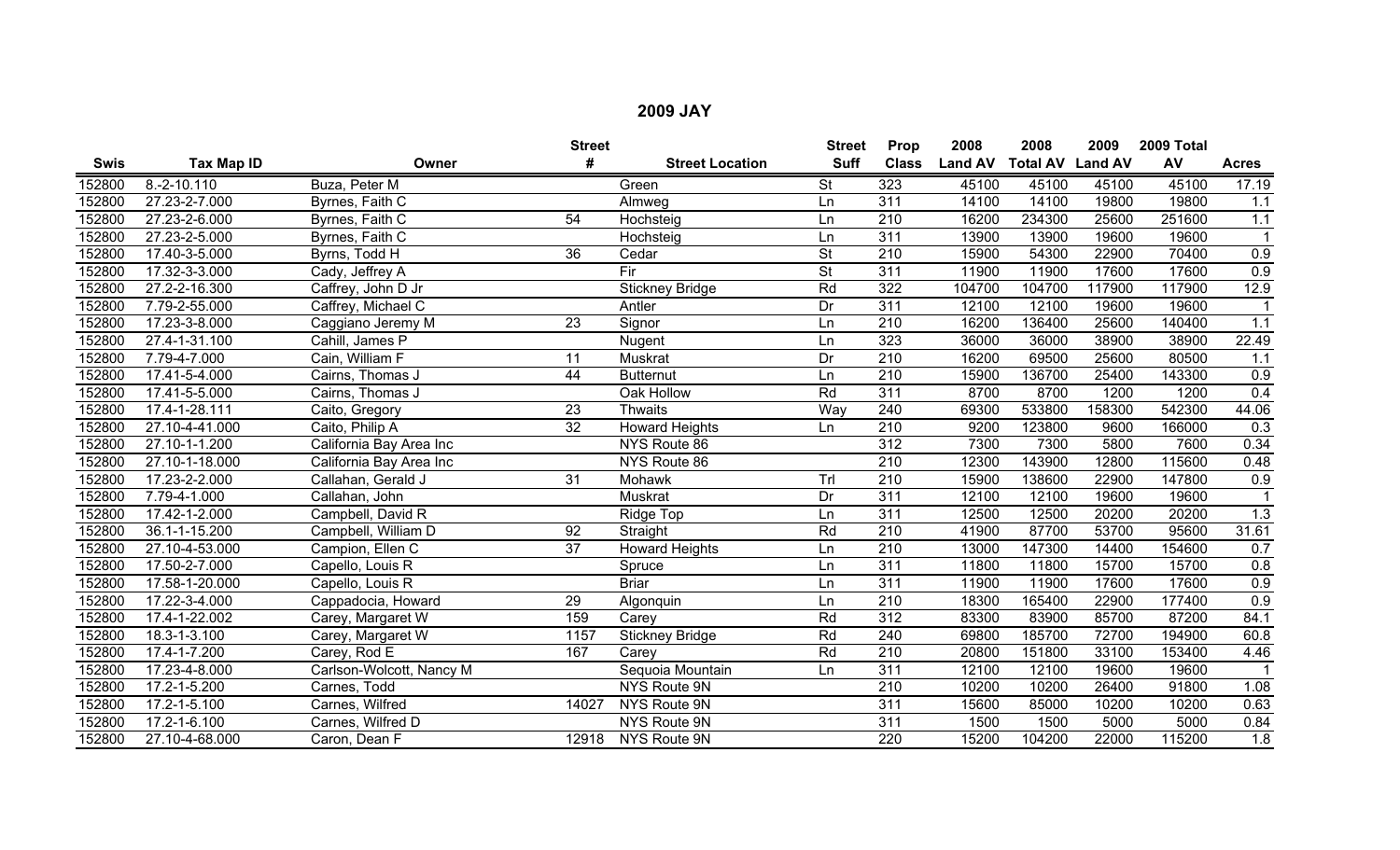|             |                   |                         | <b>Street</b>   |                        | <b>Street</b> | Prop             | 2008           | 2008                    | 2009   | 2009 Total |                |
|-------------|-------------------|-------------------------|-----------------|------------------------|---------------|------------------|----------------|-------------------------|--------|------------|----------------|
| <b>Swis</b> | <b>Tax Map ID</b> | Owner                   | #               | <b>Street Location</b> | <b>Suff</b>   | <b>Class</b>     | <b>Land AV</b> | <b>Total AV Land AV</b> |        | AV         | <b>Acres</b>   |
| 152800      | 7.79-3-3.000      | Carter, Joseph F        | 124             | River                  | Rd            | 210              | 23100          | 85400                   | 38900  | 95600      | 1.4            |
| 152800      | 27.1-2-7.000      | Carver, Theresa M       | 6488            | NYS Route 86           |               | 280              | 33300          | 110800                  | 59000  | 148400     | 9.3            |
| 152800      | 17.23-6-8.000     | Case, Jeffrey S         |                 | Red Fox                | Dr            | $\overline{311}$ | 11900          | 11900                   | 17600  | 17600      | 0.9            |
| 152800      | 17.50-3-3.000     | Casey, Chad P           | 14              | Cottontail             | Ln            | 210              | 15900          | 162800                  | 22900  | 184200     | 0.9            |
| 152800      | 17.50-3-2.000     | Casey, Chad P           |                 | Cottontail             | Ln            | 311              | 12200          | 12200                   | 19800  | 19800      | 1.1            |
| 152800      | 17.50-3-4.000     | Casey, Chad P           |                 | Cottontail             | Ln            | $\overline{311}$ | 11900          | 11900                   | 17600  | 17600      | 0.9            |
| 152800      | 18.3-1-32.100     | Casey, Joseph K         | 733             | Hazen                  | Rd            | $\overline{210}$ | 21200          | 210200                  | 28300  | 210200     | 0.9            |
| 152800      | 7.75-2-15.000     | Casler, Cindy A         | 109             | Church                 | Ln            | 210              | 7400           | 53000                   | 7400   | 67000      | 0.3            |
| 152800      | 27.1-3-29.000     | Casler, William H       | 6653            | NYS Route 86           |               | 210              | 16700          | 124500                  | 26200  | 127000     | 1.41           |
| 152800      | 17.41-3-5.000     | Cassise, Stephen        | $\overline{39}$ | Oak Hollow             | Rd            | $\overline{210}$ | 16700          | 135900                  | 22900  | 152400     | 0.9            |
| 152800      | 18.1-1-29.200     | Casson, Paul W          | 1168            | <b>Stickney Bridge</b> | Rd            | $\overline{210}$ | 18600          | 193500                  | 30200  | 204400     | $\overline{3}$ |
| 152800      | 27.2-2-29.200     | Castaldo, Jeffrey D     |                 | Hazen                  | Rd            | 912              | 38900          | 38900                   | 38900  | 38900      | 25.05          |
| 152800      | 27.4-1-21.000     | Castaldo, Jeffrey D     |                 | Lincoln Hill           | Ln            | 912              | 127200         | 127200                  | 127200 | 127200     | 191.2          |
| 152800      | 28.1-1-9.100      | Castaldo, Jeffrey D     |                 | Hazen                  | Rd            | 912              | 63100          | 63100                   | 67200  | 67200      | 51.47          |
| 152800      | 28.-3-6.000       | Castaldo, Jeffrey D     |                 | Lincoln Hill           | Ln            | 912              | 80900          | 80900                   | 85000  | 85000      | 100            |
| 152800      | 28.1-1-15.000     | Castaldo, Jeffrey D     |                 | Hazen                  | Rd            | 912              | 68600          | 68600                   | 74800  | 74800      | 80.7           |
| 152800      | 28.-3-8.000       | Castaldo, Jeffrey D     |                 | Lincoln Hill           | Ln            | 912              | 82200          | 82200                   | 88000  | 88000      | 107.8          |
| 152800      | 28.1-1-7.000      | Castaldo, Jeffrey D     |                 | Hazen                  | Rd            | 912              | 23500          | 23500                   | 27000  | 27000      | 19.6           |
| 152800      | 28.-3-7.000       | Castaldo, Jeffrey D     |                 | Lincoln Hill           | Ln            | 912              | 108700         | 108700                  | 117400 | 117400     | 211.54         |
| 152800      | 28.1-1-8.000      | Castaldo, Jeffrey D     |                 | Hazen                  | Rd            | 912              | 57800          | 77700                   | 57800  | 77700      | 47.1           |
| 152800      | 28.1-1-12.000     | Castaldo, Jeffrey D     |                 | Hazen                  | Rd            | 912              | 78600          | 78600                   | 84800  | 84800      | 95.73          |
| 152800      | 28.1-1-13.000     | Castaldo, Jeffrey D     |                 | Hazen                  | Rd            | 912              | 79000          | 79000                   | 85200  | 85200      | 94.63          |
| 152800      | 17.23-2-12.000    | Castaldo, Louis P       |                 | Cayuga                 | Trl           | 311              | 11800          | 11800                   | 15700  | 15700      | 0.8            |
| 152800      | 7.76-2-5.000      | <b>Catholic Church</b>  | 14203           | NYS Route 9N           |               | 620              | 14000          | 906900                  | 72900  | 925100     |                |
| 152800      | $7.4 - 1 - 3.110$ | Cattalani, Mark         | 211             | Bob                    | Way           | 260              | 59200          | 174400                  | 113800 | 200500     | 111.86         |
| 152800      | $36. - 1 - 1.120$ | Cave, James E           | 292             | Glen                   | Rd            | $\overline{210}$ | 15500          | 165800                  | 26200  | 174600     |                |
| 152800      | 27.2-2-51.000     | Cave, Robert D          | 125             | John Fountain          | Rd            | 210              | 17800          | 134200                  | 29200  | 140900     | 2.5            |
| 152800      | 27.10-4-25.000    | <b>Central Cemetery</b> | 729             | Glen                   | Rd            | 695              | 34300          | 45200                   | 34300  | 45200      | 12.3           |
| 152800      | 18.3-1-28.200     | Chabbott, Holly         | 882             | <b>Stickney Bridge</b> | Rd            | 210              | 17100          | 34400                   | 28900  | 92100      | 1.03           |
| 152800      | $36. - 1 - 8.000$ | Chakroff, Richard O     | 280             | Nugent                 | Ln            | $\overline{312}$ | 83800          | 101800                  | 94600  | 100100     | 84.3           |
| 152800      | 36.-1-10.000      | Chakroff, Richard O     |                 | Nugent                 | Ln            | 314              | 2600           | 2600                    | 2600   | 2600       | 0.1            |
| 152800      | 7.72-1-4.000      | Chan, Frank R           |                 | Cascade                | Ln            | 311              | 21100          | 21100                   | 39600  | 39600      | 1.1            |
| 152800      | 17.49-1-9.000     | Chan, Frank R DDS       |                 | Ridge Top              | Ln            | 311              | 12200          | 12200                   | 19800  | 19800      | 1.1            |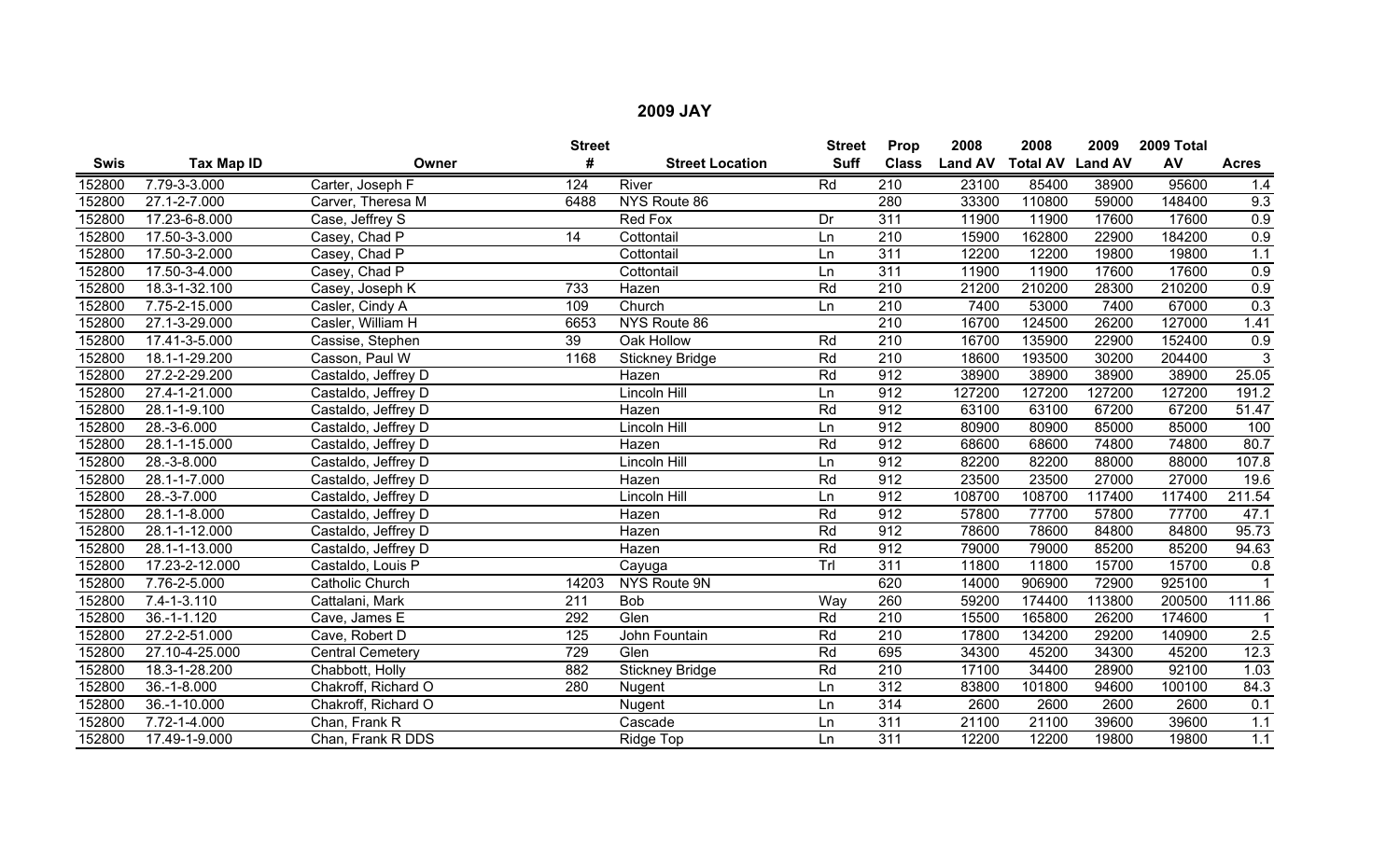|             |                |                         | <b>Street</b>   |                        | <b>Street</b>            | Prop             | 2008           | 2008                    | 2009  | 2009 Total |                  |
|-------------|----------------|-------------------------|-----------------|------------------------|--------------------------|------------------|----------------|-------------------------|-------|------------|------------------|
| <b>Swis</b> | Tax Map ID     | Owner                   | #               | <b>Street Location</b> | <b>Suff</b>              | <b>Class</b>     | <b>Land AV</b> | <b>Total AV Land AV</b> |       | AV         | <b>Acres</b>     |
| 152800      | 17.42-1-8.000  | Chan, Frank R DDS       |                 | Ridge Top              | Ln                       | 311              | 12400          | 12400                   | 20000 | 20000      | 1.2              |
| 152800      | 17.41-2-1.000  | Chandler, David B       |                 | AuSable                | Dr                       | 311              | 11800          | 11800                   | 15300 | 15300      | 0.78             |
| 152800      | 17.40-5-12.000 | Chandler, David B       | 652             | AuSable                | $\overline{Dr}$          | 210              | 14200          | 57200                   | 17800 | 72900      | 0.7              |
| 152800      | 7.84-1-10.000  | Changelo, Rocco         | 20              | Intervale              | Ave                      | 210              | 6600           | 49500                   | 9200  | 63100      | 0.5              |
| 152800      | 7.84-1-18.100  | Changelo, Stacy P       | 8               | Intervale              | Ave                      | $\overline{210}$ | 6600           | 24100                   | 9200  | 55500      | 0.5              |
| 152800      | 7.76-3-18.000  | Changelo, Stacy P       | 3               | Church                 | Ln                       | $\overline{210}$ | 8200           | 154500                  | 8200  | 170600     | 0.4              |
| 152800      | 18.-2-2.110    | Charboneau, Andrew      | 1008            | Green                  | <b>St</b>                | 240              | 52300          | 81900                   | 56400 | 87000      | 34.6             |
| 152800      | 17.4-1-28.120  | Chatt, Robert C         |                 | <b>Stickney Bridge</b> | Rd                       | 314              | 29500          | 29500                   | 33200 | 33200      | 8.74             |
| 152800      | 17.4-1-28.200  | Chatt, Robert C         | 487             | <b>Stickney Bridge</b> | Rd                       | 210              | 13700          | 149100                  | 18100 | 165500     | 0.69             |
| 152800      | 17.31-2-6.000  | Chavira Michael F       |                 | Raccoon                | Ln                       | 311              | 12100          | 12100                   | 19600 | 19600      |                  |
| 152800      | 35.4-3-7.000   | Cheney David P          | 11892           | NYS Route 9N           |                          | $\overline{210}$ | 17200          | 85000                   | 28400 | 89300      | 2.1              |
| 152800      | 17.41-4-3.000  | Chernaski, Arthur P     |                 | Aspen                  | Ln                       | 311              | 10700          | 10700                   | 13700 | 13700      | 0.7              |
| 152800      | 17.30-1-1.000  | Cheun, Tongwei          |                 | Algonquin              | Ln                       | 311              | 12100          | 12100                   | 19600 | 19600      |                  |
| 152800      | 17.30-1-2.000  | Chin, Shad G            |                 | Algonquin              | Ln                       | 311              | 12200          | 12200                   | 19800 | 19800      | 1.1              |
| 152800      | 17.31-3-2.000  | Chin, Sing N            |                 | Sawmill                | Rd                       | 311              | 12700          | 12700                   | 20600 | 20600      | 1.5              |
| 152800      | 7.79-2-27.000  | Chin, You Ngoe          | 75              | River                  | Rd                       | 312              | 12100          | 12100                   | 19600 | 19600      | 0.9              |
| 152800      | 18.3-1-41.000  | Chrapowitzky, Brian     | $\overline{28}$ | <b>Black Mountain</b>  | Ln                       | $\overline{314}$ | 13800          | 13800                   | 26700 | 26700      | 1.26             |
| 152800      | 35.8-1-11.200  | Christoffel, Daniel     | 12207           | NYS Route 9N           |                          | $\overline{210}$ | 13700          | 106000                  | 18300 | 116700     | 0.7              |
| 152800      | 36.-1-32.100   | Christofferson, David G | 206             | Jay Mountain           | Rd                       | 260              | 86200          | 215000                  | 86200 | 225000     | 34.6             |
| 152800      | 7.76-2-7.000   | Church Of Holy Name     | 10              | Church                 | Ln                       | 620              | 9200           | 133800                  | 9200  | 147200     | 0.3              |
| 152800      | 7.76-1-32.000  | Church of the Holy Name |                 | Pleasant               | <b>St</b>                | 534              | 6200           | 69600                   | 6200  | 73600      | 0.2              |
| 152800      | 17.41-9-5.000  | Ciardiello, Joseph      |                 | Evergreen              | Ln                       | 311              | 11900          | 11900                   | 17600 | 17600      | 0.9              |
| 152800      | 17.40-5-1.000  | Ciesielski, James P     | 38              | Alder                  | $\overline{\mathsf{St}}$ | 210              | 15900          | 111300                  | 22900 | 120300     | 0.9              |
| 152800      | 7.71-1-1.000   | Cincotta, Anthony       |                 | River                  | Rd                       | 311              | 20000          | 20000                   | 20600 | 20600      | 0.7              |
| 152800      | 17.32-4-5.000  | Cioffi, Robert          | $\overline{32}$ | $E$ Im                 | $\overline{\mathsf{St}}$ | $\overline{210}$ | 15900          | 131200                  | 22900 | 147200     | 0.9              |
| 152800      | 7.79-2-38.000  | Cioffi, Salvatore P     |                 | River                  | Rd                       | 311              | 12200          | 12200                   | 19800 | 19800      | 1.1              |
| 152800      | 27.2-2-20.000  | Cirillo, Peter A        |                 | Hazen                  | Rd                       | 323              | 25400          | 25400                   | 75000 | 75000      | 10.2             |
| 152800      | 27.1-1-23.000  | Ciszewski, Peter J      | 9               | Randys                 | Ln                       | 240              | 53500          | 53500                   | 77300 | 97300      | 57.78            |
| 152800      | 27.10-5-1.000  | Ciszewski, Peter J      | $\overline{35}$ | Randys                 | Ln                       | 210              | 7300           | 39800                   | 10300 | 40600      | 0.5              |
| 152800      | 17.50-3-10.000 | Clark, Alice            |                 | Tannenbaum             | Ln                       | 311              | 11900          | 11900                   | 17600 | 17600      | $\overline{0.9}$ |
| 152800      | 7.84-2-16.000  | Clark, Barry            | 5               | Terrace                | Ln                       | 210              | 2700           | 49500                   | 2800  | 62900      | 0.1              |
| 152800      | 17.2-1-32.000  | Clark, Barry L          | 13707           | <b>NYS Route 9N</b>    |                          | 210              | 15500          | 79700                   | 26200 | 82300      |                  |
| 152800      | 18.3-2-1.000   | Clark, Elizabeth T      |                 | <b>Stickney Bridge</b> | Rd                       | 322              | 32400          | 32400                   | 37000 | 37000      | 11.75            |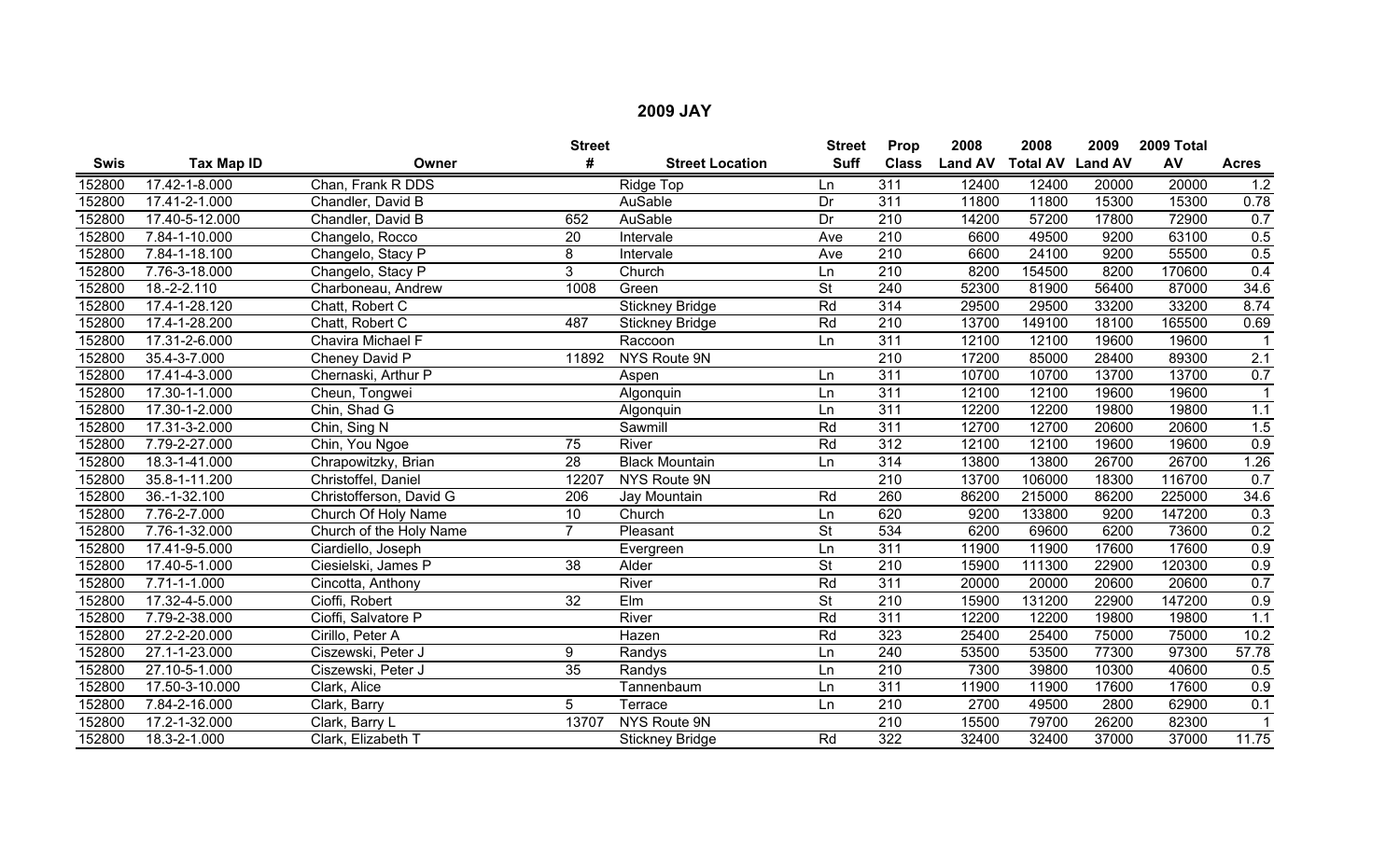|             |                   |                                  | <b>Street</b>    |                        | <b>Street</b>            | Prop             | 2008           | 2008                    | 2009   | 2009 Total |                  |
|-------------|-------------------|----------------------------------|------------------|------------------------|--------------------------|------------------|----------------|-------------------------|--------|------------|------------------|
| <b>Swis</b> | <b>Tax Map ID</b> | Owner                            | #                | <b>Street Location</b> | <b>Suff</b>              | <b>Class</b>     | <b>Land AV</b> | <b>Total AV Land AV</b> |        | AV         | <b>Acres</b>     |
| 152800      | 18.3-2-2.000      | Clark, Wayne                     | 789              | <b>Stickney Bridge</b> | Rd                       | 210              | 15500          | 136600                  | 26200  | 147500     |                  |
| 152800      | 17.50-2-5.000     | Clark, William E                 |                  | Spruce                 | Ln                       | $\overline{311}$ | 11900          | 11900                   | 17600  | 17600      | $\overline{0.9}$ |
| 152800      | 27.1-2-19.100     | <b>Clarke Technical Prod Inc</b> | 6658             | NYS Route 86           |                          | $\overline{311}$ | 23800          | 23800                   | 60800  | 60800      | 8.9              |
| 152800      | 27.1-2-19.300     | <b>Clarke Technical Products</b> |                  | NYS Route 86           |                          | $\overline{311}$ | 11700          | 11700                   | 19700  | 19700      | 1.04             |
| 152800      | 17.49-3-12.000    | Cleary, Theresa J                | 15               | Hawthorne              | Ln                       | $\overline{210}$ | 15900          | 137800                  | 22900  | 154600     | 0.9              |
| 152800      | 17.23-5-9.000     | <b>Clement Oakley</b>            | 315              | Sawmill                | Rd                       | $\overline{210}$ | 16200          | 127000                  | 25600  | 152900     | 1.1              |
| 152800      | 17.49-5-5.000     | Colabella, Christine             |                  | Evergreen              | Ln                       | $\overline{311}$ | 11900          | 11900                   | 17600  | 17600      | 0.9              |
| 152800      | 17.49-1-12.000    | Colalucci, Marie                 | $\overline{142}$ | Oak Hollow             | Rd                       | $\overline{210}$ | 16400          | 179800                  | 25800  | 192500     | 1.2              |
| 152800      | 27.2-2-9.112      | Colby, Donald M                  | 291              | <b>Stickney Bridge</b> | Rd                       | 210              | 17100          | 107900                  | 28200  | 117300     | $\overline{2}$   |
| 152800      | 27.3-1-48.200     | Cold Spring Granite Co           |                  | <b>NYS Route 9N</b>    |                          | 322              | 26400          | 26400                   | 26400  | 26400      | 10.6             |
| 152800      | 27.3-1-5.000      | Cold Spring Granite Co           |                  | NYS Route 9N           |                          | 323              | 43300          | 43300                   | 48500  | 48500      | 41.2             |
| 152800      | 27.3-1-6.000      | Cold Spring Granite Co           |                  | Stonehouse             | Ln                       | 323              | 80100          | 80100                   | 85000  | 85000      | 142.3            |
| 152800      | 17.2-1-26.000     | Cold Spring Granite Co           |                  | <b>Stickney Bridge</b> | Rd                       | 340              | 19100          | 19100                   | 20600  | 20600      | 7.4              |
| 152800      | 17.4-1-14.000     | Cold Spring Granite Co           |                  | NYS Route 9N           |                          | 322              | 65000          | 65000                   | 68700  | 68700      | 58.9             |
| 152800      | 17.2-1-34.000     | Cold Spring Granite Co           |                  | NYS Route 9N           |                          | 323              | 69400          | 69400                   | 72800  | 72800      | 51.5             |
| 152800      | 17.4-1-18.000     | Cold Spring Granite Co           |                  | Carey                  | Rd                       | 323              | 33700          | 33700                   | 35400  | 35400      | 10.4             |
| 152800      | 17.2-1-35.000     | Cold Spring Granite Co           |                  | NYS Route 9N           |                          | 912              | 276600         | 378100                  | 290400 | 385600     | 202.8            |
| 152800      | 17.4-1-19.000     | Cold Spring Granite Co           | 59               | Carey                  | Rd                       | 720              | 57100          | 58900                   | 58800  | 60800      | 24.3             |
| 152800      | 17.4-1-20.000     | Cold Spring Granite Co           |                  | Carey                  | Rd                       | 322              | 37000          | 37000                   | 37000  | 37000      | 23.6             |
| 152800      | 17.4-1-17.000     | Cold Spring Granite Co           |                  | Carey                  | Rd                       | $\overline{311}$ | 8900           | 8900                    | 9800   | 9800       | 0.5              |
| 152800      | 17.2-1-22.100     | Cold Spring Granite Co           | 13791            | NYS Route 9N           |                          | 323              | 80200          | 80200                   | 84500  | 84500      | 69.9             |
| 152800      | 8.3-1-45.000      | Collins, Burton                  | 292              | Rolling Mill Hill      | Rd                       | 240              | 28900          | 87200                   | 36700  | 89200      | 12.7             |
| 152800      | 7.76-3-9.000      | Comegys, David R                 | 10               | College                | $\overline{\mathsf{St}}$ | 210              | 3100           | 93800                   | 3100   | 106300     | 0.1              |
| 152800      | 27.10-4-38.000    | Conklin, Carol A                 | $\overline{48}$  | <b>Howard Heights</b>  | Ln                       | $\overline{210}$ | 9200           | 83900                   | 9600   | 91900      | 0.3              |
| 152800      | 17.23-3-15.001    | Conly, Kevin                     | 5                | Seneca                 | Trl                      | 210              | 19600          | 145000                  | 27900  | 153400     | 2.26             |
| 152800      | 17.32-4-10.000    | Connell, Lois M                  |                  | <b>AuSable</b>         | Dr                       | 311              | 5500           | 5500                    | 9800   | 9800       | 0.5              |
| 152800      | 17.41-7-3.000     | Connolly, James                  |                  | Cherry                 | Ln                       | 311              | 11900          | 11900                   | 17600  | 17600      | 0.9              |
| 152800      | 17.40-5-11.000    | Conrow, Bertha V                 | 647              | AuSable                | Dr                       | 210              | 15900          | 106000                  | 22900  | 111600     | 0.9              |
| 152800      | 17.23-2-6.000     | Conroy, Jack                     |                  | Sequoia Mountain       | Ln                       | 311              | 11900          | 11900                   | 19600  | 19600      |                  |
| 152800      | 7.71-1-3.000      | Coogan, Helena U                 |                  | River                  | Rd                       | 311              | 19600          | 19600                   | 19600  | 19600      | 0.6              |
| 152800      | 7.76-2-9.000      | Coolidge, Adam                   | 18               | Church                 | Ln                       | 210              | 6200           | 89300                   | 6200   | 102000     | 0.2              |
| 152800      | 18.1-1-29.100     | Coolidge, Calvin J               | 1184             | <b>Stickney Bridge</b> | Rd                       | 240              | 27300          | 187400                  | 35400  | 202400     | 11.23            |
| 152800      | 36.1-1-39.200     | Coolidge, Calvin J               | 284              | Glen                   | Rd                       | 210              | 23600          | 205600                  | 28200  | 226100     | 2.01             |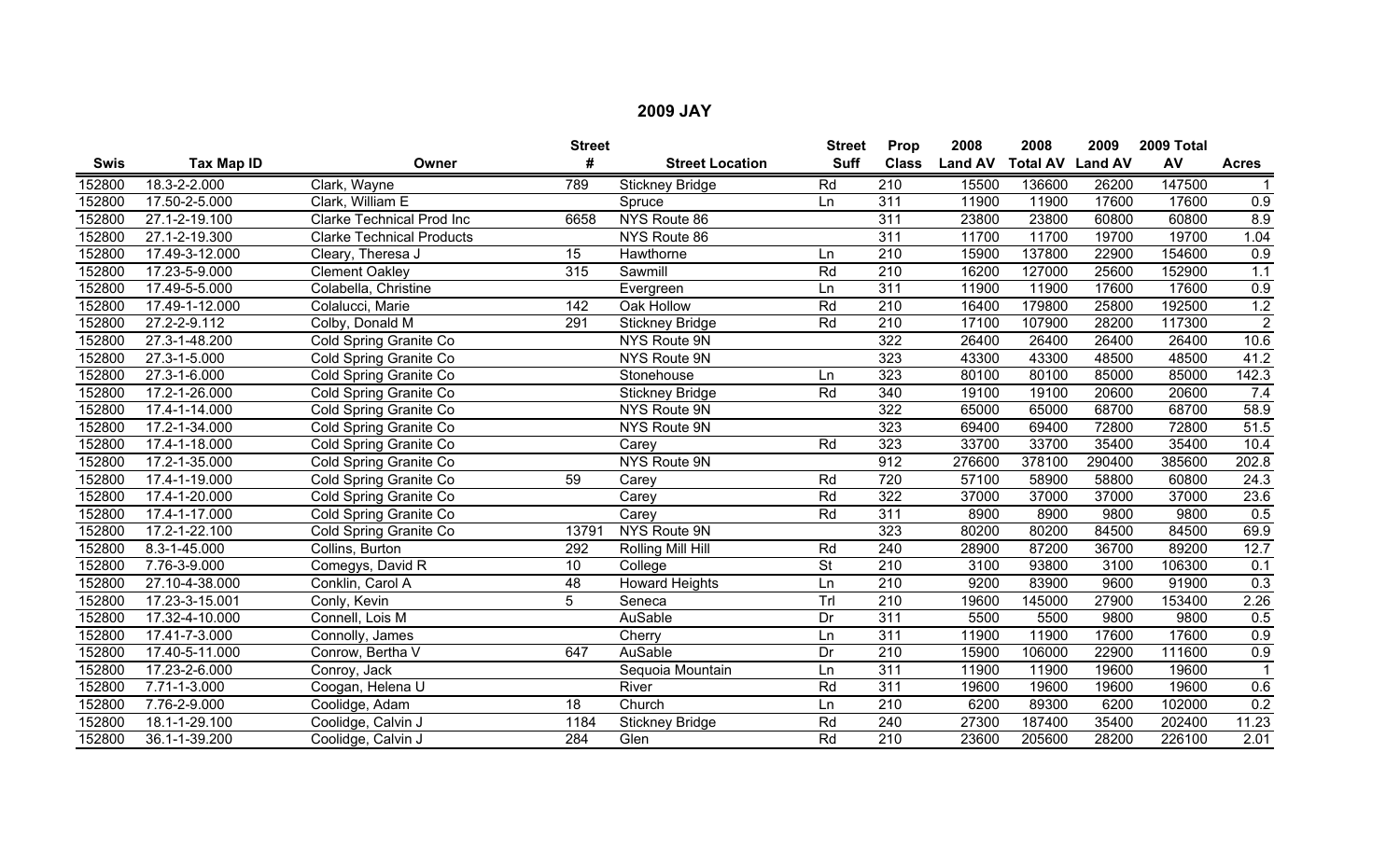|             |                            |                       | <b>Street</b>    |                        | <b>Street</b> | Prop             | 2008           | 2008                    | 2009   | 2009 Total |                 |
|-------------|----------------------------|-----------------------|------------------|------------------------|---------------|------------------|----------------|-------------------------|--------|------------|-----------------|
| <b>Swis</b> | Tax Map ID                 | Owner                 | #                | <b>Street Location</b> | <b>Suff</b>   | <b>Class</b>     | <b>Land AV</b> | <b>Total AV Land AV</b> |        | AV         | <b>Acres</b>    |
| 152800      | 36.1-1-39.100              | Coolidge, Calvin J    | 266              | Glen                   | Rd            | 240              | 37400          | 116100                  | 39600  | 127400     | 15.9            |
| 152800      | 36.1-1-40.000              | Coolidge, Calvin J    | 268              | Glen                   | Rd            | 270              | 12300          | 28200                   | 27000  | 32400      | 1.4             |
| 152800      | 36.1-1-75.120              | Coolidge, Daniel D Sr | 62               | Anthony                | Rd            | $\overline{270}$ | 18700          | 45200                   | 30400  | 51900      | 3.09            |
| 152800      | 27.1-2-5.000               | Coolidge, Deborah     | 6475             | NYS Route 86           |               | 270              | 11200          | 37200                   | 13100  | 37600      | 0.5             |
| 152800      | 36.1-1-36.110              | Coolidge, Evelyn R    | 233              | Glen                   | Rd            | $\overline{210}$ | 20800          | 96300                   | 28500  | 98100      | 2.16            |
| 152800      | 36.1-1-36.120              | Coolidge, Frank       |                  | Glen                   | Rd            | 311              | 11900          | 11900                   | 13100  | 13100      | 1.2             |
| 152800      | 18.-2-7.200                | Coolidge, Heather D   | 1009             | Green                  | <b>St</b>     | 270              | 28000          | 45600                   | 33500  | 45600      | 9.12            |
| 152800      | 36.1-1-36.200              | Coolidge, Henry III   | 253              | Glen                   | Rd            | 210              | 13000          | 111200                  | 13500  | 121200     | 0.43            |
| 152800      | 36.1-1-36.130              | Coolidge, Henry III   |                  | Glen                   | Rd            | 311              | 1500           | 1500                    | 2300   | 2300       | 0.8             |
| 152800      | 17.49-2-11.000             | Coolidge, James       |                  | Hawthorne              | Ln            | 311              | 10700          | 10700                   | 13700  | 13700      | 0.7             |
| 152800      | 27.1-3-36.000              | Coolidge, James E     |                  | <b>Bills</b>           | Ln            | 311              | 12900          | 12900                   | 19500  | 19500      | 2.03            |
| 152800      | $27.\overline{1-3-37.000}$ | Coolidge, James E     | 22               | <b>Bills</b>           | Ln            | $\overline{210}$ | 16800          | 195900                  | 26000  | 208100     | 2.03            |
| 152800      | 17.30-2-10.000             | Coolidge, Karen M     | $\overline{39}$  | Oneida                 | Ln            | 210              | 18500          | 162800                  | 25400  | 175200     |                 |
| 152800      | 36.1-1-50.000              | Coolidge, Martin      | $\overline{214}$ | Glen                   | Rd            | $\overline{210}$ | 21400          | 106200                  | 33800  | 116800     | 4.79            |
| 152800      | 36.1-1-49.076              | Coolidge, Martin      |                  | Glen                   | Rd            | 322              | 13300          | 13300                   | 26100  | 26100      | 11.82           |
| 152800      | 7.76-1-31.000              | Coolidge, Mary B      | 5                | Pleasant               | St            | 210              | 5300           | 103200                  | 5300   | 111900     | 0.2             |
| 152800      | 27.1-3-31.000              | Coolidge, Morris E Jr | $\overline{23}$  | <b>Bills</b>           | Ln            | $\overline{210}$ | 15500          | 225200                  | 26300  | 239600     | 1.49            |
| 152800      | 36.1-1-15.120              | Coolidge, Norman L    | $\overline{56}$  | Straight               | Rd            | $\overline{210}$ | 10600          | 135100                  | 11700  | 147500     | 0.39            |
| 152800      | 17.2-1-20.120              | Coolidge, Paul K      | 16               | Getta                  | Way           | 240              | 28900          | 203900                  | 36700  | 225000     | 12.68           |
| 152800      | 17.2-1-7.000               | Coolidge, Paul K      | 14043            | <b>NYS Route 9N</b>    |               | 311              | 8810           | 8810                    | 8810   | 8810       | 0.32            |
| 152800      | 36.-1-25.000               | Coolidge, Ralph N     | 195              | Pinnacle               | Way           | 321              | 71300          | 86100                   | 86100  | 86100      | $\overline{90}$ |
| 152800      | 36.1-1-41.000              | Coolidge, Robert T    |                  | Glen                   | Rd            | 321              | 7900           | 7900                    | 8700   | 8700       | 0.3             |
| 152800      | 36.1-1-42.000              | Coolidge, Robert T    |                  | Glen                   | Rd            | 321              | 10700          | 10700                   | 11800  | 11800      | 0.4             |
| 152800      | 27.3-1-59.100              | Coolidge, Robert T    | 473              | Glen                   | Rd            | 240              | 30800          | 153800                  | 42000  | 172300     | 19.25           |
| 152800      | 36.-1-59.000               | Coolidge, William     |                  | Anthony                | Rd            | 323              | 102100         | 102100                  | 104200 | 104200     | 204.47          |
| 152800      | 27.2-2-48.100              | Coonradt, Russell M   |                  | <b>Stickney Bridge</b> | Rd            | 311              | 13800          | 13800                   | 22400  | 22400      | 2.4             |
| 152800      | 27.2-2-48.200              | Coonradt, Russell M   | 127              | <b>Stickney Bridge</b> | Rd            | 210              | 16600          | 96300                   | 27600  | 102300     | 1.7             |
| 152800      | 36.1-1-35.000              | Cope, Ronald C        |                  | Straight               | Rd            | 314              | 25800          | 25800                   | 28400  | 28400      | 8               |
| 152800      | 17.31-2-2.000              | Coppola, Josephine M  | $\overline{38}$  | Raccoon                | Ln            | 210              | 15900          | 173300                  | 22900  | 188200     | 0.9             |
| 152800      | 17.33-1-2.000              | Cormier, Holly        |                  | Cedar                  | <b>St</b>     | 311              | 11900          | 11900                   | 17600  | 17600      | 0.9             |
| 152800      | 35.2-4-23.000              | Cornell, Candace E    | 1022             | <b>Bartlett</b>        | Rd            | 280              | 24600          | 80100                   | 33900  | 85700      | 4.83            |
| 152800      | 27.10-1-3.000              | Cornick, Charles      | 13015            | NYS Route 9N           |               | 210              | 12400          | 170500                  | 14400  | 177200     | 0.7             |
| 152800      | 17.38-1-7.000              | Corriss, David        |                  | Sequoia Mountain       | Ln            | 311              | 12400          | 12400                   | 20000  | 20000      | 1.2             |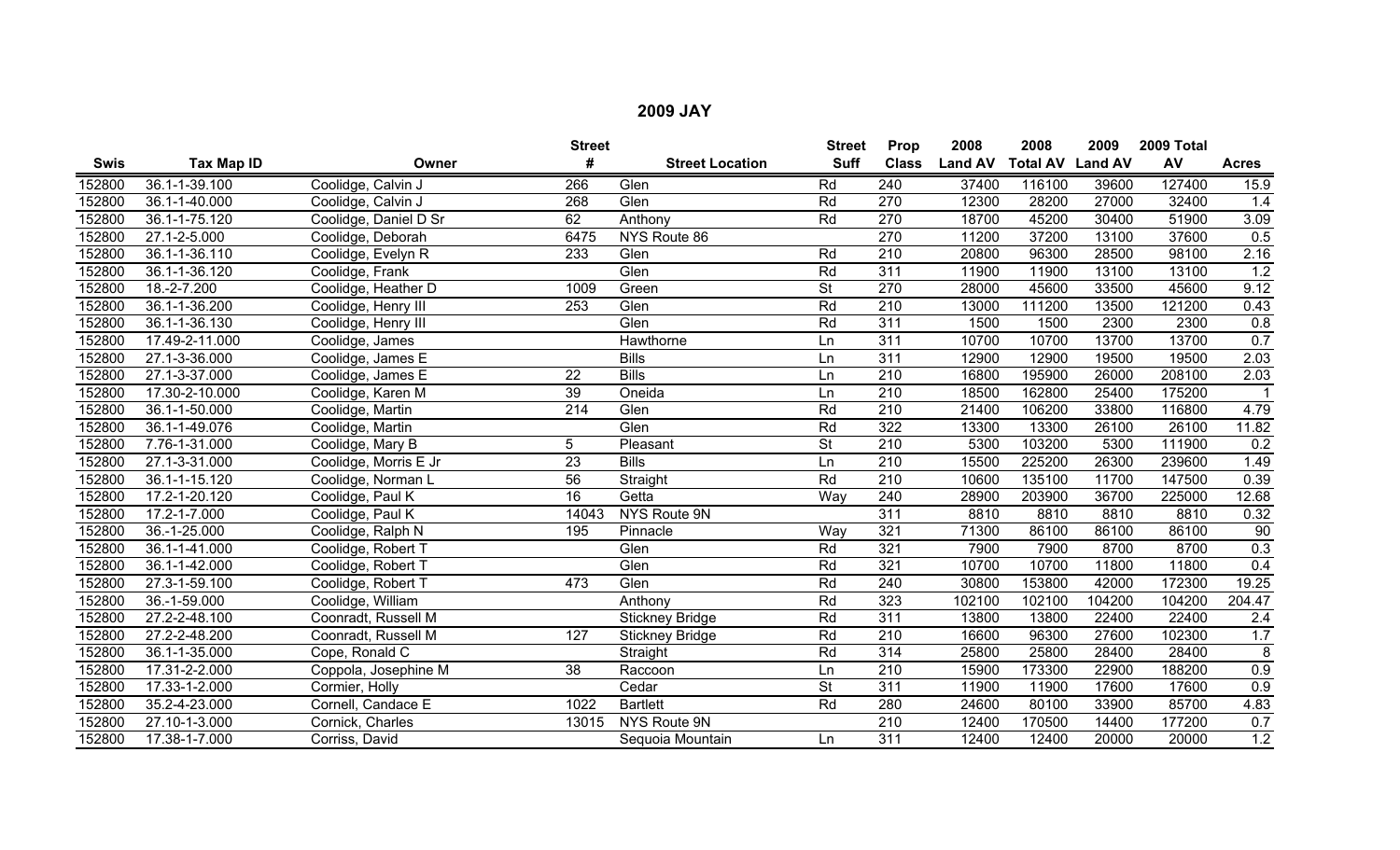|             |                |                             | <b>Street</b>    |                        | <b>Street</b> | Prop             | 2008           | 2008                    | 2009  | 2009 Total |                  |
|-------------|----------------|-----------------------------|------------------|------------------------|---------------|------------------|----------------|-------------------------|-------|------------|------------------|
| <b>Swis</b> | Tax Map ID     | Owner                       |                  | <b>Street Location</b> | <b>Suff</b>   | <b>Class</b>     | <b>Land AV</b> | <b>Total AV Land AV</b> |       | AV         | <b>Acres</b>     |
| 152800      | 17.2-1-20.220  | Corrow, John C              | 34               | Spoon Circle           | Way           | 210              |                |                         | 29300 | 113400     | 4.45             |
| 152800      | 36.1-3-7.000   | Cosgrove, Sean PE           | 115              | Trumbulls              | Rd            | $\overline{210}$ | 21200          | 107000                  | 29600 | 112400     | 4.75             |
| 152800      | 17.49-5-4.000  | Cotignola Michael           |                  | Evergreen              | Ln            | 311              | 11900          | 11900                   | 17600 | 17600      | 0.9              |
| 152800      | 17.32-6-4.000  | Cotrona, David E            |                  | Cedar                  | <b>St</b>     | $\overline{311}$ | 11900          | 11900                   | 17600 | 17600      | 0.9              |
| 152800      | 17.32-6-6.000  | Cotrona, David F            | 101              | Beech                  | <b>St</b>     | 210              | 15900          | 108600                  | 22900 | 135600     | 0.9              |
| 152800      | 17.23-4-2.000  | Cotrupe, Brandi             |                  | Seneca                 | TrI           | 311              | 12200          | 12200                   | 20000 | 20000      | 1.2              |
| 152800      | 17.49-1-10.000 | Coyle, James P              |                  | Ridge Top              | Ln            | 311              | 12700          | 12700                   | 20400 | 20400      | 1.4              |
| 152800      | 7.84-5-26.000  | Cracknell, Colin D          | 44               | <b>Broad</b>           | Ln            | 210              | 12400          | 97800                   | 14400 | 111800     | 0.7              |
| 152800      | 17.48-1-11.000 | Craft, Jessica L            | 123              | <b>Scenic Point</b>    | Ln            | 210              | 20900          | 151600                  | 26200 | 163200     | 1.4              |
| 152800      | 7.84-1-21.022  | Crahan, Cory                | 14086            | NYS Route 9N           |               | 220              | 14300          | 110600                  | 20800 | 116000     | 1.17             |
| 152800      | 7.84-4-8.002   | Crahan, Cory                | $\overline{17}$  | <b>Burt</b>            | Ln            | $\overline{210}$ | 11700          | 57000                   | 16400 | 65000      | 0.8              |
| 152800      | 27.3-1-7.000   | Craven, Margaret M MD       | 12811            | NYS Route 9N           |               | 260              | 30100          | 45000                   | 37000 | 48500      | 13               |
| 152800      | 17.42-1-27.000 | Craven, Richard L           |                  | Tannenbaum             | Ln            | 311              | 11900          | 11900                   | 17600 | 17600      | 0.9              |
| 152800      | 17.42-1-26.000 | Craven, Richard L           |                  | Tannenbaum             | Ln            | 311              | 11900          | 11900                   | 17600 | 17600      | 0.9              |
| 152800      | 7.76-3-43.000  | CRE JV Mixed 15 NY 3 Branch | 14230            | NYS Route 9N           |               | 461              | 3600           | 247800                  | 11700 | 260100     | 0.1              |
| 152800      | 7.79-2-26.000  | Cripple Creek Cabins LLC    | 46               | Muskrat                | Dr            | 210              | 16200          | 145700                  | 25600 | 160300     | 1.1              |
| 152800      | 7.79-3-8.001   | Cripple Creek Cabins LLC    | $\overline{11}$  | Cascade                | Ln            | $\overline{210}$ | 30700          | 151000                  | 38700 | 173600     | 1.2              |
| 152800      | 35.4-3-17.000  | Cross Matthew A             | 11964            | NYS Route 9N           |               | $\overline{210}$ | 15500          | 40400                   | 26200 | 65800      |                  |
| 152800      | 27.10-6-11.000 | Cross, Cheryl               | 12953            | <b>NYS Route 9N</b>    |               | 283              | 9500           | 149900                  | 9500  | 149900     | 0.36             |
| 152800      | 7.76-2-10.000  | Cross, Dana                 | 6                | Forge                  | <b>St</b>     | $\overline{210}$ | 6200           | 61300                   | 6200  | 78200      | 0.2              |
| 152800      | 27.4-1-40.000  | Cross, Joyce A              | $\overline{515}$ | Glen                   | Rd            | 240              | 32900          | 158900                  | 41500 | 176700     | $\overline{18}$  |
| 152800      | 17.4-1-9.300   | Cross, Matthew              |                  | NYS Route 9N           |               | 323              | 7800           | 7800                    | 7800  | 7800       | 0.27             |
| 152800      | 17.22-2-1.000  | Cross, Matthew A            |                  | Signor                 | Ln            | $\overline{311}$ | 21300          | 21300                   | 13700 | 13700      | 0.7              |
| 152800      | 7.4-4-1.000    | Cross, Matthew A            |                  | Pigeon Hill            | Ln            | 314              | 7700           | 7700                    | 12300 | 12300      | 3.5              |
| 152800      | 17.48-1-10.000 | Cross, Matthew A            |                  | <b>Scenic Point</b>    | Ln            | 311              | 11900          | 11900                   | 17600 | 17600      | 0.9              |
| 152800      | 7.76-3-3.000   | Cross, Thomas A             | $\overline{27}$  | Church                 | Ln            | 250              | 14300          | 354300                  | 36700 | 372200     | 9.5              |
| 152800      | 17.31-1-2.000  | Crowe, Gerald M             | 13               | Cayuga                 | Trl           | 311              | 15900          | 15900                   | 22900 | 22900      | 0.9              |
| 152800      | 36.1-3-2.000   | Crowl, Kevin                |                  | Trumbulls              | Rd            | 311              | 29200          | 30100                   | 35500 | 36400      | 3.04             |
| 152800      | 17.32-1-9.000  | Crowningshield, James A Sr  | 143              | Sawmill                | Rd            | $\overline{210}$ | 16100          | 136200                  | 25400 | 152800     |                  |
| 152800      | 27.2-2-35.000  | Crowningshield, James N     | 129              | Hazen                  | Rd            | 270              | 10200          | 40900                   | 10200 | 40900      | $\overline{0.3}$ |
| 152800      | 27.2-2-33.300  | Crowningshield, Nelson N    | 132              | Hazen                  | Rd            | 270              | 13700          | 37900                   | 18100 | 39300      | 0.69             |
| 152800      | 27.2-2-33.100  | Crowningshield, Nelson N    |                  | Hazen                  | Rd            | 314              | 2500           | 2500                    | 11200 | 11200      | 5.6              |
| 152800      | 8.3-1-33.100   | Crowningshield, Stanley     | 292              | Grove                  | Rd            | $\overline{270}$ | 10200          | 41800                   | 10200 | 46000      | 0.3              |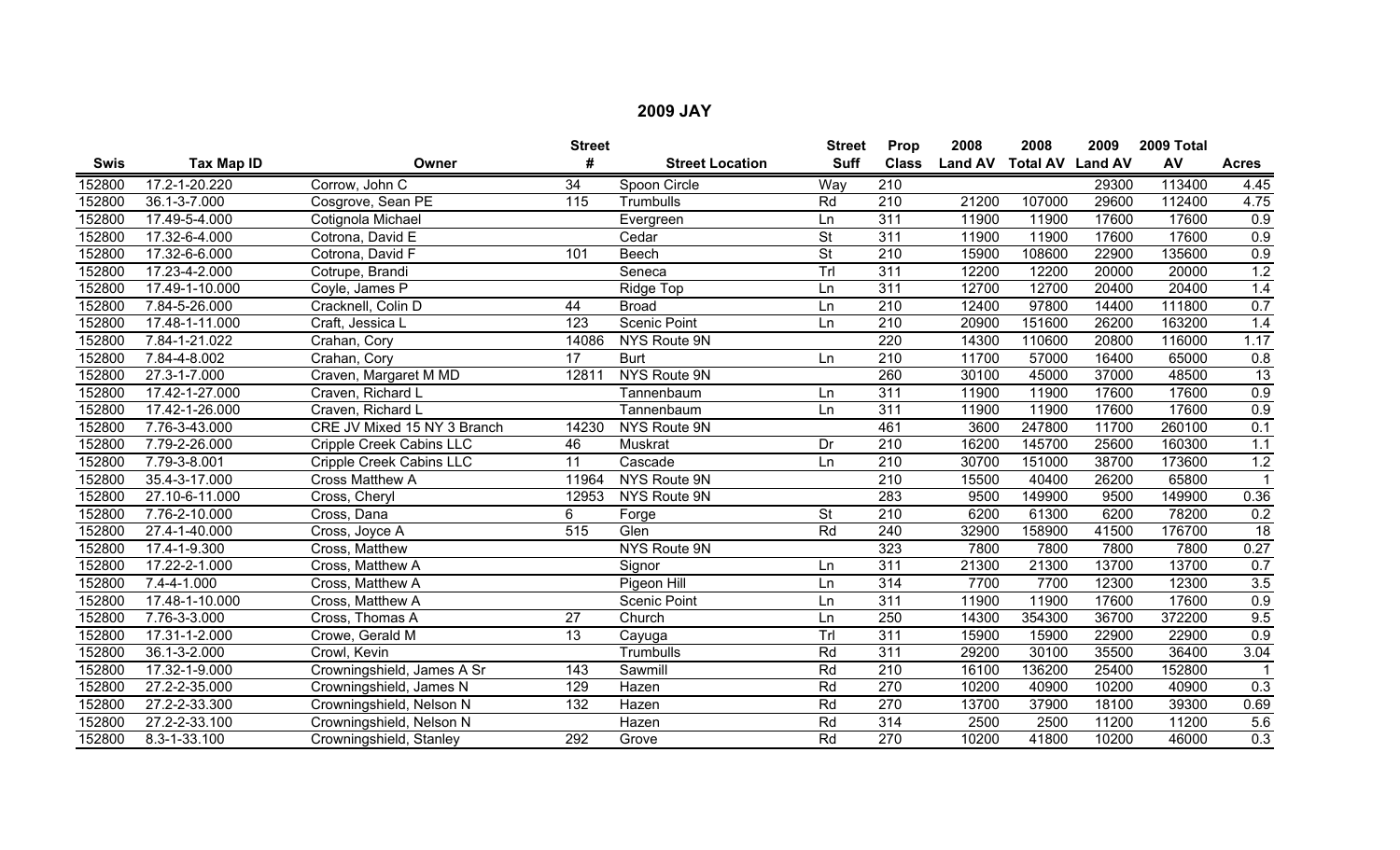|             |                     |                           | <b>Street</b> |                        | <b>Street</b>            | Prop             | 2008           | 2008                    | 2009  | 2009 Total |                 |
|-------------|---------------------|---------------------------|---------------|------------------------|--------------------------|------------------|----------------|-------------------------|-------|------------|-----------------|
| <b>Swis</b> | Tax Map ID          | Owner                     | #             | <b>Street Location</b> | <b>Suff</b>              | <b>Class</b>     | <b>Land AV</b> | <b>Total AV Land AV</b> |       | AV         | <b>Acres</b>    |
| 152800      | 7.76-3-22.000       | Cukierman, Michel         | 14190         | <b>NYS Route 9N</b>    |                          | 411              | 5300           | 82100                   | 6500  | 94400      | 0.2             |
| 152800      | 17.41-9-10.000      | Cullen, Peter R           |               | Tannenbaum             | Ln                       | 311              | 11900          | 11900                   | 17600 | 17600      | 0.9             |
| 152800      | 17.23-5-11.000      | Culross, Francis J        | 4             | Red Fox                | $\overline{Dr}$          | $\overline{210}$ | 15900          | 106200                  | 25400 | 120900     |                 |
| 152800      | 8.3-1-67.000        | Cumber, Donna             | 14            | Rolling Mill Hill      | Rd                       | 210              | 6900           | 67800                   | 6900  | 74600      | 0.2             |
| 152800      | 8.3-1-62.000        | Cumber, Martin L          | 22            | Rolling Mill Hill      | Rd                       | $\overline{210}$ | 13700          | 96000                   | 18900 | 101200     | 0.72            |
| 152800      | 7.79-2-41.000       | Curran, Christopher L     |               | Whitetail              | Ln                       | 311              | 11900          | 11900                   | 17600 | 17600      | 0.9             |
| 152800      | 7.79-2-42.000       | Curran, Christopher L     |               | Muskrat                | Dr                       | 311              | 12100          | 12100                   | 19600 | 19600      |                 |
| 152800      | 7.79-2-16.000       | Curran, Christopher L     |               | River                  | Rd                       | 311              | 12200          | 12200                   | 19800 | 19800      | 1.1             |
| 152800      | 17.32-6-3.000       | Curren, Karen A           | 68            | Cedar                  | <b>St</b>                | 210              | 15900          | 86900                   | 22900 | 95900      | 0.9             |
| 152800      | 17.58-1-5.000       | Curtis, Susan             |               | Evergreen              | Ln                       | 311              | 12100          | 12100                   | 19600 | 19600      |                 |
| 152800      | 36.1-1-72.000       | Cyphers, James A          | 100           | Trumbulls              | Rd                       | 270              | 16900          | 39500                   | 28000 | 42000      | 1.9             |
| 152800      | 17.40-3-15.000      | Czachorowski, Walter H    | 84            | Sawmill                | Rd                       | $\overline{210}$ | 16200          | 79900                   | 25600 | 91300      | 1.1             |
| 152800      | 35.2-4-16.100       | Daby, David L             | 968           | <b>Bartlett</b>        | Rd                       | $\overline{210}$ | 21100          | 143600                  | 29100 | 155100     | 4.6             |
| 152800      | 18.-2-2.120         | Daily, William E          |               | Green                  | $\overline{\mathsf{St}}$ | 323              | 38800          | 38800                   | 41200 | 41200      | $\overline{25}$ |
| 152800      | $18.-2-4.000$       | Daily, William E          | 982           | Green                  | $\overline{\mathsf{St}}$ | 210              | 19100          | 146300                  | 31000 | 151100     | 6.4             |
| 152800      | 7.79-2-31.000       | Damelio, Guy R            |               | River                  | Rd                       | 311              | 12100          | 12100                   | 19600 | 19600      |                 |
| 152800      | 7.71-1-2.000        | Dangelo, John G           | 160           | River                  | Rd                       | 210              | 24400          | 163600                  | 26700 | 182000     | 0.7             |
| 152800      | 27.1-2-6.200        | Danielle Demarzo Fdtn Inc |               | NYS Route 86           |                          | 240              |                |                         | 46100 | 333400     | 5               |
| 152800      | 27.1-2-6.100        | Danielle Demarzo Fdtn Inc | 6487          | NYS Route 86           |                          | 240              |                |                         | 72500 | 72500      | 54.87           |
| 152800      | 27.1-2-6.300        | Danielle Demarzo Fdtn Inc |               | NYS Route 86           |                          | 311              |                |                         | 27600 | 27600      | 5.01            |
| 152800      | 27.1-3-27.002       | Danielle Demarzo Fdtn Inc | 6589          | NYS Route 86           |                          | $\overline{210}$ | 16200          | 161400                  | 25600 | 174000     | 1.1             |
| 152800      | 27.1-3-26.003       | Danielle Demarzo Fdtn Inc |               | NYS Route 86           |                          | 311              | 12400          | 12400                   | 20000 | 20000      | 1.2             |
| 152800      | $27.1 - 3 - 25.004$ | Danielle Demarzo Fdtn Inc |               | NYS Route 86           |                          | 311              | 11900          | 11900                   | 17600 | 17600      | 0.9             |
| 152800      | 27.1-3-24.005       | Danielle Demarzo Fdtn Inc |               | NYS Route 86           |                          | 311              | 11900          | 11900                   | 17600 | 17600      | 0.9             |
| 152800      | 27.1-3-28.001       | Danielle Demarzo Fdtn Inc | 6581          | NYS Route 86           |                          | 210              | 16200          | 205700                  | 25600 | 229100     | 1.1             |
| 152800      | 27.1-3-6.000        | Danielle, Lawrence J      |               | NYS Route 86           |                          | 311              | 12200          | 12200                   | 19700 | 19700      | 1.07            |
| 152800      | 27.1-3-5.000        | Danielle, Lawrence J      |               | NYS Route 86           |                          | 311              | 12100          | 12100                   | 19600 | 19600      | 1.01            |
| 152800      | 27.1-3-23.000       | Danielle, Michael         |               | NYS Route 86           |                          | 311              | 12100          | 12100                   | 19700 | 19700      | 1.04            |
| 152800      | 27.1-3-20.000       | Danielle, Michael         |               | NYS Route 86           |                          | 311              | 12100          | 12100                   | 19600 | 19600      | 1.01            |
| 152800      | 27.1-3-10.000       | Danielle, Michael         |               | NYS Route 86           |                          | 311              | 12300          | 12300                   | 19900 | 19900      | 1.18            |
| 152800      | 27.1-3-9.000        | Danielle, Michael         |               | NYS Route 86           |                          | 311              | 12300          | 12300                   | 19900 | 19900      | 1.13            |
| 152800      | 27.1-3-3.000        | Danielle, Michael         |               | NYS Route 86           |                          | 311              | 12300          | 12300                   | 19900 | 19900      | 1.13            |
| 152800      | 27.1-3-2.000        | Danielle, Michael         |               | NYS Route 86           |                          | 311              | 12400          | 12400                   | 20000 | 20000      | 1.21            |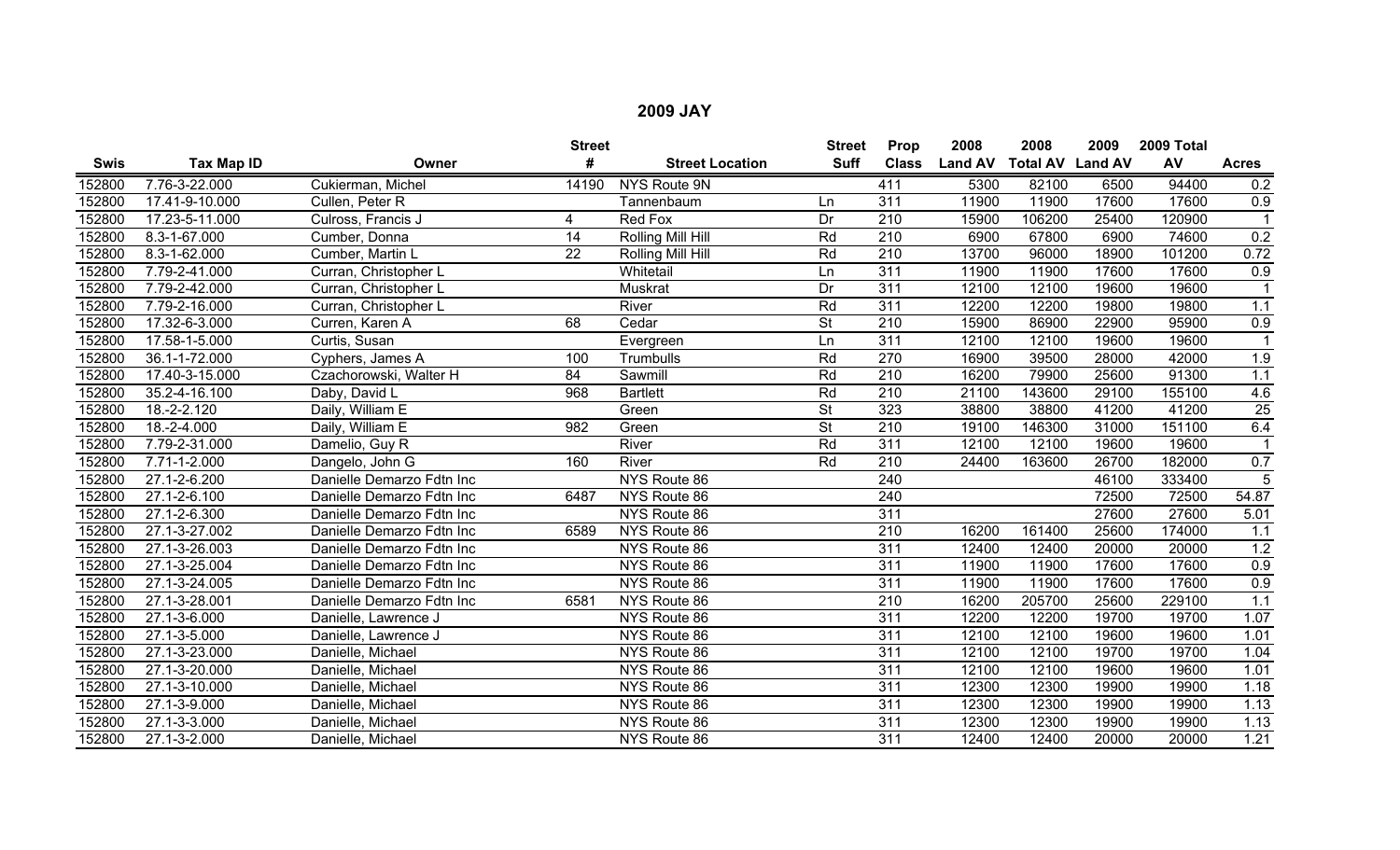|             |                |                      | <b>Street</b>   |                        | <b>Street</b>            | Prop             | 2008           | 2008                    | 2009  | 2009 Total |                  |
|-------------|----------------|----------------------|-----------------|------------------------|--------------------------|------------------|----------------|-------------------------|-------|------------|------------------|
| <b>Swis</b> | Tax Map ID     | Owner                | #               | <b>Street Location</b> | <b>Suff</b>              | <b>Class</b>     | <b>Land AV</b> | <b>Total AV Land AV</b> |       | AV         | <b>Acres</b>     |
| 152800      | 27.1-3-24.000  | Danielle, Michael    |                 | NYS Route 86           |                          | 311              | 3600           | 3600                    | 3600  | 3600       | 3.01             |
| 152800      | 27.1-3-1.000   | Danielle, Michael    |                 | NYS Route 86           |                          | 311              | 12500          | 12500                   | 20200 | 20200      | 1.3              |
| 152800      | 18.3-1-26.210  | Daniels Family Trust | 16              | Santo                  | Ln                       | 240              | 36700          | 343100                  | 44200 | 372900     | $\overline{10}$  |
| 152800      | 18.3-1-7.000   | Darrah, Asa C III    | 1055            | <b>Stickney Bridge</b> | Rd                       | 280              | 30200          | 80400                   | 34200 | 95200      | $\overline{14}$  |
| 152800      | 7.4-3-2.000    | Darrah, Asa C Jr     | 14089           | NYS Route 9N           |                          | $\overline{210}$ | 14000          | 71900                   | 20500 | 82400      |                  |
| 152800      | 18.1-1-24.113  | Darrah, Asa III      |                 | <b>Stickney Bridge</b> | Rd                       | 314              | 7700           | 7700                    | 12200 | 12200      | 3.4              |
| 152800      | 18.1-1-13.000  | Darrah, Michael      | 38              | Sheldrake              | Rd                       | 314              | 12900          | 12900                   | 16100 | 16100      | 0.7              |
| 152800      | 17.22-1-4.000  | Darrel, Bernard      | 118             | Signor                 | Ln                       | 210              | 18700          | 131000                  | 38300 | 142400     | 1.1              |
| 152800      | 27.4-1-8.400   | Dastoli, Joseph R Jr | 153             | Hesseltine             | Rd                       | 240              | 48300          | 424100                  | 56200 | 445300     | 16               |
| 152800      | 17.42-1-21.000 | Dauphinais, Joseph T |                 | Spruce                 | Ln                       | 311              | 11800          | 11800                   | 15700 | 15700      | 0.8              |
| 152800      | 27.10-6-6.000  | Davignon, Dana A     | 6760            | NYS Route 86           |                          | $\overline{210}$ | 16000          | 181600                  | 23200 | 188600     | 2.4              |
| 152800      | 17.40-4-6.000  | Davis Custom LLC     |                 | <b>Beech</b>           | <b>St</b>                | 311              | 11900          | 11900                   | 17600 | 17600      | 0.9              |
| 152800      | 17.50-4-5.000  | Davis, Eugene R      | 56              | Spruce                 | Ln                       | 311              | 11800          | 11800                   | 15700 | 15700      | 0.8              |
| 152800      | 45.-1-33.001   | Davis, Eugene R III  | 428             | Jay Mountain           | Rd                       | 260              | 76900          | 180400                  | 76900 | 190700     | 49.5             |
| 152800      | 7.75-2-10.200  | Davis, James S       | 127             | Church                 | Ln                       | $\overline{210}$ | 8200           | 92100                   | 8200  | 99600      | 0.4              |
| 152800      | 17.41-5-2.000  | Davis, Stanton R     | 28              | <b>Butternut</b>       | Ln                       | 210              | 15900          | 107100                  | 22900 | 120900     | 0.9              |
| 152800      | 45.-1-17.471   | Davis, Stephen G     | 472             | Jay Mountain           | Rd                       | $\overline{210}$ | 24900          | 134300                  | 34500 | 144200     | 4.5              |
| 152800      | 35.8-1-21.100  | Day, Richard E       | $\overline{18}$ | Springfield            | Rd                       | $\overline{210}$ | 6200           | 39500                   | 6500  | 43500      | 0.18             |
| 152800      | 17.23-5-8.000  | Deans, Jacqueline R  | 19              | Sequoia Mountain       | Ln                       | 210              | 15900          | 121300                  | 22900 | 142400     | $\overline{0.9}$ |
| 152800      | 17.4-1-39.001  | Debeauchamp, Jane    | 13448           | NYS Route 9N           |                          | 240              | 33200          | 130600                  | 35600 | 138600     | 16.7             |
| 152800      | $8.-2-6.015$   | Decker Melvin L Jr   |                 | Green                  | <b>St</b>                | 323              | 61900          | 64300                   | 68600 | 68600      | 55.39            |
| 152800      | 18.-2-9.034    | Decker Melvin L Jr   | 837             | Green                  | $\overline{\mathsf{St}}$ | 260              | 18000          | 25400                   | 22800 | 25400      | 2.6              |
| 152800      | 17.32-1-8.000  | Dee, Mary A          | 153             | Sawmill                | Rd                       | 210              | 16100          | 155700                  | 25400 | 174700     | $\mathbf{1}$     |
| 152800      | 17.32-6-7.000  | DeFayette, Kelly     | 93              | Beech                  | <b>St</b>                | 210              | 15900          | 206800                  | 22900 | 227500     | 0.9              |
| 152800      | 17.32-1-3.000  | Defina Peter         | 3 <sup>1</sup>  | Summit                 | Ln                       | $\overline{210}$ | 16200          | 140700                  | 25600 | 153100     | 1.1              |
| 152800      | 28.1-1-9.200   | DeLacy, Robert W     | 698             | Hazen                  | Rd                       | $\overline{210}$ | 23400          | 139000                  | 30800 | 146800     | 6.14             |
| 152800      | 17.41-6-7.000  | Delia, Thomas A      |                 | Cherry                 | Ln                       | 311              | 11900          | 11900                   | 17600 | 17600      | 0.9              |
| 152800      | 35.8-3-1.200   | DeLillo, John        | 12258           | NYS Route 9N           |                          | $\overline{210}$ | 11700          | 136000                  | 19700 | 149600     | 0.75             |
| 152800      | 17.31-2-7.000  | Dellapi, Pat         | 44              | <b>Bruin</b>           | Ln                       | 210              | 15900          | 122800                  | 25400 | 138900     |                  |
| 152800      | 17.31-2-8.000  | Dellapi, Pat         |                 | <b>Bruin</b>           | Ln                       | 311              | 11900          | 11900                   | 17600 | 17600      | 0.9              |
| 152800      | 17.23-3-11.000 | Dellatorre, Robert   | 337             | Sawmill                | Rd                       | $\overline{210}$ | 16200          | 161200                  | 25600 | 180100     | 1.1              |
| 152800      | 7.79-2-8.000   | DeLuca, Joseph       | 193             | River                  | Rd                       | 311              | 13700          | 13700                   | 17600 | 17600      | 0.9              |
| 152800      | 17.40-5-17.000 | DeMarco, Gary R      | 621             | AuSable                | Dr                       | 210              | 15900          | 153400                  | 22900 | 172100     | 0.9              |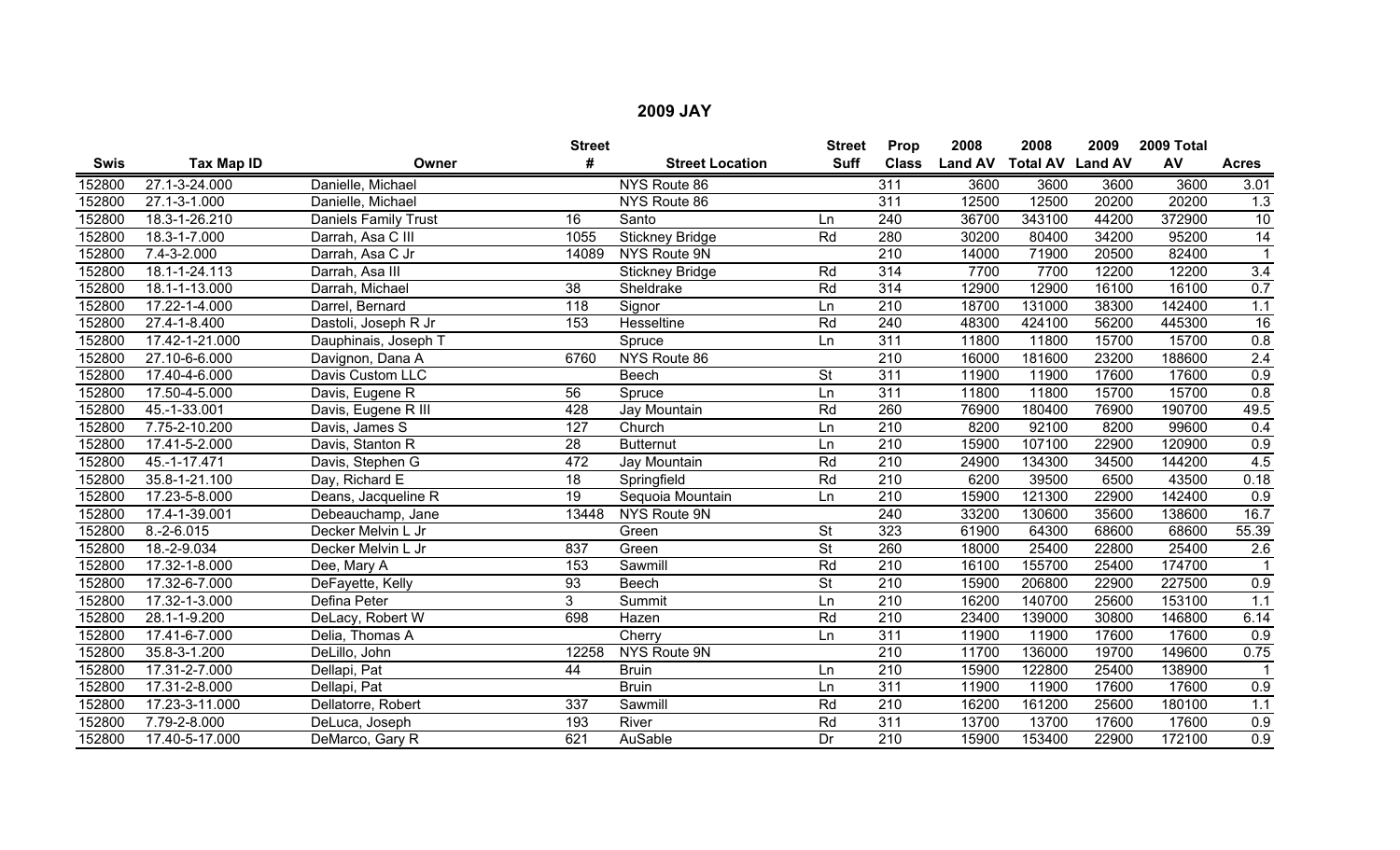|        |                   |                          | <b>Street</b>   |                        | <b>Street</b>            | Prop             | 2008           | 2008                    | 2009   | 2009 Total |                  |
|--------|-------------------|--------------------------|-----------------|------------------------|--------------------------|------------------|----------------|-------------------------|--------|------------|------------------|
| Swis   | Tax Map ID        | Owner                    | #               | <b>Street Location</b> | <b>Suff</b>              | <b>Class</b>     | <b>Land AV</b> | <b>Total AV Land AV</b> |        | AV         | <b>Acres</b>     |
| 152800 | 27.1-3-18.000     | DeMarzo, Frank Jr        | 61              | Danielle               | Rd                       | $\overline{210}$ | 18300          | 177400                  | 28200  | 199000     | 2.41             |
| 152800 | 27.1-3-19.000     | DeMarzo, Jennifer        |                 | NYS Route 86           |                          | 311              | 12300          | 12300                   | 19900  | 19900      | 1.13             |
| 152800 | 17.33-1-6.000     | Demers, Michel           |                 | Beech                  | <b>St</b>                | 311              | 11900          | 11900                   | 17600  | 17600      | 0.9              |
| 152800 | 7.76-3-2.000      | Denette, Donald L Jr     | 79              | Church                 | Ln                       | $\overline{210}$ | 8600           | 37100                   | 10300  | 44000      | 0.5              |
| 152800 | 7.79-5-11.000     | DeNitto, Diana M         | 14              | Antler                 | Dr                       | $\overline{210}$ | 15700          | 104200                  | 20300  | 117500     | 0.8              |
| 152800 | 7.84-2-15.000     | Dennis James M           | $\overline{22}$ | <b>Broad</b>           | Ln                       | $\overline{210}$ | 9700           | 99200                   | 9700   | 104100     | 0.4              |
| 152800 | 17.41-6-9.000     | Dennis, Russell V        | 59              | Cherry                 | Ln                       | $\overline{210}$ | 15900          | 115300                  | 22900  | 129300     | 0.9              |
| 152800 | 35.2-5-8.100      | Denton, Lynda            | $\overline{30}$ | Trumbulls              | Rd                       | 312              | 19200          | 46800                   | 19600  | 51500      | 14.96            |
| 152800 | 35.8-3-9.120      | Denton, Robert           |                 | Trumbulls              | Rd                       | 312              | 10500          | 15500                   | 14400  | 15500      | 0.94             |
| 152800 | 35.8-3-10.000     | Denton, Robert           | $2^{\circ}$     | Artos                  | Way                      | 210              | 7400           | 57400                   | 9000   | 64300      | 0.4              |
| 152800 | 35.2-5-8.200      | Denton, Robert F         | 14              | <b>Trumbulls</b>       | Rd                       | 433              | 9700           | 47700                   | 11200  | 52500      | 0.84             |
| 152800 | 17.2-1-11.100     | Depo, Almeda             | 14057           | NYS Route 9N           |                          | 210              | 9300           | 57800                   | 11800  | 66500      | 0.45             |
| 152800 | 18.1-1-3.000      | Depo, Arthur R           | 290             | Sheldrake              | Rd                       | 210              | 11200          | 50700                   | 13100  | 58900      | 0.5              |
| 152800 | $8.3 - 1 - 8.000$ | Depo, Arthur R Jr        | $\overline{41}$ | Rolling Mill Hill      | Rd                       | 210              | 15800          | 116700                  | 26600  | 148400     | 1.2              |
| 152800 | 17.2-1-11.200     | Depo, Daniel E Jr        | 14059           | NYS Route 9N           |                          | 210              | 6400           | 103600                  | 6700   | 103600     | 0.22             |
| 152800 | 17.2-1-11.300     | Depo, Ronald C           | 14049           | NYS Route 9N           |                          | 210              | 4400           | 103100                  | 4400   | 113900     | 0.15             |
| 152800 | 45.-1-12.002      | Desjardins, Alexander CR | 724             | Jay Mountain           | Rd                       | 240              | 102300         | 414200                  | 132900 | 426700     | 144.31           |
| 152800 | 45.-1-13.100      | Desjardins, Nicholas MR  | 673             | Jay Mountain           | Rd                       | 240              | 85600          | 219900                  | 104500 | 219900     | $\overline{88}$  |
| 152800 | 28.1-1-1.000      | Deslauriers, Joseph V    | 603             | Hazen                  | Rd                       | 210              | 23500          | 109800                  | 30900  | 115300     | 6.2              |
| 152800 | 27.10-6-18.000    | Devins, Gina L           | 12931           | NYS Route 9N           |                          | $\overline{210}$ | 6200           | 87200                   | 6500   | 94700      | 0.2              |
| 152800 | 7.76-1-12.120     | Devins, John T           |                 | Forge                  | $\overline{\mathsf{St}}$ | 311              | 4000           | 4000                    | 4000   | 4000       | 0.24             |
| 152800 | 7.76-1-12.110     | Devins, Ruth V           | $\overline{27}$ | Forge                  | $\overline{\mathsf{St}}$ | 210              | 8300           | 95900                   | 6100   | 106000     | 0.19             |
| 152800 | 27.10-2-1.000     | Devins, Timothy          | 13024           | NYS Route 9N           |                          | 432              | 38200          | 168800                  | 40100  | 177200     | $\overline{3.3}$ |
| 152800 | 27.2-2-13.000     | Devitt, John             | 407             | <b>Stickney Bridge</b> | Rd                       | $\overline{210}$ | 24400          | 172300                  | 31400  | 189500     | 6.76             |
| 152800 | 27.4-1-33.112     | Devlin Mark F            | 452             | Glen                   | Rd                       | $\overline{210}$ | 18700          | 116300                  | 33000  | 132700     | 4.4              |
| 152800 | 27.2-2-53.110     | Devlin Trevor T          | 13066           | NYS Route 9N           |                          | 210              | 15300          | 82700                   | 22500  | 91400      | 0.86             |
| 152800 | 27.4-1-33.113     | Devlin, Mark             |                 | Glen                   | Rd                       | 323              | 6500           | 6500                    | 8400   | 8400       | 4.2              |
| 152800 | 36.-1-16.000      | Devlin, Mark E           |                 | Nugent                 | Ln                       | 260              | 16300          | 31200                   | 23200  | 45000      | $\overline{5}$   |
| 152800 | 27.4-1-33.200     | Devlin, Mark J           | 464             | Glen                   | Rd                       | 210              | 19500          | 94400                   | 31400  | 109800     | 3.62             |
| 152800 | 27.10-4-52.000    | Devlin, Tammy A          | 33              | <b>Howard Heights</b>  | Ln                       | 210              | 9700           | 96200                   | 10200  | 103800     | 0.4              |
| 152800 | 27.3-1-28.000     | Devlin, Theresa          | 649             | Glen                   | Rd                       | 210              | 16000          | 127300                  | 26800  | 132000     | 1.3              |
| 152800 | 7.84-2-7.000      | Deyoe, Anthony D         | 16              | <b>Broad</b>           | Ln                       | 220              | 5300           | 96300                   | 5300   | 103600     | 0.2              |
| 152800 | 7.76-3-19.000     | Deyoe, Daniel M          | 14191           | NYS Route 9N           |                          | $\overline{210}$ | 6200           | 87500                   | 6200   | 99100      | 0.2              |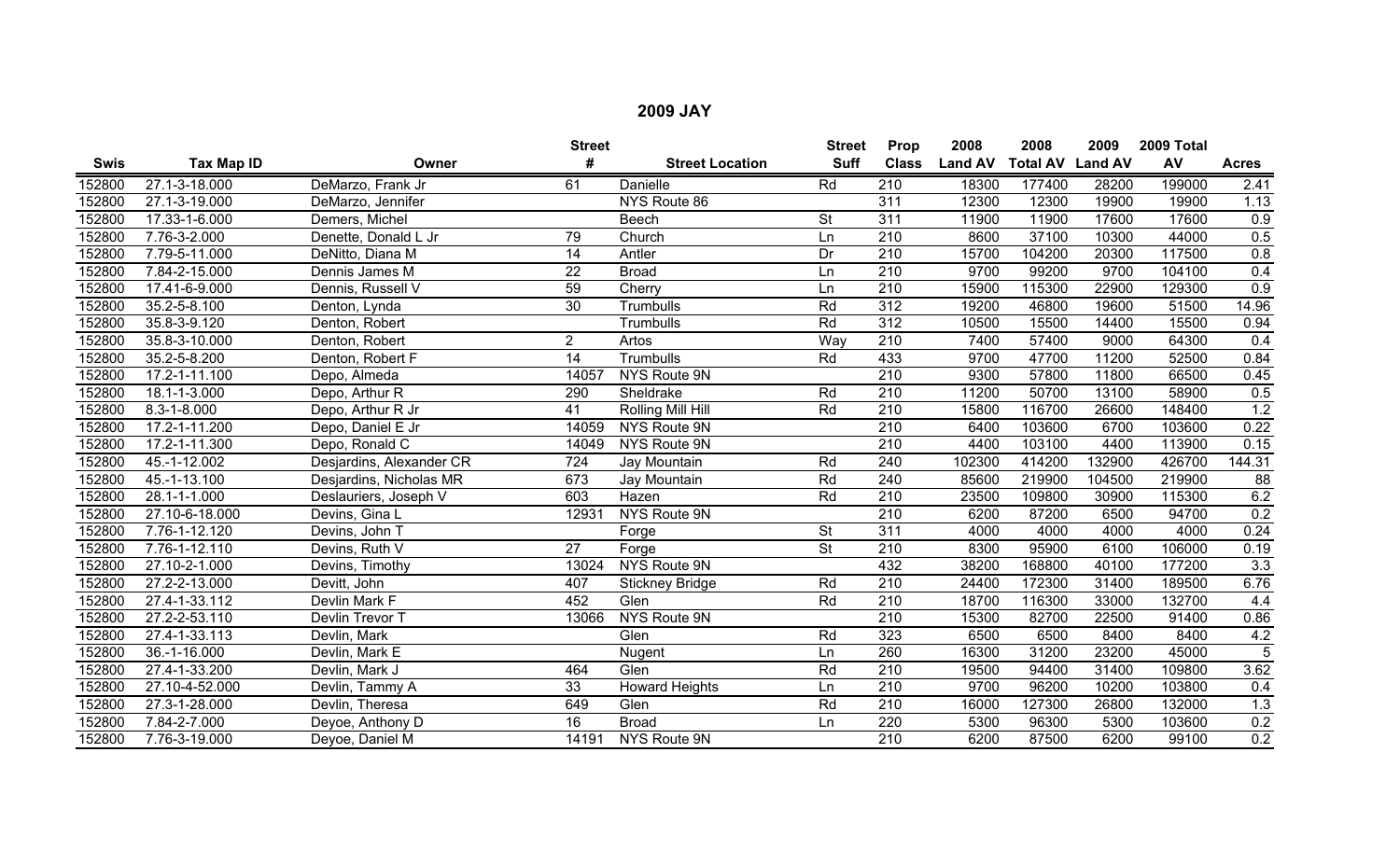|        |                |                      | <b>Street</b>   |                        | <b>Street</b> | Prop             | 2008           | 2008                    | 2009   | 2009 Total |                      |
|--------|----------------|----------------------|-----------------|------------------------|---------------|------------------|----------------|-------------------------|--------|------------|----------------------|
| Swis   | Tax Map ID     | Owner                | #               | <b>Street Location</b> | <b>Suff</b>   | <b>Class</b>     | <b>Land AV</b> | <b>Total AV Land AV</b> |        | AV         | <b>Acres</b>         |
| 152800 | 7.76-1-34.000  | Deyoe, Mark E        | 11              | Pleasant               | <b>St</b>     | $\overline{210}$ | 3100           | 81300                   | 3100   | 89700      | 0.13                 |
| 152800 | 17.40-1-21.000 | Diaczuk, Steven      | 60              | <b>Scenic Point</b>    | Ln            | 210              | 12400          | 12400                   | 25800  | 252400     | 1.2                  |
| 152800 | 17.32-1-11.000 | Diaczuk, Steven      | $\overline{38}$ | <b>Scenic Point</b>    | Ln            | $\overline{210}$ | 16400          | 134700                  | 25800  | 147000     | 1.2                  |
| 152800 | 27.3-1-16.000  | Dickerson, Milton E  | 715             | Glen                   | Rd            | $\overline{210}$ | 22800          | 143000                  | 35600  | 155300     | 5.7                  |
| 152800 | 17.31-3-10.000 | Diehl, Michael       |                 | Summit                 | Ln            | 311              | 13000          | 13000                   | 21000  | 21000      | 1.7                  |
| 152800 | 36.1-1-67.000  | Diehl, Sara L        | 226             | Trumbulls              | Rd            | $\overline{210}$ | 22000          | 124400                  | 30000  | 130200     | 5.19                 |
| 152800 | 17.23-6-12.000 | Diello, Linda M      | $\overline{32}$ | Raccoon                | Ln            | $\overline{210}$ | 15900          | 158700                  | 25400  | 168400     | -1                   |
| 152800 | 17.23-6-11.000 | Diliberto, Michael   | $\overline{20}$ | Raccoon                | Ln            | $\overline{210}$ | 16100          | 118200                  | 25400  | 130300     | $\blacktriangleleft$ |
| 152800 | 17.41-8-10.000 | Dillon, Marc E       | 36              | Dew                    | Dr            | 210              | 16900          | 86400                   | 26400  | 95300      | 1.5                  |
| 152800 | 36.1-1-29.200  | Dilworth, William J  | 107             | Glen                   | Rd            | 240              | 49400          | 166200                  | 58600  | 175400     | 12.3                 |
| 152800 | 27.2-3-4.000   | Dingley, Mark A      | 400             | Hazen                  | Rd            | 312              | 63900          | 69700                   | 66400  | 69900      | 53                   |
| 152800 | 27.2-3-3.000   | Dingley, Mark A      |                 | Hazen                  | Rd            | $\overline{314}$ | 18500          | 18500                   | 27100  | 27100      | 5.47                 |
| 152800 | 35.2-4-10.012  | Dingley, Sheila V    | $\overline{39}$ | Springfield            | Rd            | 240              | 66800          | 157200                  | 76200  | 168500     | 56.5                 |
| 152800 | 27.2-2-19.000  | Dingley, Shelia V    |                 | Hazen                  | Rd            | 314              | 14100          | 14100                   | 22800  | 22800      | 2.6                  |
| 152800 | 27.2-3-2.000   | Dingley, Suzanne L   |                 | Hazen                  | Rd            | 323              | 119300         | 119300                  | 127200 | 127200     | 233.32               |
| 152800 | 27.2-3-1.000   | Dingley, Suzanne L   |                 | Hazen                  | Rd            | 314              | 18500          | 18500                   | 23600  | 23600      | 5.48                 |
| 152800 | 17.48-1-20.000 | Dirolf, Catherine P  | $\overline{2}$  | Rockledge              | Ln            | 210              | 16100          | 111700                  | 25400  | 125300     |                      |
| 152800 | 7.84-5-6.000   | Dirolf, John F       | 36              | <b>Burt</b>            | Ln            | 210              | 6200           | 75600                   | 6200   | 82400      | 0.2                  |
| 152800 | 17.50-1-12.000 | Dobias Theodore      | 110             | Evergreen              | Ln            | 210              | 15900          | 234400                  | 22900  | 262500     | $\overline{0.9}$     |
| 152800 | 8.3-1-9.000    | Dockum, John R Jr    | 51              | Rolling Mill Hill      | Rd            | $\overline{210}$ | 8600           | 99800                   | 8600   | 111800     | 0.3                  |
| 152800 | 18.1-1-14.111  | Dockum, Rodney       | $\overline{31}$ | Dockum                 | Way           | 240              | 37100          | 193100                  | 43300  | 222200     | $\overline{20}$      |
| 152800 | 17.58-1-17.000 | Dodge, Bert R        |                 | <b>Briar</b>           | Ln            | 311              | 11800          | 11800                   | 15700  | 15700      | 0.8                  |
| 152800 | 17.23-2-10.000 | Dodge, David         | 24              | Cayuga                 | Trl           | 210              | 16100          | 141300                  | 25400  | 160300     | -1                   |
| 152800 | 7.71-2-6.000   | Dodge, Richard M     | 55              | Cascade                | Ln            | 210              | 25600          | 215200                  | 31900  | 225900     | 1.6                  |
| 152800 | 36.1-1-38.000  | Dohman, David C      | 297             | Glen                   | Rd            | 240              | 35900          | 310100                  | 46600  | 335000     | 11.2                 |
| 152800 | 17.41-2-7.000  | Doklia, Michael P    | $\overline{44}$ | Oak Hollow             | Rd            | 210              | 15900          | 188400                  | 22900  | 218100     | 0.9                  |
| 152800 | 7.84-4-4.000   | Dolaway, Arthur L    | 29              | Terrace                | Ln            | 210              | 5300           | 51700                   | 5300   | 75600      | 0.2                  |
| 152800 | 7.84-3-12.000  | Dolson, Marie D      | 13              | <b>Broad</b>           | Ln            | $\overline{210}$ | 2700           | 64200                   | 2700   | 81400      | 0.1                  |
| 152800 | 17.4-1-45.000  | Doncheski, Demetrius |                 | NYS Route 9N           |               | 311              | 15000          | 15000                   | 19600  | 19600      | 3.2                  |
| 152800 | 27.2-2-18.000  | Donis, Katherine N   | 365             | Hazen                  | Rd            | 210              | 23300          | 157600                  | 29000  | 160600     | 4.1                  |
| 152800 | 27.2-2-30.000  | Donis, Katherine N   | 368             | Hazen                  | Rd            | 312              | 23800          | 31500                   | 23800  | 34700      | 6.9                  |
| 152800 | 7.79-2-19.000  | Dooley, Philip E     | 74              | Muskrat                | Dr            | 210              | 16100          | 102700                  | 25400  | 126500     |                      |
| 152800 | 27.2-2-25.000  | Dore, Pamela J       | 565             | Hazen                  | Rd            | 210              | 19400          | 143800                  | 31200  | 156700     | 3.5                  |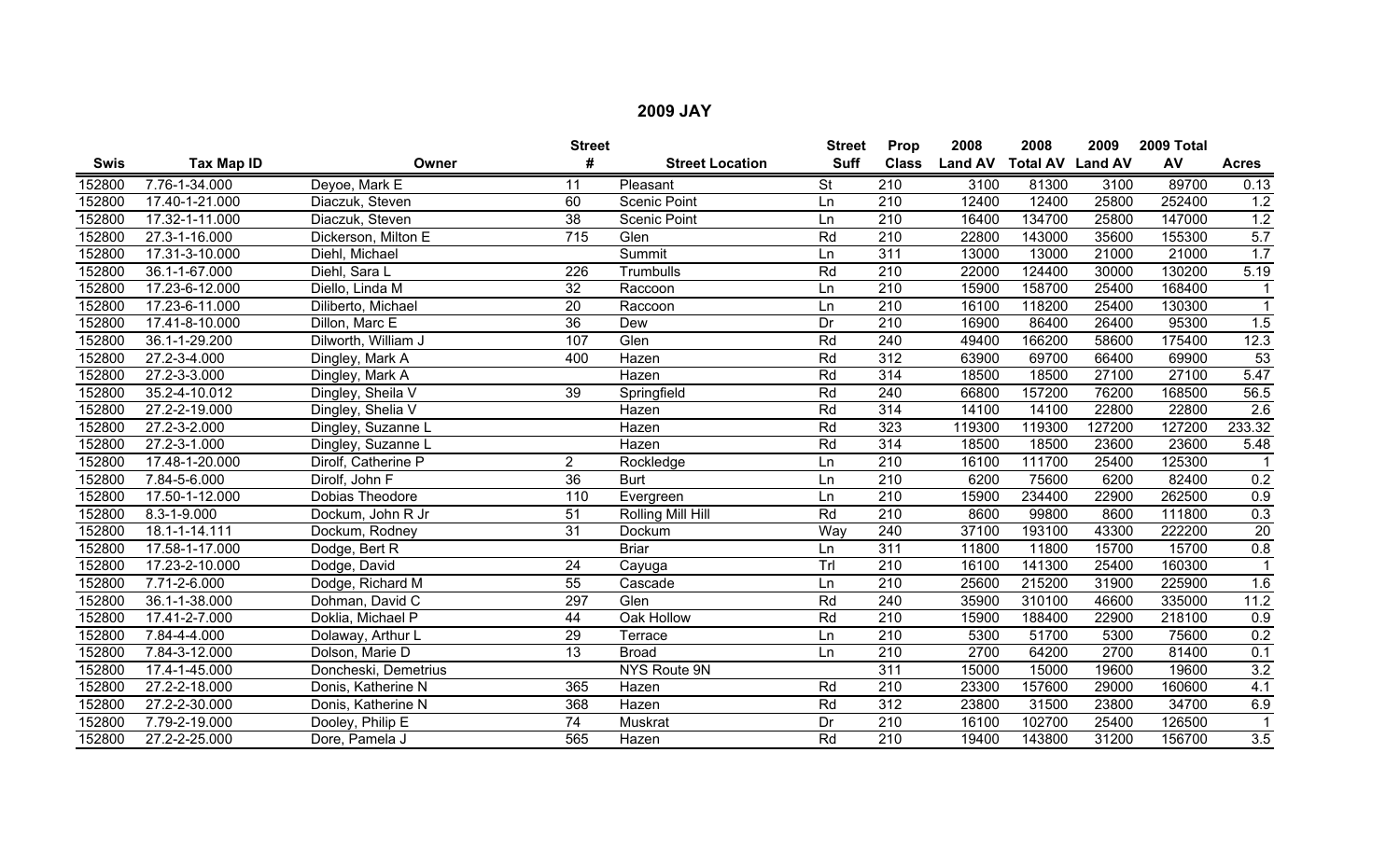|             |                             |                     | <b>Street</b>     |                        | <b>Street</b> | Prop             | 2008           | 2008                    | 2009  | 2009 Total |                  |
|-------------|-----------------------------|---------------------|-------------------|------------------------|---------------|------------------|----------------|-------------------------|-------|------------|------------------|
| <b>Swis</b> | Tax Map ID                  | Owner               | #                 | <b>Street Location</b> | <b>Suff</b>   | <b>Class</b>     | <b>Land AV</b> | <b>Total AV Land AV</b> |       | AV         | <b>Acres</b>     |
| 152800      | 27.1-2-13.110               | Douglas, Charlotte  | $657\overline{4}$ | NYS Route 86           |               | 210              | 15400          | 79100                   | 23800 | 83000      | 0.91             |
| 152800      | 7.84-5-28.000               | Douglas, Craig M    | 38                | <b>Broad</b>           | Ln            | 210              | 5300           | 87000                   | 6200  | 94600      | 0.2              |
| 152800      | 27.2-2-15.200               | Douglas, David B    | 351               | Hazen                  | Rd            | $\overline{210}$ | 22100          | 155200                  | 34800 | 166000     | 5.3              |
| 152800      | 27.10-4-50.000              | Douglas, James T Jr | 23                | <b>Howard Heights</b>  | Ln            | 210              | 9700           | 124200                  | 10200 | 134100     | 0.4              |
| 152800      | 7.84-5-1.000                | Douglas, Kevin A    | $\overline{23}$   | <b>Broad</b>           | Ln            | 220              | 9200           | 96100                   | 9200  | 105800     | 0.3              |
| 152800      | $7.76 - 1 - 17.010$         | Douglas, Kevin A    | 14233             | NYS Route 9N           |               | 481              | 12600          | 96900                   | 12600 | 99800      | 1.57             |
| 152800      | 17.33-2-8.000               | Douglas, Randall T  | 31                | Aspen                  | Ln            | $\overline{210}$ | 15900          | 174400                  | 22900 | 189400     | 0.9              |
| 152800      | 7.84-2-10.000               | Douglas, Robert E   | 24                | <b>Broad</b>           | Ln            | 210              | 9200           | 145200                  | 9200  | 157000     | 0.3              |
| 152800      | 7.71-2-3.000                | Dower Harold T      | 71                | Cascade                | Ln            | 210              | 25800          | 192000                  | 40200 | 222900     | 1.7              |
| 152800      | 17.23-6-7.000               | Downs, Frank L      | 9                 | <b>Red Fox</b>         | Dr            | $\overline{210}$ | 15900          | 105100                  | 25400 | 121100     |                  |
| 152800      | 17.49-2-1.000               | Downs, Frank L      |                   | Ridge Top              | Ln            | 311              | 12900          | 12900                   | 20600 | 20600      | 1.5              |
| 152800      | 17.50-4-15.000              | Doyle Timothy R     |                   | <b>Briar</b>           | Ln            | 311              | 12400          | 12400                   | 20000 | 20000      | 1.2              |
| 152800      | 17.58-1-19.000              | Doyle, Lisa D       |                   | <b>Briar</b>           | Ln            | 311              | 11800          | 11800                   | 15700 | 15700      | 0.8              |
| 152800      | 17.31-1-3.000               | Doyle, Timothy R    | 106               | Sequoia Mountain       | Ln            | $\overline{210}$ | 15900          | 91900                   | 22900 | 117300     | 0.9              |
| 152800      | 17.2-1-31.000               | Drake, Frederick W  | 13713             | NYS Route 9N           |               | $\overline{210}$ | 16600          | 81300                   | 27600 | 121700     | 1.7              |
| 152800      | 17.42-1-15.000              | Driscoll Brian      | 88                | Spruce                 | Ln            | 210              | 8400           | 59400                   | 26400 | 169300     | 1.5              |
| 152800      | 17.41-3-13.000              | Driscoll, Frances L | 43                | <b>Butternut</b>       | Ln            | $\overline{210}$ | 16900          | 146700                  | 24600 | 149600     | 1.5              |
| 152800      | 17.50-4-18.000              | Driscoll, Patrick W | $\overline{27}$   | Cottontail             | Ln            | $\overline{210}$ | 17500          | 94300                   | 22900 | 108100     | 0.9              |
| 152800      | 17.50-4-19.000              | Driscoll, Patrick W |                   | Cottontail             | Ln            | 311              | 11900          | 11900                   | 17600 | 17600      | $\overline{0.9}$ |
| 152800      | 27.2-2-43.100               | Dubay, Frank T Jr   | 186               | <b>Stickney Bridge</b> | Rd            | 210              | 29100          | 102200                  | 32600 | 116700     | 9.8              |
| 152800      | 17.4-1-34.000               | Dubay, Merritt F    | 13299             | NYS Route 9N           |               | $\overline{210}$ | 17100          | 165000                  | 28200 | 178200     | $\overline{2}$   |
| 152800      | 17.2-1-18.000               | Dubay, Walter J     |                   | <b>Stickney Bridge</b> | Rd            | 311              | 8400           | 8400                    | 8400  | 8400       | 0.4              |
| 152800      | 17.2-1-19.000               | Dubay, Walter J     |                   | <b>Stickney Bridge</b> | Rd            | 311              | 14300          | 14300                   | 15700 | 15700      | 2.7              |
| 152800      | 27.2-1-4.000                | Dubay, Walter J     | 13147             | NYS Route 9N           |               | 270              | 15700          | 40400                   | 26400 | 40800      | 1.1              |
| 152800      | 18.1-1-31.200               | Dubay, Walter J     | 387               | Sheldrake              | Rd            | 240              | 31000          | 148800                  | 44600 | 156200     | 21.4             |
| 152800      | $18.1 - 1 - 6.200$          | Ducharme, Peter J   | 220               | Sheldrake              | Rd            | 210              | 23200          | 123900                  | 31400 | 123900     | 8.16             |
| 152800      | 17.2-1-12.000               | Dumas, David L      | 14064             | NYS Route 9N           |               | 210              | 15500          | 101400                  | 25400 | 109900     | 0.97             |
| 152800      | 17.48-1-9.000               | Dumoulin, Hannelore |                   | <b>Scenic Point</b>    | Ln            | 311              | 12100          | 12100                   | 19600 | 19600      |                  |
| 152800      | 17.40-1-11.000              | Dumoulin, Joseph D  |                   | <b>Scenic Point</b>    | Ln            | 311              | 12200          | 12200                   | 19800 | 19800      | 1.1              |
| 152800      | 17.40-1-12.000              | Dumoulin, Joseph D  | 122               | <b>Scenic Point</b>    | Ln            | 210              | 18900          | 304700                  | 26000 | 311700     | 1.3              |
| 152800      | 17.32-1-6.000               | Duncan, Andrew      | 21                | <b>Scenic Point</b>    | Ln            | 210              | 19200          | 155700                  | 26200 | 166000     | 1.4              |
| 152800      | $\overline{17.32}$ -1-5.000 | Duncan, Andrew      |                   | Scenic Point           | Ln            | 311              | 12400          | 12400                   | 20000 | 20000      | 1.2              |
| 152800      | 35.8-1-7.000                | Dupree, Syriac      | 12233             | NYS Route 9N           |               | 210              | 13700          | 67100                   | 18300 | 73700      | 0.7              |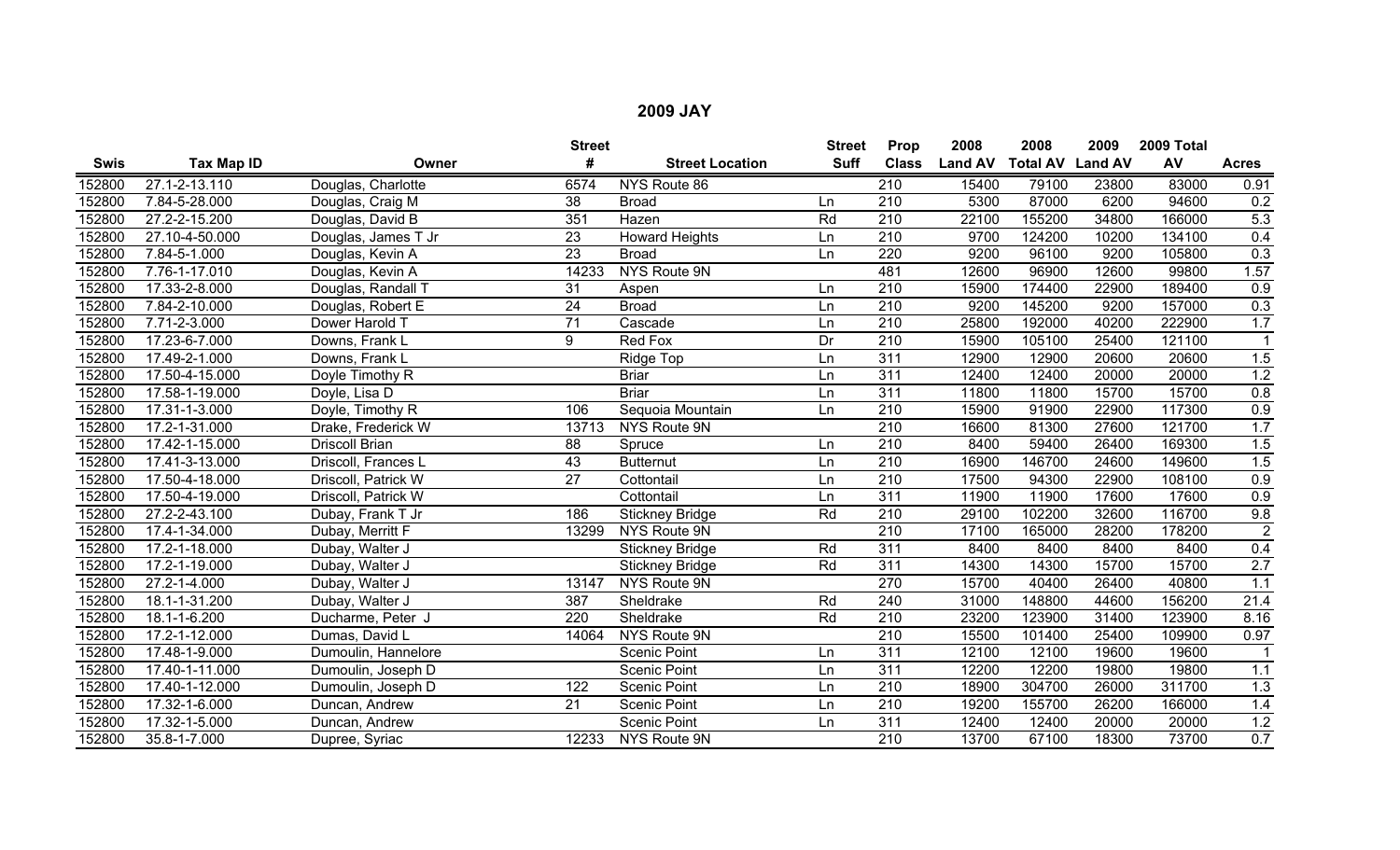|        |                |                            | <b>Street</b>   |                        | <b>Street</b> | Prop             | 2008           | 2008                    | 2009   | 2009 Total |              |
|--------|----------------|----------------------------|-----------------|------------------------|---------------|------------------|----------------|-------------------------|--------|------------|--------------|
| Swis   | Tax Map ID     | Owner                      | #               | <b>Street Location</b> | <b>Suff</b>   | <b>Class</b>     | <b>Land AV</b> | <b>Total AV Land AV</b> |        | AV         | <b>Acres</b> |
| 152800 | 7.79-2-11.000  | Duska, Joseph J            |                 | River                  | Rd            | 311              | 10500          | 10500                   | 11800  | 11800      | 0.6          |
| 152800 | 7.71-2-9.000   | Dyczko, Gregory W          |                 | Cascade                | Ln            | $\overline{311}$ | 22900          | 22900                   | 39600  | 39600      | 1.1          |
| 152800 | 27.10-4-15.000 | Dyke Gilbert E             | $\overline{38}$ | John Fountain          | Rd            | 210              | 6200           | 55900                   | 6500   | 64300      | 0.2          |
| 152800 | 27.10-4-54.000 | Dyslin, George E           | 47              | <b>Howard Heights</b>  | Ln            | 210              | 14000          | 119000                  | 14700  | 133300     | 0.6          |
| 152800 | 18.-2-22.257   | Eagle View Properties LLC  |                 | <b>Black Mountain</b>  | Ln            | 910              | 379500         | 452100                  | 389000 | 452400     | 566.7        |
| 152800 | 27.10-1-10.000 | Earl, Jeffrey M            |                 | NYS Route 86           |               | 314              | 10500          | 10500                   | 15400  | 15400      |              |
| 152800 | 27.10-1-11.100 | Earl, Jeffrey M            | 6745            | NYS Route 86           |               | $\overline{210}$ | 12400          | 128100                  | 15000  | 141900     | 0.73         |
| 152800 | 7.84-3-13.000  | East Broad St Realty       | 11              | <b>Broad</b>           | Ln            | 230              | 5300           | 65200                   | 5300   | 65000      | 0.2          |
| 152800 | 7.76-1-23.000  | Eaton, Harley R            | 38              | Forge                  | <b>St</b>     | 210              | 3100           | 66700                   | 3100   | 80100      | 0.1          |
| 152800 | 17.41-6-2.000  | <b>EBN Contracting LLC</b> |                 | <b>Butternut</b>       | Ln            | 311              | 11900          | 11900                   | 17600  | 17600      | 0.9          |
| 152800 | 17.41-6-1.000  | <b>EBN Contracting LLC</b> |                 | Oak Hollow             | Rd            | $\overline{311}$ | 12200          | 12200                   | 19800  | 19800      | 1.1          |
| 152800 | 17.41-4-9.000  | <b>EBN Contracting LLC</b> |                 | <b>Butternut</b>       | Ln            | 311              | 11800          | 11800                   | 15700  | 15700      | 0.8          |
| 152800 | 17.41-4-8.000  | <b>EBN Contracting LLC</b> |                 | Aspen                  | Ln            | 311              | 11800          | 11800                   | 15700  | 15700      | 0.8          |
| 152800 | 17.41-8-1.000  | <b>EBN Contracting LLC</b> |                 | Cherry                 | Ln            | 311              | 11800          | 11800                   | 15700  | 15700      | 0.8          |
| 152800 | 17.31-3-3.000  | <b>EBN</b> Contracting LLC |                 | Sawmill                | Rd            | $\overline{311}$ | 12200          | 12200                   | 19800  | 19800      | 1.1          |
| 152800 | 17.32-2-2.000  | <b>EBN Contracting LLC</b> |                 | Cross                  | St            | 311              | 13300          | 13300                   | 21200  | 21200      | 1.8          |
| 152800 | 17.23-1-15.000 | <b>EBN</b> Contracting LLC |                 | Signor                 | Ln            | 311              | 12400          | 12400                   | 20000  | 20000      | 1.2          |
| 152800 | 17.32-1-2.000  | <b>EBN Contracting LLC</b> |                 | Sawmill                | Rd            | $\overline{311}$ | 12100          | 12100                   | 19600  | 19600      |              |
| 152800 | 7.79-4-6.000   | <b>EBN</b> Contracting LLC |                 | Muskrat                | Dr            | $\overline{311}$ | 12200          | 12200                   | 19800  | 19800      | 1.1          |
| 152800 | 17.30-2-11.000 | <b>EBN Contracting LLC</b> |                 | Oneida                 | Ln            | 311              | 12100          | 12100                   | 19600  | 19600      |              |
| 152800 | 7.75-2-21.000  | Eddy, Donald E             | 1124            | AuSable                | Dr            | 311              | 11500          | 11500                   | 17200  | 17200      | 0.88         |
| 152800 | 45.-1-1.000    | Edelglass, William D       |                 | <b>Styles Brook</b>    | Rd            | 314              | 21000          | 21000                   | 26900  | 26900      | 9.1          |
| 152800 | 35.2-3-3.000   | Edmonds, David             | 12333           | NYS Route 9N           |               | 210              | 15100          | 80400                   | 19900  | 88400      | 0.76         |
| 152800 | 35.2-5-14.000  | Edwards, Michael A         | 8               | Pine Ridge             | Ln            | 210              | 23000          | 182400                  | 35400  | 188100     | 0.9          |
| 152800 | 18.-2-24.112   | Edwards, Michael A         | 97              | <b>Black Mountain</b>  | Ln            | 280              | 70800          | 205200                  | 117700 | 386300     | 21.56        |
| 152800 | 18.-2-30.001   | Edwards, Michael A         |                 | <b>Black Mountain</b>  | Ln            | 311              | 32100          | 32100                   | 34700  | 34700      | 8.53         |
| 152800 | 18.-2-29.002   | Edwards, Michael A         |                 | <b>Black Mountain</b>  | Ln            | 323              | 112300         | 112300                  | 114600 | 114600     | 76.72        |
| 152800 | 27.10-5-2.000  | Egan, Thomas               | $\overline{27}$ | Randys                 | Ln            | 210              | 6600           | 34000                   | 7900   | 35300      | 0.3          |
| 152800 | 27.23-2-12.000 | Egglefield, Cory S         | 15              | Almweg                 | Ln            | 210              | 19600          | 202900                  | 19600  | 202900     | 0.76         |
| 152800 | 17.40-3-8.000  | Eicher, Kenneth B          |                 | Beech                  | <b>St</b>     | $\overline{311}$ | 11900          | 11900                   | 17600  | 17600      | 0.9          |
| 152800 | 27.2-2-68.001  | Eilers, David S            |                 | Hazen                  | Rd            | $\overline{311}$ | 51500          | 51500                   | 51500  | 51500      | 31           |
| 152800 | 27.2-2-32.112  | Eilers, Robert R           |                 | Hazen                  | Rd            | 323              | 23500          | 23500                   | 28200  | 28200      | 15.06        |
| 152800 | 27.4-1-15.000  | Eilers, Robert R           | 42              | Lincoln Hill           | Ln            | 240              | 43700          | 167400                  | 48600  | 172300     | 25.9         |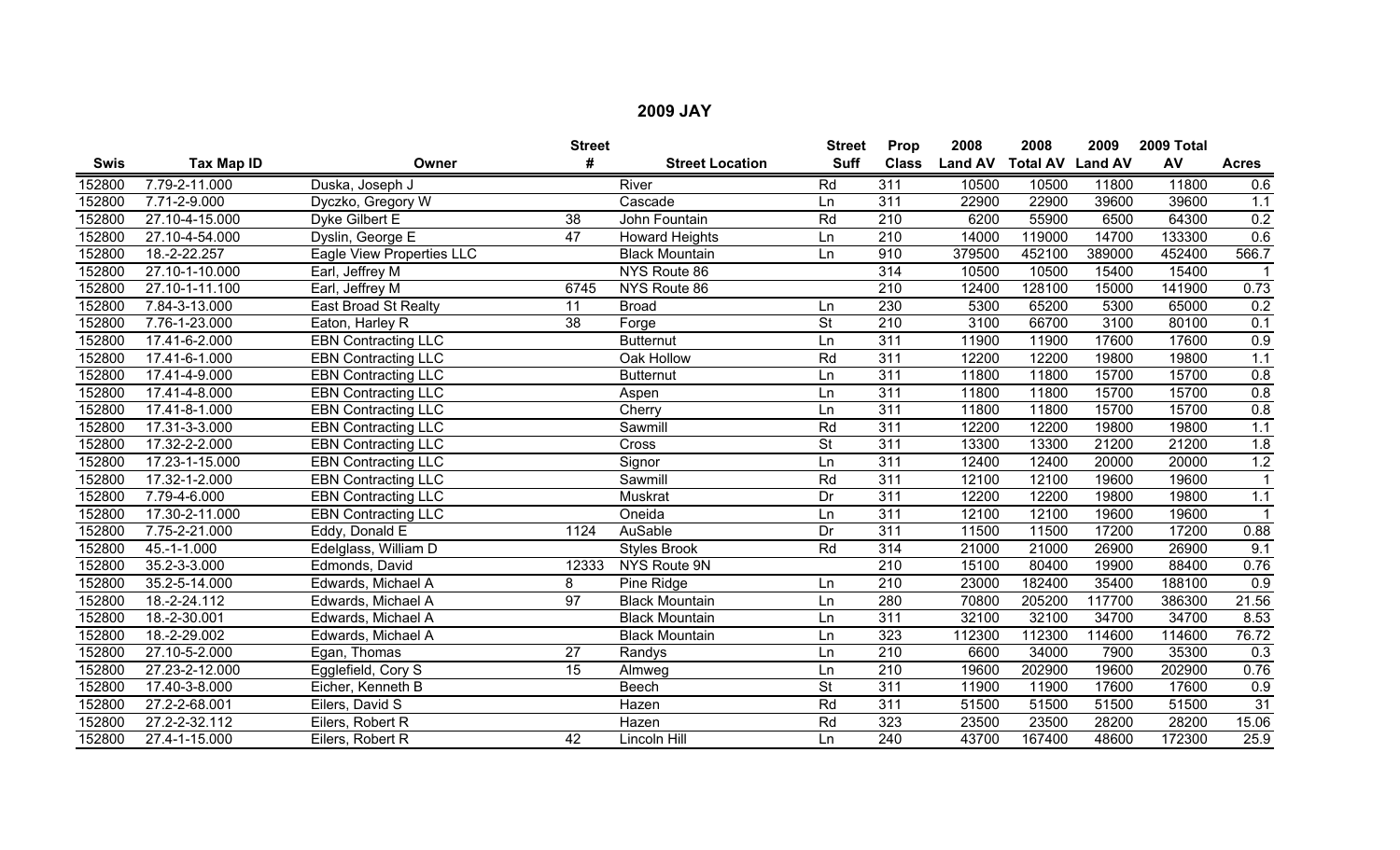|             |                |                                    | <b>Street</b> |                         | <b>Street</b>            | Prop             | 2008           | 2008                    | 2009   | 2009 Total |                 |
|-------------|----------------|------------------------------------|---------------|-------------------------|--------------------------|------------------|----------------|-------------------------|--------|------------|-----------------|
| <b>Swis</b> | Tax Map ID     | Owner                              | #             | <b>Street Location</b>  | <b>Suff</b>              | <b>Class</b>     | <b>Land AV</b> | <b>Total AV Land AV</b> |        | AV         | <b>Acres</b>    |
| 152800      | 17.22-1-8.000  | Ellbogen, lan                      | 290           | River                   | Rd                       | 210              | 19800          | 179100                  | 34500  | 182700     | 0.85            |
| 152800      | 17.22-1-7.000  | Ellbogen, lan                      |               | River                   | Rd                       | 311              | 27800          | 27800                   | 32000  | 32000      | 1.2             |
| 152800      | 17.22-1-9.000  | Ellbogen, lan                      |               | River                   | Rd                       | 311              | 2200           | 2200                    | 2400   | 2400       | 0.4             |
| 152800      | 45.-1-31.000   | <b>Elmendorf Peter H</b>           | 41            | Hagar                   | Way                      | 260              | 25900          | 76400                   | 34300  | 80200      | $\overline{10}$ |
| 152800      | 17.48-1-29.000 | Elrod Brandon J                    | 153           | <b>Scenic Point</b>     | Ln                       | $\overline{210}$ | 18900          | 162500                  | 25800  | 178800     | 1.2             |
| 152800      | 27.2-2-24.200  | Emmet, Richard H                   | 561           | Hazen                   | Rd                       | $\overline{210}$ | 54800          | 291100                  | 54800  | 303500     | 8.7             |
| 152800      | 17.30-1-3.000  | Eng, Peter Nk                      |               | Algonquin               | Ln                       | 311              | 11900          | 11900                   | 19600  | 19600      | -1              |
| 152800      | 27.2-2-2.200   | Engert, Eugene F                   | 212           | John Fountain           | Rd                       | 270              | 20000          | 135600                  | 28600  | 135000     | 2.2             |
| 152800      | 17.31-2-3.000  | Engstrom, Robert                   |               | Raccoon                 | Ln                       | 311              | 11900          | 11900                   | 17600  | 17600      | 0.9             |
| 152800      | 7.76-3-34.000  | Episcopal Church                   | 14216         | NYS Route 9N            |                          | 620              | 9200           | 172200                  | 10100  | 189200     | 0.3             |
| 152800      | 7.76-3-35.000  | <b>Episcopal Parish House</b>      |               | NYS Route 9N            |                          | 311              | 2600           | 2600                    | 2800   | 2800       | 0.11            |
| 152800      | 7.76-3-33.000  | Episcopal Parsonage                |               | NYS Route 9N            |                          | 620              | 2700           | 52700                   | 3000   | 57900      | 0.1             |
| 152800      | 17.32-3-15.000 | Episcopo, Philip                   | 15            | Elm                     | <b>St</b>                | $\overline{210}$ | 15900          | 191800                  | 22900  | 202800     | 0.9             |
| 152800      | 17.48-1-21.000 | Episcopo, Philip                   |               | Rockledge               | Ln                       | 311              | 12100          | 12100                   | 19600  | 19600      |                 |
| 152800      | 28.1-1-10.111  | Ercolani, J Bruce                  | 74            | Murcray                 | Ln                       | 240              | 69300          | 284800                  | 69300  | 294800     | 42.7            |
| 152800      | 7.76-3-1.000   | Ersts, Peter J                     | 83            | Church                  | Ln                       | 210              | 9200           | 77500                   | 9200   | 104600     | 0.3             |
| 152800      | 17.30-2-9.000  | Erwin, Jason J                     |               | Oneida                  | Ln                       | $\overline{311}$ | 12100          | 12100                   | 19800  | 19800      | 1.1             |
| 152800      | 27.10-2-3.000  | <b>Essex Co ARC Facilities Inc</b> | 857           | Glen                    | Rd                       | 280              | 50000          | 635900                  | 122900 | 1000900    | 16.75           |
| 152800      | 35.8-1-27.002  | <b>Essex Co ARC Facilities Inc</b> | 28            | <b>Mountain Meadows</b> | Way                      | 280              | 27100          | 333100                  | 199900 | 651100     | 6.15            |
| 152800      | 17.4-1-31.210  | <b>Essex Co Facilities Inc</b>     | 13242         | NYS Route 9N            |                          | $\overline{210}$ | 27700          | 245800                  | 49300  | 254400     | 5.99            |
| 152800      | 8.3-1-5.200    | <b>Essex County</b>                | 60            | Grove                   | Rd                       | $\overline{210}$ | 10200          | 124100                  | 10200  | 40200      | 0.31            |
| 152800      | 17.40-3-1.000  | <b>Essex County</b>                |               | Sawmill                 | Rd                       | 311              | 15700          | 15700                   | 20300  | 20300      | 0.8             |
| 152800      | 7.76-1-7.000   | <b>Essex County</b>                | 11            | Forge                   | $\overline{\mathsf{St}}$ | 210              | 9200           | 105200                  | 9200   | 96800      | 0.3             |
| 152800      | 27.2-1-6.120   | <b>Essex County</b>                | 13131         | NYS Route 9N            |                          | 210              | 10100          | 78700                   | 10100  | 87100      | 0.28            |
| 152800      | 27.2-1-6.110   | <b>Essex County</b>                | 13127         | NYS Route 9N            |                          | $\overline{210}$ | 10800          | 84200                   | 11000  | 99900      | 0.42            |
| 152800      | 35.8-1-18.000  | <b>Essex County</b>                | 10            | Springfield             | Rd                       | $\overline{210}$ | 4100           | 91900                   | 4300   | 95200      | 0.12            |
| 152800      | 27.4-1-24.000  | <b>Essex County</b>                |               | Lincoln Hill            | Ln                       | 942              | 139800         | 139800                  | 146800 | 146800     | 260.05          |
| 152800      | 27.4-1-22.000  | <b>Essex County</b>                |               | Lincoln Hill            | Ln                       | 942              | 116200         | 116200                  | 116200 | 116200     | 155.6           |
| 152800      | 27.4-1-27.000  | <b>Essex County</b>                |               | Lincoln Hill            | Ln                       | 942              | 110800         | 110800                  | 110800 | 110800     | 137.2           |
| 152800      | 27.4-1-20.000  | <b>Essex County</b>                |               | Lincoln Hill            | Ln                       | 942              | 106000         | 106000                  | 106000 | 106000     | 126.2           |
| 152800      | 27.10-1-19.000 | <b>Essex County</b>                | 13019         | NYS Route 9N            |                          | $\overline{311}$ | 8000           | 8000                    | 11500  | 11500      | 0.75            |
| 152800      | 7.75-1-2.000   | <b>Essex County IDA</b>            |               | Church                  | Ln                       | 330              | 10900          | 10900                   | 10900  | 10900      | 1.1             |
| 152800      | 18.-2-24.130   | Estes, Dale K                      | 1165          | Green                   | $\overline{\mathsf{St}}$ | $\overline{210}$ | 15800          | 135600                  | 26500  | 142400     | 1.16            |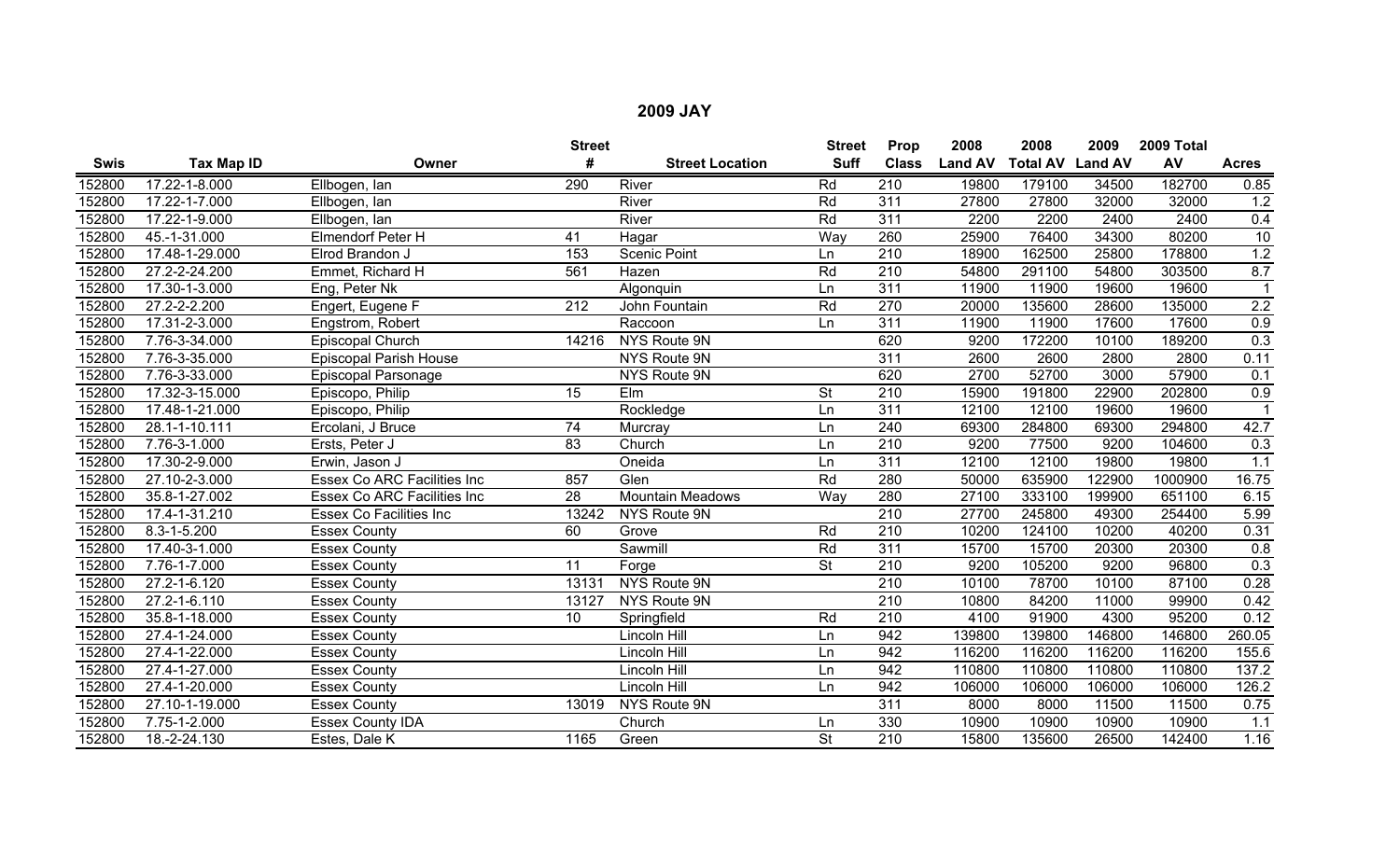|        |                |                      | <b>Street</b>    |                         | <b>Street</b>            | Prop             | 2008           | 2008                    | 2009   | 2009 Total |                  |
|--------|----------------|----------------------|------------------|-------------------------|--------------------------|------------------|----------------|-------------------------|--------|------------|------------------|
| Swis   | Tax Map ID     | Owner                | #                | <b>Street Location</b>  | <b>Suff</b>              | <b>Class</b>     | <b>Land AV</b> | <b>Total AV Land AV</b> |        | AV         | <b>Acres</b>     |
| 152800 | 17.4-1-6.007   | Estes, Dean          | $\overline{219}$ | Clark                   | Ln                       | 184              | 112200         | 265800                  | 125900 | 297000     | 131.8            |
| 152800 | 17.2-1-22.200  | Estes, Dean          | 13815            | NYS Route 9N            |                          | 184              | 24700          | 117800                  | 39400  | 123700     | 15.7             |
| 152800 | 27.1-2-34.036  | Estes, Jeff          |                  | NYS Route 86            |                          | 270              | 15500          | 54000                   | 26200  | 61300      |                  |
| 152800 | 27.1-2-35.000  | Estes, Jeff          | 20               | Homestead               | Way                      | 314              | 8100           | 8100                    | 8900   | 8900       | $\mathbf{1}$     |
| 152800 | 27.1-1-21.000  | Estes, Lori          | 13075            | NYS Route 9N            |                          | $\overline{210}$ | 4500           | 99100                   | 4500   | 99700      | 0.13             |
| 152800 | 27.1-1-22.200  | Estes, Lori          |                  | NYS Route 9N            |                          | 311              | 2100           | 2100                    | 2100   | 2100       | 0.08             |
| 152800 | 27.1-1-24.100  | Estes, Lori          |                  | NYS Route 9N            |                          | 311              |                |                         | 27600  | 27600      | 1.07             |
| 152800 | 27.4-1-3.200   | Estes, Timothy S     | 602              | Glen                    | Rd                       | $\overline{210}$ | 24800          | 136800                  | 28200  | 146000     | $\overline{7}$   |
| 152800 | 7.84-5-19.100  | Evans Lawrence D     | 47               | <b>Broad</b>            | Ln                       | 210              | 11600          | 94800                   | 15600  | 101700     | 0.76             |
| 152800 | 27.10-2-9.000  | Evans, William B     | 12984            | NYS Route 9N            |                          | 210              | 14000          | 109200                  | 20500  | 122300     |                  |
| 152800 | 27.10-2-10.000 | Evans, William B     |                  | NYS Route 9N            |                          | 312              | 300            | 18600                   | 300    | 18600      | 0.1              |
| 152800 | 17.58-1-8.000  | Everest, Sharon M    |                  | Tannenbaum              | Ln                       | 311              | 11900          | 11900                   | 17600  | 17600      | 0.9              |
| 152800 | 7.75-2-11.100  | Everest, Sharon M    |                  | Church                  | Ln                       | 311              | 3100           | 3100                    | 3100   | 3100       | 0.1              |
| 152800 | 27.3-1-48.300  | Farb, Nathan         | 12643            | NYS Route 9N            |                          | 250              | 105100         | 241900                  | 110400 | 247200     | 95.55            |
| 152800 | 17.32-1-10.000 | Farkas, Robert       | 44               | <b>Scenic Point</b>     | Ln                       | 210              | 19400          | 187500                  | 26400  | 213500     | 1.5              |
| 152800 | 27.10-4-34.000 | Farmer, Ann M Ritz-  | 25               | <b>Covered Bridge</b>   | Ln                       | 210              | 12400          | 54600                   | 14200  | 73400      | 0.7              |
| 152800 | 27.10-4-33.000 | Farmer, Ann M Ritz-  |                  | <b>Covered Bridge</b>   | Ln                       | 311              | 6400           | 6400                    | 6400   | 6400       | 0.3              |
| 152800 | 17.40-5-7.000  | Farrell, William S   | 92               | Alder                   | $\overline{\mathsf{St}}$ | 210              | 15900          | 72700                   | 22900  | 88900      | 0.9              |
| 152800 | 35.8-1-34.000  | Fedrich, Gerald L    | 90               | <b>Mountain Meadows</b> | Way                      | 210              | 72500          | 72500                   | 100800 | 360500     | 3.35             |
| 152800 | 17.48-1-24.000 | Fein, Sybil L        |                  | Rockledge               | Ln                       | 311              | 12200          | 12200                   | 19800  | 19800      | 1.1              |
| 152800 | 18.1-1-20.100  | Fenton, Daniel P     | 64               | Sheldrake               | Rd                       | 210              | 17500          | 108200                  | 28800  | 119000     | 2.3              |
| 152800 | 35.4-3-18.000  | Ferebee, William B   | 11978            | NYS Route 9N            |                          | 270              | 19100          | 77600                   | 30600  | 77900      | 3.22             |
| 152800 | 17.41-9-11.000 | Ferullo, James       |                  | Tannenbaum              | Ln                       | 311              | 11900          | 11900                   | 17600  | 17600      | $\overline{0.9}$ |
| 152800 | 36.1-1-12.130  | Fetters, Gregory C   | 139              | Straight                | Rd                       | 912              | 83000          | 260400                  | 110500 | 273200     | 94.63            |
| 152800 | 36.-1-12.001   | Fetters, Gregory C   |                  | Jay Mountain            | Rd                       | 912              | 40600          | 40600                   | 44000  | 44000      | 48.86            |
| 152800 | 7.84-5-27.000  | Finckel, Betsy J     | 42               | <b>Broad</b>            | Ln                       | 220              | 9200           | 114100                  | 9200   | 121000     | 0.3              |
| 152800 | 36.1-1-2.000   | Fine, Harry B        |                  | NYS Route 9N            |                          | 314              | 15000          | 15000                   | 21400  | 21400      | 1.9              |
| 152800 | 36.1-1-3.000   | Fine, Harry B        | 12375            | NYS Route 9N            |                          | $\overline{210}$ | 18700          | 143100                  | 27200  | 160000     | 1.5              |
| 152800 | 27.2-2-53.121  | Fink, Douglas A      | 159              | John Fountain           | Rd                       | 240              | 44600          | 200000                  | 46800  | 214000     | 19.88            |
| 152800 | 17.50-2-3.000  | Finnegan, Timothy J  |                  | Spruce                  | Ln                       | 311              | 11900          | 11900                   | 17600  | 17600      | 0.9              |
| 152800 | 27.4-1-18.100  | Finnerty, Jeanne L   | 112              | Lincoln Hill            | Ln                       | 240              | 71900          | 188600                  | 52500  | 205500     | 30               |
| 152800 | 17.2-1-36.001  | Finsterer, Michael J | 1198             | <b>Stickney Bridge</b>  | Rd                       | 210              | 22000          | 215200                  | 30800  | 235000     | 3.32             |
| 152800 | 18.1-1-20.200  | Fish, Michael L      | 65               | Sheldrake               | Rd                       | $\overline{210}$ | 20500          | 65200                   | 29200  | 73000      | 2.5              |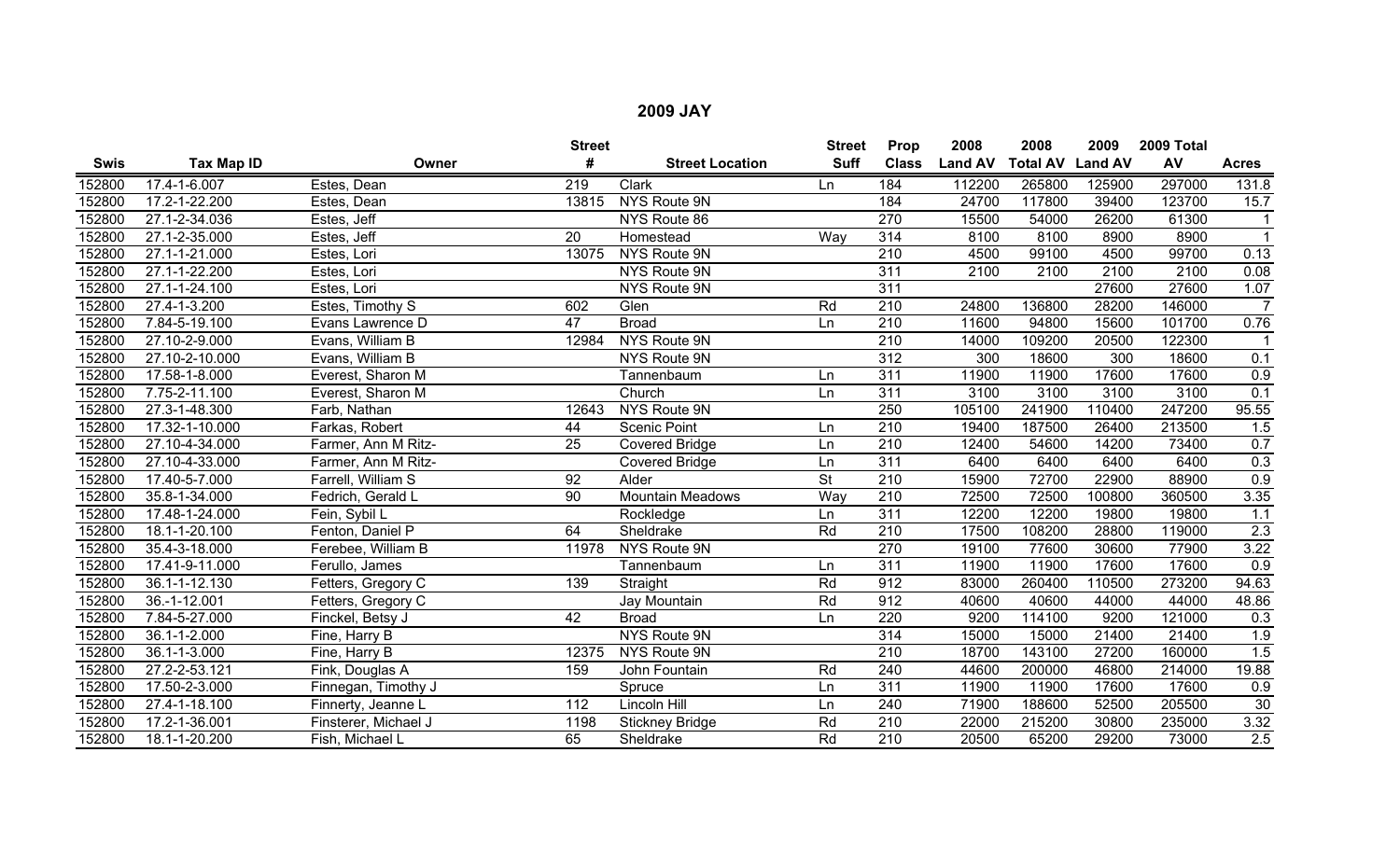|             |                   |                          | <b>Street</b>   |                        | <b>Street</b>            | Prop             | 2008           | 2008                    | 2009  | 2009 Total |                  |
|-------------|-------------------|--------------------------|-----------------|------------------------|--------------------------|------------------|----------------|-------------------------|-------|------------|------------------|
| <b>Swis</b> | <b>Tax Map ID</b> | Owner                    | #               | <b>Street Location</b> | <b>Suff</b>              | <b>Class</b>     | <b>Land AV</b> | <b>Total AV Land AV</b> |       | AV         | <b>Acres</b>     |
| 152800      | 27.10-1-4.000     | Fisher, Linda E          | 13001           | NYS Route 9N           |                          | 210              | 19100          | 142100                  | 27300 | 154700     | 4.6              |
| 152800      | 7.79-2-59.000     | Fisher, Matthew          |                 | Antler                 | Dr                       | $\overline{311}$ | 11800          | 11800                   | 15700 | 15700      | 0.8              |
| 152800      | 7.79-2-60.000     | Fisher, Matthew          | 29              | Antler                 | Dr                       | 210              | 15700          | 173400                  | 20300 | 194600     | 0.8              |
| 152800      | 27.10-4-57.000    | Fitz-Gerald, J Allen     | 60              | <b>Howard Heights</b>  | Ln                       | $\overline{210}$ | 14500          | 96700                   | 21100 | 99500      | $\overline{1.3}$ |
| 152800      | 27.3-1-26.000     | Fitz-Gerald, Patricia L  |                 | Glen                   | Rd                       | $\overline{311}$ | 13800          | 13800                   | 18800 | 18800      | 2.4              |
| 152800      | 27.3-1-27.000     | Fitz-Gerald, Patricia L  | 663             | Glen                   | Rd                       | 210              | 27100          | 239100                  | 36600 | 255000     | 6.2              |
| 152800      | 7.76-3-5.000      | Fitzgerald, John K       | 4               | College                | $\overline{\mathsf{St}}$ | 210              | 3100           | 71800                   | 3100  | 87000      | 0.1              |
| 152800      | 7.76-1-11.000     | Fitzgerald, Joseph       | 23              | Forge                  | $\overline{\mathsf{St}}$ | $\overline{210}$ | 8600           | 92500                   | 10500 | 102700     | 0.51             |
| 152800      | 7.76-3-53.000     | Fitzgerald, Joseph K     | $\overline{14}$ | Grove                  | Rd                       | 220              | 5900           | 102000                  | 5900  | 111100     | 0.3              |
| 152800      | 17.32-2-5.000     | Fitzgerald, Timothy      |                 | Cross                  | $\overline{\mathsf{St}}$ | $\overline{311}$ | 11800          | 11800                   | 15700 | 15700      | 0.8              |
| 152800      | 17.32-2-8.000     | Fitzgerald, Timothy      |                 | Fir                    | $\overline{\mathsf{St}}$ | $\overline{311}$ | 11900          | 11900                   | 17600 | 17600      | 0.9              |
| 152800      | 17.32-2-7.000     | Fitzgerald, Timothy      |                 | Cross                  | $\overline{\mathsf{St}}$ | 311              | 4900           | 4900                    | 5900  | 5900       | 0.3              |
| 152800      | 17.32-2-6.000     | Fitzgerald, Timothy      | 48              | Cross                  | $\overline{\mathsf{St}}$ | $\overline{210}$ | 13900          | 191300                  | 15200 | 203800     | 0.6              |
| 152800      | 27.1-2-26.000     | Fitzpatrick, John        | 92              | Wainwright             | Way                      | 311              | 13400          | 31000                   | 15500 | 33100      | 0.59             |
| 152800      | 27.1-2-25.000     | Fitzpatrick, John T      | 91              | Wainwright             | Way                      | 260              | 25300          | 86900                   | 32400 | 95600      | 4.08             |
| 152800      | 18.3-1-9.000      | <b>Fitzsimmons Trust</b> | 56              | <b>Black Mountain</b>  | Ln                       | 210              | 27400          | 265500                  | 34500 | 272600     | 5.13             |
| 152800      | 18.-2-24.200      | Fitzsimmons, Carolyn A   | 1117            | Green                  | <b>St</b>                | 210              | 16800          | 122000                  | 27900 | 132900     | 1.86             |
| 152800      | 18.3-1-12.000     | Fitzsimmons, Michael R   | 102             | <b>Black Mountain</b>  | Ln                       | 240              | 48200          | 236900                  | 48200 | 260100     | 21.32            |
| 152800      | 18.3-1-16.000     | Fitzsimmons, Michael R   |                 | <b>Black Mountain</b>  | Ln                       | 314              | 20400          | 20400                   | 27900 | 27900      | 2.68             |
| 152800      | 17.32-3-16.000    | Fivel, Norman P          | 160             | Sawmill                | Rd                       | 210              | 16200          | 107600                  | 25600 | 126200     | 1.1              |
| 152800      | 17.38-1-5.000     | Fleischman, Augustin     | 216             | Sequoia Mountain       | Ln                       | 210              | 24100          | 325500                  | 25400 | 341700     |                  |
| 152800      | 17.40-3-11.000    | Fletcher Justin          |                 | <b>Beech</b>           | St                       | 311              | 11900          | 11900                   | 17600 | 17600      | 0.9              |
| 152800      | 17.41-8-2.000     | Fletcher, Justin         |                 | Cherry                 | Ln                       | 311              | 11900          | 11900                   | 17600 | 17600      | $\overline{0.9}$ |
| 152800      | 17.32-4-18.000    | Flint, James             |                 | Dogwood                | $\overline{\mathsf{St}}$ | 311              | 11900          | 11900                   | 17600 | 17600      | 0.9              |
| 152800      | 17.32-3-8.000     | Flint, James R           |                 | Cross                  | St                       | 311              | 10700          | 10700                   | 13700 | 13700      | 0.7              |
| 152800      | 7.79-5-10.000     | Flint, Robin             | $\overline{23}$ | Fawn                   | Dr                       | $\overline{210}$ | 18700          | 229700                  | 25600 | 268200     | 1.1              |
| 152800      | 17.32-1-13.000    | Florentine, Nancy K      | 47              | Summit                 | Ln                       | 210              | 16700          | 101700                  | 26200 | 114100     | 1.4              |
| 152800      | 36.1-1-63.000     | Flynn, William E Jr      | 436             | Trumbulls              | Rd                       | $\overline{210}$ | 23200          | 117700                  | 30700 | 125000     | $\overline{6}$   |
| 152800      | 27.2-2-32.120     | Fonda, Michael F         | 225             | Hazen                  | Rd                       | 260              | 42700          | 128000                  | 47800 | 130000     | 25               |
| 152800      | 36.1-1-5.200      | Fonseca, Francisco       | 123             | Old Eb                 | Way                      | 240              | 66500          | 313000                  | 66500 | 328500     | 22.85            |
| 152800      | $36. - 1 - 1.113$ | Fonseca, Francisco J     |                 | Glen                   | Rd                       | 314              | 4600           | 4600                    | 4900  | 4900       | 5.09             |
| 152800      | 27.3-1-57.000     | Fonseca, Francisco J     | 402             | Glen                   | Rd                       | 240              | 40200          | 135900                  | 58200 | 149500     | $\overline{17}$  |
| 152800      | 17.49-3-10.000    | Forbes, Leonard          |                 | Maple                  | Ln                       | 311              | 11900          | 11900                   | 17600 | 17600      | 0.9              |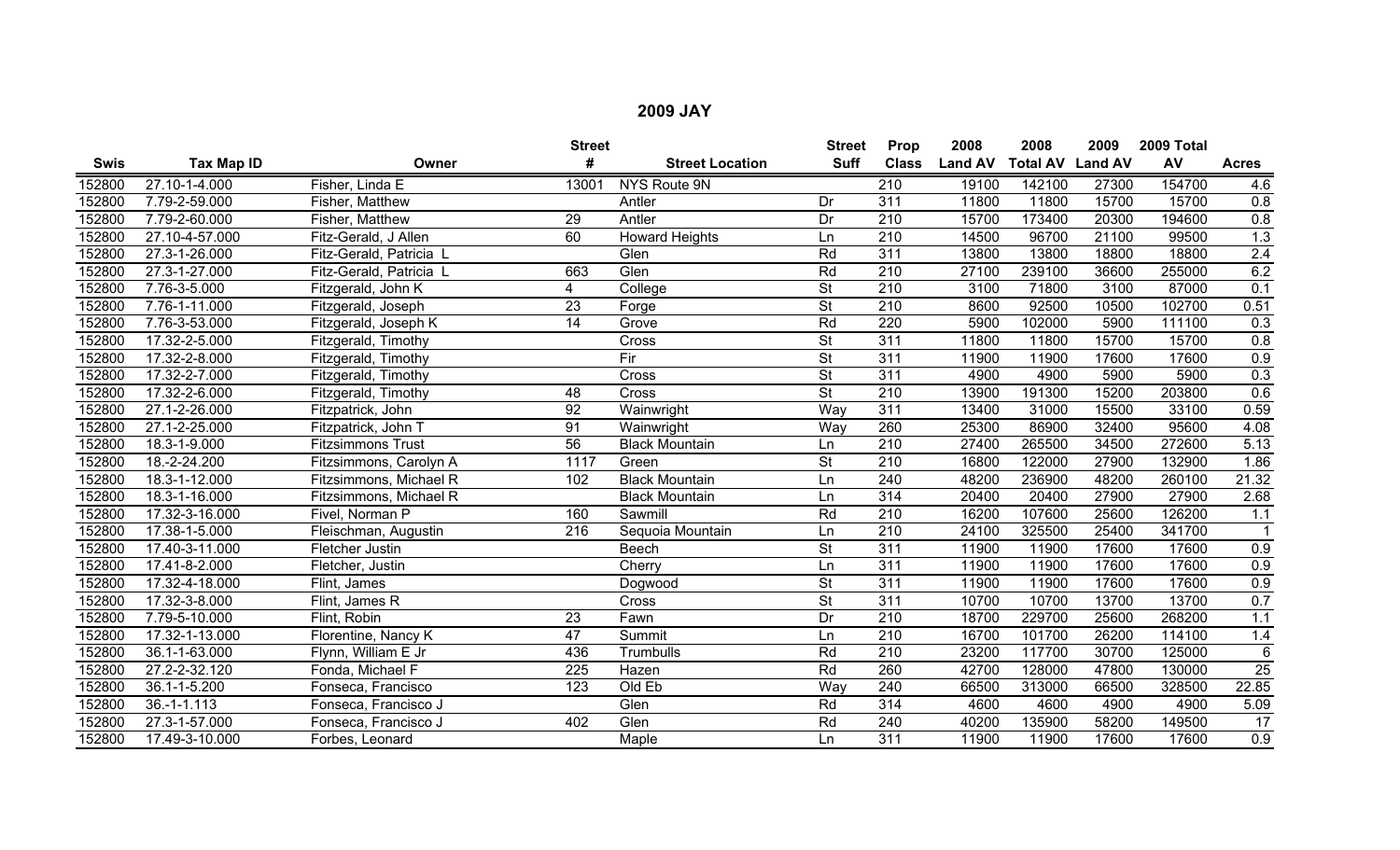|             |                            |                      | <b>Street</b>    |                        | <b>Street</b>            | Prop             | 2008           | 2008                    | 2009   | 2009 Total |                  |
|-------------|----------------------------|----------------------|------------------|------------------------|--------------------------|------------------|----------------|-------------------------|--------|------------|------------------|
| <b>Swis</b> | <b>Tax Map ID</b>          | Owner                | #                | <b>Street Location</b> | <b>Suff</b>              | <b>Class</b>     | <b>Land AV</b> | <b>Total AV Land AV</b> |        | AV         | <b>Acres</b>     |
| 152800      | 28.1-1-11.100              | Forbes, Leonard      | 604              | Hazen                  | Rd                       | 210              | 15700          | 129700                  | 26400  | 136200     | 1.1              |
| 152800      | 27.23-3-6.000              | Forbes, Stephen      | $\overline{23}$  | Traum                  | Ln                       | 210              | 18700          | 150700                  | 25600  | 169100     | 1.1              |
| 152800      | 27.23-3-7.000              | Forbes, Stephen      |                  | Traum                  | Ln                       | $\overline{311}$ | 14100          | 14100                   | 19800  | 19800      | 1.1              |
| 152800      | 17.40-2-2.000              | Ford, Keith E        | 8                | Dogwood                | <b>St</b>                | $\overline{210}$ | 18200          | 98200                   | 22900  | 111600     | $\overline{0.9}$ |
| 152800      | 36.-1-7.000                | Forgatch Thomas A    | 61               | <b>Whiskey Rock</b>    | Way                      | 240              | 132500         | 384800                  | 152300 | 390200     | 194.7            |
| 152800      | 18.-2-3.000                | Foster, Wil L        | 980              | Green                  | $\overline{\mathsf{St}}$ | 260              | 29400          | 53300                   | 34300  | 59200      | 10               |
| 152800      | 17.32-5-5.000              | Fox, Douglas V       | 52               | Dogwood                | $\overline{\mathsf{St}}$ | $\overline{210}$ | 15900          | 81300                   | 22900  | 97600      | 0.9              |
| 152800      | 36.-1-47.200               | Francis, Christine   | $\overline{29}$  | Jay Mountain           | Rd                       | 240              | 34000          | 100000                  | 37000  | 110600     | 13.01            |
| 152800      | 7.84-5-17.000              | Francis, Mary        | 41               | <b>Broad</b>           | Ln                       | 210              | 10100          | 159400                  | 10300  | 164500     | 0.5              |
| 152800      | 17.32-5-13.000             | Franco, Richard L    | 67               | Cedar                  | $\overline{\mathsf{St}}$ | $\overline{210}$ | 15900          | 77200                   | 20600  | 86700      | $\overline{0.9}$ |
| 152800      | $8.-2-10.121$              | Franks, Gregory C    |                  | Green                  | $\overline{\mathsf{St}}$ | 323              | 67500          | 67500                   | 67500  | 67500      | 63.26            |
| 152800      | $8.-2-12.100$              | Franks, Gregory C    |                  | Green                  | $\overline{\mathsf{St}}$ | 311              | 11600          | 11600                   | 19600  | 19600      |                  |
| 152800      | 8.3-1-37.200               | Franks, Gregory C    |                  | Grove                  | Rd                       | 322              | 57600          | 57600                   | 63400  | 63400      | 65.9             |
| 152800      | 8.-2-11.200                | Franks, Gregory C    |                  | Green                  | $\overline{\mathsf{St}}$ | 323              | 81000          | 81000                   | 87500  | 87500      | 123.07           |
| 152800      | 18.-2-20.000               | Franks, Gregory C    |                  | Green                  | $\overline{\mathsf{St}}$ | 910              | 51400          | 51400                   | 59900  | 59900      | 83.2             |
| 152800      | 18.-2-19.000               | Franks, Gregory C    |                  | Green                  | <b>St</b>                | 910              | 59100          | 59100                   | 64100  | 64100      | 104.2            |
| 152800      | 18.-2-18.000               | Franks, Gregory C    |                  | Green                  | $\overline{\mathsf{St}}$ | 910              | 56800          | 56800                   | 64500  | 64500      | 105.6            |
| 152800      | $18.-2-17.000$             | Franks, Gregory C    |                  | Green                  | $\overline{\mathsf{St}}$ | 910              | 57500          | 57500                   | 67100  | 67100      | 115.2            |
| 152800      | 7.84-3-5.000               | Frederick, Wayne     | 18               | <b>Burt</b>            | Ln                       | 210              | 2700           | 50600                   | 2800   | 67000      | 0.1              |
| 152800      | 27.10-5-4.200              | Freebern, William J  | 11               | Randys                 | Ln                       | $\overline{210}$ | 12100          | 51900                   | 13300  | 59700      | 0.49             |
| 152800      | 36.1-1-24.000              | Freeborn, James S    | 221              | Trumbulls              | Rd                       | 240              | 55400          | 185900                  | 56200  | 202500     | 22.7             |
| 152800      | 28.1-1-5.000               | French, Susan J      |                  | Hazen                  | Rd                       | 270              | 15700          | 24700                   | 26400  | 28400      | 1.1              |
| 152800      | 18.-2-24.300               | Fressie, Beatrice    |                  | Green                  | $\overline{\mathsf{St}}$ | $\overline{314}$ | 11600          | 11600                   | 19600  | 19600      | -1               |
| 152800      | 17.23-1-6.000              | Fretz, Robert W      | $\overline{251}$ | River                  | Rd                       | $\overline{210}$ | 15900          | 80500                   | 22900  | 89000      | 0.9              |
| 152800      | 17.23-1-5.000              | Fretz, Robert W      |                  | Signor                 | Ln                       | 311              | 10500          | 10500                   | 11800  | 11800      | 0.6              |
| 152800      | $\overline{27.23-1-9.000}$ | Frieman, William W   |                  | Almweg                 | Ln                       | 311              | 14800          | 14800                   | 20600  | 20600      | 1.5              |
| 152800      | 27.23-1-8.000              | Frieman, William W   | 46               | Almweg                 | Ln                       | 210              | 18900          | 168600                  | 25800  | 179000     | 1.2              |
| 152800      | 35.2-3-8.000               | Friend, Nicholas     | 126              | Springfield            | Rd                       | 270              | 15500          | 45300                   | 26200  | 49400      |                  |
| 152800      | 36.-1-3.000                | Furnia, Stephen T    | 344              | Glen                   | Rd                       | $\overline{210}$ | 10700          | 87900                   | 11700  | 95300      | 0.4              |
| 152800      | 18.3-1-15.000              | Furtaw, Linda        |                  | <b>Black Mountain</b>  | Ln                       | 323              | 17600          | 17600                   | 21500  | 21500      | 1.4              |
| 152800      | 17.49-3-28.000             | G Stone Motors Inc   |                  | Gooseberry             | Ln                       | 311              | 11900          | 11900                   | 17600  | 17600      | 0.9              |
| 152800      | 7.79-2-9.000               | Gaffney, Bartholomew | 179              | River                  | Rd                       | 210              | 15700          | 115800                  | 20300  | 122800     | 0.8              |
| 152800      | 17.41-7-6.000              | Gagnon, Denise M     |                  | Dew                    | Dr                       | 311              | 11900          | 11900                   | 17600  | 17600      | $\overline{0.9}$ |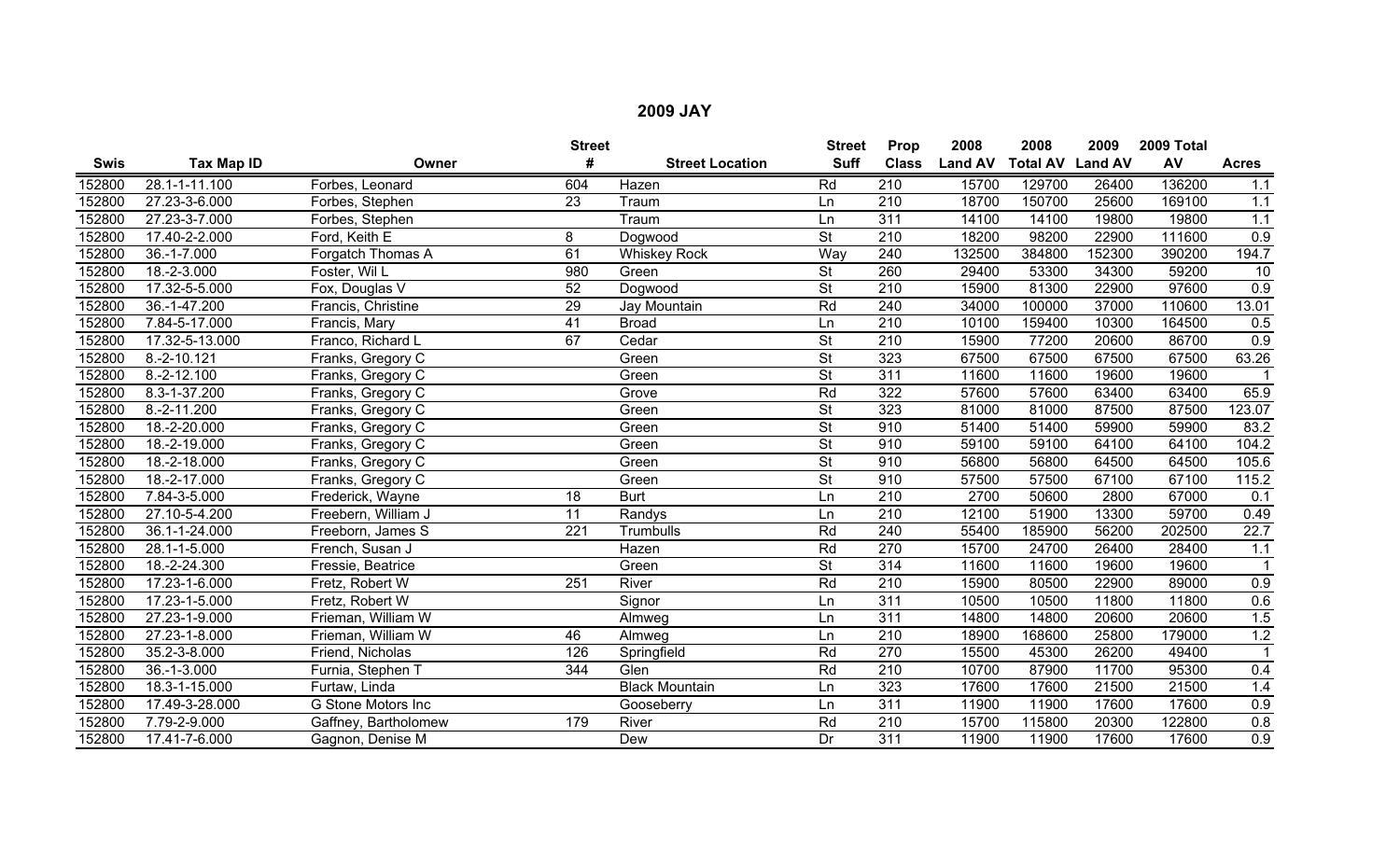|             |                |                       | <b>Street</b>   |                        | <b>Street</b>            | Prop             | 2008           | 2008            | 2009           | 2009 Total |                 |
|-------------|----------------|-----------------------|-----------------|------------------------|--------------------------|------------------|----------------|-----------------|----------------|------------|-----------------|
| <b>Swis</b> | Tax Map ID     | Owner                 | #               | <b>Street Location</b> | <b>Suff</b>              | <b>Class</b>     | <b>Land AV</b> | <b>Total AV</b> | <b>Land AV</b> | AV         | <b>Acres</b>    |
| 152800      | 17.48-2-5.000  | Gaisford, Bruce R     | $\overline{31}$ | Poplar                 | Dr                       | $\overline{210}$ | 16200          | 69000           | 25600          | 86800      | 1.1             |
| 152800      | 17.41-3-6.000  | Gale, Paul L          |                 | Oak Hollow             | Rd                       | 311              | 11900          | 11900           | 17600          | 17600      | 0.9             |
| 152800      | 17.23-2-4.000  | Gale, Paul L          |                 | Mohawk                 | TrI                      | $\overline{311}$ | 12700          | 12700           | 20600          | 20600      | 1.5             |
| 152800      | 17.23-2-3.000  | Gale, Paul L          |                 | Mohawk                 | TrI                      | $\overline{311}$ | 12100          | 12100           | 19800          | 19800      | 1.1             |
| 152800      | 17.40-2-6.000  | Gale, Richard         | 122             | Sawmill                | Rd                       | $\overline{210}$ | 15900          | 75900           | 22900          | 94700      | 0.9             |
| 152800      | 17.40-2-1.000  | Gale, Richard J       |                 | Sawmill                | Rd                       | 311              | 11800          | 11800           | 15700          | 15700      | 0.8             |
| 152800      | 18.3-1-26.120  | Gallic, Warren T      | 68              | Santo                  | Ln                       | 240              | 65200          | 328400          | 120900         | 351600     | 19.12           |
| 152800      | 18.3-1-26.110  | Gallic, Warren T      |                 | Santo                  | Ln                       | $\overline{322}$ | 48200          | 48200           | 56800          | 56800      | 19.02           |
| 152800      | 17.32-5-12.000 | Galofaro, Dominick J  |                 | Cedar                  | <b>St</b>                | 311              | 11900          | 11900           | 17600          | 17600      | 0.9             |
| 152800      | 17.40-5-8.000  | Gann, Myra S          | 100             | Alder                  | $\overline{\mathsf{St}}$ | 210              | 15900          | 53700           | 22900          | 62900      | 0.9             |
| 152800      | 17.41-7-4.000  | Garcynski, Charles    |                 | Cherry                 | Ln                       | 311              | 11800          | 11800           | 15700          | 15700      | 0.8             |
| 152800      | 17.42-1-22.000 | Garland, Michael S    |                 | Spruce                 | Ln                       | 311              | 13500          | 13500           | 21400          | 21400      | 1.9             |
| 152800      | 36.1-1-44.200  | Garrow, Christopher M | $\overline{21}$ | Anthony                | Rd                       | $\overline{210}$ | 6200           | 53300           | 6800           | 64200      | 0.18            |
| 152800      | 27.23-3-9.000  | Gebel Glen B          |                 | Traum                  | Ln                       | 311              | 14100          | 14100           | 19800          | 19800      | 1.1             |
| 152800      | 17.40-5-18.000 | <b>Gebel Glenn</b>    | 615             | <b>AuSable</b>         | Dr                       | $\overline{210}$ | 15900          | 141700          | 22900          | 159500     | 0.9             |
| 152800      | 18.1-1-7.000   | Gebensleben, Hinrich  | 184             | Sheldrake              | Rd                       | 240              | 47700          | 207200          | 47700          | 225900     | 20.8            |
| 152800      | 8.3-1-33.200   | Gebo, Christopher     | 286             | Grove                  | Rd                       | 210              | 10200          | 52100           | 10200          | 54700      | 0.3             |
| 152800      | 18.3-1-30.110  | Gedeiko, Elaine       | 770             | Hazen                  | Rd                       | 240              | 113000         | 217300          | 113000         | 239000     | 85.9            |
| 152800      | 18.3-1-30.120  | Gedeiko, Matthew      |                 | Hazen                  | Rd                       | 314              | 18900          | 18900           | 23200          | 23200      | 2.8             |
| 152800      | 18.3-1-29.000  | Gedeiko, Matthew A    | 840             | <b>Stickney Bridge</b> | Rd                       | 280              | 107000         | 590600          | 107900         | 625700     | 42.9            |
| 152800      | 27.3-1-10.000  | Gedeiko, Matthew A    |                 | NYS Route 9N           |                          | 105              | 71600          | 81600           | 59500          | 89800      | $\overline{58}$ |
| 152800      | 18.3-1-36.210  | Gedeiko, Matthew A    |                 | <b>Stickney Bridge</b> | Rd                       | 312              | 136400         | 154500          | 136400         | 162200     | 125.9           |
| 152800      | 18.3-1-36.100  | Gedeiko, Matthew A Jr | 750             | <b>Stickney Bridge</b> | Rd                       | 210              | 7400           | 130100          | 30800          | 298300     | $\overline{2}$  |
| 152800      | 18.3-1-28.100  | Gedeiko, Matthew A Sr |                 | <b>Stickney Bridge</b> | Rd                       | 323              | 60400          | 62600           | 63200          | 63200      | $\overline{44}$ |
| 152800      | 17.40-1-2.000  | Gefell, James B       |                 | Sawmill                | Rd                       | 311              | 12100          | 12100           | 19600          | 19600      |                 |
| 152800      | 35.2-3-6.120   | Gehris, Ned R         | 12277           | NYS Route 9N           |                          | 240              | 66800          | 392300          | 61800          | 411900     | 40.54           |
| 152800      | 35.2-3-6.110   | Gehris, Ned R         |                 | NYS Route 9N           |                          | 323              | 32000          | 32000           | 35600          | 35600      | 9.01            |
| 152800      | 17.32-2-4.000  | Gelband, Brynn K      |                 | Cross                  | <b>St</b>                | 311              | 12500          | 12500           | 20200          | 20200      | 1.3             |
| 152800      | 17.40-4-17.000 | George, Laurie        | 89              | Alder                  | $\overline{\mathsf{St}}$ | $\overline{210}$ | 15900          | 103200          | 22900          | 116300     | 0.9             |
| 152800      | 17.50-1-15.000 | Germano, Anthony C    | 81              | Evergreen              | Ln                       | 210              | 15900          | 175300          | 22900          | 181800     | 0.9             |
| 152800      | 27.3-1-4.100   | Giampaolo, Rocco J    | 63              | Stonehouse             | Ln                       | 210              | 29300          | 150500          | 39100          | 180600     | 7.46            |
| 152800      | 18.-2-24.120   | Gibbs, Adrea          | 1175            | Green                  | <b>St</b>                | 210              | 15300          | 132300          | 23600          | 146800     | 0.9             |
| 152800      | 7.84-2-6.000   | Gilbert, Kevin D      | 14              | <b>Broad</b>           | Ln                       | 220              | 5300           | 86300           | 5300           | 92500      | 0.2             |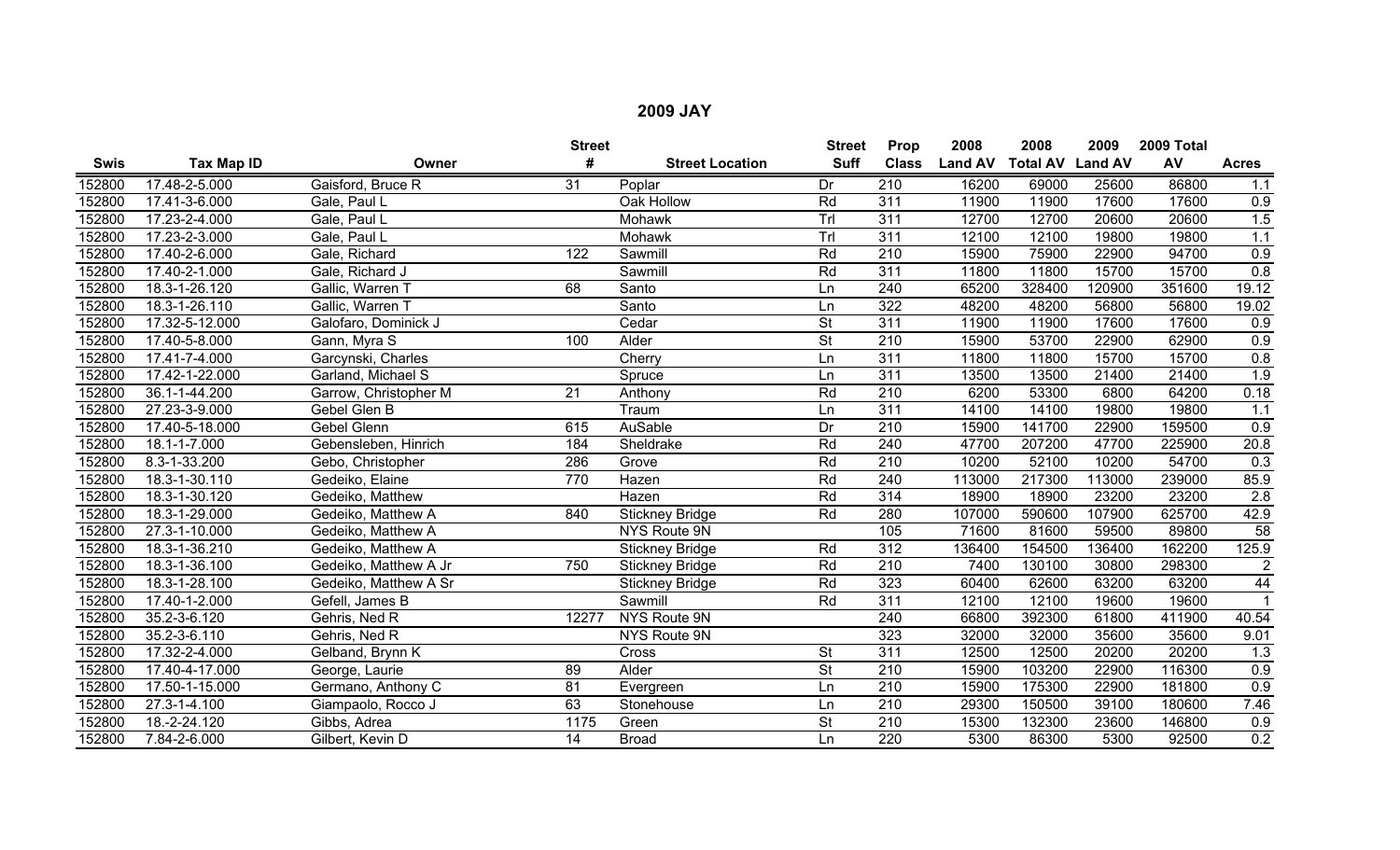|             |                   |                               | <b>Street</b>    |                        | <b>Street</b>            | Prop             | 2008           | 2008                    | 2009  | 2009 Total |                  |
|-------------|-------------------|-------------------------------|------------------|------------------------|--------------------------|------------------|----------------|-------------------------|-------|------------|------------------|
| <b>Swis</b> | <b>Tax Map ID</b> | Owner                         | #                | <b>Street Location</b> | <b>Suff</b>              | <b>Class</b>     | <b>Land AV</b> | <b>Total AV Land AV</b> |       | AV         | <b>Acres</b>     |
| 152800      | 27.1-1-14.000     | Gill, Robert                  | 6707             | NYS Route 86           |                          | $\overline{210}$ | 13400          | 108700                  | 15700 | 113900     | 0.6              |
| 152800      | 27.1-2-4.000      | Gillman, Andrew J             | 6458             | NYS Route 86           |                          | $\overline{270}$ | 21100          | 45900                   | 33400 | 50600      | 4.6              |
| 152800      | 17.49-3-17.000    | Giornalista, Giovanni         |                  | Gooseberry             | Ln                       | $\overline{311}$ | 11900          | 11900                   | 17600 | 17600      | 0.9              |
| 152800      | 17.31-3-16.000    | Girdzis, Timothy J            | $\overline{243}$ | Sawmill                | Rd                       | $\overline{210}$ | 17200          | 65700                   | 26800 | 108100     | 1.7              |
| 152800      | 17.48-1-13.000    | Glebinski, Ralf               |                  | <b>Scenic Point</b>    | Ln                       | 311              | 13900          | 13900                   | 19600 | 19600      |                  |
| 152800      | 17.33-1-13.000    | Glick, Leonard                |                  | Alder                  | <b>St</b>                | $\overline{311}$ | 11900          | 11900                   | 17600 | 17600      | $\overline{0.9}$ |
| 152800      | 17.33-1-14.000    | Glick, Leonard                | 139              | Alder                  | $\overline{St}$          | $\overline{210}$ | 15900          | 151300                  | 22900 | 167500     | 0.9              |
| 152800      | 36.1-1-59.200     | Glicksman, Margo              |                  | Anthony                | Rd                       | 323              | 31400          | 31400                   | 31400 | 31400      | 14.75            |
| 152800      | 36.1-1-59.100     | Glicksman, Margo              | 206              | Anthony                | Rd                       | 250              | 63500          | 921100                  | 68300 | 925900     | 33.2             |
| 152800      | 7.76-3-40.000     | Glicksman, Travis A           | 14224            | NYS Route 9N           |                          | 481              | 2200           | 63100                   | 3000  | 69400      | 0.07             |
| 152800      | 7.76-1-21.000     | Godlewski, Stephen T          | 14223            | NYS Route 9N           |                          | 481              | 2700           | 111000                  | 3500  | 115400     | 0.1              |
| 152800      | 17.58-1-4.000     | Golluscio, Andrew             |                  | Evergreen              | Ln                       | 311              | 10700          | 10700                   | 13700 | 13700      | 0.7              |
| 152800      | 17.41-1-9.000     | Gonyea, Vernard L             |                  | AuSable                | Dr                       | 311              | 11900          | 11900                   | 17600 | 17600      | 0.9              |
| 152800      | 17.41-1-8.000     | Gonyea, Vernard L             | 675              | AuSable                | Dr                       | $\overline{210}$ | 15900          | 123600                  | 22900 | 137800     | 0.9              |
| 152800      | 17.38-1-1.000     | Gonyea, Vernard L             | 64               | Oneida                 | Ln                       | $\overline{210}$ | 18700          | 232900                  | 25600 | 239600     | 1.1              |
| 152800      | 7.71-1-4.000      | Goodman, Jan                  | 150              | River                  | Rd                       | 210              | 27100          | 177500                  | 30500 | 192300     | 0.8              |
| 152800      | 27.3-1-44.000     | Goodnough, Thomas P           | 415              | Valley                 | Rd                       | $\overline{210}$ | 15300          | 107800                  | 23600 | 110800     | 0.9              |
| 152800      | 18.1-1-11.000     | Gordon, David S               | 78               | Sheldrake              | Rd                       | 210              | 16000          | 192100                  | 26800 | 209400     | 1.3              |
| 152800      | 27.10-4-45.000    | Gordon, Jon T                 | $\overline{18}$  | <b>Howard Heights</b>  | Ln                       | $\overline{210}$ | 5600           | 203200                  | 13500 | 211500     | 0.66             |
| 152800      | 18.1-1-14.112     | Gordon, Jon T                 | 1294             | Green                  | <b>St</b>                | $\overline{210}$ | 25500          | 293100                  | 41200 | 323700     | 8.5              |
| 152800      | 17.32-3-6.000     | Gordon, Paul                  | 44               | Fir                    | <b>St</b>                | $\overline{210}$ | 15900          | 132200                  | 22900 | 114000     | 0.9              |
| 152800      | 35.4-3-3.025      | Gorski, Lawrence              | 11790            | NYS Route 9N           |                          | 270              | 35900          | 64000                   | 43400 | 67500      | 9.59             |
| 152800      | 17.40-5-3.000     | Gottwald, Paul                | 58               | Alder                  | $\overline{\mathsf{St}}$ | $\overline{210}$ | 15900          | 209800                  | 22900 | 231600     | 0.9              |
| 152800      | 17.3-2-5.000      | <b>Gould Family Trust</b>     |                  | NYS Route 86           |                          | 314              | 16000          | 16000                   | 20100 | 20100      | 3.8              |
| 152800      | 17.42-1-9.000     | Goulet, Joseph E              | 260              | Ridge Top              | Ln                       | $\overline{210}$ | 12400          | 139100                  | 26000 | 211500     | 1.3              |
| 152800      | 27.1-3-4.000      | Grady Ramon C                 |                  | NYS Route 86           |                          | 311              | 12200          | 12200                   | 19800 | 19800      | 1.08             |
| 152800      | 27.1-3-7.000      | Grady, Ramon C                | 72               | Danielle               | Rd                       | 210              | 18800          | 224500                  | 25800 | 239600     | 1.18             |
| 152800      | 35.4-3-6.000      | Grandshaw, George             | 11884            | NYS Route 9N           |                          | $\overline{210}$ | 13300          | 63000                   | 13600 | 68400      | 0.52             |
| 152800      | 17.4-1-10.100     | Granger, Eric P               | 13555            | NYS Route 9N           |                          | 260              | 74600          | 198400                  | 54300 | 214300     | 47.9             |
| 152800      | 7.75-2-19.000     | Gray, Walter                  | 89               | Church                 | Ln                       | 210              | 7800           | 63500                   | 7800  | 81300      | 0.4              |
| 152800      | 36.1-1-30.000     | Greene, Susan M               | $\overline{121}$ | Glen                   | Rd                       | 210              | 13400          | 60000                   | 15700 | 62000      | 0.6              |
| 152800      | 17.48-2-7.000     | <b>Greenheart Corporation</b> | 12               | Poplar                 | Dr                       | 210              | 15900          | 86500                   | 22900 | 101500     | 0.9              |
| 152800      | 18.1-1-22.000     | Greenley, William             | 101              | Sheldrake              | Rd                       | $\overline{210}$ | 27400          | 163200                  | 33100 | 163200     | 8.7              |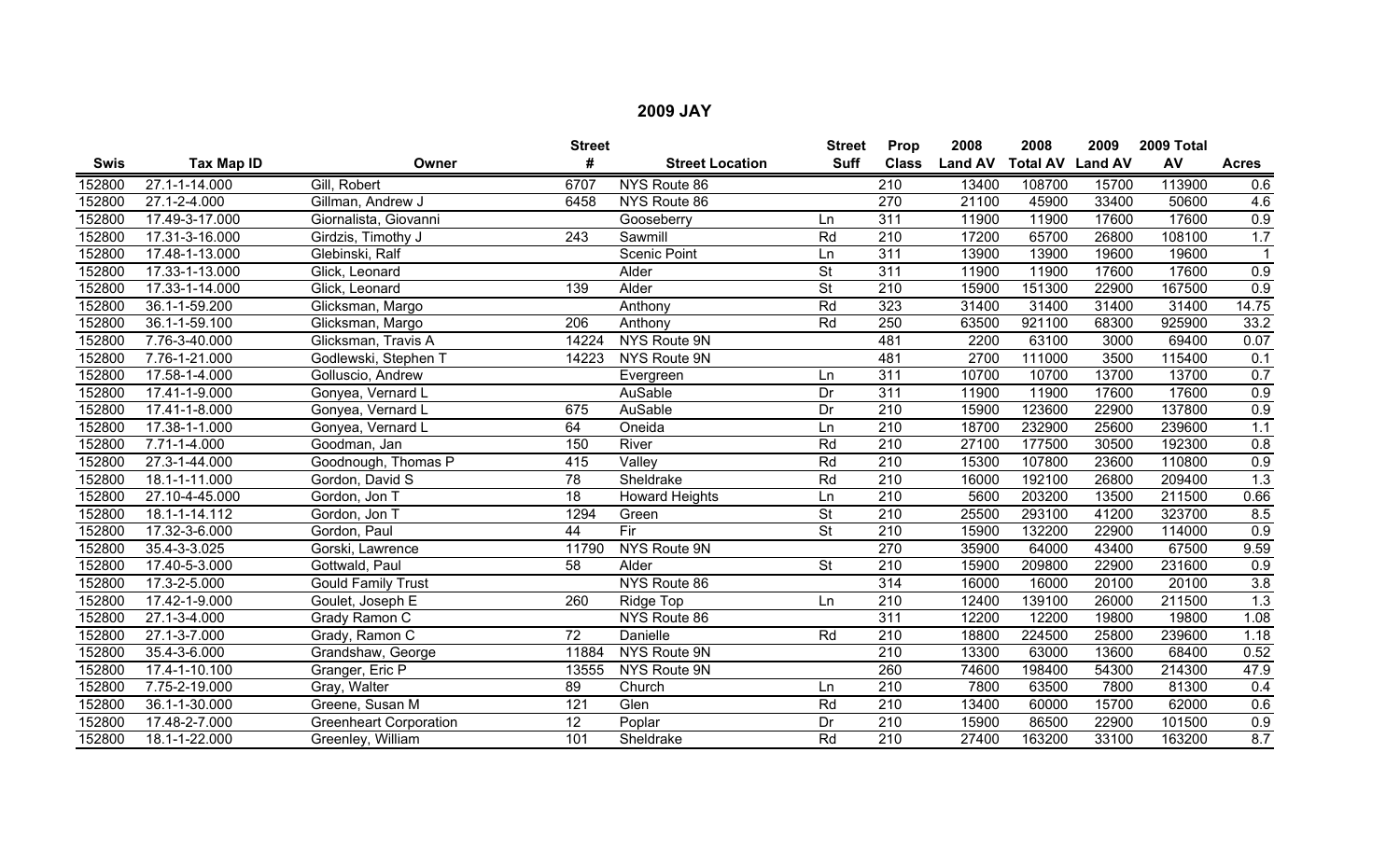|             |                   |                      | <b>Street</b>    |                        | <b>Street</b> | Prop             | 2008           | 2008                    | 2009   | 2009 Total |                 |
|-------------|-------------------|----------------------|------------------|------------------------|---------------|------------------|----------------|-------------------------|--------|------------|-----------------|
| <b>Swis</b> | Tax Map ID        | Owner                | #                | <b>Street Location</b> | <b>Suff</b>   | <b>Class</b>     | <b>Land AV</b> | <b>Total AV Land AV</b> |        | AV         | <b>Acres</b>    |
| 152800      | 27.1-3-38.000     | Gregory, Earl F      | 4                | <b>Bills</b>           | Ln            | 210              | 12200          | 180700                  | 25600  | 195300     | 1.08            |
| 152800      | 27.2-2-42.000     | Griffin, Anne E      | $\overline{224}$ | <b>Stickney Bridge</b> | Rd            | 210              | 17100          | 162800                  | 28200  | 167000     | $\overline{2}$  |
| 152800      | $8.3 - 1 - 1.000$ | Griffith, Christine  | 3                | Rolling Mill Hill      | Rd            | $\overline{210}$ | 10200          | 86000                   | 10200  | 86000      | 0.3             |
| 152800      | 27.23-3-10.000    | Grogan, Barbara A    | 48               | Traum                  | Ln            | 210              | 18700          | 148500                  | 25600  | 166700     | 1.1             |
| 152800      | 17.40-1-7.000     | Grom, Robert M       | $\overline{95}$  | Sawmill                | Rd            | $\overline{210}$ | 16400          | 179900                  | 25800  | 197700     | 1.2             |
| 152800      | 17.49-3-32.000    | <b>Gronlund Carl</b> |                  | Fern                   | Ln            | 311              | 11900          | 11900                   | 17600  | 17600      | 0.9             |
| 152800      | 17.49-4-3.000     | Gronlund, Carl       |                  | Evergreen              | Ln            | 311              | 11900          | 11900                   | 17600  | 17600      | 0.9             |
| 152800      | 17.49-4-21.000    | Gronlund, Carl       | 25               | Fern                   | Ln            | 210              | 15900          | 230700                  | 22900  | 249400     | 0.9             |
| 152800      | 17.40-1-6.000     | Gros, Gerard E       | 103              | Sawmill                | Rd            | 210              | 16200          | 119300                  | 25800  | 136500     | 1.2             |
| 152800      | 17.50-3-6.000     | Grosso, Lawrence J   |                  | Cottontail             | Ln            | 311              | 11900          | 11900                   | 17600  | 17600      | 0.9             |
| 152800      | 17.50-3-5.000     | Grosso, William D    |                  | Cottontail             | Ln            | 311              | 11900          | 11900                   | 17600  | 17600      | 0.9             |
| 152800      | 27.10-4-10.000    | Guarino, Jonathon    | 4                | <b>Brick Store</b>     | Ln            | 260              | 3100           | 28400                   | 3200   | 30600      | 0.1             |
| 152800      | 17.50-4-14.000    | Guest, Brian M       |                  | <b>Briar</b>           | Ln            | 311              | 12900          | 12900                   | 20600  | 20600      | 1.5             |
| 152800      | 17.58-1-23.000    | Guest, Brian M       |                  | <b>Briar</b>           | Ln            | 311              | 12100          | 12100                   | 19600  | 19600      | $\mathbf{1}$    |
| 152800      | 17.30-1-18.000    | Gugumuck, Sharon R   |                  | Oneida                 | Ln            | $\overline{311}$ | 11900          | 11900                   | 19600  | 19600      | $\overline{1}$  |
| 152800      | 17.79-1-1.000     | Guibord, Barrie W    | 104              | AuSable                | Dr            | 210              | 16200          | 158000                  | 25600  | 174000     | 1.1             |
| 152800      | 27.23-1-1.000     | Guibord, Barrie W    |                  | Ausable                | Dr            | $\overline{311}$ | 12200          | 12200                   | 19800  | 19800      | 1.1             |
| 152800      | $8.3 - 1 - 3.000$ | Guiffrida, Mary B    | 46               | Grove                  | Rd            | 270              | 10700          | 49400                   | 10500  | 44500      | 0.4             |
| 152800      | 27.2-2-32.200     | Gush, Charles B      | 279              | Hazen                  | Rd            | 210              | 40600          | 275100                  | 41200  | 279000     | 8.5             |
| 152800      | 18.-2-21.000      | Gutchess, Keith E Sr |                  | Green                  | <b>St</b>     | 912              | 151000         | 151000                  | 157600 | 157600     | 256.1           |
| 152800      | 28.-3-4.000       | Gutchess, Keith E Sr |                  | Lincoln Hill           | Ln            | 910              | 2000           | 2000                    | 2400   | 2400       | 2.4             |
| 152800      | 28.-3-5.000       | Gutchess, Keith E Sr |                  | Lincoln Hill           | Ln            | 912              | 38300          | 38300                   | 47200  | 47200      | 78.6            |
| 152800      | 28.-3-3.000       | Gutchess, Keith E Sr |                  | Lincoln Hill           | Ln            | 912              | 700            | 700                     | 700    | 700        | 0.8             |
| 152800      | 27.10-4-22.100    | Haas Alison          | 16               | <b>Covered Bridge</b>  | Ln            | 210              | 9700           | 76900                   | 10200  | 85000      | 0.4             |
| 152800      | 27.2-2-50.000     | Hadden, J Craig      |                  | John Fountain          | Rd            | 314              | 21200          | 21200                   | 27000  | 27000      | 9.25            |
| 152800      | 36.1-1-46.000     | Haff, Betty J        |                  | Anthony                | Rd            | 322              | 32000          | 32000                   | 35200  | 35200      | 14.2            |
| 152800      | 45.-1-6.000       | Hagar, Paul J        | 8                | Hagar                  | Way           | 260              | 25100          | 125500                  | 32700  | 138100     | 8.2             |
| 152800      | 45.-1-32.002      | Hagar, Paul J        |                  | Hagar                  | Way           | 911              | 68100          | 68100                   | 74100  | 74100      | $\overline{83}$ |
| 152800      | 45.-1-10.000      | Hagar, Paula R       |                  | Jay Mountain           | Rd            | 911              | 32300          | 32300                   | 32300  | 32300      | 29              |
| 152800      | 45.-1-29.000      | Hagar, Paula R       |                  | Jay Mountain           | Rd            | 911              | 77400          | 77400                   | 78800  | 78800      | 107             |
| 152800      | 45.-1-11.000      | Hagar, William J     |                  | Jay Mountain           | Rd            | 911              | 15300          | 15300                   | 15300  | 15300      | 3.4             |
| 152800      | 45.-1-7.000       | Hagar, William J     |                  | Jay Mountain           | Rd            | 911              | 38400          | 38400                   | 38400  | 38400      | 39.5            |
| 152800      | 45.-1-5.000       | Hagar, William J     |                  | Jay Mountain           | Rd            | 314              | 15800          | 15800                   | 20000  | 20000      | 1.2             |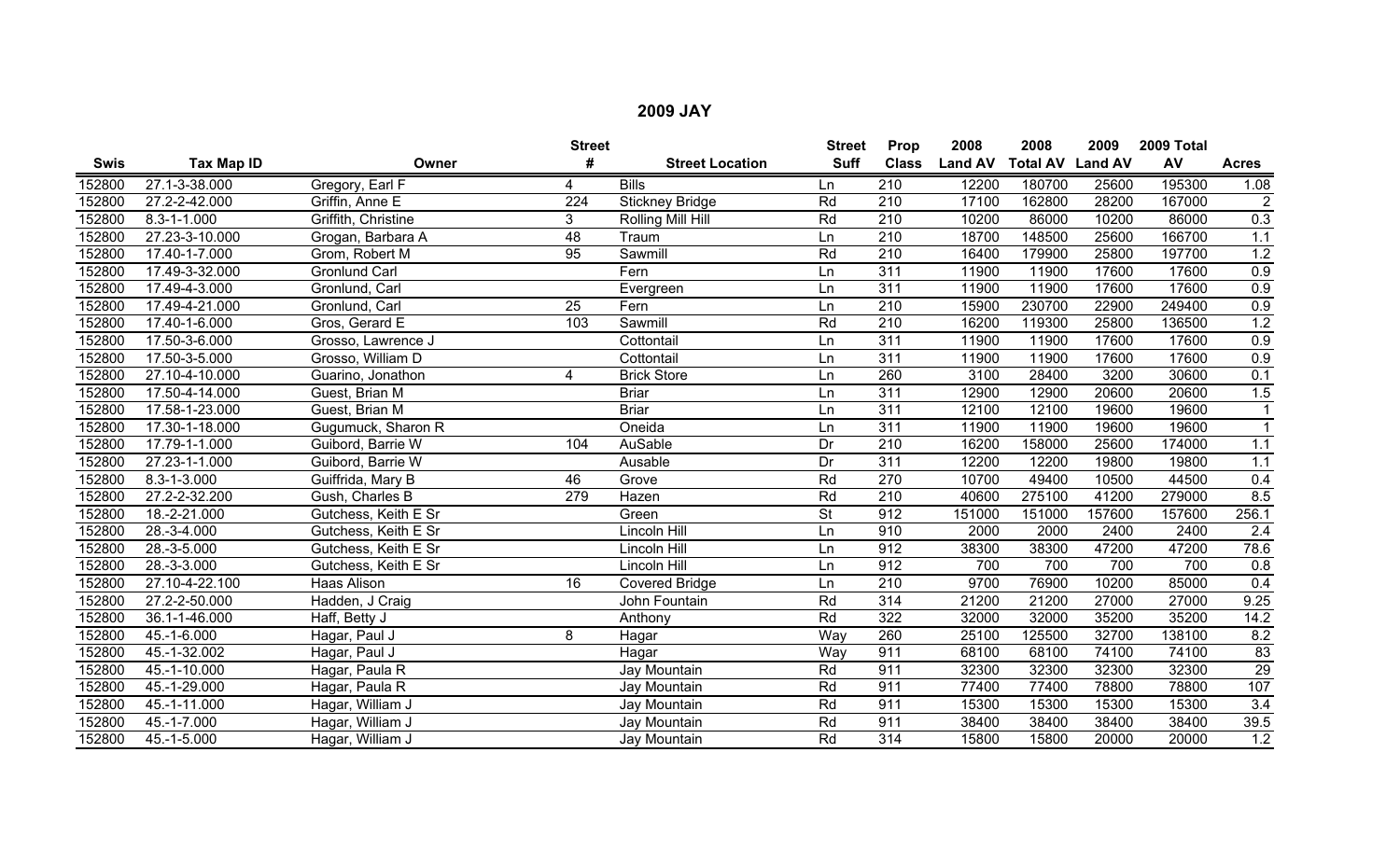|             |                   |                          | <b>Street</b>   |                         | <b>Street</b>            | Prop             | 2008           | 2008            | 2009           | 2009 Total |              |
|-------------|-------------------|--------------------------|-----------------|-------------------------|--------------------------|------------------|----------------|-----------------|----------------|------------|--------------|
| <b>Swis</b> | <b>Tax Map ID</b> | Owner                    | #               | <b>Street Location</b>  | <b>Suff</b>              | <b>Class</b>     | <b>Land AV</b> | <b>Total AV</b> | <b>Land AV</b> | AV         | <b>Acres</b> |
| 152800      | 45.-1-42.003      | Hagar, William J         |                 | Jay Mountain            | Rd                       | 911              | 94900          | 94900           | 101500         | 101500     | 176.5        |
| 152800      | 7.84-5-21.000     | Hagen, Laura J           | 448             | Sheldrake               | Rd                       | $\overline{210}$ | 10100          | 109600          | 10300          | 118800     | 0.5          |
| 152800      | 17.41-5-1.000     | Haig, James D            |                 | <b>Butternut</b>        | Ln                       | 311              | 11800          | 11800           | 15700          | 15700      | 0.8          |
| 152800      | 17.41-5-9.000     | Haig, James D            | 7               | Cherry                  | Ln                       | $\overline{210}$ | 15700          | 134800          | 19300          | 144200     | 0.76         |
| 152800      | 17.50-4-6.000     | <b>Haley Christopher</b> | 66              | Spruce                  | Ln                       | $\overline{210}$ | 14200          | 150800          | 17800          | 169100     | 0.7          |
| 152800      | 17.42-1-17.000    | Haley, Christopher       |                 | Spruce                  | Ln                       | 311              | 10700          | 10700           | 13700          | 13700      | 0.7          |
| 152800      | 35.2-5-31.200     | Haley, Robert            | 12100           | NYS Route 9N            |                          | 210              | 11500          | 132500          | 17300          | 145700     | 0.66         |
| 152800      | 17.31-2-17.000    | Halko, Christen R        | 39              | <b>Bruin</b>            | Ln                       | $\overline{210}$ | 15900          | 181200          | 27300          | 185900     | 1.97         |
| 152800      | 28.1-1-2.000      | Hall, Gail S             | 591             | Hazen                   | Rd                       | 323              | 14900          | 14900           | 23800          | 23800      | 3.1          |
| 152800      | 27.10-4-19.000    | Hall, Gerald E           | $\overline{28}$ | <b>Covered Bridge</b>   | Ln                       | 210              | 14900          | 79200           | 21600          | 85200      | 1.6          |
| 152800      | 17.58-1-1.000     | Hall, Graham W           | 99              | Fern                    | Ln                       | 210              | 16700          | 148900          | 23600          | 155800     | 1.4          |
| 152800      | 35.8-1-33.000     | Hallock, William J       | 76              | <b>Mountain Meadows</b> | Way                      | 311              | 68000          | 68000           | 87800          | 87800      | 2.74         |
| 152800      | 7.79-2-54.000     | Halloran, Patricia       |                 | Whitetail               | Ln                       | 311              | 12100          | 12100           | 19600          | 19600      |              |
| 152800      | 17.32-3-13.000    | Ham, James G             | $\overline{35}$ | Elm                     | $\overline{\mathsf{St}}$ | 210              | 15900          | 97900           | 22900          | 107000     | 0.9          |
| 152800      | 17.32-3-14.000    | Ham, James G             |                 | $E$ Im                  | $\overline{\mathsf{St}}$ | 311              | 11900          | 11900           | 17600          | 17600      | 0.9          |
| 152800      | 7.79-1-1.000      | Hamburger, Ingrid        |                 | River                   | Rd                       | 311              | 20900          | 20900           | 26500          | 26500      | 0.9          |
| 152800      | 7.84-2-4.000      | Hamilton, Jason M        | 10              | <b>Broad</b>            | Ln                       | 210              | 4800           | 75900           | 4800           | 108200     | 0.18         |
| 152800      | 28.1-1-10.200     | Hamilton, John D         | 65              | Murcray                 | Ln                       | 270              | 16000          | 28100           | 26300          | 32300      | 2.5          |
| 152800      | 28.1-1-10.120     | Hamilton, John D         | 40              | Murcray                 | Ln                       | 210              | 21400          | 51200           | 29700          | 56300      | 4.84         |
| 152800      | 27.2-2-24.120     | Hamilton, Pamela         |                 | Hazen                   | Rd                       | 312              | 61200          | 62900           | 61200          | 62900      | 10.8         |
| 152800      | 7.84-2-3.000      | Hanf, Cory               | 8               | <b>Broad</b>            | Ln                       | $\overline{210}$ | 8200           | 93800           | 8200           | 106600     | 0.4          |
| 152800      | 7.84-2-19.001     | Hanf, Cory               |                 | River                   | Rd                       | 311              | 1900           | 1900            | 1900           | 1900       | 0.06         |
| 152800      | 7.76-1-16.000     | Hanley, Barbara J        | 14231           | NYS Route 9N            |                          | 425              | 6200           | 60400           | 6500           | 63400      | 0.2          |
| 152800      | 27.1-2-14.100     | Hanlon John J            | 6592            | NYS Route 86            |                          | 484              | 28300          | 65300           | 29700          | 70500      | 12.2         |
| 152800      | 17.32-6-2.000     | Hanlon, John             | 56              | Cedar                   | $\overline{\mathsf{St}}$ | $\overline{210}$ | 15900          | 157900          | 22900          | 172400     | 0.9          |
| 152800      | 27.4-1-19.100     | Hanna Edward M           |                 | Lincoln Hill            | Ln                       | 323              | 126200         | 126200          | 144200         | 144200     | 173.6        |
| 152800      | 27.1-2-28.320     | Hannagan, Michael E      | 109             | Wainwright              | Way                      | 210              | 24700          | 205400          | 44800          | 225000     | 3.76         |
| 152800      | 17.23-2-1.000     | Hanson, William P        |                 | Mohawk                  | Trl                      | 311              | 11800          | 11800           | 15700          | 15700      | 0.8          |
| 152800      | 17.22-2-6.000     | Hanson, William P        | 95              | Signor                  | Ln                       | 210              | 16100          | 160500          | 25400          | 178000     |              |
| 152800      | 27.10-6-15.000    | Harding, Jacquelyn A     |                 | Southmayd               | Way                      | 311              | 14300          | 14300           | 18000          | 18000      | 1.57         |
| 152800      | 45.-1-44.001      | Hardzog, Lucinda H       |                 | Jay Mountain            | Rd                       | 322              | 105300         | 146600          | 115300         | 115300     | 100          |
| 152800      | 45.-1-18.472      | Hardzog, Robert C        | 824             | <b>Styles Brook</b>     | Rd                       | 240              | 48700          | 53600           | 76700          | 503200     | 30.9         |
| 152800      | 36.1-1-47.100     | Harrington, Gerard A     | 85              | Anthony                 | Rd                       | 210              | 32900          | 151500          | 43200          | 152100     | 9.5          |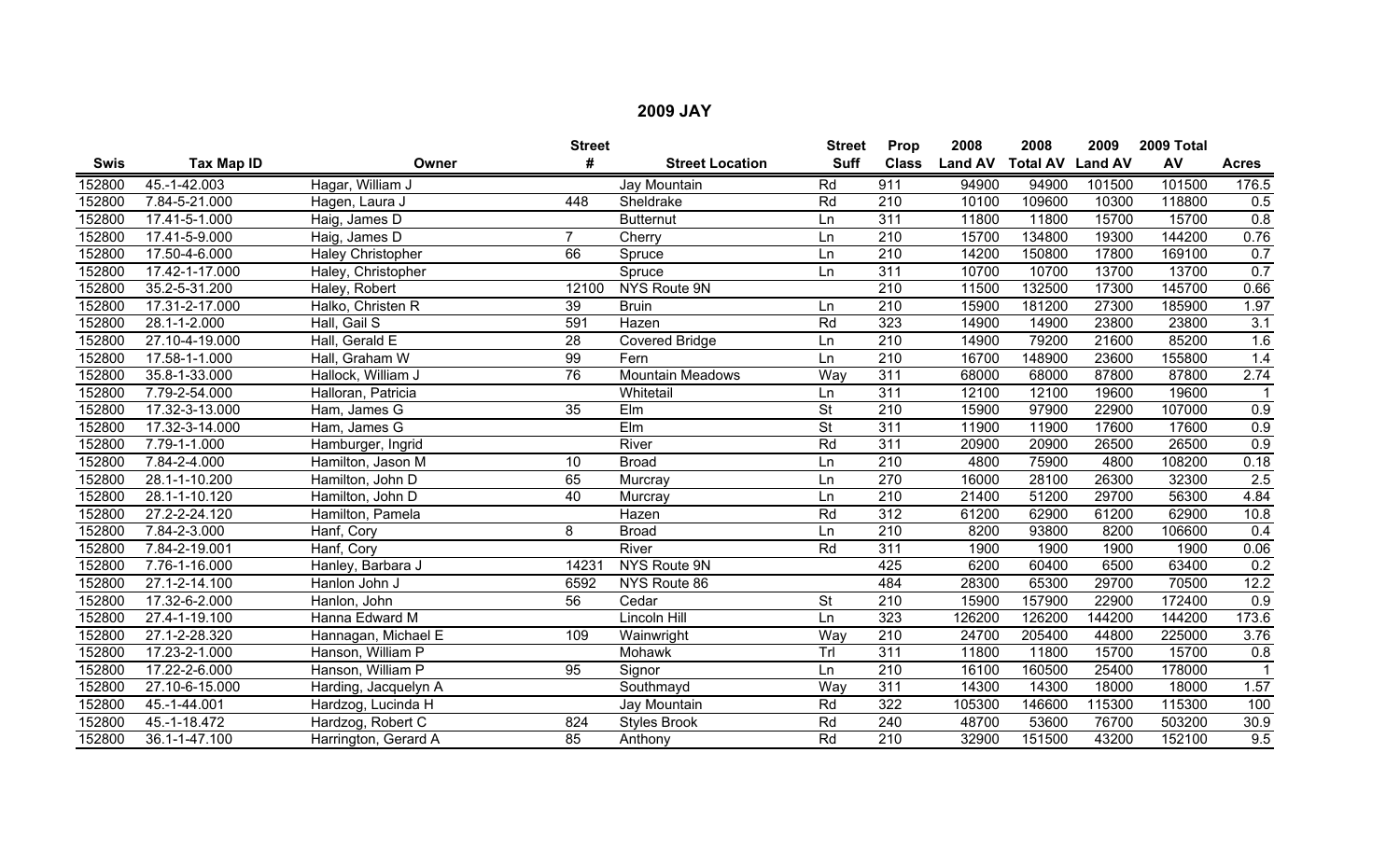|        |                |                         | <b>Street</b>   |                         | <b>Street</b>            | Prop             | 2008           | 2008                    | 2009   | 2009 Total |                  |
|--------|----------------|-------------------------|-----------------|-------------------------|--------------------------|------------------|----------------|-------------------------|--------|------------|------------------|
| Swis   | Tax Map ID     | Owner                   | #               | <b>Street Location</b>  | <b>Suff</b>              | <b>Class</b>     | <b>Land AV</b> | <b>Total AV Land AV</b> |        | AV         | <b>Acres</b>     |
| 152800 | 27.2-2-54.000  | Harris, Carl            | 13074           | NYS Route 9N            |                          | $\overline{210}$ | 11200          | 110900                  | 13100  | 122000     | 0.5              |
| 152800 | 17.22-2-12.000 | Harris, Carl W Jr       |                 | Algonquin               | Ln                       | $\overline{311}$ | 12700          | 12700                   | 20400  | 20400      | 1.4              |
| 152800 | 17.40-5-2.000  | Harris, Dawn E          |                 | Alder                   | $\overline{\mathsf{St}}$ | $\overline{311}$ | 11900          | 11900                   | 17600  | 17600      | 0.9              |
| 152800 | 17.40-5-19.000 | Harris, Dawn E          | 607             | AuSable                 | Dr                       | 210              | 15700          | 73500                   | 20300  | 86700      | 0.8              |
| 152800 | 17.79-2-3.000  | Harris, James R         |                 | Traum                   | Ln                       | 311              | 13300          | 13300                   | 21200  | 21200      | $\overline{1.8}$ |
| 152800 | 17.79-2-2.000  | Harris, James R         |                 | Forest                  | Ln                       | $\overline{311}$ | 11800          | 11800                   | 15700  | 15700      | 0.8              |
| 152800 | 17.22-2-10.000 | Harris, Maria A         | $\overline{34}$ | Algonquin               | Ln                       | $\overline{210}$ | 15700          | 146100                  | 20100  | 166100     | 0.79             |
| 152800 | 27.4-1-41.151  | Harris, Peter J         |                 | Glen                    | Rd                       | 323              | 12400          | 12400                   | 20600  | 20600      | 1.51             |
| 152800 | 27.4-1-41.142  | Harris, Peter J         | 563             | Glen                    | Rd                       | 210              | 16400          | 152300                  | 27300  | 167500     | 1.57             |
| 152800 | 36.-1-13.001   | Harrison Co LLC         | 413             | Glen                    | Rd                       | $\overline{240}$ | 120000         | 285900                  | 120000 | 293600     | 78.1             |
| 152800 | 17.22-3-3.000  | Harrison, Maureen       | 43              | Algonquin               | Ln                       | $\overline{210}$ | 15700          | 123400                  | 20300  | 148200     | 0.8              |
| 152800 | 36.1-1-37.000  | Harrison, Michael T     | 269             | Glen                    | Rd                       | 240              | 83000          | 479600                  | 91800  | 485300     | 37.73            |
| 152800 | 7.84-3-4.000   | Hart, Tracy W           | 16              | <b>Burt</b>             | Ln                       | 210              | 5300           | 53900                   | 5600   | 72500      | 0.2              |
| 152800 | 17.49-4-20.000 | Hartnik, Joshua         |                 | Evergreen               | Ln                       | 311              | 11900          | 11900                   | 17600  | 17600      | 0.9              |
| 152800 | 27.1-1-6.037   | Hartpence, Sue A        |                 | John Fountain           | Rd                       | $\overline{311}$ | 11800          | 11800                   | 13600  | 13600      | 1.1              |
| 152800 | 17.33-1-8.000  | Hartwell Arthur A III   | 124             | Beech                   | St                       | 210              | 15900          | 144200                  | 22900  | 144200     | 0.9              |
| 152800 | 17.58-1-22.000 | Haskin, Robert A        |                 | Cottontail              | Ln                       | 311              | 12200          | 12200                   | 19800  | 19800      | 1.1              |
| 152800 | 17.58-1-26.000 | Haskin, Robert A        | 102             | Cottontail              | Ln                       | 210              | 15700          | 86500                   | 20300  | 97100      | 0.8              |
| 152800 | 17.58-1-27.000 | Haskin, Robert A        |                 | Cottontail              | Ln                       | $\overline{311}$ | 11900          | 11900                   | 17600  | 17600      | 0.9              |
| 152800 | 17.58-1-28.000 | Haskin, Robert A        |                 | Cottontail              | Ln                       | 311              | 10500          | 10500                   | 11800  | 11800      | 0.6              |
| 152800 | 17.58-1-25.000 | Haskin, Robert A        |                 | Cottontail              | Ln                       | 311              | 11800          | 11800                   | 15700  | 15700      | 0.8              |
| 152800 | 35.2-3-10.000  | Hathaway, Arnold W      | 144             | Springfield             | Rd                       | 260              | 16100          | 33000                   | 27000  | 38000      | 1.4              |
| 152800 | 27.1-1-22.100  | Hathaway, William D III | 13077           | NYS Route 9N            |                          | $\overline{210}$ | 15400          | 54200                   | 15400  | 61500      | 0.83             |
| 152800 | 27.1-2-28.200  | Havas, Deborah D        | $\overline{78}$ | Wainwright              | Way                      | 210              | 19000          | 81200                   | 27500  | 89700      | 1.65             |
| 152800 | 27.1-2-28.100  | Havas, Deborah D        |                 | NYS Route 9N            |                          | 323              | 90200          | 90200                   | 97900  | 97900      | 120.45           |
| 152800 | 17.50-1-6.000  | Hays Michele R          | 86              | Tannenbaum              | Ln                       | $\overline{210}$ | 15900          | 140700                  | 22900  | 160800     | 0.9              |
| 152800 | 17.40-3-3.000  | Hazelgrove Kimberly     | 18              | Cedar                   | $\overline{\mathsf{St}}$ | 210              | 15900          | 177800                  | 22900  | 224300     | 0.9              |
| 152800 | 35.8-1-37.000  | Hegedus, George T       | 114             | <b>Mountain Meadows</b> | Way                      | $\overline{210}$ | 95500          | 394900                  | 102600 | 473900     | 3.97             |
| 152800 | 17.31-2-12.000 | <b>Helmett Glenn</b>    |                 | <b>Bruin</b>            | Ln                       | 311              | 11900          | 11900                   | 17600  | 17600      | 0.9              |
| 152800 | 17.23-6-13.000 | Helmett, Glenn M        |                 | Raccoon                 | Ln                       | 311              | 11900          | 11900                   | 19600  | 19600      |                  |
| 152800 | 17.31-2-11.000 | Helmett, Glenn M        | 20              | <b>Bruin</b>            | Ln                       | $\overline{210}$ | 15900          | 181400                  | 22900  | 185000     | 0.9              |
| 152800 | 17.23-4-3.000  | Hembury, Bryan          | 18              | Seneca                  | Trl                      | 210              | 16100          | 247600                  | 25400  | 263800     |                  |
| 152800 | 17.22-2-14.000 | Henderson, William J    | 60              | Algonquin               | Ln                       | $\overline{210}$ | 17200          | 113400                  | 26800  | 123000     | 1.7              |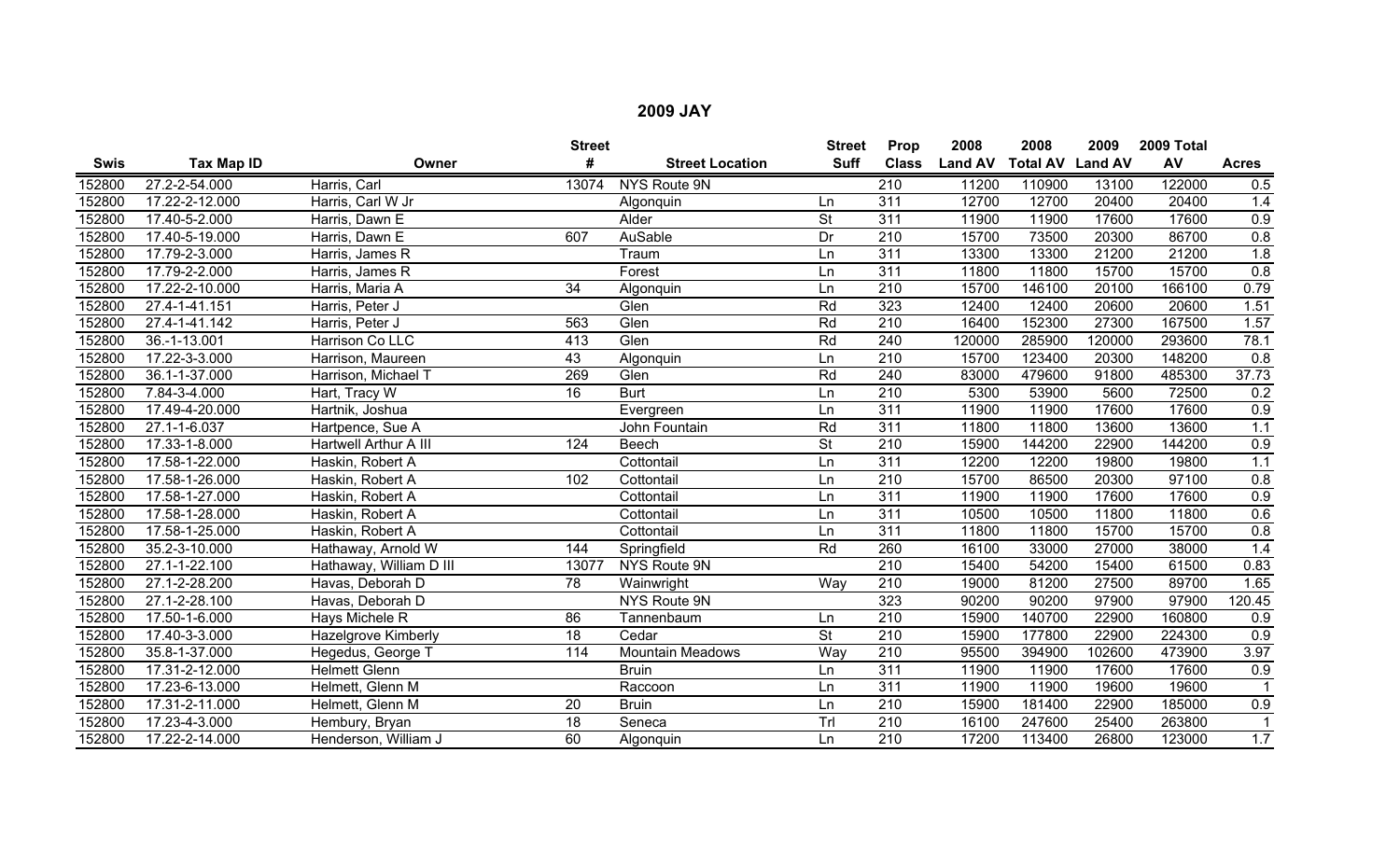|             |                 |                                 | <b>Street</b>   |                        | <b>Street</b> | Prop             | 2008           | 2008                    | 2009     | 2009 Total |                  |
|-------------|-----------------|---------------------------------|-----------------|------------------------|---------------|------------------|----------------|-------------------------|----------|------------|------------------|
| <b>Swis</b> | Tax Map ID      | Owner                           | #               | <b>Street Location</b> | <b>Suff</b>   | <b>Class</b>     | <b>Land AV</b> | <b>Total AV Land AV</b> |          | AV         | <b>Acres</b>     |
| 152800      | 27.2-2-49.000   | Heneka, Timothy J               | 88              | John Fountain          | Rd            | 210              | 19600          | 129900                  | 27800    | 139300     | 1.8              |
| 152800      | 36.1-1-62.100   | Herrera, Fernando               | 458             | Trumbulls              | Rd            | 240              | 33200          | 186100                  | 36700    | 233100     | 12.63            |
| 152800      | 18.1-1-9.130    | Heshmat, Hooshang               | $\overline{24}$ | Pulitzer               | Way           | 260              | 81300          | 172900                  | 58200    | 172900     | 36.6             |
| 152800      | 17.23-2-5.000   | Hession, James                  | 5               | Mohawk                 | Trl           | 210              | 16200          | 177700                  | 25600    | 184000     | 1.1              |
| 152800      | 7.75-2-9.220    | Heuser, Katherine               | 143             | Church                 | Ln            | $\overline{210}$ | 14000          | 44900                   | 19700    | 55500      | 0.96             |
| 152800      | 18.1-1-5.120    | Hewston, Geoffrey L             | 280             | Sheldrake              | Rd            | $\overline{210}$ | 16400          | 157600                  | 27300    | 166000     | 1.56             |
| 152800      | 17.50-4-17.000  | Heyd, Allan                     | 35              | Cottontail             | Ln            | 210              | 15900          | 99300                   | 22900    | 109900     | 0.9              |
| 152800      | 36.-1-36.000    | Hickey, Thomas L                |                 | <b>Upland Meadows</b>  | Rd            | 311              | 17800          | 21700                   | 29200    | 29200      | 2.5              |
| 152800      | 7.84-5-22.000   | Hickey, William D               | 452             | Sheldrake              | Rd            | 210              | 5300           | 98100                   | 6200     | 111100     | 0.2              |
| 152800      | 27.2-2-16.700   | Higgins, Edward P               | 504             | <b>Stickney Bridge</b> | Rd            | $\overline{240}$ | 111800         | 258400                  | 123900   | 274100     | 11.05            |
| 152800      | 27.10-1-16.120  | High Peaks Development LLC      |                 | NYS Route 86           |               | 311              | 9600           | 9600                    | 9600     | 9600       | 0.59             |
| 152800      | 27.10-1-16.110  | High Peaks Development LLC      |                 | NYS Route 86           |               | $\overline{311}$ | 9700           | 9700                    | 9700     | 9700       | 0.62             |
| 152800      | 18.1-1-19.000   | <b>Hildreth Family Trust</b>    |                 | Sheldrake              | Rd            | 311              | 9800           | 9800                    | 15700    | 15700      | 0.8              |
| 152800      | 18.1-1-18.000   | <b>Hildreth Family Trust</b>    | 41              | Sheldrake              | Rd            | $\overline{210}$ | 18000          | 201900                  | 26400    | 201900     | 1.1              |
| 152800      | 18.3-1-30.130   | Hildreth Kim M                  |                 | Hazen                  | Rd            | 314              | 20100          | 20100                   | 24200    | 24200      | 3.3              |
| 152800      | 28.1-1-14.001   | Hildreth, Kim R                 | 640             | Hazen                  | Rd            | 210              | 18500          | 121300                  | 30000    | 133400     | 2.92             |
| 152800      | 18.3-1-26.310   | Hileman, Bette J                |                 | <b>Stickney Bridge</b> | Rd            | 322              | 39100          | 39100                   | 43700    | 43700      | 15.5             |
| 152800      | 17.49-4-12.000  | Hill, Jonathan E                |                 | Fern                   | Ln            | 311              | 11900          | 11900                   | 17600    | 17600      | 0.9              |
| 152800      | 17.4-1-21.000   | Hilt, Gene T                    | 150             | Carey                  | Rd            | 210              | 13400          | 94700                   | 15700    | 104200     | 0.6              |
| 152800      | 7.84-5-29.000   | Himmel, Erin R                  | $\overline{51}$ | <b>Burt</b>            | Ln            | $\overline{210}$ | 9700           | 87300                   | 9700     | 96800      | 0.4              |
| 152800      | 27.10-6-17.000  | <b>Hinson-Menard Associates</b> | 12941           | <b>NYS Route 9N</b>    |               | 652              | 10000          | 119900                  | 11000    | 125900     | 0.46             |
| 152800      | 17.41-3-14.000  | Hodgson, Mark G                 | $\overline{37}$ | <b>Butternut</b>       | Ln            | $\overline{210}$ | 16600          | 112000                  | 26000    | 123100     | 1.3              |
| 152800      | 18.3-1-6.000    | Hodgson, Todd C                 | 1081            | <b>Stickney Bridge</b> | Rd            | $\overline{210}$ | 15700          | 74800                   | 26400    | 83800      | 1.1              |
| 152800      | 27.23-1-3.000   | Hofrichter Barbara J            | 8               | Almweg                 | Ln            | 280              | 16300          | 144600                  | 17700    | 153200     | 0.7              |
| 152800      | 17.50-4-3.000   | Hogan Shane L                   |                 | Spruce                 | Ln            | 311              | 13200          | 13200                   | 21000    | 21000      | 1.7              |
| 152800      | 27.1-3-21.000   | <b>Hollybel Realty Trust</b>    |                 | NYS Route 86           |               | 311              | 12100          | 12100                   | 19600    | 19600      | 1.01             |
| 152800      | 17.30-2-2.000   | Holowach, Mark J                | 146             | Sequoia Mountain       | Ln            | 210              | 12200          | 12200                   | 25600    | 170800     | 1.1              |
| 152800      | 7.79-3-2.000    | Holtermann, Keith A             | 130             | River                  | Rd            | 210              | 29800          | 137000                  | 26700    | 139700     | 0.7              |
| 152800      | 7.76-2-6.000    | Holy Name Church                |                 | Church                 | Ln            | 620              | 7200           | 7200                    | 8300     | 8300       | $\overline{0.3}$ |
| 152800      | 999.28-1-19.000 | Holy Name School                |                 | NYS Route 9N           |               | 612              | 0              | 465000                  | $\Omega$ | 465000     | 0.01             |
| 152800      | 7.79-5-13.000   | Hom, Henry JH                   | 22              | Fawn                   | Dr            | 210              | 14200          | 135300                  | 17800    | 141700     | 0.7              |
| 152800      | 35.8-1-6.000    | Honigmann, Phyllis A            | 12239           | NYS Route 9N           |               | 210              | 13700          | 65300                   | 18300    | 75000      | 0.7              |
| 152800      | 7.84-1-4.000    | Hopkins, George E               | $\overline{23}$ | Intervale              | Ave           | 270              | 2400           | 30300                   | 2500     | 34000      | 0.1              |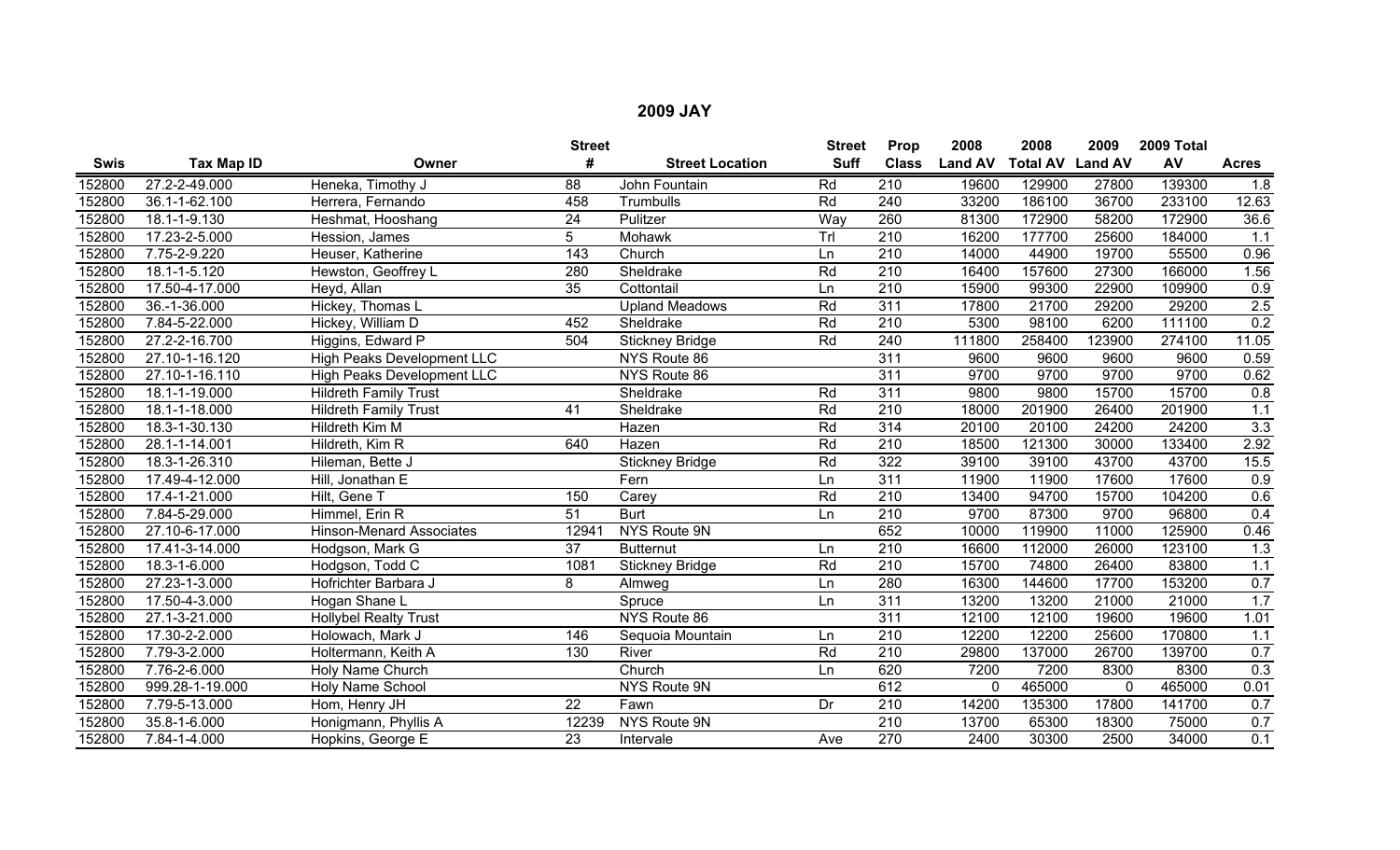|             |                   |                                     | <b>Street</b>    |                         | <b>Street</b>            | Prop             | 2008           | 2008                    | 2009   | 2009 Total |              |
|-------------|-------------------|-------------------------------------|------------------|-------------------------|--------------------------|------------------|----------------|-------------------------|--------|------------|--------------|
| <b>Swis</b> | <b>Tax Map ID</b> | Owner                               | #                | <b>Street Location</b>  | <b>Suff</b>              | <b>Class</b>     | <b>Land AV</b> | <b>Total AV Land AV</b> |        | AV         | <b>Acres</b> |
| 152800      | 27.2-2-21.000     | Hopkins, John P                     | 453              | Hazen                   | Rd                       | 240              | 33100          | 80200                   | 36100  | 88200      | 12.4         |
| 152800      | 17.49-3-19.000    | Horn, Margaret                      | 46               | Gooseberry              | Ln                       | 210              | 15900          | 150700                  | 22900  | 157700     | 0.9          |
| 152800      | 17.48-2-6.000     | Hornung, Beryl J                    | 583              | AuSable                 | $\overline{Dr}$          | $\overline{210}$ | 25100          | 92500                   | 26200  | 103300     | 1.4          |
| 152800      | 17.58-1-16.000    | Horstmann, David                    |                  | Cottontail              | Ln                       | 311              | 11900          | 11900                   | 17600  | 17600      | 0.9          |
| 152800      | 7.76-1-4.000      | Horstmyer, Eric                     | 5                | Forge                   | $\overline{\mathsf{St}}$ | 210              | 6200           | 57100                   | 6200   | 73500      | 0.2          |
| 152800      | 17.40-4-9.000     | <b>Household Financial Svcs Inc</b> | 70               | <b>Beech</b>            | $\overline{\mathsf{St}}$ | $\overline{210}$ | 15900          | 104700                  | 22900  | 117500     | 0.9          |
| 152800      | 35.8-1-36.000     | Huffman John B                      | 110              | <b>Mountain Meadows</b> | Way                      | 210              | 97200          | 553000                  | 155000 | 553000     | 4.22         |
| 152800      | 17.42-1-11.000    | Hulse, Jeffrey B                    |                  | Spruce                  | Ln                       | 311              | 12200          | 12200                   | 19800  | 19800      | 1.1          |
| 152800      | 17.31-2-1.000     | Humenik, Michael Jr                 |                  | Raccoon                 | Ln                       | 311              | 11900          | 11900                   | 19600  | 19600      |              |
| 152800      | 35.8-1-20.000     | Humphreys, Nancy E                  | $\overline{14}$  | Springfield             | Rd                       | 210              | 2100           | 63900                   | 2200   | 70300      | 0.06         |
| 152800      | 36.1-1-17.212     | Hunkele, Andrew                     | 138              | Valley                  | Rd                       | $\overline{210}$ | 18000          | 139200                  | 29400  | 157400     | 2.59         |
| 152800      | 7.79-1-8.000      | Hunt, David C                       | $\overline{226}$ | River                   | Rd                       | 210              | 20100          | 229500                  | 38100  | 234100     |              |
| 152800      | 7.79-1-7.000      | Hunt, David C                       |                  | River                   | Rd                       | 311              | 22400          | 22400                   | 22400  | 22400      | 0.7          |
| 152800      | 27.2-1-13.000     | Hunt, Grace E                       | 13091            | NYS Route 9N            |                          | $\overline{210}$ | 15700          | 64600                   | 26400  | 73900      | 1.1          |
| 152800      | 17.40-3-2.000     | Hurd, Dale J                        | 4                | Cedar                   | <b>St</b>                | 210              | 15900          | 76600                   | 22900  | 100000     | 0.9          |
| 152800      | 17.40-1-1.000     | Huttemann, Ronald L                 |                  | Sawmill                 | Rd                       | 311              | 12500          | 12500                   | 20200  | 20200      | 1.3          |
| 152800      | 18.-2-14.000      | Hydok, Maureen A                    | 650              | Grove                   | Rd                       | 240              | 165100         | 591800                  | 185700 | 612400     | 210.2        |
| 152800      | 18.-2-1.000       | Hydok, Maureen A                    |                  | Green                   | $\overline{\mathsf{St}}$ | 912              | 111600         | 116600                  | 133400 | 135000     | 145.5        |
| 152800      | 17.58-1-24.000    | Hyman, David A                      |                  | <b>Briar</b>            | Ln                       | 311              | 12100          | 12100                   | 19600  | 19600      |              |
| 152800      | 17.41-7-5.000     | laria, Corey A                      | 43               | Dew                     | Dr                       | $\overline{210}$ | 13900          | 32700                   | 15200  | 47700      | 0.6          |
| 152800      | 18.1-1-14.200     | Ife, James R                        | 1226             | Green                   | <b>St</b>                | 240              | 49100          | 183600                  | 49100  | 186700     | 25.01        |
| 152800      | 36.-1-45.211      | Ignatuk, Wayne R                    | 46               | Jay Mountain            | Rd                       | $\overline{240}$ | 152200         | 546600                  | 155200 | 562600     | 202.25       |
| 152800      | 27.1-2-24.200     | Infrastructure Technologies In      | 12863            | NYS Route 9N            |                          | $\overline{210}$ | 40600          | 319900                  | 41200  | 372900     | 8.48         |
| 152800      | 27.10-4-60.000    | Infrastructure Technologies In      |                  | NYS Route 9N            |                          | 311              | 2100           | 2100                    | 4500   | 4500       | 1.5          |
| 152800      | 17.50-4-8.000     | Ingulli, Patricia A                 |                  | <b>Briar</b>            | Ln                       | $\overline{311}$ | 11800          | 11800                   | 15700  | 15700      | 0.8          |
| 152800      | 17.40-1-20.000    | Innocenzi, John R                   | 66               | <b>Scenic Point</b>     | Ln                       | 210              | 16700          | 112500                  | 26000  | 121100     | 1.3          |
| 152800      | 7.79-1-9.000      | Innocenzi, John R                   |                  | River                   | Rd                       | $\overline{311}$ | 20700          | 20700                   | 23500  | 23500      | 0.8          |
| 152800      | 17.22-1-11.000    | Irvin, John                         |                  | Signor                  | Ln                       | 311              | 1600           | 1600                    | 1600   | 1600       | 0.8          |
| 152800      | 17.23-1-20.000    | Irvin, John C                       |                  | River                   | Rd                       | 311              | 12100          | 12100                   | 19600  | 19600      |              |
| 152800      | 17.22-1-10.000    | Irvin, John C                       | $\overline{92}$  | Signor                  | Ln                       | 210              | 14200          | 284400                  | 17800  | 293800     | 0.7          |
| 152800      | 35.2-5-2.000      | Irving, Dorothy W                   | 12154            | NYS Route 9N            |                          | 210              | 10500          | 139100                  | 17200  | 153000     | 0.73         |
| 152800      | 18.-2-27.033      | Jacobson, Neal R                    | 26               | Wildernest              | Way                      | 210              | 23400          | 264100                  | 37300  | 274000     | 7.12         |
| 152800      | 17.48-2-2.000     | Jacques, Michael                    | 52               | Sawmill                 | Rd                       | $\overline{210}$ | 11100          | 106000                  | 11100  | 129700     | 0.4          |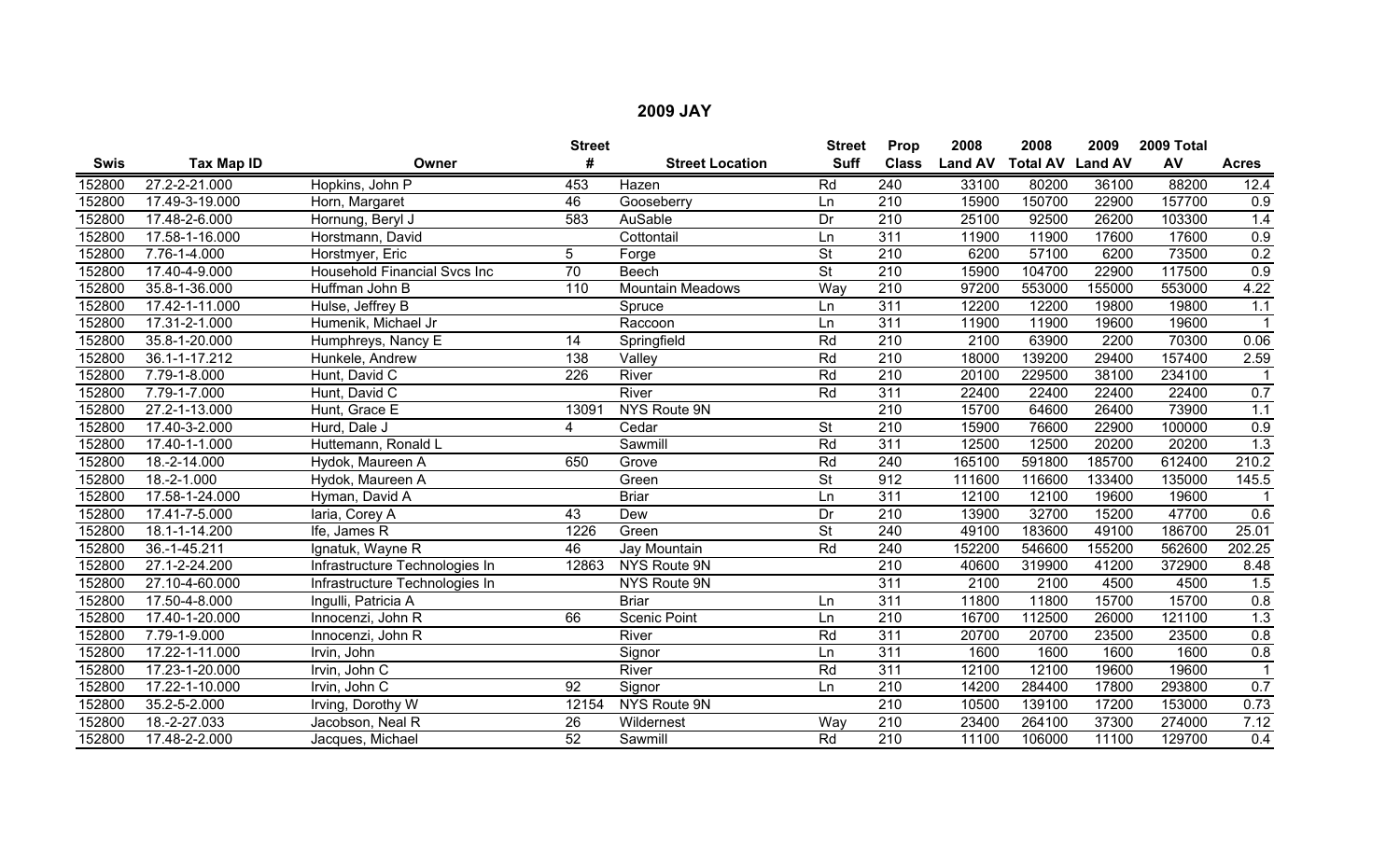|             |                   |                             | <b>Street</b> |                        | <b>Street</b> | Prop             | 2008           | 2008                    | 2009   | 2009 Total |                  |
|-------------|-------------------|-----------------------------|---------------|------------------------|---------------|------------------|----------------|-------------------------|--------|------------|------------------|
| <b>Swis</b> | Tax Map ID        | Owner                       | #             | <b>Street Location</b> | <b>Suff</b>   | <b>Class</b>     | <b>Land AV</b> | <b>Total AV Land AV</b> |        | AV         | <b>Acres</b>     |
| 152800      | 27.10-4-31.000    | Jacquish, Harvey T          |               | <b>Covered Bridge</b>  | Ln            | 210              | 9200           | 61400                   | 10100  | 67600      | 0.3              |
| 152800      | 27.10-4-32.120    | Jacquish, Harvey T          |               | <b>Covered Bridge</b>  | Ln            | 311              | 9200           | 9200                    | 9200   | 9200       | 0.3              |
| 152800      | 27.2-2-16.400     | Jakab John M                | 424           | <b>Stickney Bridge</b> | Rd            | 240              | 43100          | 174900                  | 154400 | 567200     | 10.2             |
| 152800      | 7.76-1-9.000      | James Leigh Prop LLC        | 19            | Forge                  | <b>St</b>     | 312              | 16500          | 65900                   | 20900  | 67900      | 1.2              |
| 152800      | 7.76-1-20.000     | James Leigh Prop LLC        | 14227         | <b>NYS Route 9N</b>    |               | 481              | 8200           | 144100                  | 8200   | 148400     | 0.4              |
| 152800      | 7.76-3-55.112     | James Leigh Prop LLC        | 15            | School                 | Ln            | 465              | 13700          | 435900                  | 61300  | 479500     | 0.8              |
| 152800      | 17.2-1-3.000      | James Leigh Properties LLC  | 14067         | NYS Route 9N           |               | 444              | 96600          | 168900                  | 99500  | 177300     | 117.6            |
| 152800      | 27.1-2-23.400     | James Leigh Properties LLC  |               | NYS Route 9N           |               | 311              | 18500          | 19400                   | 27700  | 27700      | 5.05             |
| 152800      | 27.1-2-23.200     | James Leigh Properties LLC  |               | NYS Route 9N           |               | 311              | 15600          | 16400                   | 24100  | 24100      | 3.23             |
| 152800      | 27.1-2-23.300     | James Leigh Properties LLC  |               | NYS Route 9N           |               | 311              | 15900          | 16700                   | 24400  | 24400      | 3.38             |
| 152800      | 7.84-3-3.000      | Jarvis, Ian E               | 14            | <b>Burt</b>            | Ln            | $\overline{210}$ | 3200           | 63800                   | 3200   | 70600      | 0.12             |
| 152800      | 27.10-4-4.000     | Jay Ent & Music Society Inc | 12            | Park Side              | Dr            | 511              | 9700           | 445600                  | 38500  | 463900     | 0.41             |
| 152800      | 27.1-1-32.000     | <b>Jay Fire District</b>    | 13029         | NYS Route 9N           |               | 662              | 19800          | 305700                  | 93000  | 314900     | 3.76             |
| 152800      | 36.-1-1.112       | Jay Mountain LLC            |               | Nugent                 | Ln            | 323              | 71400          | 71400                   | 80100  | 80100      | 71.83            |
| 152800      | $36.-1-5.000$     | Jay Mountain LLC            |               | Nugent                 | Ln            | 323              | 27100          | 27100                   | 27100  | 27100      | 23.8             |
| 152800      | 17.32-1-19.000    | Jegen, Thomas P             | 20            | Summit                 | Ln            | 210              | 16700          | 128100                  | 26200  | 137600     | 1.4              |
| 152800      | 17.31-3-6.000     | Jegen, Thomas P             |               | Summit                 | Ln            | $\overline{311}$ | 12700          | 12700                   | 20400  | 20400      | 1.4              |
| 152800      | 17.49-1-11.000    | Jegen, Thomas P             |               | Oak Hollow             | Rd            | 311              | 12400          | 12400                   | 20000  | 20000      | 1.2              |
| 152800      | 36.-1-32.200      | Jennerjahn Trust            | 270           | Jay Mountain           | Rd            | 912              | 30200          | 30200                   | 32800  | 32800      | 16.39            |
| 152800      | 36.-1-31.000      | Jennerjahn Trust            |               | Jay Mountain           | Rd            | 912              | 7300           | 7500                    | 7300   | 7500       | 5.75             |
| 152800      | 17.49-4-2.000     | Jewish Heritage For Blind   |               | Evergreen              | Ln            | 311              | 11900          | 11900                   | 17600  | 17600      | $\overline{0.9}$ |
| 152800      | 17.2-1-1.000      | <b>JLKN Acres LLC</b>       | 338           | Sawmill                | Rd            | 912              | 614400         | 614400                  | 619800 | 619800     | 1476.2           |
| 152800      | 7.4-1-3.300       | <b>JLKN Acres LLC</b>       |               | AuSable                | Dr            | 340              | 21500          | 21500                   | 28600  | 28600      | 16.4             |
| 152800      | 17.3-2-2.000      | <b>JLKN Acres LLC</b>       | 566           | AuSable                | Dr            | 912              | 927100         | 1591460                 | 927100 | 1591460    | 1962.63          |
| 152800      | 17.1-2-1.000      | Johanson, Eric N            |               | Haselton               | Rd            | 912              | 66300          | 66300                   | 66300  | 66300      | 42               |
| 152800      | $7.3 - 2 - 4.300$ | Johanson, Eric N            |               | Haselton               | Rd            | 314              | 12700          | 12700                   | 15800  | 15800      | 1.7              |
| 152800      | 17.38-1-4.000     | Johanson, Eric N            |               | Oneida                 | Ln            | 311              | 13400          | 13400                   | 19800  | 19800      | $1.1$            |
| 152800      | 7.3-2-1.000       | Johanson, N Eric            |               | Haselton               | Rd            | 912              | 44300          | 44300                   | 44300  | 44300      | $\overline{22}$  |
| 152800      | 7.3-2-2.000       | Johanson, N Eric            |               | Haselton               | Rd            | 912              | 114200         | 114200                  | 118900 | 118900     | 114.5            |
| 152800      | 17.58-1-7.000     | Johnson, Andrew P           | 124           | Tannenbaum             | Ln            | 210              | 11900          | 11900                   | 22900  | 228400     | 0.9              |
| 152800      | 35.2-5-28.000     | Johnson, Daniel E           | 12084         | NYS Route 9N           |               | 210              | 15200          | 135500                  | 21700  | 142400     | 0.83             |
| 152800      | 35.2-5-29.000     | Johnson, Fredric J          |               | NYS Route 9N           |               | 314              | 20400          | 20400                   | 23500  | 23500      | 6.7              |
| 152800      | 35.2-5-30.000     | Johnson, Fredric J          | 12094         | NYS Route 9N           |               | 210              | 9100           | 138500                  | 10500  | 151900     | 0.4              |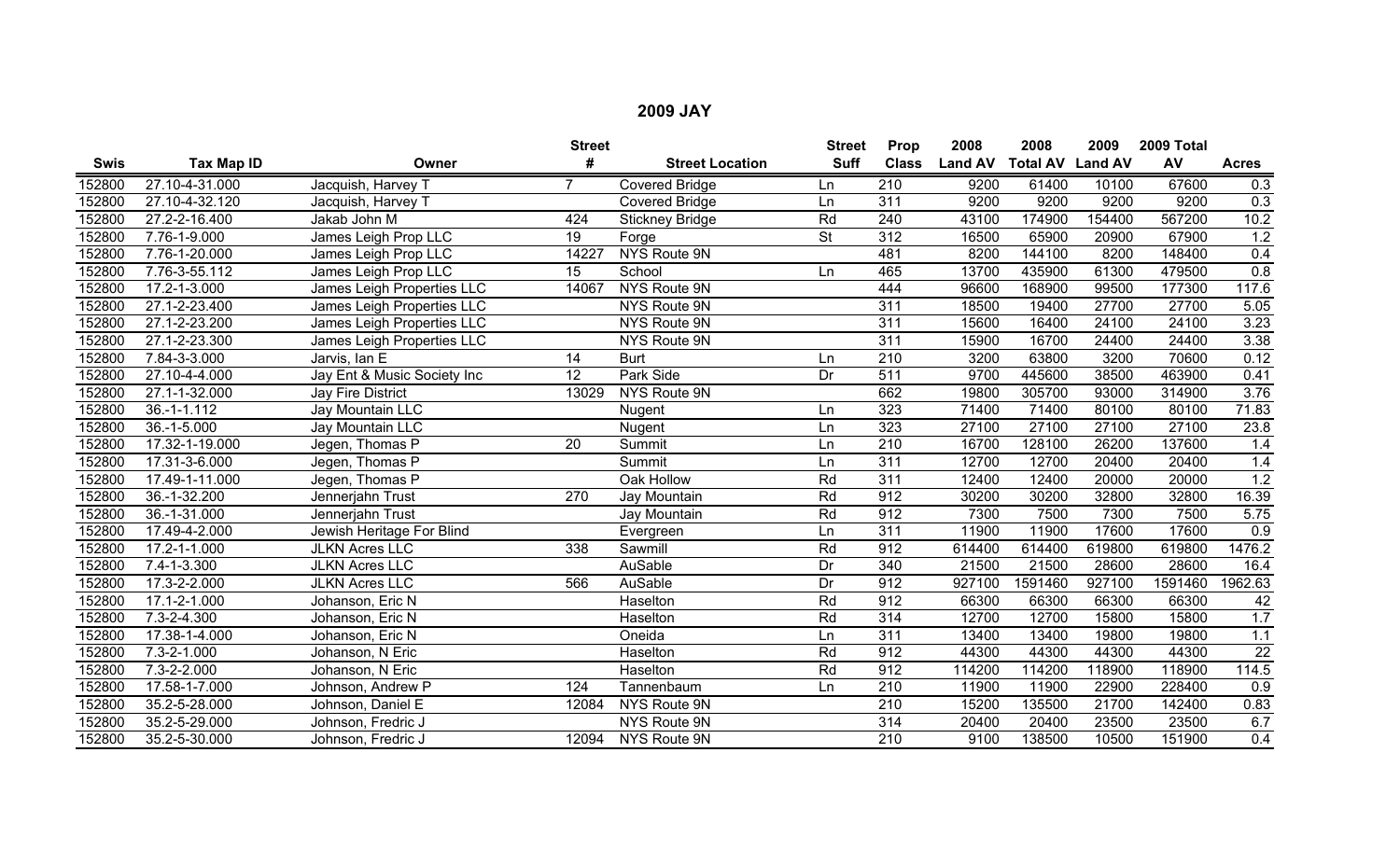|             |                |                           | <b>Street</b>   |                        | <b>Street</b> | Prop             | 2008           | 2008                    | 2009   | 2009 Total |                      |
|-------------|----------------|---------------------------|-----------------|------------------------|---------------|------------------|----------------|-------------------------|--------|------------|----------------------|
| <b>Swis</b> | Tax Map ID     | Owner                     | #               | <b>Street Location</b> | <b>Suff</b>   | <b>Class</b>     | <b>Land AV</b> | <b>Total AV Land AV</b> |        | AV         | <b>Acres</b>         |
| 152800      | 17.2-1-13.000  | Johnson, Patricia J       | 14062           | NYS Route 9N           |               | $\overline{210}$ | 10100          | 123700                  | 10600  | 133600     | 0.28                 |
| 152800      | 17.2-1-14.000  | Johnson, Patricia J       |                 | NYS Route 9N           |               | 311              | 6400           | 6400                    | 6400   | 6400       | 0.25                 |
| 152800      | 35.2-5-31.100  | Johnson, Paul D           | 12108           | NYS Route 9N           |               | 210              | 15000          | 111700                  | 29000  | 126000     | 2.57                 |
| 152800      | 35.8-3-8.000   | Johnson, William J        | 25              | Trumbulls              | Rd            | $\overline{210}$ | 15300          | 113800                  | 20200  | 119700     | 1.9                  |
| 152800      | 17.23-4-6.000  | Johnston, Henry           |                 | Sequoia Mountain       | Ln            | 311              | 11900          | 11900                   | 17600  | 17600      | 0.9                  |
| 152800      | 17.40-4-15.000 | Johnston, Mark J          |                 | Alder                  | <b>St</b>     | 311              | 11900          | 11900                   | 17600  | 17600      | 0.9                  |
| 152800      | 17.41-8-13.000 | Johnston, Michael A       |                 | Dew                    | Dr            | 311              | 11900          | 11900                   | 17600  | 17600      | 0.9                  |
| 152800      | 17.49-4-15.000 | Johnston, Timothy J       |                 | Fern                   | Ln            | 311              | 11900          | 11900                   | 17600  | 17600      | 0.9                  |
| 152800      | 7.3-2-4.200    | Jones Gary                |                 | Haselton               | Rd            | 312              | 16800          | 31900                   | 32400  | 39200      | 4.36                 |
| 152800      | 7.3-2-5.200    | Jones, Gary               |                 | Haselton               | Rd            | $\overline{314}$ | 11400          | 11400                   | 12500  | 12500      | 0.85                 |
| 152800      | 17.48-1-25.000 | Jordan, Vincent J III     |                 | Rockledge              | Ln            | 311              | 12400          | 12400                   | 20000  | 20000      | 1.2                  |
| 152800      | $8.-2-4.000$   | Joy, Bruce E              | 530             | Grove                  | Rd            | 240              | 67000          | 189100                  | 72300  | 189100     | 52.2                 |
| 152800      | 27.1-3-40.000  | Joy, Dean A               | 6675            | NYS Route 86           |               | $\overline{210}$ | 15600          | 69400                   | 25600  | 68700      | 1.1                  |
| 152800      | 8.3-1-47.000   | Joy, Kenneth W            | 293             | Rolling Mill Hill      | Rd            | $\overline{210}$ | 18600          | 109500                  | 30200  | 124200     | 3                    |
| 152800      | 8.3-1-48.200   | Joy, Kenneth W            |                 | Rolling Mill Hill      | Rd            | 314              | 15000          | 15000                   | 19700  | 19700      | 3.2                  |
| 152800      | $8.-2-3.100$   | Joy, Richard H            | 505             | Grove                  | Rd            | 270              | 15900          | 73800                   | 26600  | 73800      | 1.22                 |
| 152800      | 8.3-1-41.000   | Joy, Timothy G            |                 | Rolling Mill Hill      | Rd            | 312              | 129900         | 164000                  | 153900 | 164000     | 266                  |
| 152800      | 17.23-2-13.000 | Juricek, Charles J Jr     |                 | Cayuga                 | TrI           | 311              | 12100          | 12100                   | 19600  | 19600      |                      |
| 152800      | 18.3-1-26.320  | Kahn, Joseph H Jr         | 942             | <b>Stickney Bridge</b> | Rd            | 240              | 40200          | 225100                  | 42200  | 244400     | $\overline{17}$      |
| 152800      | 17.22-2-13.000 | Kalita, Paul S            |                 | Algonquin              | Ln            | 311              | 11900          | 11900                   | 17600  | 17600      | 0.9                  |
| 152800      | 27.1-2-13.122  | Kane, Andy D              | 10              | Homestead              | Way           | $\overline{210}$ | 15400          | 159100                  | 23800  | 159100     | 0.91                 |
| 152800      | 27.1-2-13.210  | Kane, Carolyn             |                 | NYS Route 86           |               | 311              | 11600          | 11600                   | 19000  | 19000      | 0.97                 |
| 152800      | 17.48-1-16.000 | Kasun, Dennis P           | $\overline{26}$ | Rockledge              | Ln            | $\overline{210}$ | 16100          | 132500                  | 25400  | 144600     |                      |
| 152800      | 27.2-2-39.000  | Katz, Gerald M            | 88              | Hazen                  | Rd            | 240              | 104800         | 288400                  | 119900 | 310700     | 110.6                |
| 152800      | 17.31-2-4.000  | Kaupinen, Allan G         |                 | Raccoon                | Ln            | 311              | 11900          | 11900                   | 17600  | 17600      | 0.9                  |
| 152800      | 27.2-1-8.000   | Kazanas, Lee              | 13115           | NYS Route 9N           |               | 210              | 13400          | 69600                   | 15700  | 76500      | 0.6                  |
| 152800      | 27.10-6-10.000 | Kazanas, Lee              |                 | NYS Route 9N           |               | 311              | 1200           | 1200                    | 1200   | 1200       | 0.04                 |
| 152800      | 27.23-3-11.000 | Kazanas, Lee C            | 42              | Traum                  | Ln            | 210              | 18900          | 157200                  | 25800  | 179500     | $\overline{1.2}$     |
| 152800      | 17.4-1-32.000  | Kazanas, Lee C            |                 | NYS Route 9N           |               | 311              | 8800           | 8800                    | 9200   | 9200       | 0.47                 |
| 152800      | 7.76-2-8.000   | Kazanas, Lee C            | 14              | Church                 | Ln            | 411              | 9200           | 125000                  | 9200   | 131300     | $\overline{0.3}$     |
| 152800      | 17.23-3-5.000  | Kearns-Suloff, Stefanie A | 45              | Signor                 | Ln            | 210              | 16200          | 150400                  | 23000  | 163000     | 1.1                  |
| 152800      | 27.23-1-4.000  | Kearns, Frank X           | 14              | Almweg                 | Ln            | 210              | 18500          | 170800                  | 25400  | 191600     | $\blacktriangleleft$ |
| 152800      | 7.4-1-3.120    | Keefer Michael            |                 | Ausable                | Dr            | 322              | 21700          | 21700                   | 28800  | 28800      | 19.06                |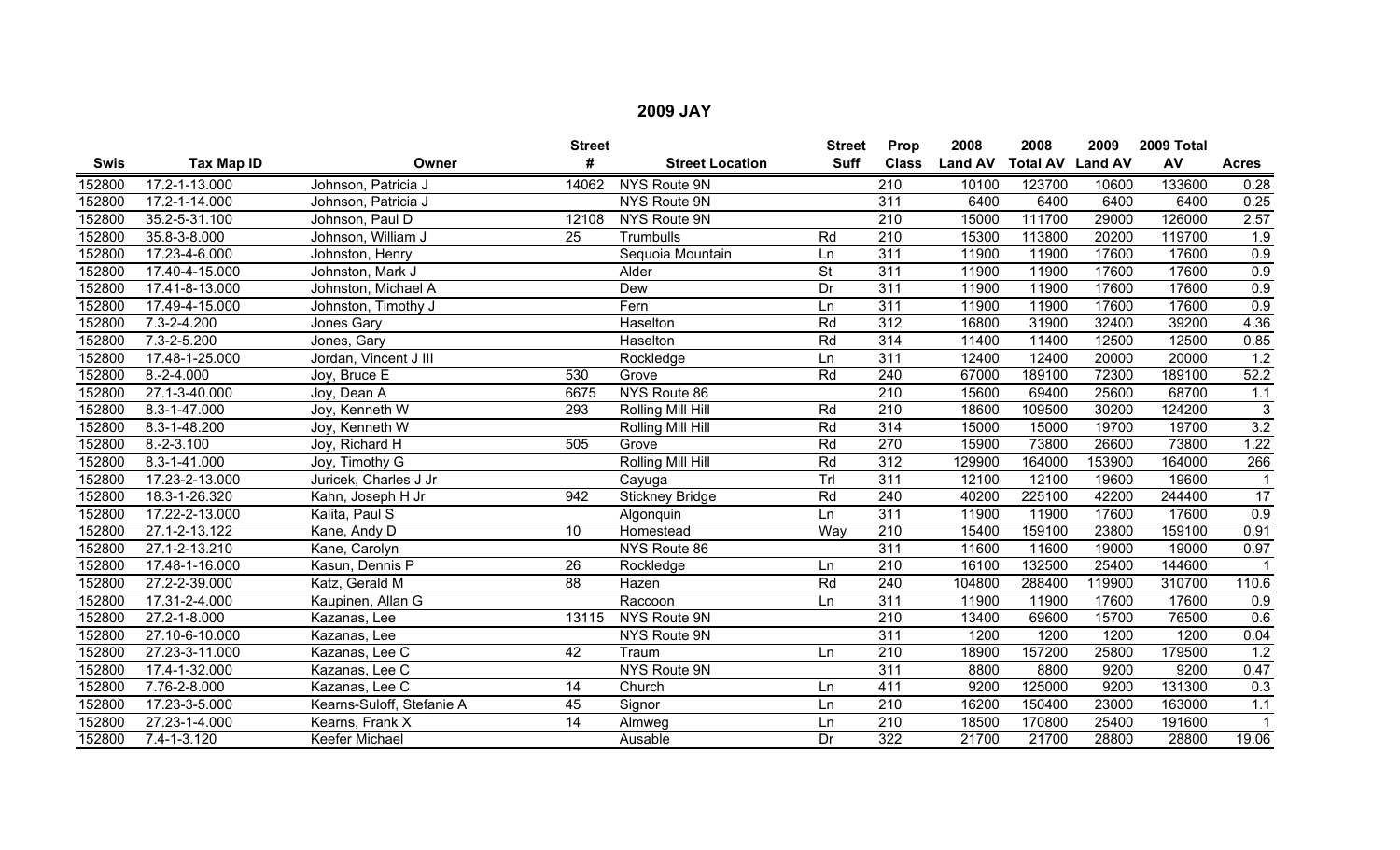|             |                |                      | <b>Street</b>   |                        | <b>Street</b>            | Prop             | 2008           | 2008            | 2009           | 2009 Total |                |
|-------------|----------------|----------------------|-----------------|------------------------|--------------------------|------------------|----------------|-----------------|----------------|------------|----------------|
| <b>Swis</b> | Tax Map ID     | Owner                | #               | <b>Street Location</b> | <b>Suff</b>              | <b>Class</b>     | <b>Land AV</b> | <b>Total AV</b> | <b>Land AV</b> | AV         | <b>Acres</b>   |
| 152800      | 17.48-2-3.000  | Keegan, James H Jr   |                 | Poplar                 | Dr                       | 311              | 11900          | 11900           | 17600          | 17600      | 0.9            |
| 152800      | 27.1-2-11.000  | Keegan, Ronald E     |                 | NYS Route 86           |                          | 311              | 10100          | 10100           | 14100          | 14100      | 0.57           |
| 152800      | 35.4-4-1.000   | Keiffer, Lewis R     | 895             | <b>Bartlett</b>        | Rd                       | 240              | 68000          | 256500          | 77300          | 269300     | 57.8           |
| 152800      | 17.32-4-16.000 | Kelliher, William J  | $\overline{39}$ | Dogwood                | $\overline{\mathsf{St}}$ | $\overline{210}$ | 15900          | 97900           | 22900          | 109900     | 0.9            |
| 152800      | 17.48-1-19.000 | Kelly, Robert F Jr   |                 | Rockledge              | Ln                       | 311              | 12200          | 12200           | 19800          | 19800      | 1.1            |
| 152800      | 36.1-2-4.000   | Kempes, Richard S    | 340             | Trumbulls              | Rd                       | 240              | 28600          | 87200           | 36500          | 97700      | 12.41          |
| 152800      | 27.3-1-32.000  | Kenna Bruce E        | 11              | Taggart                | Way                      | 260              | 10200          | 40600           | 10200          | 45000      | 0.3            |
| 152800      | 27.3-1-30.000  | Kenna, Bruce E       | 10 <sup>°</sup> | Taggart                | Way                      | 260              | 13700          | 54400           | 18300          | 61200      | 0.7            |
| 152800      | 27.3-1-31.000  | Kenna, Bruce E       |                 | Glen                   | Rd                       | 314              | 10100          | 10100           | 11800          | 11800      | 0.6            |
| 152800      | 27.10-4-37.000 | Kennedy, Kevin W     | 54              | <b>Howard Heights</b>  | Ln                       | $\overline{210}$ | 9700           | 202700          | 10200          | 203200     | 0.4            |
| 152800      | 7.84-2-13.000  | Kennedy, Tracy       |                 | <b>Broad</b>           | Ln                       | 312              | 6200           | 17500           | 6200           | 18000      | 0.2            |
| 152800      | 7.84-5-16.000  | Kennedy, Tracy       | 43              | <b>Burt</b>            | Ln                       | 210              | 9700           | 76100           | 9700           | 86200      | 0.4            |
| 152800      | 27.2-2-66.000  | Kentile, Bernard M   | 201             | John Fountain          | Rd                       | $\overline{210}$ | 13300          | 112200          | 14100          | 113900     | 0.54           |
| 152800      | 17.23-2-8.000  | Kenyon, Ross H       | 14              | Cayuga                 | Trl                      | 210              | 16100          | 86400           | 25400          | 109400     |                |
| 152800      | 17.23-2-9.000  | Kenyon, William E    |                 | Cayuga                 | Trl                      | $\overline{311}$ | 12500          | 12500           | 20200          | 20200      | 1.3            |
| 152800      | 17.41-3-1.000  | Kim, Katherine S     |                 | Oak Hollow             | Rd                       | 311              | 12400          | 12400           | 20000          | 20000      | 1.2            |
| 152800      | 27.1-3-12.000  | King, William L Jr   | $\overline{19}$ | Danielle               | Rd                       | $\overline{210}$ | 16700          | 247300          | 25900          | 264900     | 1.37           |
| 152800      | 17.40-4-8.000  | Kinsman, Joanna      | 64              | Beech                  | $\overline{\mathsf{St}}$ | $\overline{210}$ | 15900          | 63600           | 22900          | 73200      | 0.9            |
| 152800      | 18.3-1-5.052   | Kirchner, Michael J  | 859             | <b>Stickney Bridge</b> | Rd                       | 210              | 16500          | 105700          | 27500          | 109900     | 1.65           |
| 152800      | 17.48-1-22.000 | Kirschenbaum, Martin | 13              | Rockledge              | Ln                       | $\overline{210}$ | 16400          | 87900           | 25800          | 97700      | 1.2            |
| 152800      | 35.4-4-9.000   | Kissling, Roger E    |                 | <b>Bartlett</b>        | Rd                       | 311              | 1500           | 1500            | 1800           | 1800       | 0.9            |
| 152800      | 17.49-3-3.000  | Klebba, Kevin        |                 | Hawthorne              | Ln                       | 311              | 11800          | 11800           | 15700          | 15700      | 0.8            |
| 152800      | 17.49-3-1.000  | Klebba, Kevin E      | 43              | Hawthorne              | Ln                       | $\overline{210}$ | 20300          | 459700          | 25600          | 465000     | 1.1            |
| 152800      | 17.49-3-2.000  | Klebba, Kevin E      |                 | Hawthorne              | Ln                       | 311              | 12700          | 12700           | 20400          | 20400      | 1.4            |
| 152800      | 18.3-1-18.000  | Klein, Malcolm W     | 41              | Santo                  | Ln                       | $\overline{210}$ | 25600          | 188100          | 35000          | 199100     | 5.4            |
| 152800      | 18.3-1-19.000  | Klein, Malcolm W     |                 | Santo                  | Ln                       | $\overline{314}$ | 28500          | 28500           | 36300          | 36300      | 3.3            |
| 152800      | 18.3-1-26.220  | Klein, Malcolm W     |                 | Santo                  | Ln                       | 322              | 43600          | 43600           | 47900          | 47900      | 12.32          |
| 152800      | 18.3-1-26.230  | Klein, Malcolm W     |                 | Santo                  | Ln                       | 322              | 42400          | 42400           | 46700          | 46700      | 11.81          |
| 152800      | 7.76-1-27.000  | Klewin, Michael T    | $\overline{28}$ | Forge                  | $\overline{\mathsf{St}}$ | 220              | 6200           | 118700          | 6200           | 118700     | 0.2            |
| 152800      | 17.23-1-3.000  | Kline, Theodora      | 76              | Signor                 | Ln                       | 210              | 14200          | 109300          | 17800          | 120900     | 0.7            |
| 152800      | 17.23-3-1.000  | Klock, Tammy         | 40              | Mohawk                 | Trl                      | 210              | 16200          | 97300           | 25600          | 111900     | 1.1            |
| 152800      | 17.2-1-25.300  | Kloss, Maryellen     | 1232            | <b>Stickney Bridge</b> | Rd                       | 210              | 20100          | 216000          | 32200          | 229800     | $\overline{4}$ |
| 152800      | 17.2-1-25.111  | Kloss, Maryellen     |                 | Stickney Bridge        | Rd                       | $\overline{312}$ | 35400          | 35900           | 35400          | 35900      | 16.4           |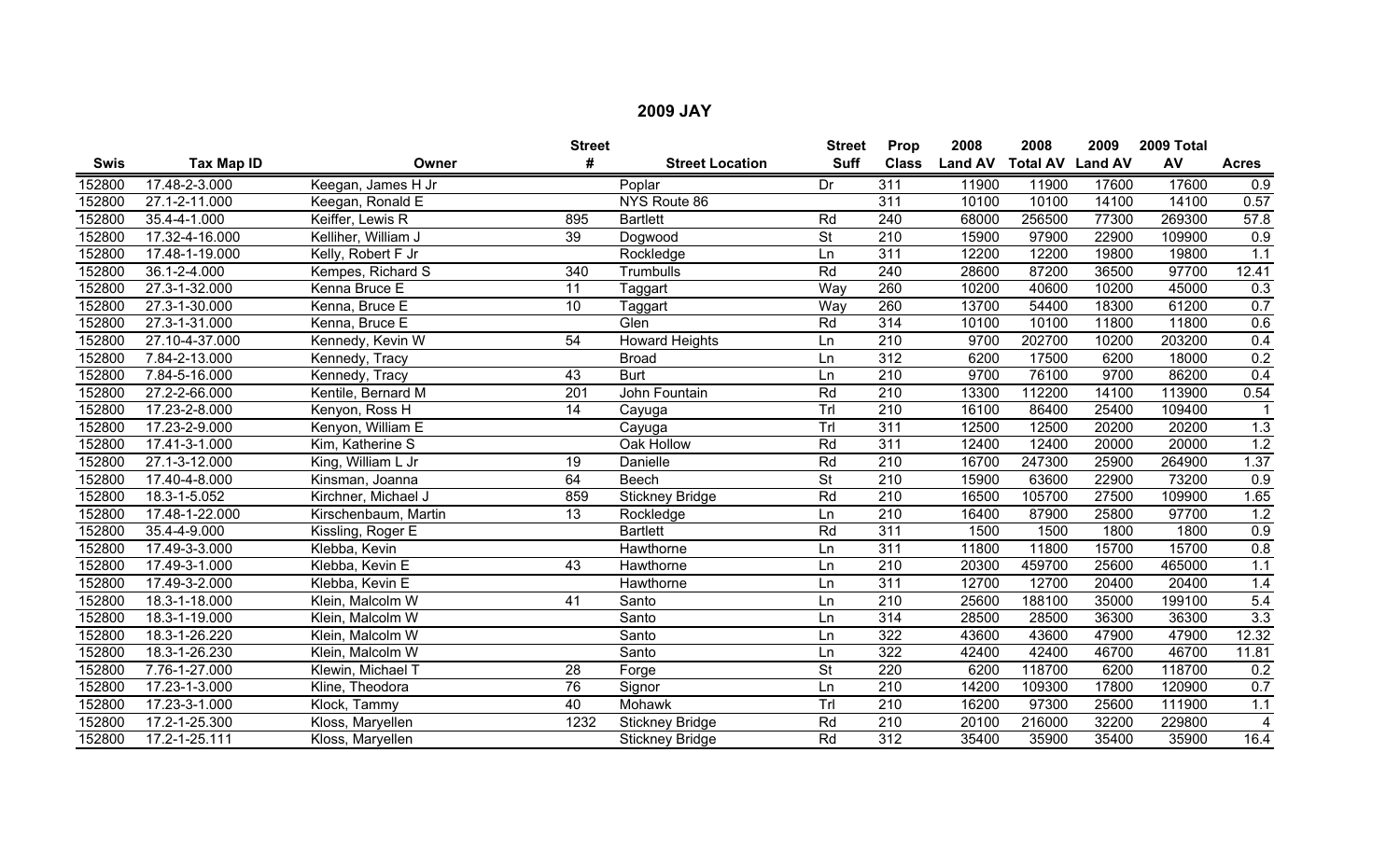|             |                   |                         | <b>Street</b>   |                         | <b>Street</b>            | Prop             | 2008           | 2008                    | 2009   | 2009 Total |                |
|-------------|-------------------|-------------------------|-----------------|-------------------------|--------------------------|------------------|----------------|-------------------------|--------|------------|----------------|
| <b>Swis</b> | Tax Map ID        | Owner                   | #               | <b>Street Location</b>  | <b>Suff</b>              | <b>Class</b>     | <b>Land AV</b> | <b>Total AV Land AV</b> |        | AV         | <b>Acres</b>   |
| 152800      | 35.8-1-39.000     | Klotzko, Eric W         |                 | <b>Mountain Meadows</b> |                          | $\overline{210}$ | 127700         | 127700                  | 173700 | 624000     | 8.36           |
| 152800      | $7.4 - 1 - 4.000$ | Knapp, Ralph            | 1097            | AuSable                 | Dr                       | 270              | 29400          | 69200                   | 34300  | 70500      | 10             |
| 152800      | $7.4 - 1 - 3.212$ | Knapp, Ralph            |                 | AuSable                 | Dr                       | $\overline{311}$ | 20000          | 54200                   | 32900  | 32900      | 8.41           |
| 152800      | 35.8-1-22.000     | Knauer, Donald W        | $\overline{20}$ | Springfield             | Rd                       | $\overline{210}$ | 6900           | 151100                  | 7200   | 156500     | 0.2            |
| 152800      | 17.41-8-8.000     | Knopf, Gregory S        |                 | Ridge Top               | Ln                       | $\overline{311}$ | 11900          | 11900                   | 17600  | 17600      | 0.9            |
| 152800      | 35.8-3-6.000      | Kohr, William J         | 59              | Trumbulls               | Rd                       | $\overline{210}$ | 25000          | 125800                  | 31000  | 131000     | 6.5            |
| 152800      | 17.32-1-14.000    | Kolev, Dobrin R         | 28              | <b>Scenic Point</b>     | Ln                       | $\overline{210}$ | 16600          | 120300                  | 26000  | 137600     | 1.3            |
| 152800      | 17.30-2-8.000     | Komp Steve              |                 | Oneida                  | Ln                       | 311              | 11900          | 11900                   | 19600  | 19600      | $\overline{1}$ |
| 152800      | 17.41-6-5.000     | Komp, Steven J          |                 | <b>Butternut</b>        | Ln                       | 311              | 11900          | 11900                   | 17600  | 17600      | 0.9            |
| 152800      | 36.1-1-28.200     | Kortepeter Family Trust |                 | Glen                    | Rd                       | $\overline{314}$ | 21400          | 21400                   | 29800  | 29800      | 6.1            |
| 152800      | 36.1-1-60.000     | Kortepeter, Carl M      | 66              | Glen                    | Rd                       | 240              | 58700          | 165500                  | 62400  | 173400     | 41.2           |
| 152800      | 17.32-5-1.000     | Kovacs, John F          | 16              | Dogwood                 | $\overline{\mathsf{St}}$ | 210              | 16800          | 89400                   | 24100  | 98600      | 0.95           |
| 152800      | 17.32-5-2.000     | Kovacs, John F          |                 | Dogwood                 | <b>St</b>                | 311              | 11900          | 11900                   | 17600  | 17600      | 0.9            |
| 152800      | 17.23-1-9.000     | Kowalik, Joseph         |                 | Signor                  | Ln                       | 311              | 11900          | 11900                   | 19600  | 19600      |                |
| 152800      | 35.8-3-7.000      | Kowanko, Kay T          | $\overline{27}$ | Trumbulls               | Rd                       | $\overline{210}$ | 12200          | 102100                  | 15700  | 146300     | 0.6            |
| 152800      | 27.10-4-20.000    | Krajcirovic, Thomas P   | 26              | <b>Covered Bridge</b>   | Ln                       | 260              | 13700          | 56000                   | 16000  | 62400      | 0.78           |
| 152800      | 17.49-4-13.000    | Kramer, Debra           | 89              | Fern                    | Ln                       | $\overline{210}$ | 15900          | 165700                  | 22900  | 168300     | 0.9            |
| 152800      | 35.8-1-3.000      | Krawiec, Wesley         | 6               | <b>Sugar House</b>      | Way                      | 210              | 16000          | 63300                   | 26800  | 75200      | 1.3            |
| 152800      | 17.41-8-4.000     | Krempler, Scott         |                 | Cherry                  | Ln                       | $\overline{311}$ | 12900          | 12900                   | 20600  | 20600      | 1.5            |
| 152800      | 17.49-1-13.000    | <b>Kristin LLC</b>      |                 | Ridge Top               | Ln                       | 311              | 12400          | 12400                   | 20000  | 20000      | 1.2            |
| 152800      | 17.23-1-8.000     | Krivosik, Karol         | 16              | Deer Run                | Ln                       | 210              | 13900          | 45600                   | 15200  | 57900      | 0.6            |
| 152800      | 17.41-3-21.000    | Kroll John              |                 | <b>Butternut</b>        | Ln                       | 311              | 12100          | 12100                   | 19600  | 19600      |                |
| 152800      | 7.79-2-57.000     | Kroll Peter S           | 43              | Antler                  | Dr                       | $\overline{210}$ | 14200          | 174600                  | 17800  | 188200     | 0.7            |
| 152800      | 17.41-3-22.000    | Kroll, John             |                 | Cherry                  | Ln                       | 311              | 10700          | 10700                   | 13700  | 13700      | 0.7            |
| 152800      | 17.41-3-25.000    | Kroll, John             |                 | Oak Hollow              | Rd                       | 311              | 11900          | 11900                   | 17600  | 17600      | 0.9            |
| 152800      | 17.41-3-23.000    | Kroll, John A           |                 | Cherry                  | Ln                       | 311              | 11800          | 11800                   | 15700  | 15700      | 0.8            |
| 152800      | 17.41-3-24.000    | Kroll, John J           | 16              | Cherry                  | Ln                       | 210              | 15900          | 105400                  | 22900  | 116700     | 0.9            |
| 152800      | 7.79-5-2.000      | Kroll, Peter            | $\overline{54}$ | Antler                  | Dr                       | $\overline{210}$ | 15900          | 155000                  | 22900  | 175300     | 0.9            |
| 152800      | 17.48-1-32.000    | Krueger, Frank K        | 163             | <b>Scenic Point</b>     | Ln                       | 210              | 21100          | 299400                  | 26400  | 310800     | 1.51           |
| 152800      | 17.48-1-31.000    | Krueger, Frank K        |                 | <b>Scenic Point</b>     | Ln                       | 311              | 17900          | 17900                   | 25100  | 25100      | 1.3            |
| 152800      | 18.1-1-9.120      | Kruger, Helene A        | 76              | Pulitzer                | Way                      | 250              | 80900          | 628400                  | 80900  | 651300     | 50             |
| 152800      | 7.76-1-15.000     | Kueller, Alexander P    | 35              | Forge                   | <b>St</b>                | 482              | 9200           | 135700                  | 9200   | 142500     | 0.3            |
| 152800      | 27.10-4-47.000    | Kunaszuk Rose M         | 11              | <b>Howard Heights</b>   | Ln                       | $\overline{210}$ | 8600           | 155600                  | 10300  | 200000     | 0.5            |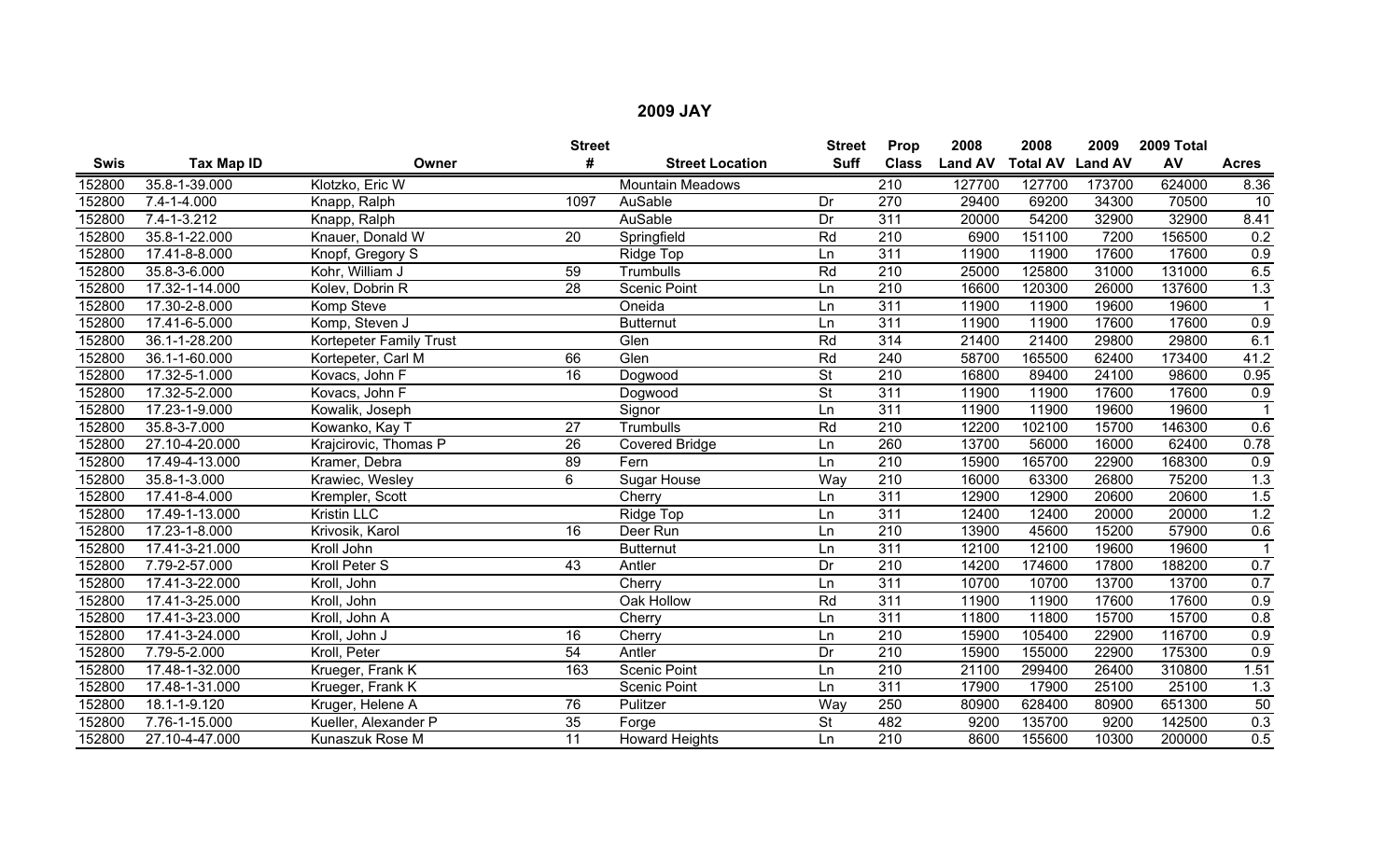|             |                             |                      | <b>Street</b>   |                        | <b>Street</b>            | Prop             | 2008           | 2008                    | 2009   | 2009 Total |                |
|-------------|-----------------------------|----------------------|-----------------|------------------------|--------------------------|------------------|----------------|-------------------------|--------|------------|----------------|
| <b>Swis</b> | Tax Map ID                  | Owner                | #               | <b>Street Location</b> | <b>Suff</b>              | <b>Class</b>     | <b>Land AV</b> | <b>Total AV Land AV</b> |        | AV         | <b>Acres</b>   |
| 152800      | 27.4-1-10.000               | Kuntz, Constance B   | 108             | Hesseltine             | Rd                       | 210              | 23200          | 181200                  | 30200  | 197800     | $\overline{3}$ |
| 152800      | 36.1-1-12.120               | Kuntz, Constance B   |                 | Straight               | Rd                       | 323              | 22000          | 22000                   | 25100  | 25100      | 16.35          |
| 152800      | 7.76-3-62.100               | Kurz, John A         | 18              | School                 | Ln                       | $\overline{210}$ | 8100           | 148000                  | 8100   | 148000     | 0.36           |
| 152800      | 17.49-4-6.000               | Kyea Christopher K   | 60              | Evergreen              | Ln                       | 210              | 15900          | 241200                  | 22900  | 248200     | 0.9            |
| 152800      | 18.3-1-35.000               | Kyea, Christopher K  | 786             | Hazen                  | Rd                       | $\overline{210}$ | 18900          | 148900                  | 27400  | 156500     | 1.6            |
| 152800      | 7.76-3-11.000               | Kyea, Pamela G       | 16              | College                | $\overline{\mathsf{St}}$ | 220              | 6200           | 136000                  | 6200   | 151300     | 0.2            |
| 152800      | 7.84-5-15.000               | LaBombard, Howard H  | 41              | <b>Burt</b>            | Ln                       | $\overline{210}$ | 6200           | 78200                   | 6200   | 83700      | 0.2            |
| 152800      | 17.49-3-31.000              | LaBonte, Francois    |                 | Ridge Top              | Ln                       | 311              | 12400          | 12400                   | 20000  | 20000      | 1.2            |
| 152800      | 27.3-1-33.000               | Lachman, David C     | 9               | Taggart                | Way                      | 260              | 11200          | 38200                   | 13000  | 45000      | 0.5            |
| 152800      | 17.49-3-24.000              | Ladau, Erwin         |                 | Gooseberry             | Ln                       | 311              | 11900          | 11900                   | 17600  | 17600      | 0.9            |
| 152800      | 17.22-2-4.000               | Ladensack, Karen A   | 61              | Cayuga                 | Trl                      | $\overline{210}$ | 14200          | 142700                  | 17800  | 158100     | 0.7            |
| 152800      | 18.3-1-17.100               | LaDieu, Jeffrey A    | 986             | <b>Stickney Bridge</b> | Rd                       | 240              | 104700         | 155800                  | 117900 | 165400     | 105.4          |
| 152800      | 18.3-1-17.200               | LaDieu, Jeffrey A    | 972             | <b>Stickney Bridge</b> | Rd                       | $\overline{210}$ | 27000          | 243900                  | 33500  | 255000     | 9.1            |
| 152800      | 7.84-1-18.200               | LaDuke, John E       | 10              | Intervale              | Ave                      | $\overline{210}$ | 9100           | 93700                   | 19500  | 108800     | 0.95           |
| 152800      | 7.84-1-6.000                | Lafferty John E      |                 | NYS Route 9N           |                          | 311              | 11100          | 11100                   | 4000   | 4000       | 1.4            |
| 152800      | 7.84-1-2.000                | Lafferty, John E     | 27              | Intervale              | Ave                      | 210              | 4600           | 17900                   | 9200   | 23200      | 0.5            |
| 152800      | 7.84-1-13.000               | Lafferty, John E     | $\overline{28}$ | Intervale              | Ave                      | $\overline{210}$ | 6600           | 77300                   | 10300  | 90600      | 0.5            |
| 152800      | 7.84-1-14.000               | Lafferty, John E     | $\overline{36}$ | Intervale              | Ave                      | $\overline{210}$ | 11000          | 50500                   | 20900  | 63400      | 1.2            |
| 152800      | 7.75-3-1.000                | LaFountain, Crystal  | 199             | Church                 | Ln                       | 270              |                |                         | 18100  | 57600      | 0.69           |
| 152800      | 7.75-2-17.000               | LaFountain, Sheila A | 103             | Church                 | Ln                       | 210              | 7800           | 64000                   | 7800   | 76800      | 0.4            |
| 152800      | 8.3-1-27.000                | LaFountain, Tricia W | 220             | Grove                  | Rd                       | $\overline{210}$ | 15500          | 69000                   | 26200  | 79800      |                |
| 152800      | $\overline{27.2}$ -2-44.000 | LaGoy, Bert          | 164             | <b>Stickney Bridge</b> | Rd                       | $\overline{210}$ | 11200          | 91400                   | 13100  | 101400     | 0.5            |
| 152800      | 7.76-1-33.000               | LaGoy, Greta L       | 9               | Pleasant               | $\overline{\mathsf{St}}$ | 210              | 4100           | 71500                   | 4100   | 84900      | 0.13           |
| 152800      | 18.3-1-3.200                | LaGoy, Milton L      |                 | <b>Stickney Bridge</b> | Rd                       | $\overline{312}$ | 7600           | 22700                   | 11800  | 27600      | 0.6            |
| 152800      | 18.3-1-1.000                | LaGoy, Milton L      | 1171            | <b>Stickney Bridge</b> | Rd                       | $\overline{210}$ | 15800          | 167300                  | 26600  | 167300     | 1.2            |
| 152800      | 7.84-2-20.000               | LaGoy, Penny A       | 504             | Sheldrake              | Rd                       | $\overline{210}$ | 5300           | 98700                   | 5600   | 108800     | 0.2            |
| 152800      | 17.2-1-17.000               | LaHart, Anthony J    | 391             | Sheldrake              | Rd                       | 210              | 16600          | 52400                   | 27600  | 65900      | 1.7            |
| 152800      | 7.76-3-52.000               | LaMarque, Mary L     | 10              | Grove                  | Rd                       | $\overline{210}$ | 1600           | 65100                   | 1600   | 80400      | 0.06           |
| 152800      | 27.23-1-6.000               | Lamiman, Marilyn C   | 28              | Almweg                 | Ln                       | 210              | 19600          | 169700                  | 26600  | 180200     | 1.6            |
| 152800      | 18.1-1-27.000               | Lamoy, Linda         |                 | <b>Stickney Bridge</b> | Rd                       | 311              | 7900           | 7900                    | 7900   | 7900       | 0.3            |
| 152800      | 18.1-1-26.000               | Lamoy, Linda         |                 | <b>Stickney Bridge</b> | Rd                       | 311              | 5100           | 5100                    | 5100   | 5100       | 0.2            |
| 152800      | 18.1-1-32.000               | Lamoy, Linda A       |                 | <b>Stickney Bridge</b> | Rd                       | 311              | 5100           | 5100                    | 5100   | 5100       | 0.2            |
| 152800      | 18.1-1-33.000               | Lamoy, Linda A       |                 | <b>Stickney Bridge</b> | Rd                       | 311              | 5100           | 5100                    | 5100   | 5100       | 0.2            |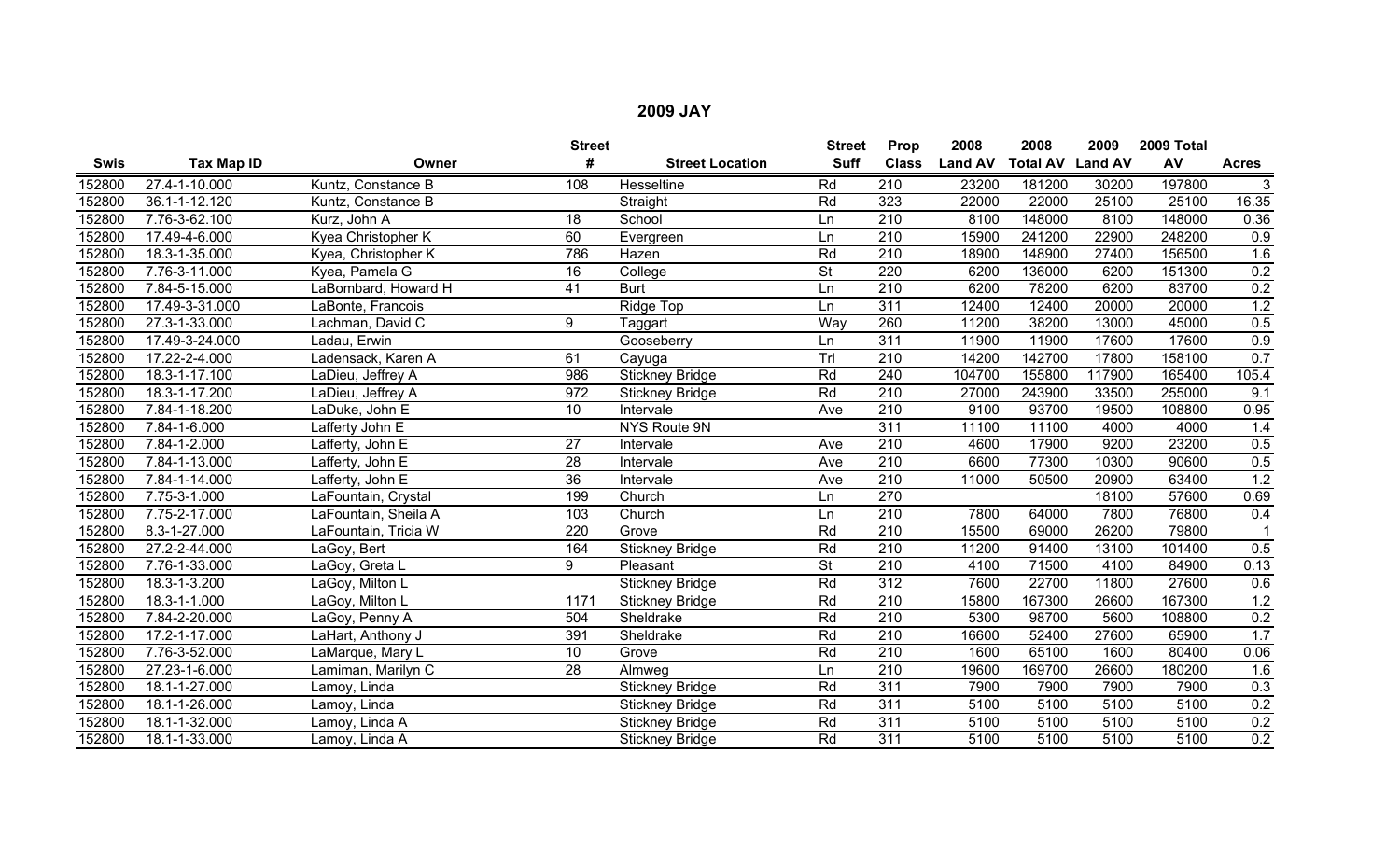|             |                |                      | <b>Street</b>   |                        | <b>Street</b>            | Prop             | 2008           | 2008            | 2009           | 2009 Total |                   |
|-------------|----------------|----------------------|-----------------|------------------------|--------------------------|------------------|----------------|-----------------|----------------|------------|-------------------|
| <b>Swis</b> | Tax Map ID     | Owner                | #               | <b>Street Location</b> | <b>Suff</b>              | <b>Class</b>     | <b>Land AV</b> | <b>Total AV</b> | <b>Land AV</b> | AV         | <b>Acres</b>      |
| 152800      | 18.3-1-2.100   | Lamoy, Linda A       |                 | <b>Stickney Bridge</b> | Rd                       | $\overline{312}$ | 38600          | 38600           | 41300          | 45400      | 25.1              |
| 152800      | 18.1-1-28.000  | Lamoy, Linda A       | 1122            | <b>Stickney Bridge</b> | Rd                       | $\overline{240}$ | 33000          | 144500          | 40000          | 149400     | $\overline{16.3}$ |
| 152800      | 17.23-4-5.000  | Lampack, Robert T    | $\overline{38}$ | Seneca                 | Trl                      | 210              | 14200          | 128700          | 17800          | 136500     | 0.7               |
| 152800      | 7.79-2-40.000  | Lamy, George L       |                 | Whitetail              | Ln                       | 311              | 11800          | 11800           | 15700          | 15700      | 0.8               |
| 152800      | 7.79-2-25.000  | Lamy, George L       |                 | River                  | Rd                       | 311              | 12100          | 12100           | 19600          | 19600      |                   |
| 152800      | 17.40-4-13.000 | Lamy, George L       |                 | Alder                  | $\overline{\mathsf{St}}$ | 311              | 11900          | 11900           | 17600          | 17600      | 0.9               |
| 152800      | 17.31-3-8.000  | Lancellotti, Anthony |                 | Summit                 | Ln                       | 311              | 12500          | 12500           | 20200          | 20200      | 1.3               |
| 152800      | 17.32-3-2.000  | Lancellotti, Roger   | 12              | Fir                    | $\overline{\mathsf{St}}$ | $\overline{210}$ | 15900          | 129700          | 22900          | 145600     | 0.9               |
| 152800      | 7.72-1-2.000   | Lancellotti, Roger J |                 | Cascade                | Ln                       | 311              | 32500          | 32500           | 40000          | 40000      | 1.2               |
| 152800      | 17.32-4-6.000  | Lancellotti, Roger J |                 | Elm                    | $\overline{\mathsf{St}}$ | 311              | 11900          | 11900           | 17600          | 17600      | 0.9               |
| 152800      | 7.79-2-39.000  | Lancellotti, Roger J |                 | Whitetail              | Ln                       | $\overline{311}$ | 12100          | 12100           | 19600          | 19600      |                   |
| 152800      | 17.40-3-14.000 | Lancellotti, Roger J |                 | Sawmill                | Rd                       | 311              | 12400          | 12400           | 20000          | 20000      | 1.2               |
| 152800      | 17.23-1-7.000  | Lancellotti, Roger J |                 | Signor                 | Ln                       | 311              | 11800          | 11800           | 15700          | 15700      | 0.8               |
| 152800      | 35.2-5-23.000  | Landau, Peter R      | 12080           | NYS Route 9N           |                          | 240              | 116900         | 116900          | 170500         | 257400     | 200               |
| 152800      | 17.41-6-4.000  | Landis, Stephanie G  | 76              | <b>Butternut</b>       | Ln                       | 210              | 15900          | 120700          | 22900          | 136500     | 0.9               |
| 152800      | 17.49-1-1.000  | Landis, Stephanie G  |                 | Oak Hollow             | Rd                       | 311              | 11800          | 11800           | 15700          | 15700      | 0.8               |
| 152800      | 17.40-3-9.000  | Langdon, Earl F      | 59              | <b>Beech</b>           | <b>St</b>                | $\overline{210}$ | 17700          | 122000          | 22900          | 136900     | 0.9               |
| 152800      | 17.50-4-7.000  | Lange, Robert        |                 | Cottontail             | Ln                       | 311              | 22300          | 22300           | 27300          | 27300      | 9.6               |
| 152800      | 17.50-4-13.000 | Lange, Robert        |                 | <b>Briar</b>           | Ln                       | 311              | 12900          | 12900           | 20600          | 20600      | 1.5               |
| 152800      | 17.50-4-12.000 | Lange, Robert        | 43              | <b>Briar</b>           | Ln                       | 210              | 16600          | 186700          | 26000          | 208100     | 1.3               |
| 152800      | 17.3-2-4.200   | Lankey, Thomas       |                 | NYS Route 86           |                          | 312              | 19800          | 24700           | 28700          | 32300      | 3.8               |
| 152800      | 17.3-2-4.100   | Lankey, Thomas       |                 | NYS Route 86           |                          | 323              | 85400          | 85400           | 89600          | 89600      | 94.2              |
| 152800      | 7.76-3-24.000  | Larsen, Denis        | 14194           | NYS Route 9N           |                          | $\overline{210}$ | 5300           | 131300          | 5300           | 131300     | 0.2               |
| 152800      | 17.23-6-2.000  | Larsen, Denis F      | 53              | <b>Red Fox</b>         | Dr                       | 210              | 15900          | 74600           | 25400          | 74600      |                   |
| 152800      | 36.1-2-7.200   | Lashinsky, Barry     |                 | Trumbulls              | Rd                       | 323              | 24900          | 24900           | 46300          | 46300      | 5.2               |
| 152800      | 36.1-2-7.100   | Lashinsky, Barry     |                 | Trumbulls              | Rd                       | 323              | 110300         | 110300          | 141500         | 141500     | 73.47             |
| 152800      | 36.1-2-3.100   | Lashinsky, Barry     |                 | Trumbulls              | Rd                       | $\overline{311}$ | 22400          | 22400           | 37300          | 37300      | 1.63              |
| 152800      | 17.48-1-8.000  | Lashway, Kim J       |                 | <b>Scenic Point</b>    | Ln                       | 311              | 12100          | 12100           | 19600          | 19600      |                   |
| 152800      | 28.1-1-11.200  | Lashway, Lorraine J  | 598             | Hazen                  | Rd                       | 210              | 10700          | 66900           | 11000          | 73600      | 0.4               |
| 152800      | 8.3-1-32.200   | Latham, Arthur       |                 | Grove                  | Rd                       | 311              | 1300           | 1300            | 1500           | 1500       | 0.52              |
| 152800      | 8.3-1-31.000   | Latham, Arthur       | 239             | Grove                  | Rd                       | $\overline{210}$ | 8800           | 77200           | 8800           | 88800      | 0.33              |
| 152800      | 8.3-1-32.110   | Latham, Arthur J     |                 | Grove                  | Rd                       | 311              | 1200           | 1200            | 1200           | 1200       | 0.5               |
| 152800      | 17.40-4-19.000 | Laudadio, Frank      |                 | Alder                  | $\overline{\mathsf{St}}$ | 311              | 11900          | 11900           | 17600          | 17600      | 0.9               |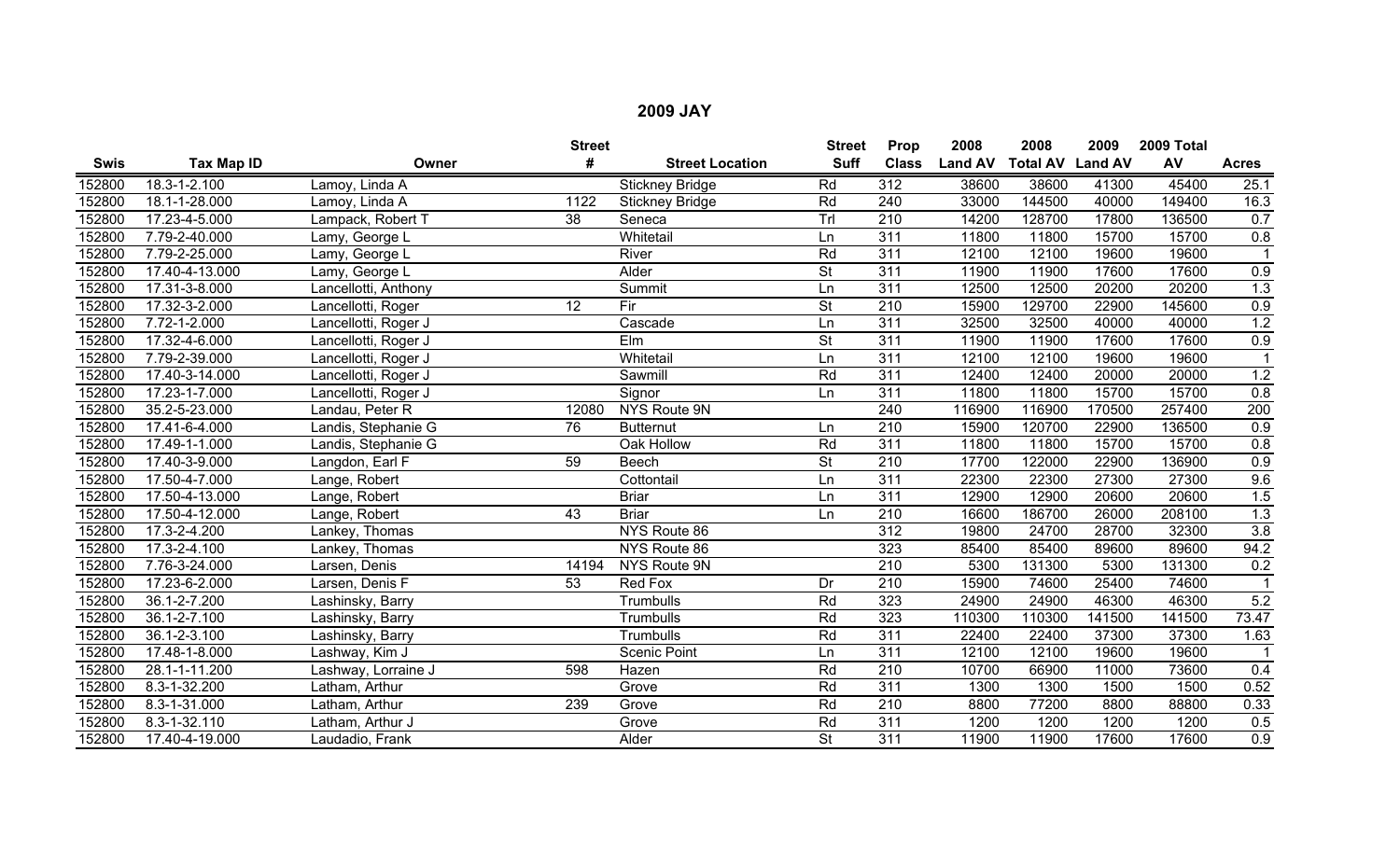|             |                   |                        | <b>Street</b>   |                         | <b>Street</b>            | Prop             | 2008           | 2008                    | 2009   | 2009 Total |                  |
|-------------|-------------------|------------------------|-----------------|-------------------------|--------------------------|------------------|----------------|-------------------------|--------|------------|------------------|
| <b>Swis</b> | <b>Tax Map ID</b> | Owner                  | #               | <b>Street Location</b>  | <b>Suff</b>              | <b>Class</b>     | <b>Land AV</b> | <b>Total AV Land AV</b> |        | AV         | <b>Acres</b>     |
| 152800      | 17.4-2-3.000      | Laundry, Richard A     | 20              | Orchard                 | Ln                       | 210              | 10200          | 66500                   | 10200  | 74400      | 0.3              |
| 152800      | 17.41-9-8.000     | Lautenschuetz, Shawn   | 3               | Evergreen               | Ln                       | 210              | 16600          | 117600                  | 26000  | 122900     | 1.3              |
| 152800      | 35.4-3-23.000     | Lawas, Kristine A      |                 | NYS Route 9N            |                          | $\overline{311}$ | 18000          | 18000                   | 23600  | 23600      | 5.1              |
| 152800      | 7.79-2-1.000      | Lawler Realty LLC      |                 | River                   | Rd                       | 311              | 13700          | 13700                   | 17600  | 17600      | 0.9              |
| 152800      | 17.23-2-15.000    | Lawler Realty LLC      |                 | Cayuga                  | Trl                      | 311              | 11900          | 11900                   | 17600  | 17600      | $\overline{0.9}$ |
| 152800      | 17.32-2-1.000     | Lawler Realty LLC      |                 | Sawmill                 | Rd                       | $\overline{311}$ | 12500          | 12500                   | 20200  | 20200      | 1.3              |
| 152800      | 17.30-2-4.000     | Lawler Realty LLC      |                 | Sequoia Mountain        | Ln                       | $\overline{311}$ | 12100          | 12100                   | 19600  | 19600      | $\mathbf{1}$     |
| 152800      | 7.79-2-22.000     | Lawler Realty LLC      |                 | Muskrat                 | Dr                       | 311              | 12100          | 12100                   | 19600  | 19600      | $\mathbf{1}$     |
| 152800      | 7.79-2-44.000     | Lawler Realty LLC      |                 | Whitetail               | Ln                       | 311              | 12100          | 12100                   | 19600  | 19600      |                  |
| 152800      | 17.41-3-9.000     | Lawler Realty LLC      |                 | <b>AuSable</b>          | Dr                       | 311              | 11900          | 11900                   | 17600  | 17600      | 0.9              |
| 152800      | 35.2-5-25.410     | Lawrence Ladd P        |                 | NYS Route 9N            |                          | $\overline{311}$ | 5200           | 5200                    | 12000  | 12000      | 3.38             |
| 152800      | 35.8-1-35.000     | Lawrence Ricky D       | 96              | <b>Mountain Meadows</b> | Way                      | 210              | 72700          | 72700                   | 100800 | 263000     | 3.38             |
| 152800      | 35.2-5-25.200     | Lawrence, Alan         | $\overline{27}$ | Lawrence                | Way                      | 210              | 17300          | 120900                  | 28500  | 124500     | 2.13             |
| 152800      | 35.2-5-24.110     | Lawrence, Bonnie L     | 6               | Lawrence                | Way                      | 270              | 21400          | 73400                   | 33900  | 80400      | 4.84             |
| 152800      | 35.2-5-25.130     | Lawrence, Calvin       | 12042           | NYS Route 9N            |                          | $\overline{210}$ | 10900          | 56500                   | 27800  | 74600      | 1.8              |
| 152800      | 35.2-4-22.000     | Lawrence, Desmond Jr   | 1008            | <b>Bartlett</b>         | Rd                       | 270              | 11400          | 37100                   | 15500  | 37100      | 0.59             |
| 152800      | 35.2-5-24.130     | Lawrence, Ladd P       |                 | <b>NYS Route 9N</b>     |                          | 323              | 2700           | 2700                    | 8700   | 8700       | $\overline{3.3}$ |
| 152800      | 35.2-5-24.120     | Lawrence, Ladd P       | 50              | Lawrence                | Way                      | $\overline{210}$ | 9100           | 70000                   | 17500  | 77000      | 1.9              |
| 152800      | 36.1-1-1.000      | Lawrence, Richard E Jr | 12349           | NYS Route 9N            |                          | 210              | 17700          | 90300                   | 29000  | 95000      | 2.4              |
| 152800      | 27.1-1-12.111     | Leavens, Jody L        | 6687            | NYS Route 86            |                          | 210              | 16700          | 121000                  | 28100  | 130200     | 1.26             |
| 152800      | 35.2-5-26.000     | LeClair, Gregory       | 12046           | NYS Route 9N            |                          | $\overline{210}$ | 13400          | 101500                  | 15700  | 111600     | 0.6              |
| 152800      | 27.3-1-9.000      | LeClair, Gregory D     |                 | NYS Route 9N            |                          | 314              | 2000           | 2000                    | 2600   | 2600       | 1.3              |
| 152800      | 17.49-4-11.000    | LeClair, Jason         | 100             | Evergreen               | Ln                       | 210              | 15900          | 127200                  | 22900  | 142400     | 0.9              |
| 152800      | 7.79-1-3.000      | LeCompte, Gaeten       |                 | River                   | Rd                       | $\overline{311}$ | 20700          | 20700                   | 23500  | 23500      | 0.8              |
| 152800      | 7.76-1-25.000     | Ledwith, Debra A       | $\overline{32}$ | Forge                   | $\overline{\mathsf{St}}$ | 220              | 3100           | 97600                   | 3100   | 110600     | 0.1              |
| 152800      | 17.41-3-19.000    | Lee, Cheun Chan        |                 | Oak Hollow              | Rd                       | 311              | 11900          | 11900                   | 17600  | 17600      | 0.9              |
| 152800      | 17.49-1-14.000    | Lee, Dennis C          |                 | Ridge Top               | Ln                       | 311              | 12400          | 12400                   | 20000  | 20000      | 1.2              |
| 152800      | 17.31-1-4.000     | Lee, Dennis C          | 116             | Sequoia Mountain        | Ln                       | $\overline{210}$ | 15900          | 116100                  | 22900  | 127300     | 0.9              |
| 152800      | 7.79-2-17.000     | Lee, Dennis C          |                 | River                   | Rd                       | $\overline{311}$ | 12200          | 12200                   | 19800  | 19800      | 1.1              |
| 152800      | 7.79-3-4.000      | Lee, Kin               |                 | River                   | Rd                       | $\overline{311}$ | 21500          | 21500                   | 31200  | 31200      | 1.9              |
| 152800      | 17.41-3-18.000    | Lee, Kwan Tong         |                 | <b>Butternut</b>        | Ln                       | $\overline{311}$ | 11900          | 11900                   | 17600  | 17600      | 0.9              |
| 152800      | 7.79-3-5.000      | Lee, Larry             |                 | River                   | Rd                       | 311              | 21400          | 21400                   | 29600  | 29600      | 1.1              |
| 152800      | 7.79-2-23.000     | Lee, Wing Ying         |                 | Muskrat                 | Dr                       | 311              | 11800          | 11800                   | 15700  | 15700      | 0.8              |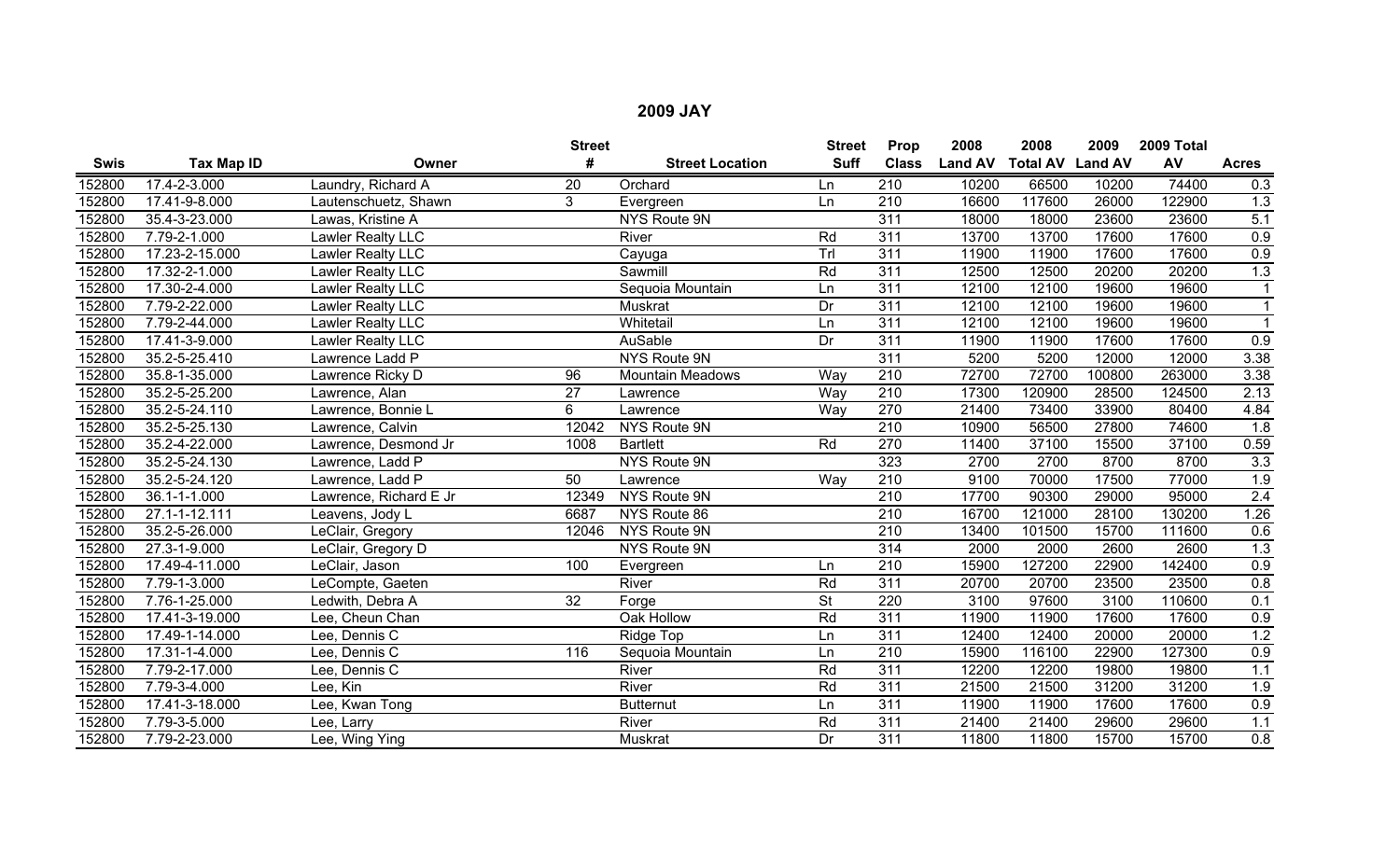|             |                |                       | <b>Street</b>   |                        | <b>Street</b>            | Prop             | 2008           | 2008                    | 2009   | 2009 Total |                   |
|-------------|----------------|-----------------------|-----------------|------------------------|--------------------------|------------------|----------------|-------------------------|--------|------------|-------------------|
| <b>Swis</b> | Tax Map ID     | Owner                 | #               | <b>Street Location</b> | <b>Suff</b>              | <b>Class</b>     | <b>Land AV</b> | <b>Total AV Land AV</b> |        | AV         | <b>Acres</b>      |
| 152800      | 7.76-1-6.000   | Leigh James Prop LLC  | 9               | Forge                  | <b>St</b>                | $\overline{210}$ | 6200           | 69500                   | 6200   | 73600      | 0.2               |
| 152800      | 17.40-3-6.000  | Leiper, George C      | $\overline{42}$ | Cedar                  | $\overline{\mathsf{St}}$ | 210              | 15900          | 85200                   | 22900  | 95600      | 0.9               |
| 152800      | 27.3-1-36.000  | Lemassena, Robert F   | 621             | Glen                   | Rd                       | 260              | 19400          | 44200                   | 31200  | 53200      | 3.5               |
| 152800      | 17.49-3-13.000 | Leon Albert D         | 5               | Hawthorne              | Ln                       | 210              | 11900          | 130600                  | 22900  | 144400     | 0.9               |
| 152800      | 27.2-2-4.000   | Leshko, Gary L        | 140             | John Fountain          | Rd                       | 240              | 33000          | 392100                  | 36500  | 411700     | 12.47             |
| 152800      | 17.33-1-12.000 | Letourneur, Raymond J | 159             | Alder                  | <b>St</b>                | $\overline{210}$ | 16100          | 114800                  | 25400  | 126600     |                   |
| 152800      | 7.79-1-6.000   | Levine, Ronald        |                 | River                  | Rd                       | 311              | 25100          | 25100                   | 26500  | 26500      | 0.9               |
| 152800      | 7.79-2-6.000   | Levine, Ronald E      | 205             | River                  | Rd                       | 210              | 18300          | 147600                  | 22900  | 157800     | 0.9               |
| 152800      | 17.49-3-26.000 | Lewis, Clifton W Jr   |                 | Gooseberry             | Ln                       | 311              | 11900          | 11900                   | 17600  | 17600      | 0.9               |
| 152800      | 17.31-3-11.000 | Leyhane, Diane        | 40              | Summit                 | Ln                       | $\overline{210}$ | 16900          | 170800                  | 26400  | 184500     | 1.5               |
| 152800      | 35.2-5-25.420  | Liebman, Mark         | 43              | Lawrence               | Way                      | $\overline{210}$ | 16900          | 83800                   | 28000  | 93100      | 1.91              |
| 152800      | 27.1-3-17.000  | Light, Donald P       | 55              | Danielle               | Rd                       | $\overline{210}$ | 18400          | 226800                  | 28300  | 239700     | 2.44              |
| 152800      | 17.23-2-14.000 | Lightfoot, Thomas C   |                 | Cayuga                 | TrI                      | 311              | 11900          | 11900                   | 19600  | 19600      |                   |
| 152800      | 27.2-2-10.000  | Likewise, Roger L     | $\frac{1}{343}$ | <b>Stickney Bridge</b> | Rd                       | $\overline{210}$ | 16600          | 131000                  | 27600  | 146500     | 1.7               |
| 152800      | 27.2-2-11.000  | Likewise, Roger L     |                 | <b>Stickney Bridge</b> | Rd                       | 311              | 12600          | 12600                   | 12600  | 12600      | 1.6               |
| 152800      | 27.2-2-16.500  | Lilly, Ronnie         |                 | <b>Stickney Bridge</b> | Rd                       | 322              | 91400          | 91400                   | 101700 | 101700     | 10.1              |
| 152800      | 27.1-3-34.000  | Lincoln, William      | 49              | <b>Bills</b>           | Ln                       | $\overline{210}$ | 17500          | 121000                  | 27200  | 132500     | 1.9               |
| 152800      | 27.1-3-30.000  | Lincoln, William      | 11              | <b>Bills</b>           | Ln                       | 312              | 12800          | 13900                   | 20500  | 22000      | 1.46              |
| 152800      | 35.8-1-21.200  | Lincoln-Day, Rosamond | 16              | Springfield            | Rd                       | 210              | 13600          | 110000                  | 17300  | 110000     | 0.66              |
| 152800      | 8.3-1-61.000   | Lincoln, Corey M      | 11              | Pigeon Hill            | Ln                       | $\overline{210}$ | 10200          | 66000                   | 10200  | 78800      | 0.31              |
| 152800      | 27.1-1-1.110   | Lincoln, James H      |                 | John Fountain          | Rd                       | 322              | 22100          | 22100                   | 29300  | 29300      | 22.72             |
| 152800      | 27.10-4-17.000 | Lincoln, James H      |                 | John Fountain          | Rd                       | 311              | 3000           | 3000                    | 3000   | 3000       | 0.13              |
| 152800      | 27.10-4-16.000 | Lincoln, James H      | 5               | <b>Brick Store</b>     | Ln                       | 210              | 7700           | 138800                  | 8100   | 145700     | $\overline{0.27}$ |
| 152800      | 27.10-4-13.000 | Lincoln, James H      |                 | John Fountain          | Rd                       | 311              | 3700           | 3700                    | 3700   | 3700       | 0.12              |
| 152800      | 27.10-4-11.000 | Lincoln, James H      |                 | John Fountain          | Rd                       | 311              | 10900          | 10900                   | 13800  | 13800      | 0.9               |
| 152800      | 27.1-1-2.036   | Lincoln, James H      |                 | John Fountain          | Rd                       | 314              | 1700           | 1700                    | 1700   | 1700       | 0.68              |
| 152800      | 35.2-4-5.000   | Lincoln, Jimmy R      | 1062            | <b>Bartlett</b>        | Rd                       | 210              | 10200          | 95100                   | 10700  | 95100      | 0.3               |
| 152800      | 27.1-3-35.000  | Lincoln, Kevin C      | 32              | <b>Bills</b>           | Ln                       | $\overline{210}$ | 17100          | 132700                  | 26500  | 146900     | 2.29              |
| 152800      | 7.75-2-18.000  | Lincoln, Mary R       | 97              | Church                 | Ln                       | 210              | 11300          | 100800                  | 19500  | 108800     |                   |
| 152800      | 36.1-1-11.300  | Lincoln, Robert E Jr  | 191             | Valley                 | Rd                       | $\overline{210}$ | 18900          | 138300                  | 30600  | 147600     | 3.2               |
| 152800      | 27.4-1-16.200  | Lincoln, Robert E Sr  | 244             | Hazen                  | Rd                       | $\overline{210}$ | 22800          | 92400                   | 30400  | 104500     | 5.7               |
| 152800      | 27.1-3-32.000  | Lincoln, William      |                 | <b>Bills</b>           | Ln                       | 311              | 12700          | 12700                   | 20400  | 20400      | 1.39              |
| 152800      | 27.1-3-33.000  | Lincoln, William      |                 | <b>Bills</b>           | Ln                       | 311              | 12100          | 12100                   | 19700  | 19700      | 1.03              |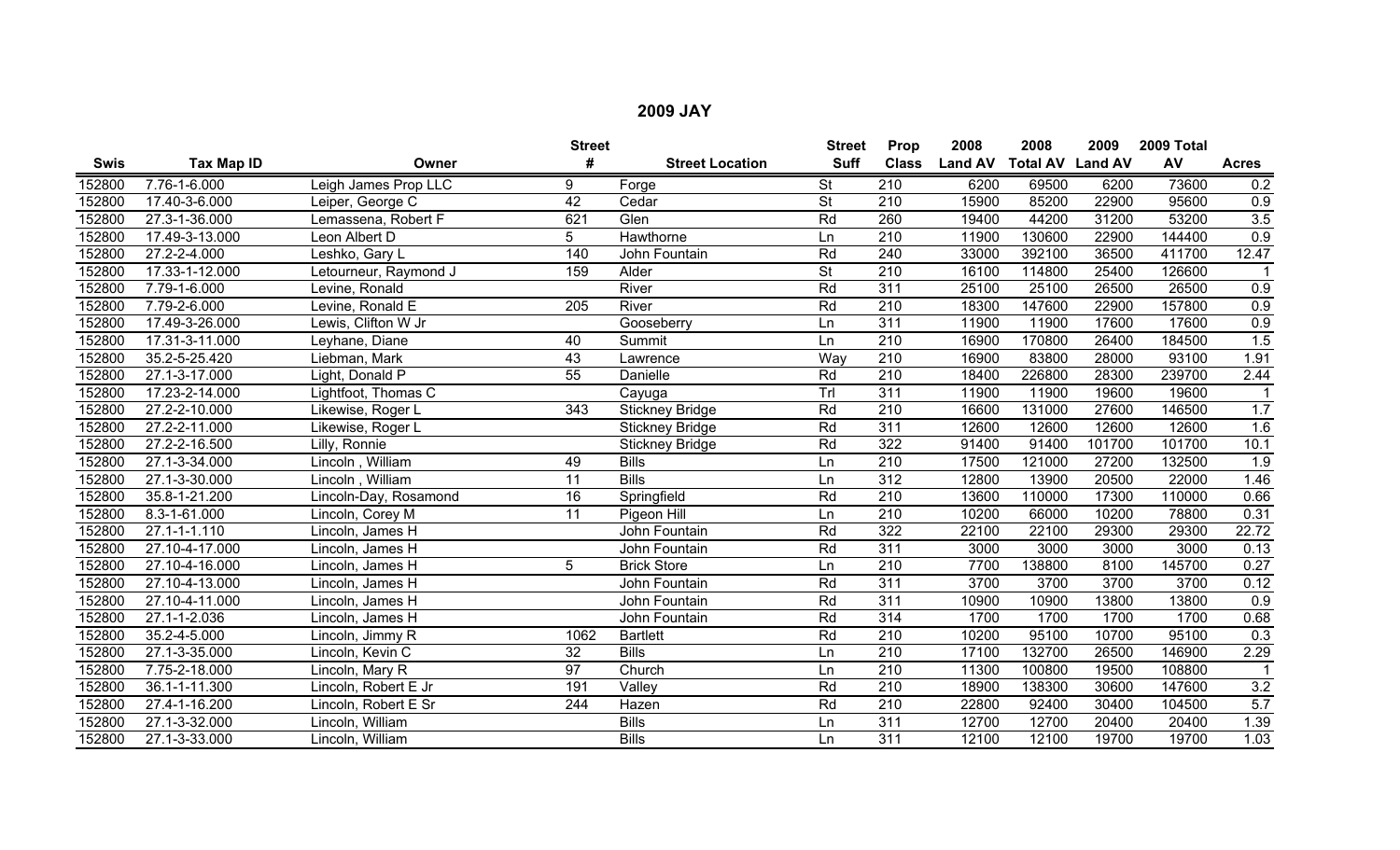|             |                |                       | <b>Street</b>   |                        | <b>Street</b>            | Prop             | 2008           | 2008            | 2009           | 2009 Total |                  |
|-------------|----------------|-----------------------|-----------------|------------------------|--------------------------|------------------|----------------|-----------------|----------------|------------|------------------|
| <b>Swis</b> | Tax Map ID     | Owner                 | #               | <b>Street Location</b> | <b>Suff</b>              | <b>Class</b>     | <b>Land AV</b> | <b>Total AV</b> | <b>Land AV</b> | AV         | <b>Acres</b>     |
| 152800      | 27.1-3-43.100  | Lincoln, William      |                 | <b>Bills</b>           | Ln                       | 311              | 12200          | 12200           | 19800          | 19800      | 1.11             |
| 152800      | 27.1-3-43.200  | Lincoln, William      |                 | <b>Bills</b>           | Ln                       | 311              | 12100          | 12100           | 19600          | 19600      | 1.01             |
| 152800      | 27.1-3-43.400  | Lincoln, William      |                 | <b>Bills</b>           | Ln                       | 311              | 12100          | 12100           | 19600          | 19600      |                  |
| 152800      | 27.1-3-43.300  | Lincoln, William      |                 | <b>Bills</b>           | Ln                       | $\overline{311}$ | 12100          | 12100           | 19600          | 19600      | 1.01             |
| 152800      | 27.10-6-1.000  | Lincoln, William H II | 6700            | NYS Route 86           |                          | 210              | 14900          | 83900           | 21600          | 91000      | 1.6              |
| 152800      | 17.32-4-19.000 | Lindemann, John       | 13              | Dogwood                | <b>St</b>                | $\overline{210}$ | 15900          | 74900           | 22900          | 89000      | 0.9              |
| 152800      | 18.3-1-31.300  | Lippincott, Jane S    |                 | Hazen                  | Rd                       | $\overline{314}$ | 12200          | 12200           | 16600          | 16600      | $\overline{4}$   |
| 152800      | 17.41-7-1.000  | Lippman, Sanford      |                 | Oak Hollow             | Rd                       | $\overline{311}$ | 11800          | 11800           | 15700          | 15700      | 0.8              |
| 152800      | 17.49-1-5.000  | Lirio, Oscar C        |                 | Oak Hollow             | Rd                       | 311              | 9200           | 9200            | 9800           | 9800       | 0.5              |
| 152800      | 17.49-1-4.000  | Lirio, Oscar C        | 127             | Oak Hollow             | Rd                       | $\overline{210}$ | 15900          | 181800          | 22900          | 188400     | 0.9              |
| 152800      | 7.4-2-1.200    | Lisacchi, Leonard     | 14165           | NYS Route 9N           |                          | 210              | 12200          | 89600           | 12500          | 110000     | 0.61             |
| 152800      | 17.49-4-16.000 | Lisacchi, Leonard G   | 61              | Fern                   | Ln                       | $\overline{210}$ | 8000           | 105700          | 22900          | 235800     | 0.9              |
| 152800      | 35.8-3-5.100   | Little Mark D         |                 | NYS Route 9N           |                          | $\overline{314}$ | 51700          | 51700           | 36000          | 36000      | 12               |
| 152800      | 35.8-3-15.000  | Little Mark D         |                 | Trumbulls              | Rd                       | $\overline{312}$ | 99000          | 99000           | 140400         | 150500     | 32.1             |
| 152800      | 7.79-3-6.000   | Lobo, Philip          |                 | River                  | Rd                       | 311              | 21100          | 21100           | 29400          | 29400      |                  |
| 152800      | 36.-1-29.200   | Localio, William H    | 347             | Jay Mountain           | Rd                       | 260              | 47500          | 206500          | 47200          | 218500     | 11.48            |
| 152800      | 7.76-1-12.200  | Locklin, Bruce        |                 | Forge                  | <b>St</b>                | $\overline{311}$ | 2200           | 2200            | 1700           | 1700       | 0.11             |
| 152800      | 7.76-1-14.000  | Locklin, Bruce A      | 31              | Forge                  | $\overline{\mathsf{St}}$ | $\overline{210}$ | 9200           | 95700           | 9200           | 108500     | 0.3              |
| 152800      | 36.1-1-17.120  | Lolacono, Marc        | 148             | Valley                 | Rd                       | $\overline{210}$ | 20000          | 82900           | 32000          | 103600     | $\overline{3.9}$ |
| 152800      | 17.23-1-10.000 | Lombardo, Richard M   |                 | Antler                 | Dr                       | $\overline{311}$ | 12400          | 12400           | 20000          | 20000      | 1.2              |
| 152800      | 27.1-3-13.000  | Long Kathryn A        |                 | NYS Route 86           |                          | $\overline{311}$ | 12600          | 12600           | 20300          | 20300      | 1.37             |
| 152800      | 7.79-2-52.000  | Longinetti, Raymond   |                 | Whitetail              | Ln                       | 311              | 12200          | 12200           | 19800          | 19800      | 1.1              |
| 152800      | 7.79-2-51.000  | Longinetti, Raymond J | 115             | Whitetail              | Ln                       | $\overline{210}$ | 16100          | 189500          | 25400          | 202800     |                  |
| 152800      | 17.48-2-11.000 | Longo Raymond G       | $\overline{34}$ | Sawmill                | Rd                       | $\overline{210}$ | 15700          | 147800          | 20300          | 165900     | 0.8              |
| 152800      | 17.41-7-2.000  | Longo, Raymond G      |                 | Oak Hollow             | Rd                       | 311              | 9200           | 9200            | 9800           | 9800       | 0.5              |
| 152800      | 17.41-7-7.000  | Longo, Raymond G      |                 | Dew                    | Dr                       | $\overline{311}$ | 11900          | 11900           | 17600          | 17600      | 0.9              |
| 152800      | 17.58-1-14.000 | Longo, Raymond P      |                 | Cottontail             | Ln                       | $\overline{311}$ | 11900          | 11900           | 17600          | 17600      | 0.9              |
| 152800      | 7.79-2-10.000  | Looney Alice D        | 167             | River                  | Rd                       | $\overline{210}$ | 16300          | 318300          | 17800          | 332800     | 0.7              |
| 152800      | 18.3-1-4.200   | Losso, Carlo V        | 839             | <b>Stickney Bridge</b> | Rd                       | $\overline{210}$ | 27100          | 164100          | 33000          | 180000     | 8.52             |
| 152800      | 18.3-1-4.100   | Losso, Raymond B      | 869             | <b>Stickney Bridge</b> | Rd                       | 240              | 91800          | 213400          | 107600         | 230600     | 99.11            |
| 152800      | 18.1-1-9.002   | Lowe, William T       | 13              | Pulitzer               | Wav                      | 240              | 34200          | 172800          | 37400          | 181200     | 13.4             |
| 152800      | 7.84-5-14.000  | Lowther, Emma J       | $\overline{39}$ | <b>Burt</b>            | Ln                       | 210              | 6200           | 58700           | 6200           | 71500      | 0.2              |
| 152800      | 7.84-5-7.000   | Lowther, Henry D      | $\overline{30}$ | <b>Burt</b>            | Ln                       | $\overline{210}$ | 9200           | 78500           | 9200           | 83600      | 0.3              |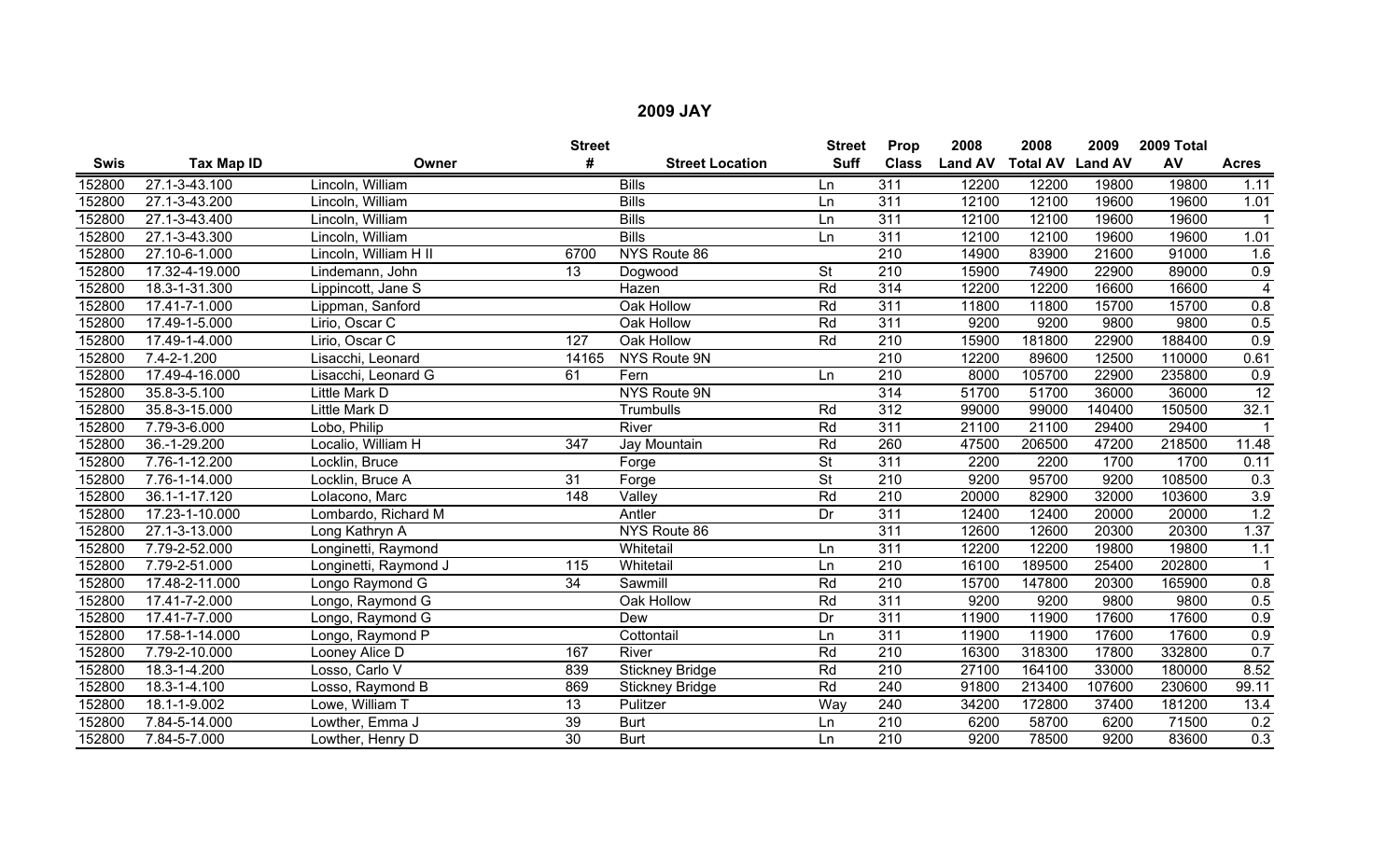|        |                |                           | <b>Street</b>   |                        | <b>Street</b> | Prop             | 2008           | 2008                    | 2009  | 2009 Total |                  |
|--------|----------------|---------------------------|-----------------|------------------------|---------------|------------------|----------------|-------------------------|-------|------------|------------------|
| Swis   | Tax Map ID     | Owner                     | #               | <b>Street Location</b> | <b>Suff</b>   | <b>Class</b>     | <b>Land AV</b> | <b>Total AV Land AV</b> |       | AV         | <b>Acres</b>     |
| 152800 | 7.84-2-9.000   | Lowther, Jeremy M         | $\overline{20}$ | <b>Broad</b>           | Ln            | $\overline{210}$ | 6200           | 102200                  | 6200  | 107100     | 0.2              |
| 152800 | 7.79-4-5.000   | Luber, Edward             |                 | Muskrat                | Dr            | $\overline{311}$ | 12100          | 12100                   | 19800 | 19800      | 1.1              |
| 152800 | 17.48-1-14.000 | Lucas, Janet P            |                 | <b>Scenic Point</b>    | Ln            | $\overline{311}$ | 17500          | 17500                   | 24700 | 24700      | 1.1              |
| 152800 | 27.2-2-2.100   | Lupu, Virgil              |                 | John Fountain          | Rd            | 314              | 26700          | 26700                   | 92000 | 92000      | $\overline{5}$   |
| 152800 | 17.23-5-4.000  | MacDonald, Nancy A        | 51              | Sequoia Mountain       | Ln            | $\overline{210}$ | 15700          | 76400                   | 20300 | 85800      | 0.8              |
| 152800 | 45.-1-3.000    | MacGaffey, Wyatt          | 373             | Jay Mountain           | Rd            | $\overline{210}$ | 50600          | 304300                  | 57000 | 328500     | 6.1              |
| 152800 | 17.40-1-15.000 | Macinick, Carol G         |                 | <b>Scenic Point</b>    | Ln            | 311              | 14600          | 14600                   | 20400 | 20400      | 1.4              |
| 152800 | 35.4-3-12.000  | MacKenzie, Kevin B        |                 | NYS Route 9N           |               | 311              | 10300          | 10300                   | 12500 | 12500      | 0.64             |
| 152800 | 35.4-3-11.000  | MacKenzie, Kevin B        | 11930           | NYS Route 9N           |               | 270              | 15500          | 53500                   | 26200 | 58600      |                  |
| 152800 | 18.1-1-24.111  | MacKinnon, Katherine      |                 | Sheldrake              | Rd            | 323              | 58600          | 58600                   | 58600 | 58600      | 33.1             |
| 152800 | 18.-2-28.100   | MacKinnon, Katherine      |                 | <b>Black Mountain</b>  | Ln            | 912              | 98900          | 115900                  | 98900 | 115900     | 77.1             |
| 152800 | 27.3-1-37.000  | Macrae-Gibson, Gavin      | 621             | Glen                   | Rd            | 260              | 16700          | 41400                   | 27800 | 46600      | $\overline{1.8}$ |
| 152800 | 17.23-6-16.000 | Madden, David F           |                 | Sawmill                | Rd            | 311              | 12200          | 12200                   | 19800 | 19800      | 1.1              |
| 152800 | 27.10-1-6.000  | Madden, James J           | 12983           | NYS Route 9N           |               | $\overline{210}$ | 12200          | 102900                  | 12300 | 118000     | 0.6              |
| 152800 | 27.10-1-8.000  | Madden, James J           | 12975           | <b>NYS Route 9N</b>    |               | $\overline{210}$ | 10100          | 35800                   | 10300 | 38600      | 0.5              |
| 152800 | 27.2-2-61.000  | Madden, Joseph            | 13106           | NYS Route 9N           |               | 210              | 16700          | 206300                  | 27800 | 206300     | 1.8              |
| 152800 | 27.2-2-62.000  | Madden, Joseph            |                 | John Fountain          | Rd            | 311              | 2500           | 2500                    | 3200  | 3200       | 1.6              |
| 152800 | 17.58-1-2.000  | Madden, William T III     | 116             | Evergreen              | Ln            | 210              | 17500          | 128800                  | 22900 | 143300     | 0.9              |
| 152800 | 7.84-1-8.025   | Maicus, Gayle             | 14072           | NYS Route 9N           |               | $\overline{210}$ | 10800          | 118600                  | 22400 | 121700     | 1.1              |
| 152800 | 7.84-3-14.000  | Maicus, Pearl E           | $\overline{7}$  | <b>Broad</b>           | Ln            | 220              | 8200           | 100900                  | 8200  | 116800     | 0.39             |
| 152800 | 17.41-6-6.000  | Maier-Hallihan, Angelique | 91              | Cherry                 | Ln            | $\overline{210}$ | 15900          | 134100                  | 22900 | 143800     | 0.9              |
| 152800 | 27.2-2-6.000   | Maier, Robert T           | 199             | <b>Stickney Bridge</b> | Rd            | 260              | 31700          | 82900                   | 35600 | 94000      | 11.5             |
| 152800 | 7.75-2-11.200  | Mainini Jeanine           | 125             | Church                 | Ln            | 220              | 6200           | 60300                   | 6200  | 71500      | 0.2              |
| 152800 | 17.4-1-5.000   | Mainini Jeanine           | 13515           | NYS Route 9N           |               | $\overline{210}$ | 20800          | 120300                  | 33000 | 130200     | 4.4              |
| 152800 | 27.23-2-8.000  | Mainzer, Thomas R         | $\overline{47}$ | Almweg                 | Ln            | $\overline{210}$ | 18700          | 234900                  | 25600 | 251500     | 1.1              |
| 152800 | 18.1-1-1.000   | Maloney, Bob              | 352             | Sheldrake              | Rd            | 323              | 59000          | 59000                   | 59000 | 59000      | 25.45            |
| 152800 | 17.32-1-7.000  | Maloney, Richard G        |                 | Sawmill                | Rd            | $\overline{311}$ | 12400          | 12400                   | 20000 | 20000      | 1.2              |
| 152800 | 17.48-1-28.000 | Malskis, Brian J          | 45              | Rockledge              | Ln            | $\overline{210}$ | 19000          | 134100                  | 26000 | 146200     | 1.3              |
| 152800 | 17.48-1-27.000 | Malskis, Joseph           |                 | Rockledge              | Ln            | 311              | 17500          | 17500                   | 24700 | 24700      | 1.1              |
| 152800 | 17.48-1-26.000 | Malskis, Joseph W         | 37              | Rockledge              | Ln            | 210              | 18700          | 165900                  | 25600 | 176300     | 1.1              |
| 152800 | 17.48-1-15.000 | Malskis, Joseph W         |                 | Rockledge              | Ln            | $\overline{311}$ | 12100          | 12100                   | 19600 | 19600      | $\overline{1}$   |
| 152800 | 17.32-3-4.000  | Malskis, Joseph W Jr      | 28              | Fir                    | <b>St</b>     | 210              | 15900          | 87400                   | 22900 | 100200     | 0.9              |
| 152800 | 28.1-1-6.100   | Mandracchia, James        | 635             | Hazen                  | Rd            | 210              | 22000          | 180300                  | 30000 | 189500     | 5.19             |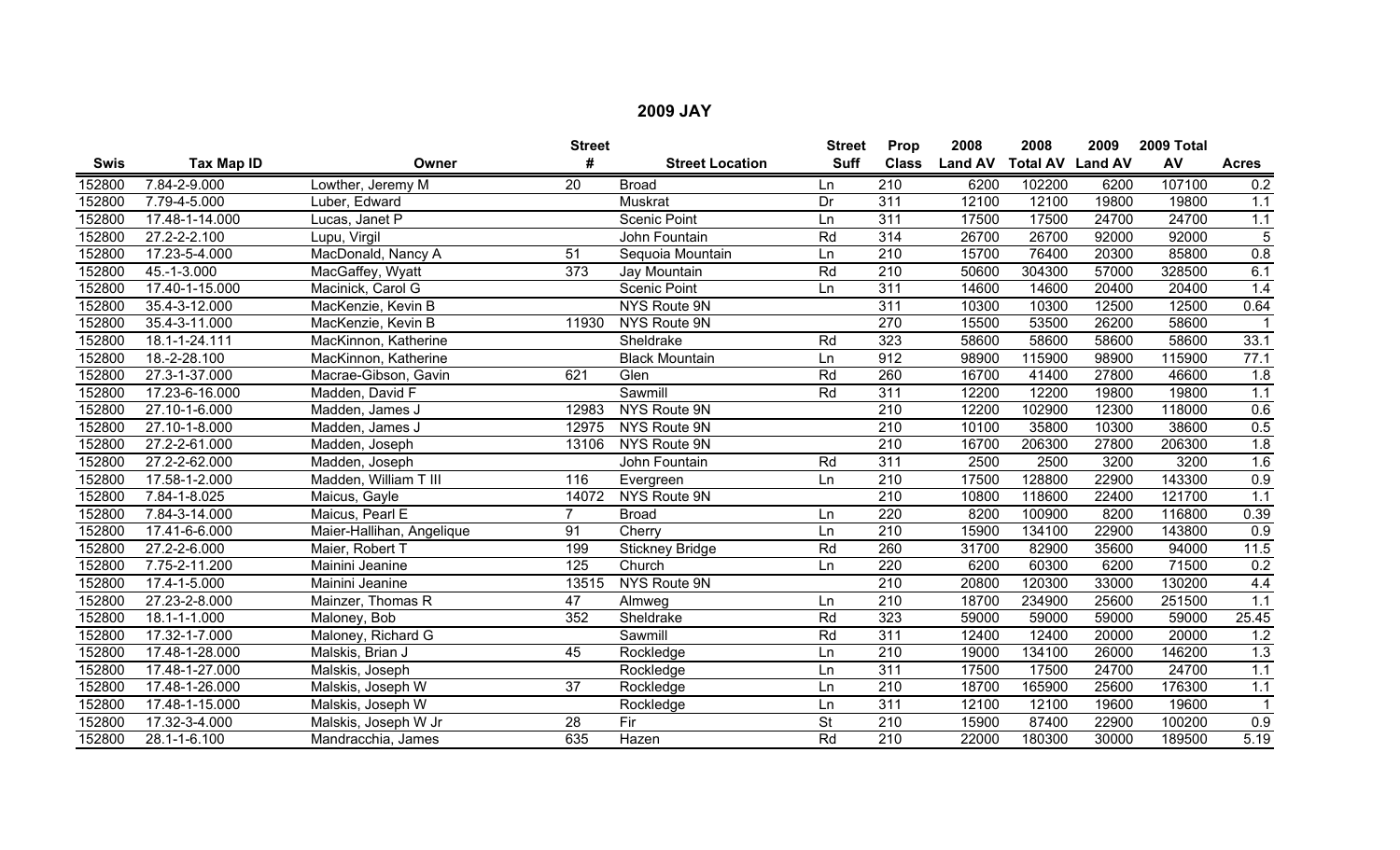|             |                |                         | <b>Street</b>    |                        | <b>Street</b>            | Prop             | 2008           | 2008                    | 2009  | 2009 Total |              |
|-------------|----------------|-------------------------|------------------|------------------------|--------------------------|------------------|----------------|-------------------------|-------|------------|--------------|
| <b>Swis</b> | Tax Map ID     | Owner                   | #                | <b>Street Location</b> | <b>Suff</b>              | <b>Class</b>     | <b>Land AV</b> | <b>Total AV Land AV</b> |       | AV         | <b>Acres</b> |
| 152800      | 28.1-1-6.200   | Mandracchia, James      |                  | Hazen                  | Rd                       | 311              | 22000          | 22000                   | 28000 | 28000      | 5.19         |
| 152800      | 27.2-1-10.000  | Manley, Gilbert         | 13107            | NYS Route 9N           |                          | $\overline{210}$ | 11200          | 96000                   | 13100 | 103700     | 0.5          |
| 152800      | 27.10-4-48.000 | Manley, Terri L         | 17               | <b>Howard Heights</b>  | Ln                       | $\overline{210}$ | 10100          | 72300                   | 10300 | 80000      | 0.5          |
| 152800      | 7.76-3-41.100  | Manning, Daniel T III   | 14226            | NYS Route 9N           | <b>St</b>                | 481              | 9400           | 112000                  | 9400  | 123200     | 0.2          |
| 152800      | 35.2-3-2.000   | Manning, Daniel T III   | 12337            | NYS Route 9N           |                          | 210              | 15300          | 152500                  | 23600 | 167800     | 0.9          |
| 152800      | 7.76-1-2.000   | Manning, John T         | 24               | Church                 | Ln                       | $\overline{210}$ | 8300           | 103600                  | 8300  | 122200     | 0.3          |
| 152800      | 28.1-1-3.000   | Manning, John T Jr      | 615              | Hazen                  | Rd                       | 210              | 18800          | 175900                  | 30400 | 178000     | 3.1          |
| 152800      | 7.76-3-10.000  | Manning, Melissa S      | 12               | College                | $\overline{\mathsf{St}}$ | $\overline{210}$ | 9200           | 107100                  | 9200  | 128500     | 0.3          |
| 152800      | 17.49-4-14.000 | Mannino, Frank P        |                  | Fern                   | Ln                       | 311              | 11900          | 11900                   | 17600 | 17600      | 0.9          |
| 152800      | 17.4-1-10.200  | Mantz, Thomas L         |                  | NYS Route 9N           |                          | 314              | 16100          | 16100                   | 16100 | 16100      | 3.9          |
| 152800      | 7.79-2-56.000  | Manuelyan, Ruben        |                  | Antler                 | Dr                       | $\overline{311}$ | 11900          | 11900                   | 17600 | 17600      | 0.9          |
| 152800      | 17.2-1-29.100  | Mapes, Joan             | 1239             | <b>Stickney Bridge</b> | Rd                       | 210              | 19500          | 148400                  | 31300 | 160000     | 3.56         |
| 152800      | 17.50-4-16.000 | Marino, Maria G         | 43               | Cottontail             | Ln                       | 210              | 15900          | 101700                  | 22900 | 114100     | 0.9          |
| 152800      | 17.40-1-14.000 | Markiewicz, Robert M    | 106              | <b>Scenic Point</b>    | Ln                       | $\overline{210}$ | 19400          | 190500                  | 26200 | 202400     | 1.4          |
| 152800      | 17.32-4-9.000  | Marks, Philip           |                  | Elm                    | $\overline{\mathsf{St}}$ | $\overline{311}$ | 11900          | 11900                   | 17600 | 17600      | 0.9          |
| 152800      | 18.3-1-32.200  | Marshall, Helene M      |                  | Hazen                  | Rd                       | 311              | 17900          | 17900                   | 23800 | 23800      | 0.9          |
| 152800      | 7.75-2-5.000   | Martin, Crystal A       | 173              | Church                 | Ln                       | 210              | 12000          | 71500                   | 12000 | 78900      | 0.51         |
| 152800      | $8.-2-3.200$   | Martin, Philip D Sr     | $\overline{515}$ | Grove                  | Rd                       | $\overline{270}$ | 13600          | 38800                   | 17000 | 56400      | 0.65         |
| 152800      | 7.75-2-2.000   | Martin, Steven          | 185              | Church                 | Ln                       | $\overline{210}$ | 7800           | 57500                   | 7800  | 68100      | 0.3          |
| 152800      | 7.75-2-1.000   | Martin, Steven D        |                  | Church                 | Ln                       | 311              | 7300           | 7300                    | 7700  | 7700       | 0.5          |
| 152800      | 17.50-2-1.000  | Martineau, James E Jr   |                  | Ridge Top              | Ln                       | 311              | 11900          | 11900                   | 17600 | 17600      | 0.9          |
| 152800      | 17.49-3-35.000 | Marx, Ronald            |                  | Fern                   | Ln                       | 311              | 11900          | 11900                   | 17600 | 17600      | 0.9          |
| 152800      | 17.49-3-36.000 | Marx, Ronald            |                  | Fern                   | Ln                       | 311              | 11900          | 11900                   | 17600 | 17600      | 0.9          |
| 152800      | 7.79-2-53.000  | Marx, Ronald            |                  | Whitetail              | Ln                       | 311              | 12200          | 12200                   | 19800 | 19800      | 1.1          |
| 152800      | 17.41-3-10.000 | Marx, Ronnie            |                  | AuSable                | Dr                       | 311              | 19700          | 19700                   | 23900 | 23900      | 5.8          |
| 152800      | 17.41-3-28.000 | Mason, Aubrey G         | $\overline{20}$  | Cherry                 | Ln                       | 210              | 15900          | 81900                   | 22900 | 94700      | 0.9          |
| 152800      | 7.76-3-45.000  | Masonic Lodge 790 F&AM  | 14234            | NYS Route 9N           |                          | 482              | 9200           | 90600                   | 10100 | 93300      | 0.3          |
| 152800      | 7.84-2-22.000  | Matyas, Jeanne          |                  | River                  | Rd                       | 311              | 7600           | 7600                    | 7600  | 7600       | 0.4          |
| 152800      | 7.76-3-57.000  | Matzel, Elizabeth H     | 8                | School                 | Ln                       | 210              | 9700           | 131700                  | 9700  | 151900     | 0.4          |
| 152800      | 7.79-2-15.000  | <b>McAlevey Marlene</b> |                  | River                  | Rd                       | 311              | 12100          | 12100                   | 19600 | 19600      |              |
| 152800      | 7.79-2-14.000  | McAlevey, John F        | 88               | Whitetail              | Ln                       | 210              | 14200          | 114600                  | 18000 | 128600     | 0.71         |
| 152800      | 17.58-1-30.000 | McBride, Rosetta B      |                  | Cottontail             | Ln                       | 311              | 10700          | 10700                   | 13700 | 13700      | 0.7          |
| 152800      | 7.84-4-6.000   | McCabe Justin J         | $\overline{21}$  | <b>Burt</b>            | Ln                       | 210              | 3100           | 52300                   | 3100  | 71700      | 0.1          |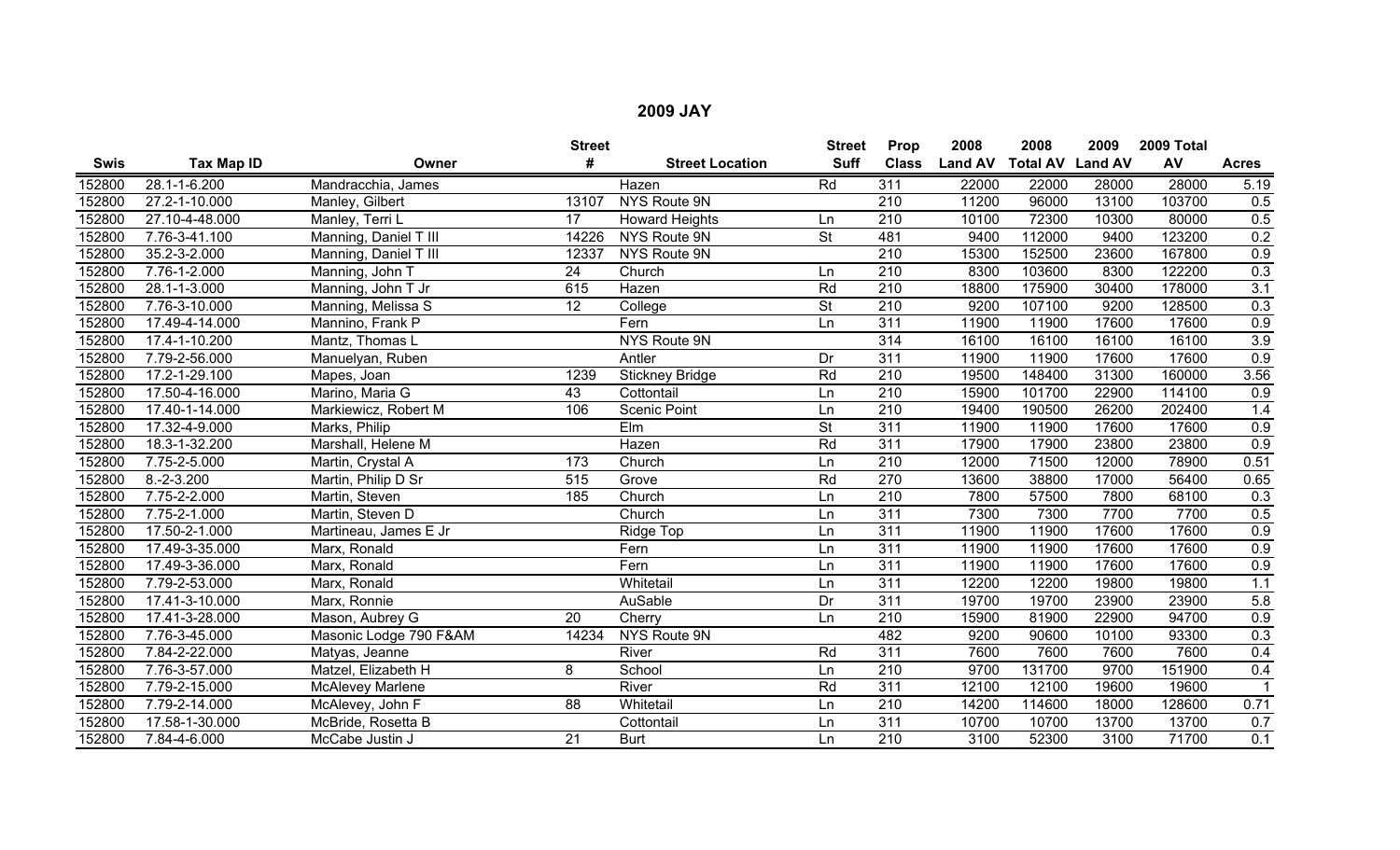|             |                            |                            | <b>Street</b>    |                        | <b>Street</b>   | Prop             | 2008           | 2008                    | 2009  | 2009 Total |              |
|-------------|----------------------------|----------------------------|------------------|------------------------|-----------------|------------------|----------------|-------------------------|-------|------------|--------------|
| <b>Swis</b> | Tax Map ID                 | Owner                      | #                | <b>Street Location</b> | <b>Suff</b>     | <b>Class</b>     | <b>Land AV</b> | <b>Total AV Land AV</b> |       | AV         | <b>Acres</b> |
| 152800      | 27.10-1-7.000              | McCabe-Herringshaw, Cora J | 12979            | <b>NYS Route 9N</b>    |                 | 210              | 9200           | 63000                   | 9200  | 72100      | 0.3          |
| 152800      | 27.2-1-3.000               | McCabe, John F             | 13151            | NYS Route 9N           |                 | 210              | 15500          | 75200                   | 26200 | 82700      |              |
| 152800      | 36.1-1-33.000              | McConkey, Irene W          | 199              | Straight               | Rd              | $\overline{210}$ | 40800          | 114400                  | 49700 | 125300     | 8.59         |
| 152800      | 17.32-5-6.000              | McCoy, Robert J            | 56               | Dogwood                | <b>St</b>       | 210              | 15900          | 162800                  | 22900 | 178900     | 0.9          |
| 152800      | 17.33-2-5.100              | McDermott, Robert J        | $\overline{721}$ | AuSable                | $\overline{Dr}$ | 210              | 15800          | 180500                  | 21800 | 234400     | 0.86         |
| 152800      | 27.10-4-6.000              | McDonald David             | $\overline{12}$  | John Fountain          | Rd              | $\overline{210}$ | 3100           | 43600                   | 3200  | 4800       | 0.1          |
| 152800      | 27.10-4-7.000              | <b>McDonald Thomas</b>     | 16               | John Fountain          | Rd              | 210              | 6200           | 76500                   | 6500  | 83800      | 0.2          |
| 152800      | 27.10-2-7.000              | McDonald, Brian P          | $\overline{13}$  | John Fountain          | Rd              | $\overline{210}$ | 13400          | 147700                  | 20700 | 158300     | 1.1          |
| 152800      | 36.1-1-45.000              | McDonald, Craig W          | $\overline{23}$  | Anthony                | Rd              | 210              | 18100          | 100000                  | 27700 | 115300     | 2.7          |
| 152800      | 7.79-2-33.000              | McDonald, David            |                  | <b>Muskrat</b>         | Dr              | 311              | 11800          | 11800                   | 15700 | 15700      | 0.8          |
| 152800      | 36.-1-54.000               | McDonald, David M          | 52               | Jay Mountain           | Rd              | 210              | 30800          | 106000                  | 46600 | 116200     | 9.1          |
| 152800      | 27.10-6-5.000              | McDonald, James F          | 6746             | NYS Route 86           |                 | $\overline{210}$ | 12400          | 87400                   | 14400 | 93600      | 0.7          |
| 152800      | 27.10-4-73.000             | McDonald, Jay E            | 12952            | NYS Route 9N           |                 | $\overline{210}$ | 6200           | 78300                   | 6500  | 86100      | 0.2          |
| 152800      | 27.3-1-29.000              | McDonald, Jessica C        | 645              | Glen                   | Rd              | 210              | 15700          | 64000                   | 26400 | 70400      | 1.1          |
| 152800      | 17.32-1-4.000              | McDonald, Kevin            |                  | <b>Scenic Point</b>    | Ln              | 210              | 16400          | 135100                  | 26000 | 152300     | 1.3          |
| 152800      | $\overline{36}$ .-1-29.100 | McDonald, Lawrence J       | 319              | Jay Mountain           | Rd              | 240              | 34300          | 91600                   | 41100 | 100800     | 17.5         |
| 152800      | 27.10-4-69.075             | McDonald, Philip           | 4                | Park Side              | Dr              | 210              | 7200           | 109900                  | 7600  | 120900     | 0.23         |
| 152800      | 27.10-2-13.000             | McDonald, Scott K          | 12996            | NYS Route 9N           |                 | $\overline{210}$ | 12400          | 175200                  | 14400 | 185600     | 0.7          |
| 152800      | 17.4-1-35.000              | McDonald, Scott K          | 13289            | NYS Route 9N           |                 | $\overline{210}$ | 18300          | 144800                  | 29800 | 152100     | 2.8          |
| 152800      | 7.84-4-5.000               | McDonald, Thomas           | $\overline{23}$  | <b>Burt</b>            | Ln              | 280              | 3400           | 83000                   | 3400  | 74200      | 0.1          |
| 152800      | 17.48-1-33.000             | McDonough Kevin J          |                  | <b>Scenic Point</b>    | Ln              | $\overline{311}$ | 15400          | 15400                   | 24900 | 24900      | 1.21         |
| 152800      | 17.48-1-1.000              | McDonough Kevin J          | 165              | <b>Scenic Point</b>    | Ln              | $\overline{210}$ | 18900          | 261800                  | 25800 | 268300     | 1.2          |
| 152800      | 17.48-1-2.000              | McDonough Kevin J          |                  | <b>Scenic Point</b>    | Ln              | 311              | 17500          | 17500                   | 24700 | 24700      | 1.1          |
| 152800      | 35.2-5-22.100              | McDowell, Sheila           | 12116            | NYS Route 9N           |                 | 210              | 17100          | 110800                  | 19300 | 124500     | 5.4          |
| 152800      | 27.4-1-30.000              | McFarland, Edward          | 532              | Glen                   | Rd              | 240              | 50700          | 145600                  | 55100 | 153400     | 33.1         |
| 152800      | 35.2-4-19.110              | McGaughey, Michael W       |                  | <b>Bartlett</b>        | Rd              | 323              | 4400           | 4400                    | 6600  | 6600       | 2.2          |
| 152800      | 35.2-4-1.000               | McGaughey, Monica          | 171              | Springfield            | Rd              | 210              | 15500          | 64600                   | 26200 | 71000      |              |
| 152800      | 35.2-5-18.000              | McGuire, Charles R         | 29               | Pine Ridge             | Ln              | 210              | 23000          | 222900                  | 23600 | 227100     | 0.9          |
| 152800      | 17.30-2-6.000              | McIntosh Robert            | 184              | Sequoia Mountain       | Ln              | 210              | 16200          | 89700                   | 25600 | 98000      | 1.1          |
| 152800      | 7.75-2-7.000               | McKiernan, William A       | 159              | Church                 | Ln              | 220              | 12200          | 56700                   | 12200 | 67200      | 0.6          |
| 152800      | 7.75-2-8.000               | McKiernan, William R       | 153              | Church                 | Ln              | 210              | 12200          | 83700                   | 12300 | 96800      | 0.6          |
| 152800      | 27.1-2-21.234              | McLaughlin Donald W        | 6680             | NYS Route 86           |                 | 280              | 89600          | 348500                  | 94200 | 364500     | 20.31        |
| 152800      | 27.10-4-22.200             | McLean, Michael P          | $\overline{12}$  | <b>Covered Bridge</b>  | Ln              | $\overline{210}$ | 3400           | 87300                   | 3600  | 91900      | 0.1          |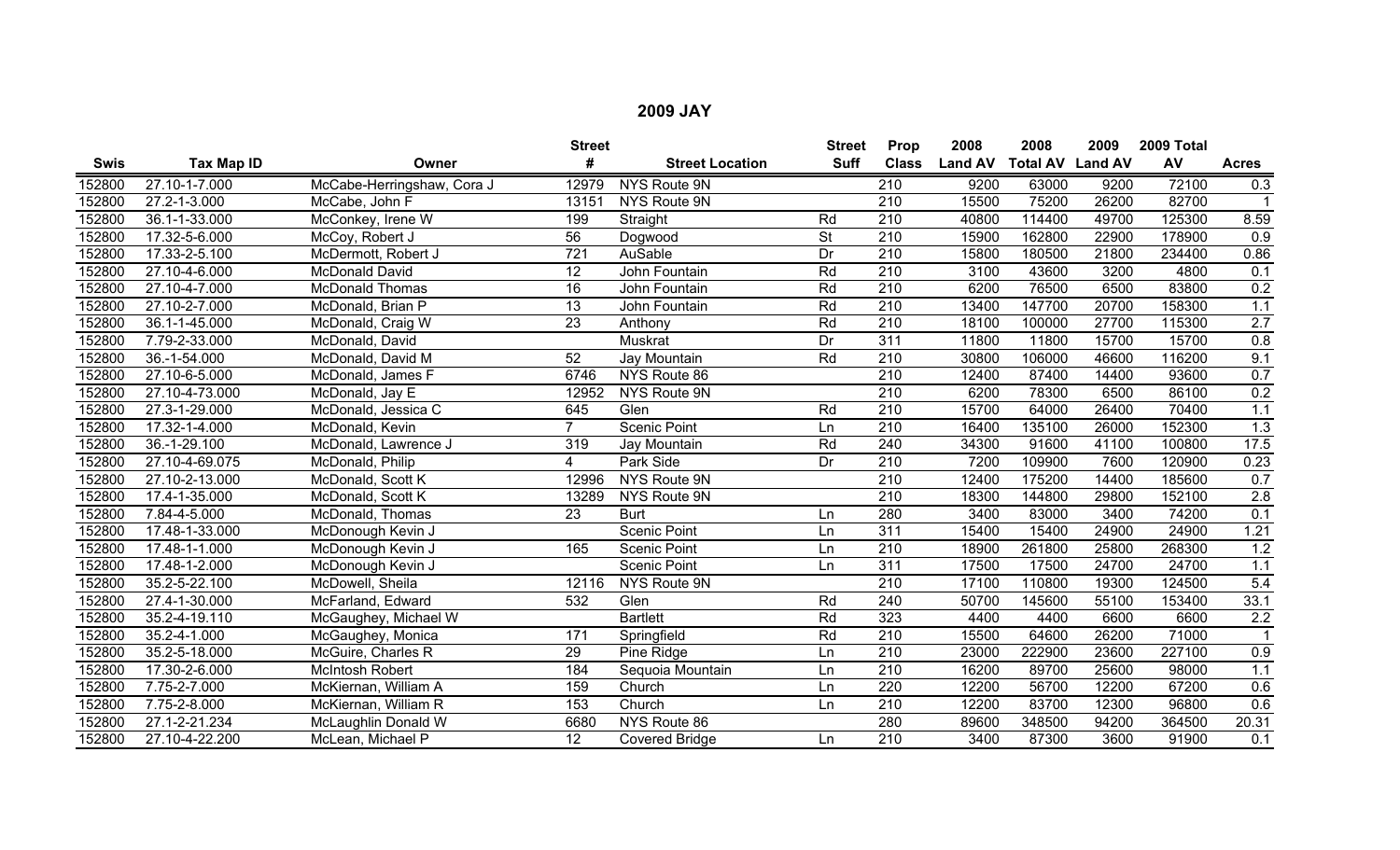|             |                   |                            | <b>Street</b>   |                        | <b>Street</b>            | Prop             | 2008           | 2008                    | 2009  | 2009 Total |                 |
|-------------|-------------------|----------------------------|-----------------|------------------------|--------------------------|------------------|----------------|-------------------------|-------|------------|-----------------|
| <b>Swis</b> | <b>Tax Map ID</b> | Owner                      | #               | <b>Street Location</b> | <b>Suff</b>              | <b>Class</b>     | <b>Land AV</b> | <b>Total AV Land AV</b> |       | AV         | <b>Acres</b>    |
| 152800      | 27.10-4-23.100    | McLean, Michael P          |                 | <b>Covered Bridge</b>  | Ln                       | 311              | 4700           | 4700                    | 4700  | 4700       | 0.2             |
| 152800      | 7.84-1-19.000     | McLean, Nancy L            | 14098           | NYS Route 9N           |                          | 210              | 10100          | 81000                   | 10300 | 94700      | 0.5             |
| 152800      | 27.10-4-64.000    | McLean, Nancy L            | 12893           | NYS Route 9N           |                          | $\overline{210}$ | 15800          | 94900                   | 23200 | 104400     | 2.3             |
| 152800      | 27.3-1-34.000     | McManus Brian              | 627             | Glen                   | Rd                       | 210              | 16300          | 101700                  | 27200 | 123100     | 1.5             |
| 152800      | 27.3-1-49.120     | Mear, Annie                |                 | Veith                  | Wav                      | 311              | 13500          | 13500                   | 14800 | 14800      | $6\phantom{1}6$ |
| 152800      | 27.3-1-49.200     | Mear, Annie                | 103             | Veith                  | Way                      | 210              | 23400          | 69400                   | 36400 | 82500      | 6.1             |
| 152800      | 7.76-3-29.000     | Meconi, Robert             | 14208           | NYS Route 9N           |                          | $\overline{210}$ | 6200           | 80900                   | 6500  | 90600      | 0.2             |
| 152800      | 27.23-2-9.000     | Mehrman, John              | 43              | Almweg                 | Ln                       | 210              | 18500          | 168400                  | 25400 | 178800     |                 |
| 152800      | 18.-2-12.000      | Mejlak, Amy E              | 889             | Green                  | <b>St</b>                | 210              | 31400          | 32300                   | 35500 | 166500     | 11.3            |
| 152800      | $18.-2-5.000$     | Melville Sandra A          | 995             | Green                  | $\overline{\mathsf{St}}$ | $\overline{210}$ | 22200          | 109700                  | 30100 | 118800     | 5.3             |
| 152800      | 36.1-1-75.200     | Melville, Sara L           | 58              | Anthony                | Rd                       | $\overline{210}$ | 22000          | 111200                  | 28800 | 125700     | 3.84            |
| 152800      | 17.40-1-18.000    | Merrick-Gass, Menilyn T    |                 | Sawmill                | Rd                       | 311              | 14400          | 14400                   | 20200 | 20200      | 1.3             |
| 152800      | 17.41-4-2.000     | Merrihew, Tina M           |                 | Oak Hollow             | Rd                       | 311              | 11800          | 11800                   | 15700 | 15700      | 0.8             |
| 152800      | 36.1-2-6.000      | Meslar, Deborah VH         | $\frac{1}{335}$ | Trumbulls              | Rd                       | $\overline{210}$ | 43200          | 434000                  | 55400 | 438100     | 9.06            |
| 152800      | 35.8-1-24.000     | Metcalf, Ellen I           | 40              | Ebenezer               | Way                      | $\overline{210}$ | 22800          | 306900                  | 31800 | 306900     | 3.8             |
| 152800      | 35.8-1-25.000     | Metcalf, Paul N            |                 | Springfield            | Rd                       | 311              | 11600          | 11600                   | 19600 | 19600      |                 |
| 152800      | 7.76-1-13.037     | <b>Methodist Church</b>    | 14215           | NYS Route 9N           |                          | 620              | 9200           | 180900                  | 32100 | 217100     | 0.39            |
| 152800      | 7.84-5-2.000      | Methodist Church           | 27              | <b>Broad</b>           | Ln                       | $\overline{210}$ | 3100           | 71700                   | 3100  | 104100     | 0.1             |
| 152800      | 35.8-1-11.100     | Methodist Church           | 12199           | NYS Route 9N           |                          | 620              | 16600          | 131700                  | 18300 | 138300     | 1.7             |
| 152800      | 27.10-4-72.000    | <b>Methodist Parsonage</b> | 12938           | NYS Route 9N           |                          | 620              | 12200          | 57500                   | 13400 | 66100      | 0.6             |
| 152800      | 35.8-1-4.000      | Meyer, Cora J              |                 | Sugar House            | Way                      | $\overline{210}$ | 10700          | 291500                  | 10700 | 314800     | 0.4             |
| 152800      | 17.31-2-16.000    | Meyer, Douglas C           | $\overline{29}$ | <b>Bruin</b>           | Ln                       | $\overline{210}$ | 15900          | 119400                  | 22900 | 127300     | 0.9             |
| 152800      | 27.10-1-1.110     | Meyer, William O II        |                 | NYS Route 86           |                          | 210              | 6200           | 55200                   | 6500  | 63700      | 0.2             |
| 152800      | 7.79-1-2.000      | Mian, Munir M              | 178             | River                  | Rd                       | 210              | 19700          | 149200                  | 30500 | 152800     | 0.8             |
| 152800      | 27.10-1-20.000    | Mihill, Richard G          | 6711            | NYS Route 86           |                          | 270              | 10000          | 42600                   | 10000 | 42600      | 0.26            |
| 152800      | 17.2-1-15.000     | Millar, James D            | 14058           | NYS Route 9N           |                          | $\overline{210}$ | 13300          | 63300                   | 13900 | 64300      | 0.53            |
| 152800      | 17.4-1-22.200     | Miller, Carol L            | 138             | Carey                  | Rd                       | 210              | 16600          | 102700                  | 27600 | 127000     | 1.7             |
| 152800      | 8.3-1-39.000      | Miller, Cole D             | 420             | Grove                  | Rd                       | $\overline{210}$ | 15300          | 92500                   | 23600 | 103600     | 0.9             |
| 152800      | 17.41-4-6.000     | Miller, Craig C            | $\overline{22}$ | Aspen                  | Ln                       | $\overline{210}$ | 18300          | 132700                  | 22900 | 135400     | 0.9             |
| 152800      | 17.32-1-16.000    | Miller, Dolores J          | 16              | <b>Scenic Point</b>    | Ln                       | $\overline{210}$ | 16400          | 123700                  | 25800 | 135200     | 1.2             |
| 152800      | 18.3-1-40.301     | Miller, Gerald S           | 778             | Hazen                  | Rd                       | $\overline{210}$ | 17500          | 177900                  | 25000 | 181900     | 0.83            |
| 152800      | 27.2-2-53.122     | Miller, Matthew F          |                 | John Fountain          | Rd                       | 311              | 1100           | 1100                    | 1100  | 1100       | 0.29            |
| 152800      | 27.2-2-53.200     | Miller, Matthew F          | 167             | John Fountain          | Rd                       | 210              | 11200          | 142500                  | 13100 | 145100     | 0.5             |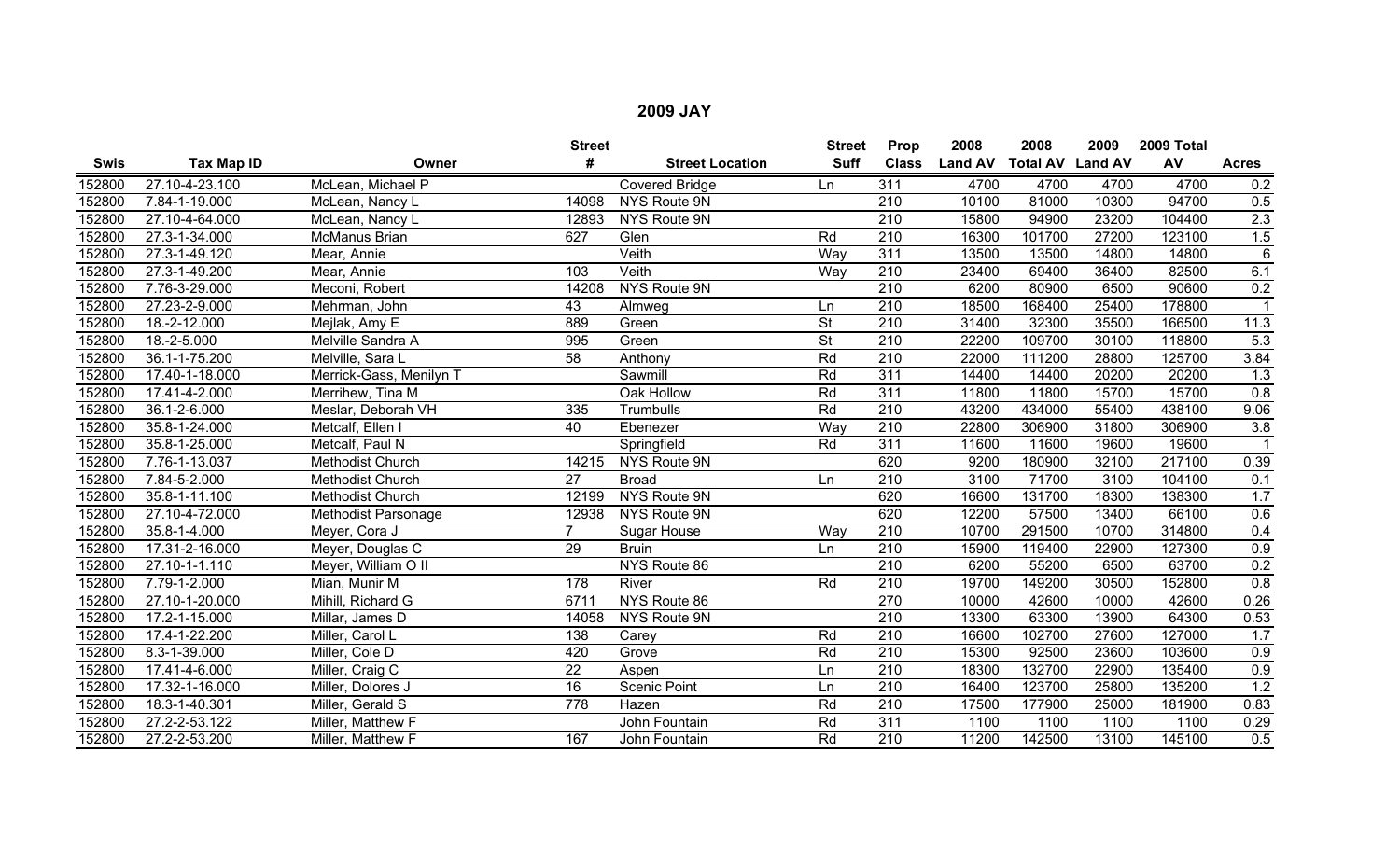|        |                     |                       | <b>Street</b>   |                        | <b>Street</b> | Prop             | 2008           | 2008                    | 2009  | 2009 Total |                  |
|--------|---------------------|-----------------------|-----------------|------------------------|---------------|------------------|----------------|-------------------------|-------|------------|------------------|
| Swis   | Tax Map ID          | Owner                 | #               | <b>Street Location</b> | <b>Suff</b>   | <b>Class</b>     | <b>Land AV</b> | <b>Total AV Land AV</b> |       | AV         | <b>Acres</b>     |
| 152800 | 17.50-1-13.000      | Miller, Steven W      | $\overline{99}$ | Evergreen              | Ln            | $\overline{210}$ | 15900          | 247500                  | 22900 | 259800     | 0.9              |
| 152800 | 17.40-5-13.000      | Minai, Nail           |                 | AuSable                | Dr            | 311              | 11900          | 11900                   | 17600 | 17600      | 0.9              |
| 152800 | 17.23-1-2.000       | Minogue, Robert J     | 259             | River                  | Rd            | $\overline{210}$ | 15900          | 172600                  | 22900 | 182400     | 0.9              |
| 152800 | 17.23-3-18.000      | Mintz, Paul F         |                 | Seneca                 | TrI           | $\overline{311}$ | 12200          | 12200                   | 19700 | 19700      | 1.06             |
| 152800 | 17.23-3-7.000       | Mintz, Paul F         |                 | Signor                 | Ln            | 311              | 12100          | 12100                   | 19800 | 19800      | 1.1              |
| 152800 | 17.50-3-1.000       | Miolla, Mitchell R    |                 | Tannenbaum             | Ln            | 311              | 14000          | 14000                   | 22000 | 22000      | 2.2              |
| 152800 | 27.10-4-32.110      | Mitchell, Dianne      | 17              | <b>Covered Bridge</b>  | Ln            | 210              | 9200           | 35000                   | 9700  | 38000      | 0.3              |
| 152800 | 7.3-2-5.100         | Mitchell, Frederick B |                 | Haselton               | Rd            | $\overline{314}$ | 11400          | 11400                   | 12900 | 12900      | 0.82             |
| 152800 | 7.3-2-6.000         | Mitchell, Frederick B |                 | Haselton               | Rd            | 314              | 5100           | 5100                    | 5100  | 5100       | 0.2              |
| 152800 | $7.3 - 2 - 4.100$   | Mitchell, Frederick B | 2236            | Haselton               | Rd            | 260              | 23900          | 67300                   | 45800 | 73600      | 8.26             |
| 152800 | $7.3 - 2 - 3.000$   | Mitchell, Frederick B |                 | Haselton               | Rd            | 323              | 34300          | 34300                   | 34300 | 34300      | $\overline{21}$  |
| 152800 | 7.79-4-8.000        | Mitchell, Homer       | 40              | Whitetail              | Ln            | $\overline{210}$ | 16100          | 137800                  | 25400 | 144800     | $\overline{1}$   |
| 152800 | 7.84-1-7.000        | Mitchell, Michael     | 14              | Intervale              | Ave           | 270              | 10500          | 36700                   | 14800 | 42100      | 0.8              |
| 152800 | 27.4-1-19.200       | Mitchell, Roger       | 120             | Hesseltine             | Rd            | 240              | 76600          | 259600                  | 64700 | 272600     | 43.73            |
| 152800 | 17.40-5-15.000      | Mitchell, Troy C      | 637             | AuSable                | Dr            | $\overline{210}$ | 15900          | 101100                  | 22900 | 114500     | 0.9              |
| 152800 | 35.8-3-9.130        | Monaco, Gladys B      |                 | Artos                  | Way           | 210              | 9800           | 137900                  | 10700 | 154400     | 0.42             |
| 152800 | 35.8-2-3.000        | Monaco, Theresa V     | $\overline{15}$ | Springfield            | Rd            | $\overline{210}$ | 15700          | 126400                  | 26400 | 136500     | 1.1              |
| 152800 | $35.8 - 3 - 11.000$ | Monaco, Timothy L     |                 | NYS Route 9N           |               | 314              | 2600           | 2600                    | 2600  | 2600       | 0.11             |
| 152800 | 35.8-3-12.000       | Monaco, Timothy L     | 12177           | NYS Route 9N           |               | 432              | 7800           | 56900                   | 8200  | 59800      | 0.29             |
| 152800 | 27.10-4-27.000/2009 | Montgomery, Mark DT   |                 | Glen                   | Rd            | 311              |                |                         | 8900  | 8900       |                  |
| 152800 | 27.10-4-27.000      | Montgomery, Mark DT   |                 | Glen                   | Rd            | 311              | 8500           | 8500                    | 8900  | 8900       | 0.58             |
| 152800 | 27.10-4-26.000      | Montgomery, Mark DT   |                 | Glen                   | Rd            | 311              | 3100           | 3100                    | 3100  | 3100       | 0.1              |
| 152800 | 35.4-3-20.000       | Moody, Clara A        | 12002           | <b>NYS Route 9N</b>    |               | 210              | 12900          | 69400                   | 21000 | 70300      | 0.8              |
| 152800 | 17.42-1-16.000      | Mooney, Ann R         | 84              | Spruce                 | Ln            | $\overline{210}$ | 5700           | 28000                   | 17800 | 104500     | 0.7              |
| 152800 | 17.33-2-2.000       | Moresco, Harry T      | 160             | Alder                  | <b>St</b>     | $\overline{210}$ | 15900          | 87200                   | 22900 | 96100      | 0.9              |
| 152800 | 27.23-3-4.000       | Morgan, David C       | $\overline{19}$ | Hochsteig              | Ln            | 210              | 19200          | 138600                  | 26200 | 148400     | 1.4              |
| 152800 | 35.2-4-17.110       | Morgan, Heather       | 987             | <b>Bartlett</b>        | Rd            | 210              | 17400          | 106900                  | 35200 | 116700     | 3.7              |
| 152800 | 17.23-3-12.000      | Morgan, Luke H        |                 | Sequoia Mountain       | Ln            | 311              | 12400          | 12400                   | 20000 | 20000      | 1.2              |
| 152800 | 35.2-5-16.000       | Morhouse, Sanford W   | 50              | Trumbulls              | Rd            | 210              | 24100          | 105100                  | 31200 | 115300     | 6.6              |
| 152800 | 7.71-1-5.000        | Moriarty, Robert L Jr | 140             | River                  | Rd            | 210              | 26600          | 207700                  | 26700 | 223200     | 0.7              |
| 152800 | 17.30-1-11.000      | Morin, Susan H        |                 | Algonquin              | Ln            | 311              | 12400          | 12400                   | 20200 | 20200      | $\overline{1.3}$ |
| 152800 | 27.1-2-9.000        | Morrell, John         |                 | NYS Route 86           |               | $\overline{322}$ | 36900          | 36900                   | 39100 | 39100      | 17.4             |
| 152800 | 36.1-1-65.120       | Morris, William G Jr  | 324             | Trumbulls              | Rd            | 260              | 83900          | 321300                  | 85500 | 329700     | 52.32            |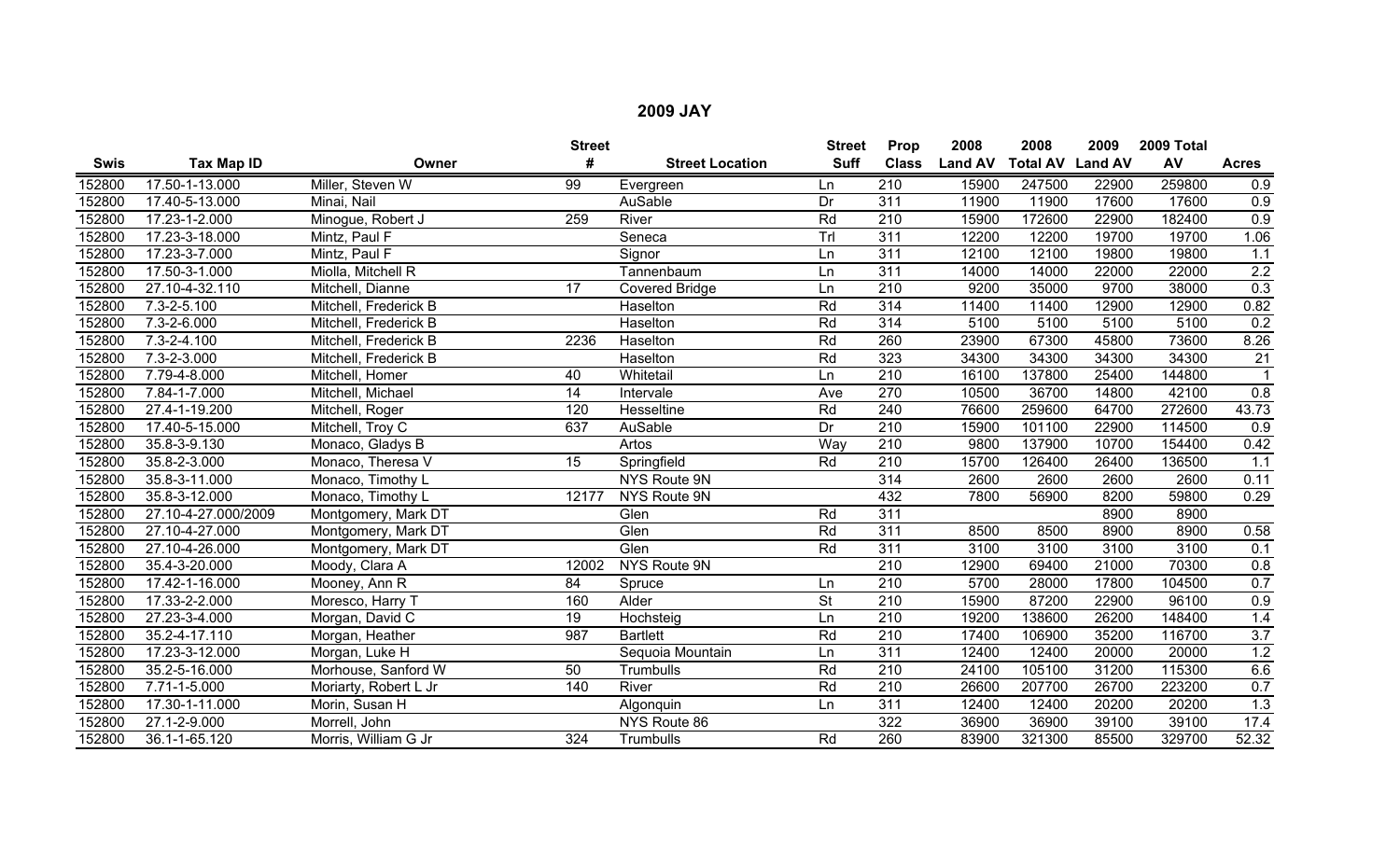|             |                |                               | <b>Street</b>   |                        | <b>Street</b>            | Prop             | 2008           | 2008                    | 2009   | 2009 Total |              |
|-------------|----------------|-------------------------------|-----------------|------------------------|--------------------------|------------------|----------------|-------------------------|--------|------------|--------------|
| <b>Swis</b> | Tax Map ID     | Owner                         | #               | <b>Street Location</b> | <b>Suff</b>              | <b>Class</b>     | <b>Land AV</b> | <b>Total AV Land AV</b> |        | AV         | <b>Acres</b> |
| 152800      | 27.10-6-14.000 | Morrison, Donald J            | 15              | Southmayd              | Way                      | 210              | 15000          | 186200                  | 21800  | 192500     | 1.7          |
| 152800      | 27.10-6-2.000  | Morrison, Donald J            |                 | NYS Route 86           |                          | 311              | 51100          | 51100                   | 53000  | 53000      | 10           |
| 152800      | 27.10-6-27.000 | Morrison, Donald J            |                 | NYS Route 86           |                          | 311              | 22100          | 22100                   | 22300  | 22300      | 4.02         |
| 152800      | 27.10-6-4.000  | Morrison, Donald J            |                 | Southmayd              | Way                      | 311              | 10400          | 10400                   | 11400  | 11400      | 1.45         |
| 152800      | 27.10-6-26.000 | Morrison, Donald J            |                 | Southmayd              | Wav                      | 311              | 19400          | 19400                   | 24100  | 24100      | 4.46         |
| 152800      | 17.48-2-8.000  | Morrison, Robert J            | $\overline{23}$ | Lakeside               | Dr                       | $\overline{210}$ | 15900          | 114700                  | 22900  | 139800     | 0.9          |
| 152800      | 17.40-4-5.000  | Morrow, Karen J               |                 | <b>Beech</b>           | $\overline{\mathsf{St}}$ | 311              | 11900          | 11900                   | 17600  | 17600      | 0.9          |
| 152800      | 27.3-1-17.000  | Morrow, Paula J               | 725             | Glen                   | Rd                       | 210              | 9200           | 71700                   | 11000  | 86000      | 0.42         |
| 152800      | 35.2-3-5.000   | <b>Mountain View Cemetery</b> | 12319           | <b>NYS Route 9N</b>    |                          | 695              | 18900          | 21000                   | 20800  | 22900      | 3.2          |
| 152800      | 7.84-3-9.000   | Mousseau, Timothy J           | $\overline{19}$ | <b>Broad</b>           | Ln                       | 210              | 3100           | 45900                   | 3100   | 69800      | 0.1          |
| 152800      | 7.84-3-10.000  | Mousseau, Timothy J           |                 | <b>Broad</b>           | Ln                       | 311              | 3100           | 3100                    | 2100   | 2100       | 0.1          |
| 152800      | 17.22-2-11.000 | Moy, Yuen M                   |                 | Algonquin              | Ln                       | 311              | 12100          | 12100                   | 19600  | 19600      |              |
| 152800      | 17.48-1-5.000  | Mucci, Michele A              | 144             | <b>Scenic Point</b>    | Ln                       | 210              | 20500          | 140600                  | 25800  | 158900     | 1.2          |
| 152800      | 27.10-6-19.000 | Mullane, John                 | 12935           | NYS Route 9N           |                          | $\overline{210}$ | 15100          | 110600                  | 21900  | 113500     | 1.74         |
| 152800      | 17.50-2-6.000  | Mulligan, James F Jr          |                 | Spruce                 | Ln                       | 311              | 11800          | 11800                   | 15700  | 15700      | 0.8          |
| 152800      | 17.40-4-20.000 | Munch, Richard                | 67              | Alder                  | <b>St</b>                | 210              | 15900          | 92400                   | 22900  | 104100     | 0.9          |
| 152800      | 7.84-4-2.001   | Munson, Donald H              | 15              | <b>Burt</b>            | Ln                       | 230              | 5300           | 89000                   | 5300   | 96800      | 0.2          |
| 152800      | 35.2-4-7.000   | Munter, John                  | 1070            | <b>Bartlett</b>        | Rd                       | $\overline{210}$ | 17200          | 164000                  | 28400  | 177100     | 2.1          |
| 152800      | 7.84-2-8.000   | Murphy, Kelly                 | 18              | <b>Broad</b>           | Ln                       | 210              | 5300           | 60300                   | 5300   | 71900      | 0.2          |
| 152800      | 7.76-3-62.200  | Murphy, Kelly L               | 20              | School                 | Ln                       | $\overline{210}$ | 2700           | 41500                   | 2700   | 51300      | 0.1          |
| 152800      | 18.1-1-24.120  | Murphy, Raymond               | 70              | Sheldrake              | Rd                       | 240              | 81200          | 179100                  | 96900  | 194900     | 79.56        |
| 152800      | 7.84-2-18.002  | Murphy, Thomas W              | 500             | Sheldrake              | Rd                       | 210              | 4900           | 67400                   | 9700   | 81100      | 0.35         |
| 152800      | 27.10-1-21.000 | Murray, John                  | 6715            | NYS Route 86           |                          | 311              | 11300          | 11300                   | 14900  | 14900      | 0.76         |
| 152800      | 27.2-2-65.100  | Murray, John D                | 13130           | NYS Route 9N           |                          | 415              | 20300          | 172800                  | 21300  | 181400     | 6.41         |
| 152800      | 7.84-4-1.000   | Murray, John D                | 11              | Garso                  | Ln                       | 210              | 1900           | 27500                   | 1900   | 28300      | 0.06         |
| 152800      | 7.75-2-4.000   | Murray, Walter                | 179             | Church                 | Ln                       | 220              | 7800           | 65300                   | 7800   | 72800      | 0.3          |
| 152800      | 27.2-2-23.002  | Mussells, James J             | 527             | Hazen                  | Rd                       | 240              | 66400          | 317300                  | 66400  | 322800     | 26.5         |
| 152800      | 17.41-4-4.000  | Myers, Kenneth O              |                 | Aspen                  | Ln                       | 311              | 11900          | 11900                   | 17600  | 17600      | 0.9          |
| 152800      | 17.32-4-17.000 | Myers, Kenneth O              |                 | Dogwood                | <b>St</b>                | 311              | 11900          | 11900                   | 17600  | 17600      | 0.9          |
| 152800      | 7.71-2-10.000  | Myers, Kenneth O              |                 | Cascade                | Ln                       | 311              | 23200          | 23200                   | 40000  | 40000      | 1.2          |
| 152800      | 27.2-2-12.100  | Nadler, Jack                  | 391             | <b>Stickney Bridge</b> | Rd                       | 240              | 108900         | 521700                  | 124100 | 558600     | 121.4        |
| 152800      | 27.23-1-2.000  | Najim-Snyder, Diane E         |                 | Forest                 | Ln                       | 311              | 10600          | 10600                   | 10600  | 10600      | 0.5          |
| 152800      | 17.48-2-14.000 | Nally, James H                |                 | Lakeside               | Dr                       | 311              | 12200          | 12200                   | 19800  | 19800      | 1.1          |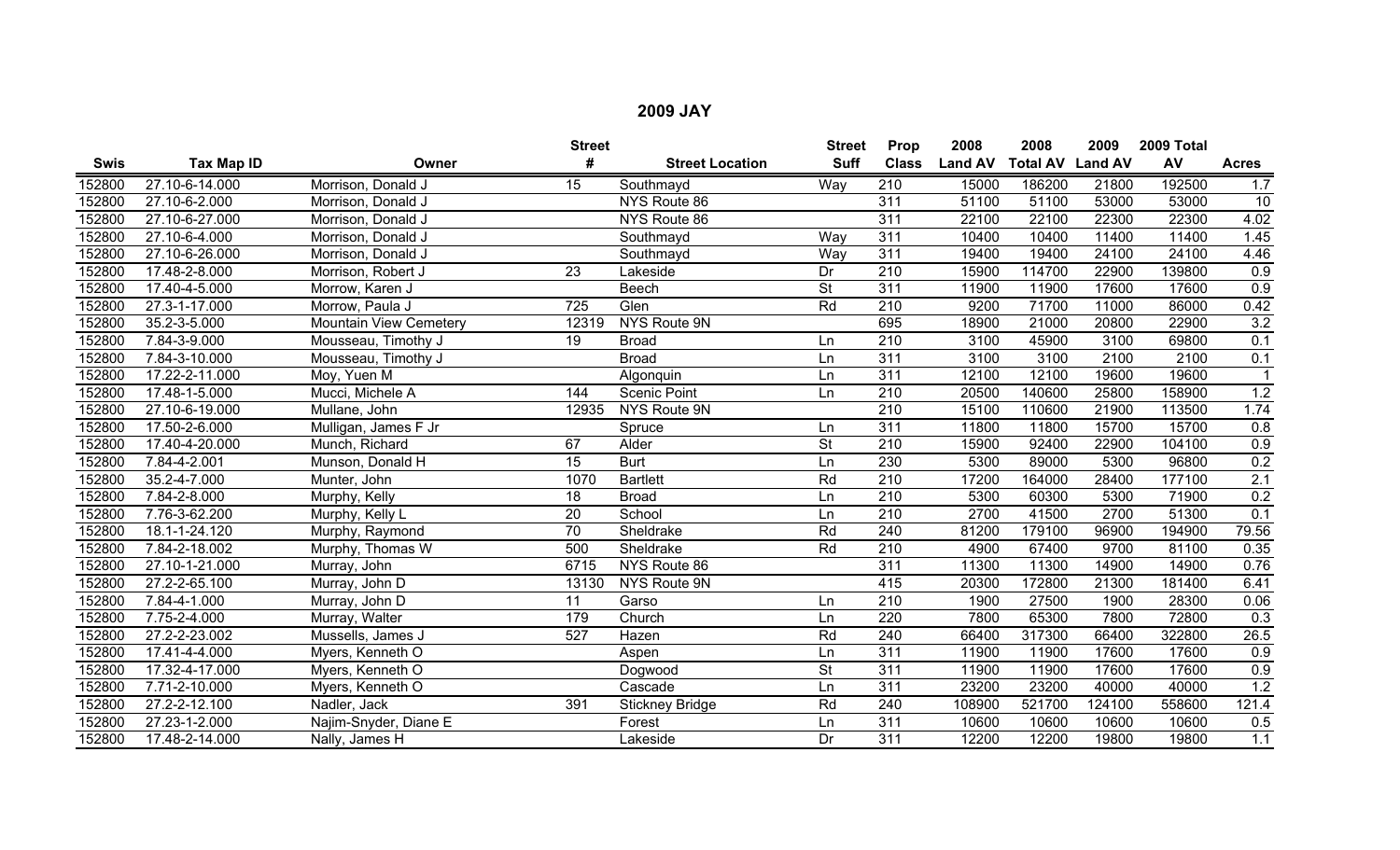|             |                     |                        | <b>Street</b>   |                        | <b>Street</b>            | Prop             | 2008           | 2008                    | 2009  | 2009 Total |                      |
|-------------|---------------------|------------------------|-----------------|------------------------|--------------------------|------------------|----------------|-------------------------|-------|------------|----------------------|
| <b>Swis</b> | <b>Tax Map ID</b>   | Owner                  | #               | <b>Street Location</b> | <b>Suff</b>              | <b>Class</b>     | <b>Land AV</b> | <b>Total AV Land AV</b> |       | AV         | <b>Acres</b>         |
| 152800      | 17.40-4-3.000       | Nally, James H         | $\overline{20}$ | Beech                  | <b>St</b>                | $\overline{210}$ | 15800          | 107600                  | 21600 | 122900     | 0.85                 |
| 152800      | 17.49-4-7.000       | Napoli, Lt Col Anthony |                 | Evergreen              | Ln                       | 311              | 11900          | 11900                   | 17600 | 17600      | 0.9                  |
| 152800      | 17.49-4-8.000       | Napoli, Lt Col Anthony |                 | Evergreen              | Ln                       | 311              | 11900          | 11900                   | 17600 | 17600      | 0.9                  |
| 152800      | 17.23-2-11.000      | Nasholds, Craig D      | 38              | Cayuga                 | Trl                      | 210              | 15900          | 92700                   | 22900 | 116500     | 0.9                  |
| 152800      | 17.41-3-15.000      | Nedele, Jon            |                 | <b>Butternut</b>       | Ln                       | 311              | 11900          | 11900                   | 17600 | 17600      | $\overline{0.9}$     |
| 152800      | 17.41-3-8.000       | Nedele, Jon            |                 | Oak Hollow             | Rd                       | 311              | 11900          | 11900                   | 17600 | 17600      | 0.9                  |
| 152800      | 17.41-5-3.000       | Nedele, Jon W          | 36              | <b>Butternut</b>       | Ln                       | $\overline{210}$ | 15900          | 146900                  | 22900 | 149800     | 0.9                  |
| 152800      | $17.30 - 1 - 7.000$ | Neely, William C III   |                 | Algonquin              | Ln                       | 311              | 13700          | 13700                   | 21600 | 21600      | $\overline{2}$       |
| 152800      | 27.10-4-63.000      | Nelson, Gary J         | 12900           | <b>NYS Route 9N</b>    |                          | 210              | 16800          | 81200                   | 24300 | 89400      | $\overline{3}$       |
| 152800      | 27.4-1-33.111       | Nelson, Gary J         | $\overline{18}$ | Nugent                 | Ln                       | 240              | 33200          | 61800                   | 40200 | 71100      | 16.5                 |
| 152800      | 7.76-3-59.000       | Nelson, Roger D        | 6               | Woodyard               | Ln                       | $\overline{210}$ | 9700           | 98400                   | 9700  | 100000     | 0.4                  |
| 152800      | 35.4-3-16.200       | Nelson, Thomas S       |                 | NYS Route 9N           |                          | 311              | 2400           | 2400                    | 3100  | 3100       | 1.54                 |
| 152800      | 7.84-2-2.000        | Nelson, Tyler          | 524             | Sheldrake              | Rd                       | 220              | 7800           | 53300                   | 7800  | 64900      | $\overline{0.3}$     |
| 152800      | 27.3-1-58.000       | Nemec, Ralf            | 447             | Glen                   | Rd                       | 240              | 30200          | 195000                  | 45200 | 204900     | 10.5                 |
| 152800      | 17.2-1-27.000       | Nerenberg, Daniel A    | 1225            | <b>Stickney Bridge</b> | Rd                       | $\overline{210}$ | 16700          | 104500                  | 27800 | 115300     | 1.8                  |
| 152800      | 35.2-5-25.120       | Newell, Bruce R        | 12032           | NYS Route 9N           |                          | 210              | 20800          | 78800                   | 33000 | 83000      | 4.4                  |
| 152800      | 27.10-6-23.000      | Newman, Gerald A       | 32              | Shalton                | Way                      | $\overline{210}$ | 17800          | 268500                  | 20500 | 243000     |                      |
| 152800      | $8.-2-10.200$       | Newman, James W        | 681             | Green                  | $\overline{\mathsf{St}}$ | $\overline{210}$ | 29400          | 190400                  | 34300 | 195700     | 10                   |
| 152800      | 7.79-2-21.000       | Ng, Kai Cho            |                 | River                  | Rd                       | 311              | 12100          | 12100                   | 19600 | 19600      | $\blacktriangleleft$ |
| 152800      | 27.3-1-42.200       | Nichol, Kurt L         | 11              | <b>Birch Tree</b>      | Way                      | 240              | 38600          | 229900                  | 46200 | 255000     | 10.98                |
| 152800      | 27.1-3-16.000       | Nichols, Ellis L       | 47              | Danielle               | Rd                       | $\overline{210}$ | 18700          | 302400                  | 20100 | 303100     | 2.64                 |
| 152800      | 35.8-1-10.000       | Nichols, Jeanne B      | 12215           | NYS Route 9N           |                          | $\overline{210}$ | 17100          | 224300                  | 28200 | 235500     | $\overline{2}$       |
| 152800      | 7.79-1-10.000       | Nicol, Sandra V        | 240             | River                  | Rd                       | 210              | 18300          | 157400                  | 34300 | 174900     | 0.9                  |
| 152800      | 7.79-2-2.000        | Nicol, Thomas B        |                 | River                  | Rd                       | 311              | 13700          | 13700                   | 17600 | 17600      | 0.9                  |
| 152800      | 18.3-1-30.200       | Nicoll, Thomas S       | 45              | Murcray                | Ln                       | $\overline{210}$ | 29600          | 226000                  | 38900 | 232000     | 9.5                  |
| 152800      | 18.1-1-35.001       | Niemann, Kelly J       | $\overline{7}$  | Sheldrake              | Rd                       | 240              | 27900          | 196900                  | 35900 | 212700     | 11.75                |
| 152800      | 27.10-1-15.100      | Nieves, Magali         | 6727            | NYS Route 86           |                          | 210              | 9900           | 129300                  | 10400 | 143800     | 0.44                 |
| 152800      | 27.4-1-6.200        | Niles, Sharon A        | 113             | Hesseltine             | Rd                       | $\overline{210}$ | 17600          | 209500                  | 28900 | 209500     | 2.34                 |
| 152800      | 27.4-1-6.100        | Niles, Sharon P        |                 | Hesseltine             | Rd                       | 323              | 2800           | 2800                    | 3600  | 3600       | 1.8                  |
| 152800      | 27.4-1-7.000        | Niles, Sharon P        |                 | Hesseltine             | Rd                       | 314              | 13700          | 13700                   | 19800 | 19800      | 2.36                 |
| 152800      | 17.49-2-6.000       | Nilsen, Stanley F      |                 | Ridge Top              | Ln                       | 311              | 8700           | 8700                    | 8700  | 8700       | 0.4                  |
| 152800      | 17.48-2-10.000      | Nixon, Lindsay R       | 44              | Sawmill                | Rd                       | 210              | 16100          | 118100                  | 25400 | 129900     |                      |
| 152800      | 27.2-1-6.200        | Nolan, Gene F          | 13133           | NYS Route 9N           |                          | 270              | 11200          | 74900                   | 13100 | 74900      | 0.5                  |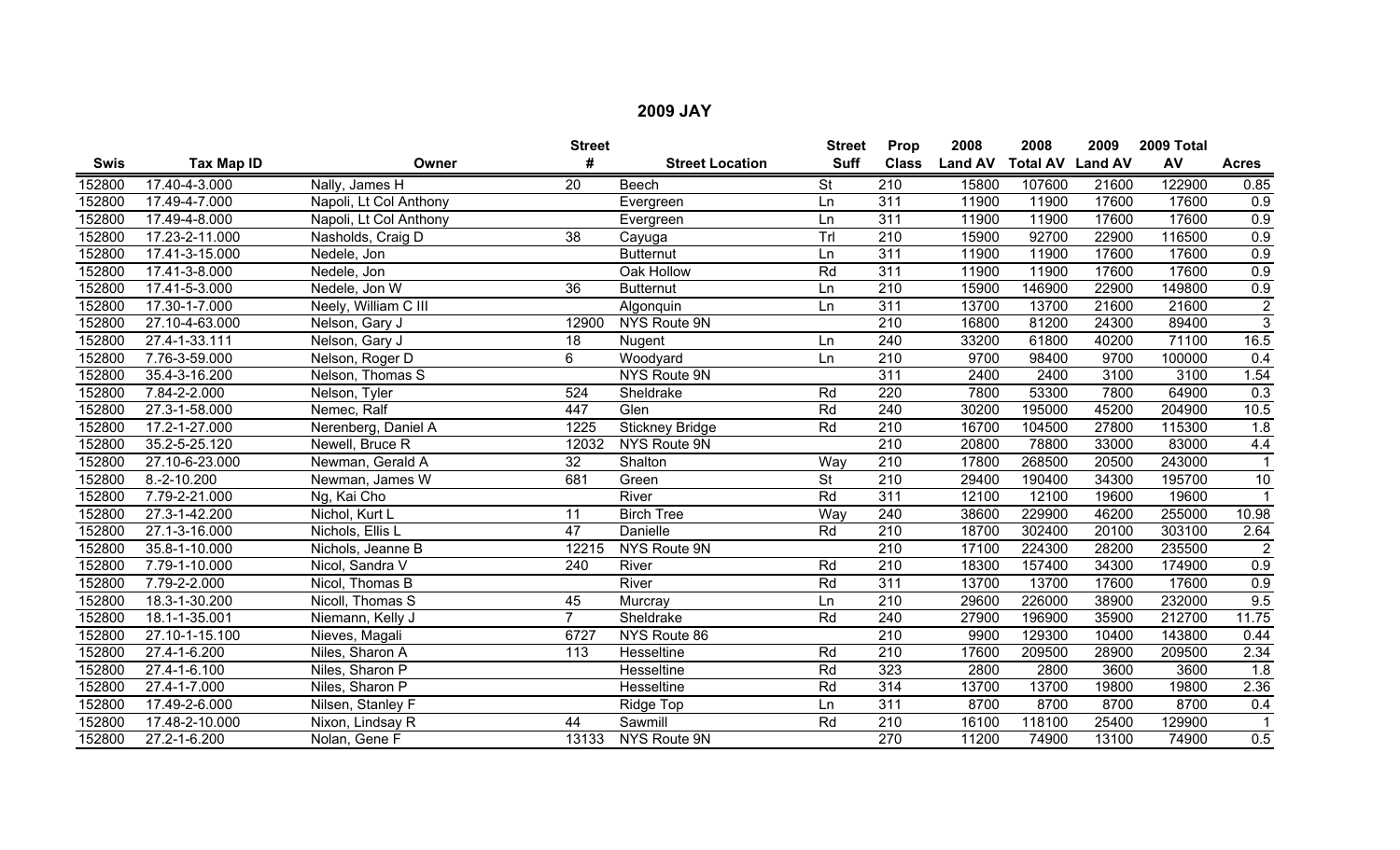|             |                             |                               | <b>Street</b>   |                                | <b>Street</b>            | Prop             | 2008           | 2008                    | 2009         | 2009 Total |                 |
|-------------|-----------------------------|-------------------------------|-----------------|--------------------------------|--------------------------|------------------|----------------|-------------------------|--------------|------------|-----------------|
| <b>Swis</b> | Tax Map ID                  | Owner                         | #               | <b>Street Location</b>         | <b>Suff</b>              | <b>Class</b>     | <b>Land AV</b> | <b>Total AV Land AV</b> |              | AV         | <b>Acres</b>    |
| 152800      | 27.10-4-39.000              | Nolan, John                   | 44              | <b>Howard Heights</b>          | Ln                       | 210              | 9200           | 118700                  | 9600         | 132900     | 0.3             |
| 152800      | 27.10-4-40.000              | Nolan, John M                 |                 | <b>Howard Heights</b>          | Ln                       | 311              | 12200          | 12200                   | 12300        | 12300      | 0.6             |
| 152800      | 27.2-1-1.200                | Norman, James S               | 13163           | NYS Route 9N                   |                          | 240              | 94800          | 208900                  | 123200       | 216200     | 108.16          |
| 152800      | 17.23-5-10.000              | Norris, Rita A                | 307             | Sawmill                        | Rd                       | 210              | 16100          | 125700                  | 25400        | 151200     |                 |
| 152800      | 17.4-1-26.000               | North Jay Assoc LLC           |                 | <b>Stickney Bridge</b>         | Rd                       | 323              | 64400          | 64400                   | 70800        | 70800      | 53.5            |
| 152800      | 17.4-1-13.000               | North Jay Assoc LLC           |                 | Clark                          | Ln                       | 323              | 70600          | 70600                   | 74800        | 74800      | 72.3            |
| 152800      | 17.4-1-25.110               | North Jay Assoc LLC           | 464             | <b>Stickney Bridge</b>         | Rd                       | 323              | 158500         | 165900                  | 181500       | 181500     | 121             |
| 152800      | 27.2-2-16.600               | North Jay Assoc LLC           |                 | <b>Stickney Bridge</b>         | Rd                       | 322              | 95500          | 95500                   | 102100       | 102100     | 10.41           |
| 152800      | 27.2-2-16.100               | North Jay Assoc LLC           |                 | <b>Stickney Bridge</b>         | Rd                       | 322              | 169100         | 169100                  | 180300       | 180300     | 138.7           |
| 152800      | 27.2-2-17.000               | North Jay Assoc LLC           |                 | Hazen                          | Rd                       | 323              | 27600          | 27600                   | 32200        | 32200      | $\overline{15}$ |
| 152800      | 18.3-1-8.000                | North Jay Cemetery Assoc      | 948             | <b>Stickney Bridge</b>         | Rd                       | 695              | 11600          | 11600                   | 12300        | 12300      | 0.7             |
| 152800      | 17.32-5-14.000              | North, Blake                  | 55              | Cedar                          | $\overline{\mathsf{St}}$ | $\overline{210}$ | 15900          | 155200                  | 22900        | 165400     | 0.9             |
| 152800      | 7.79-4-2.000                | Northeast Log Homes Bldrs LLC |                 | Muskrat                        | $\overline{Dr}$          | 311              | 11800          | 11800                   | 15700        | 15700      | 0.8             |
| 152800      | 7.76-3-23.000               | Norton, Neal                  | 14192           | NYS Route 9N                   |                          | 220              | 2700           | 44500                   | 2800         | 49000      | 0.1             |
| 152800      | 35.8-1-23.000               | Norton, Sylvia L              | 24              | Springfield                    | Rd                       | $\overline{210}$ | 16800          | 179700                  | 27900        | 185000     | 1.86            |
| 152800      | 36.-1-50.200                | Novajosky, Eugene J           | 120             | Jay Mountain                   | Rd                       | 210              | 19200          | 126000                  | 31000        | 138600     | 3.4             |
| 152800      | 17.4-1-46.130               | <b>NRLL East LLC</b>          |                 | <b>NYS Route 9N</b>            |                          | $\overline{311}$ | 11600          | 11600                   | 13500        | 13500      |                 |
| 152800      | 27.3-1-51.000               | Nye, John R                   | 491             | Glen                           | Rd                       | $\overline{210}$ | 17500          | 68900                   | 28800        | 72400      | 2.3             |
| 152800      | 27.3-1-24.000               | <b>NYSEG Corp</b>             | 682             | Glen                           | Rd                       | 872              | 15100          | 720992                  | 15100        | 976338     | 0.78            |
| 152800      | 18.1-1-16.000               | NYSEG Corp                    | 1035            | <b>Stickney Bridge</b>         | Rd                       | 872              | 16000          | 72052                   | 16000        | 96308      | 1.3             |
| 152800      | 17.2-1-2.000                | <b>NYSEG Corp</b>             |                 | AuSable                        | Dr                       | 330              | 5600           | 5600                    | 5600         | 5600       | 5.3             |
| 152800      | $7.4 - 1 - 2.000$           | <b>NYSEG Corp</b>             |                 | AuSable                        | Dr                       | 322              | 59100          | 59100                   | 59100        | 59100      | 45.5            |
| 152800      | 628.-9999-131.600/1001      | NYSEG Corp                    |                 | <b>Northeast Grouped Trans</b> |                          | 882              | $\mathbf{0}$   | 177583                  | $\mathbf{0}$ | 200224     | $\pmb{0}$       |
| 152800      | 628.-9999-131.600/1881      | <b>NYSEG Corp</b>             |                 | <b>Total Electric Dist</b>     |                          | 884              | $\Omega$       | 2808918                 | $\mathbf 0$  | 3117439    | $\overline{0}$  |
| 152800      | 7.79-3-1.000                | Oat, Charles B                | 132             | River                          | Rd                       | 210              | 17400          | 57100                   | 22900        | 89000      | 0.6             |
| 152800      | 17.79-2-1.000               | OBrien, Frank E               | $\overline{28}$ | Forest                         | Ln                       | $\overline{210}$ | 16600          | 136200                  | 26000        | 148500     | 1.3             |
| 152800      | 17.4-1-24.000               | Oehler, Karla M               | 593             | <b>Stickney Bridge</b>         | Rd                       | 210              | 17800          | 207800                  | 29200        | 228600     | 2.5             |
| 152800      | 36.1-1-25.000               | Oettgen, Herbert F            | 297             | Trumbulls                      | Rd                       | 240              | 51000          | 189600                  | 55800        | 204800     | 26.6            |
| 152800      | 36.1-1-65.200               | Oettgen, Herbert F            |                 | Trumbulls                      | Rd                       | 322              | 25700          | 25700                   | 32100        | 32100      | 43.48           |
| 152800      | 17.23-6-6.000               | Ohmann, Bruce                 | 23              | Red Fox                        | Dr                       | 210              | 15900          | 109700                  | 25400        | 120900     |                 |
| 152800      | 36.-1-34.120                | OKeefe, Eugene H              | 203             | Jay Mountain                   | Rd                       | 240              | 58000          | 117100                  | 58000        | 126500     | 15              |
| 152800      | 17.41-4-1.000               | OKeefe, John W                |                 | Oak Hollow                     | Rd                       | 311              | 10500          | 10500                   | 11800        | 11800      | 0.6             |
| 152800      | $\overline{27.1}$ -2-28.330 | OKeefe, Michael               |                 | NYS Route 9N                   |                          | 311              | 23800          | 23800                   | 25100        | 25100      | 3.75            |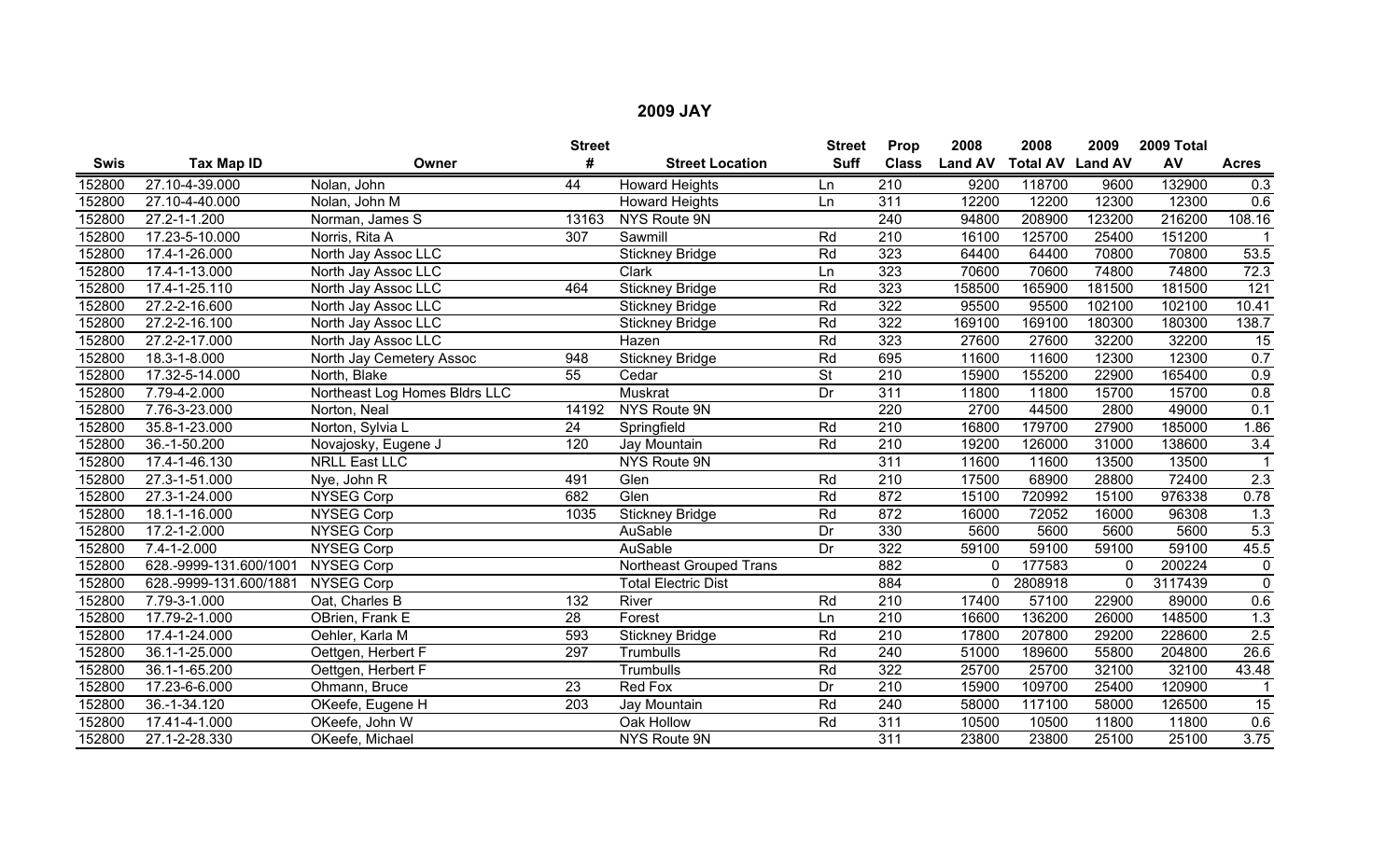|        |                |                     | <b>Street</b>   |                         | <b>Street</b>            | Prop             | 2008           | 2008                    | 2009   | 2009 Total |                  |
|--------|----------------|---------------------|-----------------|-------------------------|--------------------------|------------------|----------------|-------------------------|--------|------------|------------------|
| Swis   | Tax Map ID     | Owner               | #               | <b>Street Location</b>  | <b>Suff</b>              | <b>Class</b>     | <b>Land AV</b> | <b>Total AV Land AV</b> |        | AV         | <b>Acres</b>     |
| 152800 | 17.41-3-27.000 | Oldach, James       | 18              | Cherry                  | Ln                       | 210              | 15900          | 191900                  | 22900  | 200100     | $\overline{0.9}$ |
| 152800 | 35.8-1-41.000  | Oliwa, Eliza M      |                 | <b>Mountain Meadows</b> |                          | $\overline{311}$ | 1300           | 1300                    | 1300   | 1300       | 0.43             |
| 152800 | 35.8-1-1.000   | Oliwa, Eliza M      | 18              | <b>Sugar House</b>      | Way                      | 113              | 100400         | 371400                  | 125000 | 400100     | 21.27            |
| 152800 | 36.1-1-14.000  | Olsen, George L     | $\overline{93}$ | Straight                | Rd                       | 260              | 43300          | 52800                   | 48300  | 53700      | 25.5             |
| 152800 | 27.2-2-45.000  | ONeill, Michael K   | 163             | <b>Stickney Bridge</b>  | Rd                       | $\overline{210}$ | 13300          | 178000                  | 13900  | 178000     | 0.53             |
| 152800 | 27.10-4-49.000 | ONeill, Thomas P    | 21              | <b>Howard Heights</b>   | Ln                       | $\overline{210}$ | 9700           | 91800                   | 10700  | 97300      | 0.4              |
| 152800 | 27.2-3-8.000   | Oppenheim, Moira E  |                 | Hazen                   | Rd                       | $\overline{314}$ | 20100          | 20100                   | 30600  | 30600      | 6.48             |
| 152800 | 27.2-3-5.000   | Oppenheim, Moira E  |                 | Hazen                   | Rd                       | 322              | 62400          | 62400                   | 62400  | 62400      | 56               |
| 152800 | 7.84-5-4.000   | Osborne, Andrea M   | 31              | <b>Broad</b>            | Ln                       | 210              | 6200           | 79800                   | 6200   | 91500      | 0.2              |
| 152800 | 27.4-1-8.002   | Osenbaugh, Paul     | 179             | Hesseltine              | Rd                       | 240              | 49000          | 170800                  | 49000  | 176400     | 17.9             |
| 152800 | 18.1-1-25.100  | Otis, Marvin        | 1148            | <b>Stickney Bridge</b>  | Rd                       | 240              | 38400          | 220400                  | 44300  | 226300     | 21.16            |
| 152800 | 17.49-3-20.000 | Ottomano, Karen     | 60              | Gooseberry              | Ln                       | $\overline{210}$ | 15900          | 144800                  | 22900  | 155000     | 0.9              |
| 152800 | 27.2-2-47.000  | Oxbrow, Adrian      |                 | <b>Stickney Bridge</b>  | Rd                       | 321              | 102600         | 102600                  | 102600 | 102600     | 37.9             |
| 152800 | 27.4-1-14.000  | Pagano, Frank P     | 164             | Hesseltine              | Rd                       | 260              | 48700          | 65700                   | 56800  | 70000      | 35               |
| 152800 | 27.4-1-9.000   | Pagano, Frank P     |                 | Hesseltine              | Rd                       | 323              | 43800          | 43800                   | 43800  | 43800      | 40.68            |
| 152800 | 27.1-2-27.000  | Pane, Lori J        | 73              | Wainwright              | Way                      | 210              | 16000          | 16500                   | 40000  | 176100     | 1.34             |
| 152800 | 17.58-1-10.000 | Paproski, Ronald J  |                 | Tannenbaum              | Ln                       | $\overline{311}$ | 11900          | 11900                   | 17600  | 17600      | 0.9              |
| 152800 | 17.58-1-11.000 | Paproski, Ronald J  | 135             | Tannenbaum              | Ln                       | 210              | 13500          | 137400                  | 22900  | 219100     | 0.9              |
| 152800 | 17.58-1-13.000 | Paproski, Ronald J  |                 | Cottontail              | Ln                       | 311              | 11900          | 11900                   | 17600  | 17600      | $\overline{0.9}$ |
| 152800 | 17.49-3-30.000 | Parker James A      | 9               | Gooseberry              | Ln                       | $\overline{210}$ | 15900          | 189100                  | 22900  | 208100     | 0.9              |
| 152800 | 35.2-4-24.200  | Parks, Joseph P     |                 | <b>Bartlett</b>         | Rd                       | $\overline{311}$ | 7800           | 7800                    | 7800   | 7800       | 0.27             |
| 152800 | 35.2-4-6.000   | Parks, Joseph P     | 1058            | <b>Bartlett</b>         | Rd                       | 270              | 10200          | 35100                   | 10200  | 38600      | 0.3              |
| 152800 | 17.48-2-13.000 | Patell, Thomas W    |                 | Lakeside                | Dr                       | $\overline{311}$ | 11900          | 11900                   | 17600  | 17600      | $\overline{0.9}$ |
| 152800 | 17.48-2-12.000 | Patell, Thomas W    |                 | Lakeside                | Dr                       | $\overline{311}$ | 12100          | 12100                   | 19600  | 19600      | $\mathbf{1}$     |
| 152800 | 17.30-1-14.000 | Patenaude Trina L   | 28              | Oneida                  | Ln                       | 210              | 11900          | 11900                   | 25400  | 217700     | $\overline{1}$   |
| 152800 | 17.49-5-1.000  | Patilla, David      |                 | Evergreen               | Ln                       | 311              | 11900          | 11900                   | 17600  | 17600      | 0.9              |
| 152800 | 8.3-1-17.000   | Patnode, Rosemary E | $\overline{97}$ | Grove                   | Rd                       | 210              | 8200           | 40200                   | 9400   | 41400      | 0.4              |
| 152800 | 27.4-1-3.320   | Patrie, Carol A     | 590             | Glen                    | Rd                       | 210              | 15600          | 180200                  | 26300  | 184800     | 1.07             |
| 152800 | 17.49-1-6.000  | Patterson, Deborah  |                 | Oak Hollow              | Rd                       | $\overline{311}$ | 12200          | 12200                   | 19800  | 19800      | 1.1              |
| 152800 | 7.76-3-64.000  | Pattno, Elizabeth A | 14168           | NYS Route 9N            |                          | 482              | 13900          | 34400                   | 18500  | 36100      | 0.9              |
| 152800 | 7.76-3-7.000   | Pattno, Elizabeth A | 6               | College                 | <b>St</b>                | 210              | 3100           | 86300                   | 3100   | 94900      | 0.1              |
| 152800 | 7.76-3-6.000   | Pattno, Elizabeth S | 14171           | <b>NYS Route 9N</b>     |                          | 484              | 6200           | 82200                   | 6500   | 86300      | 0.2              |
| 152800 | 7.76-3-4.000   | Pattno, John F      | $\overline{2}$  | College                 | $\overline{\mathsf{St}}$ | $\overline{210}$ | 3100           | 102600                  | 3100   | 116200     | 0.1              |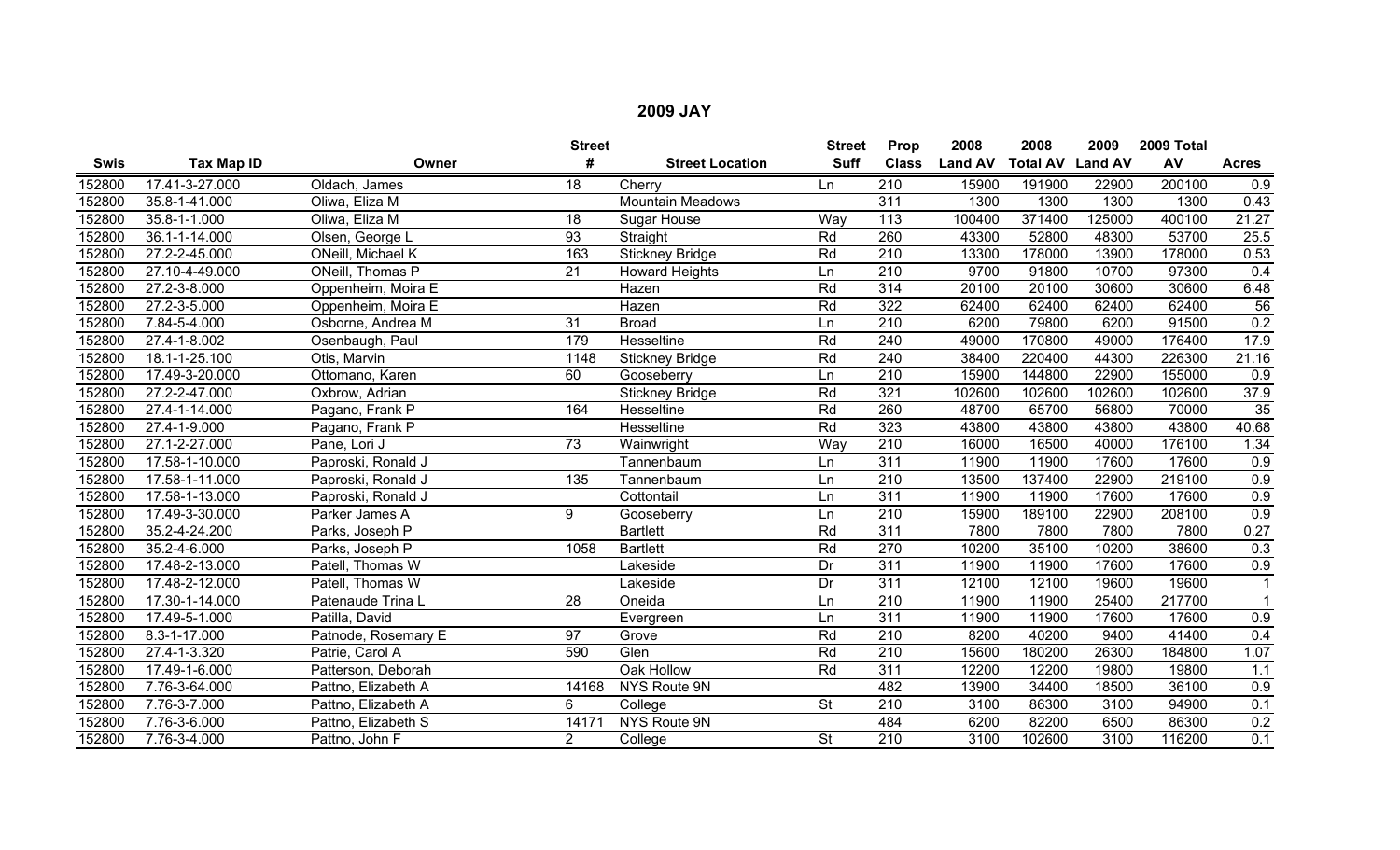|             |                    |                       | <b>Street</b>   |                        | <b>Street</b>            | Prop             | 2008           | 2008                    | 2009   | 2009 Total |                  |
|-------------|--------------------|-----------------------|-----------------|------------------------|--------------------------|------------------|----------------|-------------------------|--------|------------|------------------|
| <b>Swis</b> | Tax Map ID         | Owner                 | #               | <b>Street Location</b> | <b>Suff</b>              | <b>Class</b>     | <b>Land AV</b> | <b>Total AV Land AV</b> |        | AV         | <b>Acres</b>     |
| 152800      | 7.76-1-3.000       | Pattno, John F        | 3               | Forge                  | <b>St</b>                | 411              | 6200           | 130100                  | 6200   | 140700     | 0.2              |
| 152800      | 8.3-1-10.000       | Pattno, John F        |                 | Rolling Mill Hill      | Rd                       | 322              | 63600          | 63600                   | 63600  | 63600      | 57.3             |
| 152800      | 7.76-1-10.036      | Pattno, John F        | 14217           | NYS Route 9N           |                          | 411              | 6200           | 140300                  | 6500   | 147300     | 0.2              |
| 152800      | 8.3-1-11.200       | Pattno, John F        |                 | Grove                  | Rd                       | 322              | 30300          | 30300                   | 34300  | 34300      | 17.37            |
| 152800      | 17.31-3-1.000      | Pattno, John F        |                 | Sawmill                | Rd                       | 311              | 12900          | 12900                   | 20600  | 20600      | 1.5              |
| 152800      | 36.1-1-55.000      | Paul, Laura A         |                 | Glen                   | Rd                       | 314              | 13600          | 13600                   | 22200  | 22200      | 2.3              |
| 152800      | 17.30-1-17.000     | Pauley Glen           |                 | Oneida                 | Ln                       | 311              | 12100          | 12100                   | 19600  | 19600      | $\overline{1}$   |
| 152800      | $7.79 - 2 - 7.000$ | Pauley, Amber         | 197             | River                  | Rd                       | 210              | 18100          | 293000                  | 20300  | 329900     | 0.8              |
| 152800      | 17.49-3-9.000      | Pauley, Glen          | 15              | Maple                  | Ln                       | 210              | 11900          | 11900                   | 22900  | 22900      | 0.9              |
| 152800      | 17.23-4-1.000      | Paulstich, David      | $\overline{14}$ | <b>Mohawk</b>          | Trl                      | $\overline{210}$ | 6500           | 80000                   | 25600  | 254900     | 1.1              |
| 152800      | 17.40-1-17.000     | Paulstich, David E    | 88              | <b>Scenic Point</b>    | Ln                       | 210              | 19000          | 257300                  | 26000  | 278800     | 1.3              |
| 152800      | 17.49-4-4.000      | Pavia, Anthony A      |                 | Evergreen              | Ln                       | 311              | 11900          | 11900                   | 17600  | 17600      | 0.9              |
| 152800      | 17.31-1-1.000      | Payton, Alfred G      | $\overline{24}$ | Algonquin              | Ln                       | 210              | 16200          | 158300                  | 25600  | 166100     | 1.1              |
| 152800      | 17.23-1-4.000      | Peacock, Gregory      | 15              | Deer Run               | Ln                       | 311              | 10500          | 10500                   | 11800  | 11800      | 0.6              |
| 152800      | 17.23-3-10.000     | Peacock, Gregory L    |                 | Signor                 | Ln                       | 311              | 12200          | 12200                   | 19800  | 19800      | 1.1              |
| 152800      | 7.79-2-34.000      | Peacock, Gregory L    |                 | Muskrat                | Dr                       | 311              | 11900          | 11900                   | 17600  | 17600      | 0.9              |
| 152800      | 17.41-3-26.000     | Peacock, Gregory L    |                 | Oak Hollow             | Rd                       | $\overline{311}$ | 11800          | 11800                   | 15700  | 15700      | 0.8              |
| 152800      | 17.40-4-1.000      | Pearson, Sandra E     | $\overline{27}$ | Alder                  | $\overline{\mathsf{St}}$ | $\overline{210}$ | 16400          | 114600                  | 25800  | 127500     | 1.2              |
| 152800      | 27.1-2-1.000       | Peck, Joseph A        |                 | NYS Route 86           |                          | $\overline{311}$ | 8400           | 8400                    | 8400   | 8400       | 0.4              |
| 152800      | 35.8-1-31.000      | Pedrick, Gregory A    | 70              | Springfield            | Rd                       | 210              | 80000          | 239800                  | 101200 | 258900     | 3.5              |
| 152800      | 36.-1-53.000       | Peduzzi, Mark         | 267             | Anthony                | Rd                       | 210              | 27400          | 130000                  | 41600  | 142000     | 8.7              |
| 152800      | 36.-1-1.114        | Pelkey, Beatrice      |                 | Glen                   | Rd                       | 312              | 27300          | 28000                   | 27300  | 28000      | 24.1             |
| 152800      | $36.-1-2.000$      | Pelkey, Beatrice      | 339             | Glen                   | Rd                       | 210              | 17800          | 84300                   | 29200  | 89600      | 2.48             |
| 152800      | 17.49-3-22.000     | Pellegrini, Frank C   |                 | Gooseberry             | Ln                       | 311              | 11900          | 11900                   | 17600  | 17600      | 0.9              |
| 152800      | 36.1-3-4.000       | Pentifallo, Joni M    | 21              | Valley                 | Rd                       | 210              | 30300          | 370800                  | 41200  | 444900     | $\overline{3.1}$ |
| 152800      | 8.3-1-43.000       | Perkins, Jody R       | 398             | Rolling Mill Hill      | Rd                       | 240              | 41500          | 263300                  | 54200  | 289600     | 26.28            |
| 152800      | 17.32-4-2.000      | Perkins, Jody R       |                 | Elm                    | St                       | 311              | 11900          | 11900                   | 17600  | 17600      | 0.9              |
| 152800      | 17.50-1-7.000      | Perpetua, Dennis A II | 92              | Tannenbaum             | Ln                       | 210              | 15900          | 191500                  | 22900  | 223100     | 0.9              |
| 152800      | 17.48-1-4.000      | Perry, Jeffry G       | 152             | <b>Scenic Point</b>    | Ln                       | 210              | 18900          | 156200                  | 25800  | 162100     | 1.2              |
| 152800      | 27.2-2-16.200      | Persico, Stephen F    |                 | <b>Stickney Bridge</b> | Rd                       | 322              | 105900         | 105900                  | 118300 | 118300     | 13.22            |
| 152800      | 17.41-1-7.000      | Peters, Linnea E      | 687             | AuSable                | Dr                       | $\overline{210}$ | 15900          | 123000                  | 22900  | 139600     | 0.9              |
| 152800      | 17.50-2-2.000      | Petersen, Bruce       |                 | Tannenbaum             | Ln                       | 311              | 22700          | 22700                   | 27600  | 27600      | 9.9              |
| 152800      | 17.42-1-12.000     | Petersen, Bruce C     | 108             | Spruce                 | Ln                       | $\overline{210}$ | 15700          | 107500                  | 20300  | 120900     | 0.8              |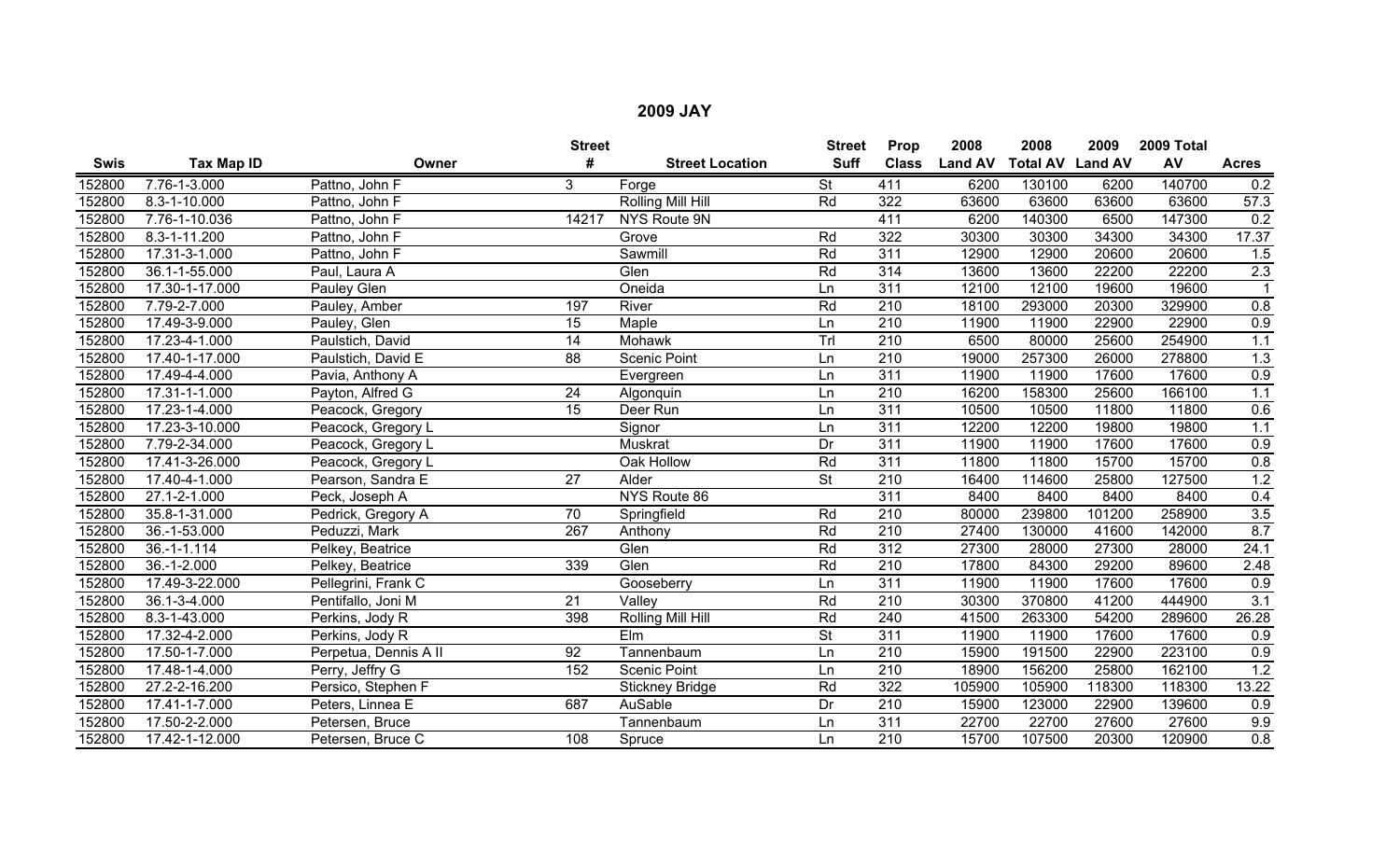|             |                    |                           | <b>Street</b>   |                        | <b>Street</b>            | Prop             | 2008           | 2008            | 2009           | 2009 Total |                      |
|-------------|--------------------|---------------------------|-----------------|------------------------|--------------------------|------------------|----------------|-----------------|----------------|------------|----------------------|
| <b>Swis</b> | Tax Map ID         | Owner                     | #               | <b>Street Location</b> | <b>Suff</b>              | <b>Class</b>     | <b>Land AV</b> | <b>Total AV</b> | <b>Land AV</b> | AV         | <b>Acres</b>         |
| 152800      | 27.1-2-18.000      | Peterson, Forest          |                 | NYS Route 86           |                          | 912              | 133400         | 133400          | 133400         | 133400     | 211.9                |
| 152800      | 17.22-2-8.000      | Phelan, Gary              |                 | Cayuga                 | Tr                       | 311              | 11900          | 11900           | 17600          | 17600      | 0.9                  |
| 152800      | 17.23-5-1.000      | Philo, John D             |                 | Sequoia Mountain       | Ln                       | 311              | 12400          | 12400           | 20000          | 20000      | 1.2                  |
| 152800      | 17.58-1-6.000      | <b>Phoenix Assets LLC</b> |                 | Evergreen              | Ln                       | 311              | 11900          | 11900           | 17600          | 17600      | 0.9                  |
| 152800      | 17.50-1-10.000     | <b>Phoenix Assets LLC</b> |                 | Tannenbaum             | Ln                       | $\overline{311}$ | 11900          | 11900           | 17600          | 17600      | $\overline{0.9}$     |
| 152800      | 7.84-5-11.000      | Pierce, Thomas            | 33              | <b>Burt</b>            | Ln                       | 230              | 9200           | 108200          | 9200           | 112100     | 0.3                  |
| 152800      | $7.71 - 2 - 1.000$ | Pina, Frank               | 83              | Cascade                | Ln                       | $\overline{210}$ | 28600          | 161200          | 39000          | 196900     | 1.3                  |
| 152800      | 36.1-1-10.000      | Pinsdorf, Robert          | 141             | Valley                 | Rd                       | 210              | 17700          | 62900           | 29000          | 70800      | 2.4                  |
| 152800      | 35.2-5-12.000      | Pirone, Joseph M          | 26              | Pine Ridge             | Ln                       | 311              | 17700          | 17700           | 19800          | 19800      | 1.1                  |
| 152800      | 35.2-5-11.000      | Pirone, Joseph M          |                 | Pine Ridge             | Ln                       | 311              | 17100          | 17100           | 19600          | 19600      | 0.8                  |
| 152800      | 17.32-1-17.000     | Plankl, Walter            | $\overline{31}$ | Summit                 | Ln                       | $\overline{210}$ | 16200          | 123300          | 25600          | 135400     | 1.1                  |
| 152800      | 17.41-3-29.000     | Platis, Ellee             | $\overline{28}$ | Cherry                 | Ln                       | $\overline{210}$ | 15900          | 190000          | 22900          | 190000     | 0.9                  |
| 152800      | 7.79-5-15.000      | Platt, Robert F           | $\overline{36}$ | Fawn                   | Dr                       | 210              | 20300          | 122300          | 25600          | 130200     | 1.1                  |
| 152800      | 35.4-3-5.026       | Plotino, Joseph           | 30              | Ark                    | Rd                       | $\overline{210}$ | 37900          | 203600          | 34200          | 223900     | $\overline{5}$       |
| 152800      | 8.3-1-33.300       | Plumadore, David TJ       | 282             | Grove                  | Rd                       | 270              | 10200          | 33000           | 10200          | 33000      | 0.3                  |
| 152800      | 7.76-1-29.000      | Plumadore, John K         | 16              | Forge                  | <b>St</b>                | 210              | 3100           | 61300           | 3100           | 77300      | 0.1                  |
| 152800      | 17.30-1-10.000     | Plumley, David            |                 | Algonquin              | Ln                       | $\overline{311}$ | 12400          | 12400           | 20200          | 20200      | 1.3                  |
| 152800      | 17.22-2-7.000      | Plumley, David W          |                 | Cayuga                 | Trl                      | 311              | 12100          | 12100           | 19600          | 19600      |                      |
| 152800      | 17.22-2-5.000      | Plumley, David W          | 58              | Cayuga                 | Trl                      | 210              | 16100          | 94800           | 25400          | 117300     | $\blacktriangleleft$ |
| 152800      | 17.23-3-6.000      | Plumley, Lisa E           | 37              | Signor                 | Ln                       | $\overline{210}$ | 17700          | 150400          | 25400          | 158900     |                      |
| 152800      | 17.42-1-19.000     | Plunkett, Carole M        | 87              | Spruce                 | Ln                       | $\overline{210}$ | 15900          | 112600          | 22900          | 126400     | 0.9                  |
| 152800      | 17.42-1-20.000     | Plunkett, John P          |                 | Spruce                 | Ln                       | 311              | 11800          | 11800           | 15700          | 15700      | 0.8                  |
| 152800      | 7.75-2-12.000      | Pociask, Bernie           |                 | Church                 | Ln                       | 312              | 6900           | 14100           | 6900           | 14500      | 0.22                 |
| 152800      | 7.79-1-4.000       | Polcyn, Stanley J         | 192             | River                  | Rd                       | 210              | 19700          | 222600          | 25400          | 235900     | 0.8                  |
| 152800      | 17.50-2-11.000     | Poldma, Alar              |                 | Spruce                 | Ln                       | $\overline{210}$ | 16200          | 152300          | 25600          | 175800     | 1.1                  |
| 152800      | 17.41-1-2.000      | Politi, Anthony F         |                 | Alder                  | $\overline{\mathsf{St}}$ | 311              | 11900          | 11900           | 17600          | 17600      | 0.9                  |
| 152800      | 35.4-3-19.000      | Poljanic, Joseph A        | 11984           | NYS Route 9N           |                          | 210              | 25000          | 120700          | 34300          | 132700     | 10                   |
| 152800      | 27.23-3-2.000      | Pomercy, John H           | 11              | Hochsteig              | Ln                       | $\overline{210}$ | 13900          | 268100          | 25400          | 284000     |                      |
| 152800      | 27.23-3-1.000      | Pomercy, John H           |                 | Hochsteig              | Ln                       | 311              | 14200          | 14200           | 20000          | 20000      | $1.2$                |
| 152800      | 17.32-6-1.000      | Porter, David E           | 48              | Cedar                  | $\overline{\mathsf{St}}$ | $\overline{210}$ | 15900          | 170100          | 22900          | 177100     | 0.9                  |
| 152800      | 36.1-1-44.100      | Porter, Matthew           |                 | Anthony                | Rd                       | $\overline{314}$ | 17500          | 17500           | 19300          | 19300      | 4.82                 |
| 152800      | 27.2-1-7.000       | Portman, Johann           | 13121           | NYS Route 9N           |                          | 210              | 15700          | 222700          | 26400          | 233400     | 1.1                  |
| 152800      | 17.79-1-7.000      | Portmann, Johann R        |                 | Forest                 | Ln                       | 311              | 12400          | 12400           | 20000          | 20000      | 1.2                  |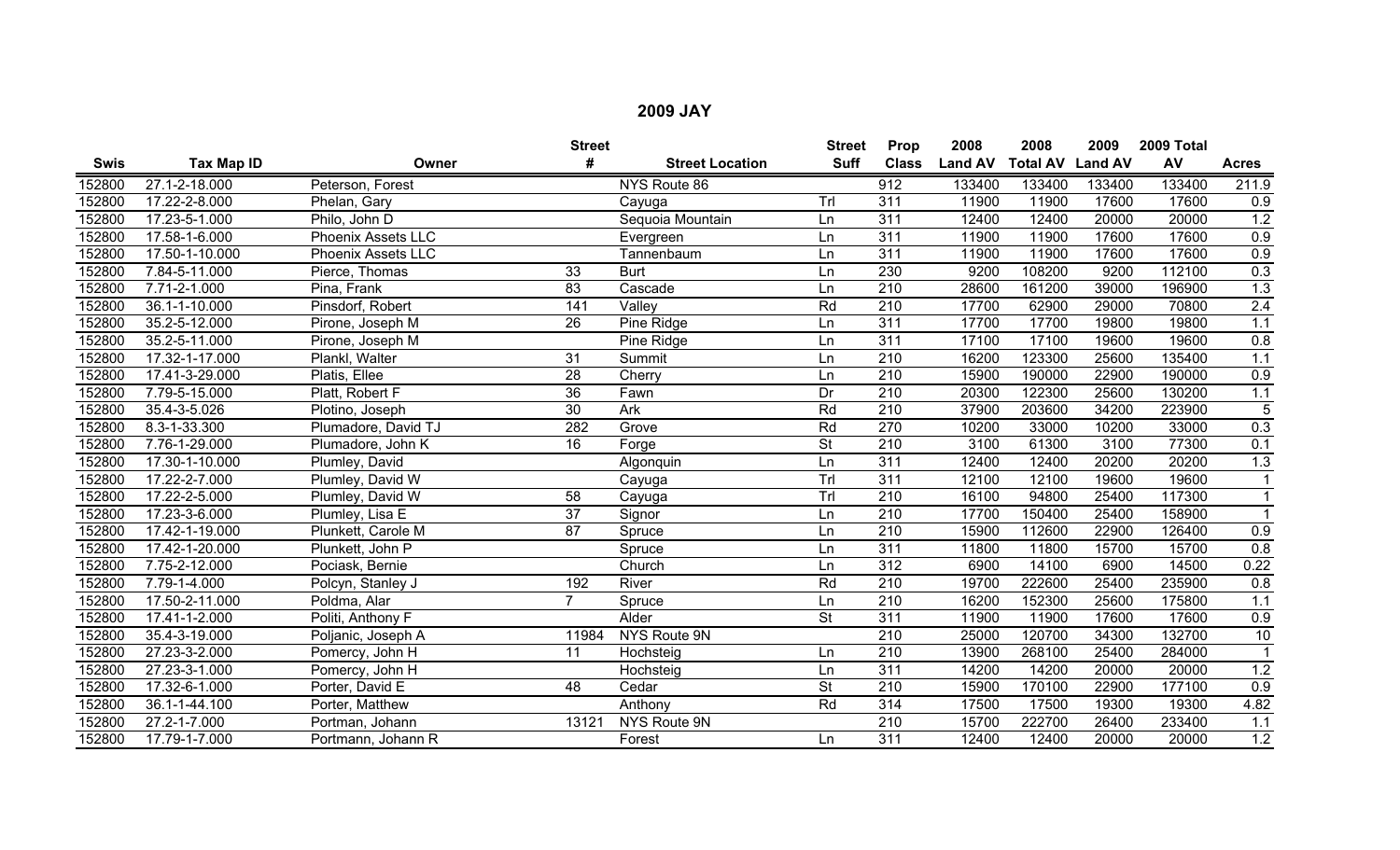|             |                   |                         | <b>Street</b>   |                        | <b>Street</b>            | Prop             | 2008           | 2008                    | 2009   | 2009 Total |                  |
|-------------|-------------------|-------------------------|-----------------|------------------------|--------------------------|------------------|----------------|-------------------------|--------|------------|------------------|
| <b>Swis</b> | <b>Tax Map ID</b> | Owner                   | #               | <b>Street Location</b> | <b>Suff</b>              | <b>Class</b>     | <b>Land AV</b> | <b>Total AV Land AV</b> |        | AV         | <b>Acres</b>     |
| 152800      | 17.41-1-3.000     | Post, Lawrence R        | 134             | Alder                  | <b>St</b>                | 260              | 15900          | 35000                   | 22900  | 42000      | 0.9              |
| 152800      | 17.23-6-3.000     | Potter, Stephen W       | 43              | Red Fox                | Dr                       | 210              | 16100          | 133400                  | 25400  | 142900     |                  |
| 152800      | $36.-1-1.111$     | Potthast, Charles A     | 362             | Glen                   | Rd                       | $\overline{312}$ | 36500          | 64900                   | 40200  | 71300      | 35               |
| 152800      | $36. - 1 - 4.000$ | Potthast, Charles A     | 354             | Glen                   | Rd                       | 210              | 16100          | 186200                  | 27000  | 194000     | 1.4              |
| 152800      | 17.49-5-6.000     | Praczkajlo Robert J     | 67              | Evergreen              | Ln                       | $\overline{210}$ | 15900          | 143900                  | 22900  | 143900     | $\overline{0.9}$ |
| 152800      | 36.-1-37.000      | Pravata, Francis        | 150             | Jay Mountain           | Rd                       | 210              | 31800          | 153200                  | 43200  | 174800     | 5.9              |
| 152800      | 27.2-1-14.200     | Pray, Brian C           | 13083           | NYS Route 9N           |                          | $\overline{210}$ | 11000          | 97600                   | 12100  | 100500     | 0.46             |
| 152800      | 27.2-1-14.100     | Pray, Joan C            | 13079           | NYS Route 9N           |                          | 270              | 13400          | 68200                   | 15700  | 72200      | 0.6              |
| 152800      | 27.23-3-15.000    | Prazoff, Aaron          | 51              | Hochsteig              | Ln                       | 210              | 18300          | 166700                  | 22900  | 178500     | 0.9              |
| 152800      | 27.3-1-38.200     | Prentiss, Carl E Jr     | 479             | Valley                 | Rd                       | $\overline{210}$ | 18900          | 147300                  | 30600  | 162700     | 3.22             |
| 152800      | 27.3-1-38.100     | Prentiss, Marjorie B    | 507             | Valley                 | Rd                       | 240              | 88200          | 172200                  | 108800 | 180800     | 92.78            |
| 152800      | 35.8-2-4.000      | Prescott, Marlene B     | 3               | Springfield            | Rd                       | $\overline{210}$ | 34100          | 360900                  | 56200  | 378900     | 4.03             |
| 152800      | 17.41-2-6.000     | Preston, Linda M        | $\overline{32}$ | Oak Hollow             | Rd                       | 210              | 15900          | 88700                   | 22900  | 100800     | 0.9              |
| 152800      | 27.10-1-2.000     | Preston, Roger E        | 13021           | NYS Route 9N           |                          | $\overline{210}$ | 9200           | 49700                   | 9600   | 62200      | 0.3              |
| 152800      | 17.41-9-1.000     | Preston, Shannon M      | 152             | Ridge Top              | Ln                       | 311              | 10500          | 10500                   | 11800  | 11800      | 0.6              |
| 152800      | 17.48-1-18.000    | Price, Michelle E       |                 | Rockledge              | Ln                       | 311              | 12100          | 12100                   | 19600  | 19600      |                  |
| 152800      | 7.79-5-3.000      | Price, Michelle E       | 154             | Whitetail              | Ln                       | $\overline{210}$ | 15900          | 123800                  | 22900  | 133300     | $\overline{0.9}$ |
| 152800      | 18.-2-8.009       | Prins, Robertus         | 965             | Green                  | $\overline{\mathsf{St}}$ | $\overline{210}$ | 15600          | 110300                  | 26300  | 118800     | 1.06             |
| 152800      | 7.84-1-17.000     | Pulitzer, Susan L       |                 | River                  | Rd                       | 311              | 550            | 630                     | 3800   | 3800       | 5.4              |
| 152800      | 8.3-1-68.000      | Pulsifer, Arthur R      | 396             | Grove                  | Rd                       | 210              | 13700          | 69800                   | 18300  | 76800      | 0.7              |
| 152800      | 35.2-4-3.000      | Pulsifer, Chester       | 1066            | <b>Bartlett</b>        | Rd                       | $\overline{210}$ | 10200          | 116600                  | 10700  | 125000     | $\overline{0.3}$ |
| 152800      | 35.2-3-15.000     | Pulsifer, John F        | 132             | Springfield            | Rd                       | 240              | 48200          | 118700                  | 50600  | 127500     | 20.9             |
| 152800      | 27.10-2-14.000    | Pulsifer, Sadie M       | 13000           | NYS Route 9N           |                          | 210              | 14000          | 112100                  | 20500  | 114200     | $\overline{1}$   |
| 152800      | 27.10-1-9.000     | Pulsifer, Thomas J      | 6755            | NYS Route 86           |                          | 210              | 12400          | 96800                   | 14400  | 116000     | 0.7              |
| 152800      | 8.3-1-7.000       | Pulsifer, Wallace N III | 29              | Rolling Mill Hill      | Rd                       | $\overline{210}$ | 17200          | 148600                  | 28400  | 157400     | 2.1              |
| 152800      | 36.1-3-5.000      | Purtill, Thomas M       |                 | Trumbulls              | Rd                       | $\overline{210}$ | 39500          | 69100                   | 51300  | 519900     | 6.99             |
| 152800      | 36.1-1-8.000      | Purtill, Thomas M       | 9               | Valley                 | Rd                       | 311              | 12900          | 12900                   | 21200  | 21200      | 1.75             |
| 152800      | 36.1-1-73.000     | Rabideau, David M       | 94              | Trumbulls              | Rd                       | $\overline{210}$ | 15500          | 44300                   | 26200  | 50900      |                  |
| 152800      | 27.3-1-8.000      | Rabideau, Marvin D      | 12742           | NYS Route 9N           |                          | $\overline{210}$ | 14900          | 82900                   | 28800  | 93300      | 2.3              |
| 152800      | 7.79-4-3.000      | Raboczkay, Jeffrey A    | 61              | Muskrat                | Dr                       | 210              | 24100          | 277600                  | 25400  | 305400     |                  |
| 152800      | 17.42-1-24.000    | Radlin, Barry L         |                 | Spruce                 | Ln                       | 311              | 10700          | 10700                   | 13700  | 13700      | 0.7              |
| 152800      | 17.42-1-23.000    | Radlin, Barry L         |                 | Spruce                 | Ln                       | 311              | 11900          | 11900                   | 17600  | 17600      | 0.9              |
| 152800      | 17.79-2-7.000     | Ramsey, Stephen M       | $\overline{74}$ | Forest                 | Ln                       | 210              | 15700          | 176000                  | 20300  | 179500     | 0.8              |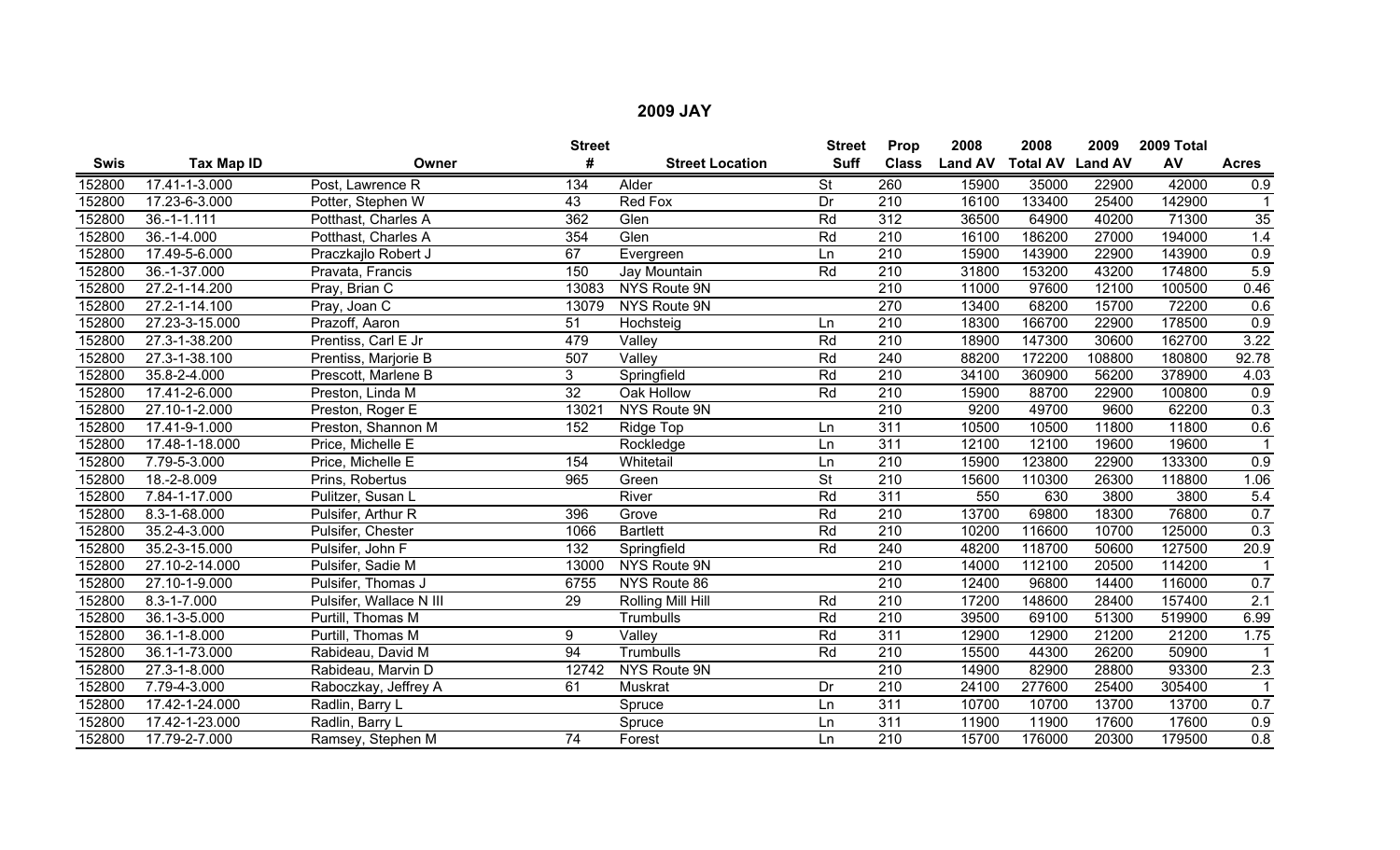|             |                    |                        | <b>Street</b>    |                        | <b>Street</b>            | Prop             | 2008           | 2008                    | 2009  | 2009 Total |              |
|-------------|--------------------|------------------------|------------------|------------------------|--------------------------|------------------|----------------|-------------------------|-------|------------|--------------|
| <b>Swis</b> | Tax Map ID         | Owner                  | #                | <b>Street Location</b> | <b>Suff</b>              | <b>Class</b>     | <b>Land AV</b> | <b>Total AV Land AV</b> |       | AV         | <b>Acres</b> |
| 152800      | 17.4-1-25.200      | Rapp, Gene             | 509              | <b>Stickney Bridge</b> | Rd                       | 240              | 36100          | 235300                  | 46800 | 258800     | 11.28        |
| 152800      | 17.42-1-1.000      | Raskin, M Dylan        | 3 <sup>1</sup>   | Tannenbaum             | Ln                       | 210              | 16400          | 120200                  | 25800 | 165500     | 1.2          |
| 152800      | 18.-2-10.000       | Rata, Alexander Jr     | 943              | Green                  | $\overline{\mathsf{St}}$ | $\overline{210}$ | 27400          | 130500                  | 33100 | 141800     | 8.7          |
| 152800      | 27.3-1-40.123      | Raykiewicz, Gary       | 10               | <b>Birch Tree</b>      | Wav                      | 240              | 31100          | 125100                  | 35300 | 137600     | 11.1         |
| 152800      | 17.49-3-27.000     | Reeves, Connie L       | $\overline{31}$  | Gooseberry             | Ln                       | 210              | 15900          | 126800                  | 22900 | 177700     | 0.9          |
| 152800      | 17.41-9-9.000      | Reeves, Connie L       |                  | Ridge Top              | Ln                       | 311              | 11800          | 11800                   | 15700 | 15700      | 0.8          |
| 152800      | 17.49-3-37.000     | Reeves, Connie L       |                  | Fern                   | Ln                       | $\overline{311}$ | 11900          | 11900                   | 17600 | 17600      | 0.9          |
| 152800      | 17.23-3-2.000      | Reilly, Jane E         |                  | Signor                 | Ln                       | 311              | 12200          | 12200                   | 19800 | 19800      | 1.1          |
| 152800      | 17.23-1-18.000     | Reilly, Jane E         | 72               | Signor                 | Ln                       | 210              | 13900          | 137300                  | 15200 | 152900     | 0.6          |
| 152800      | 17.23-1-19.000     | Reilly, Jane E         |                  | Signor                 | Ln                       | $\overline{311}$ | 10500          | 10500                   | 11800 | 11800      | 0.6          |
| 152800      | 17.23-1-17.000     | Reilly, Jane E         |                  | Signor                 | Ln                       | 311              | 12200          | 12200                   | 19800 | 19800      | 1.1          |
| 152800      | 17.23-5-15.000     | Reina, Rosemarie L     |                  | <b>Red Fox</b>         | Dr                       | 311              | 10900          | 10900                   | 19600 | 19600      |              |
| 152800      | 17.23-5-17.000     | Reina, Rosemarie L     |                  | Red Fox                | Dr                       | 311              | 10900          | 10900                   | 19600 | 19600      |              |
| 152800      | 7.75-2-9.210       | Reinmann, Mark E       | 149              | Church                 | Ln                       | 270              | 14000          | 29800                   | 19700 | 36500      | 0.96         |
| 152800      | 35.8-3-14.000      | Rendco LLC             | 12198            | NYS Route 9N           |                          | 484              | 8600           | 104100                  | 13100 | 109300     | 0.8          |
| 152800      | 35.8-1-26.000      | Renderer, Byron        | 28               | Springfield            | Rd                       | 260              | 10700          | 66300                   | 11200 | 66300      | 0.4          |
| 152800      | 35.8-1-12.002      | Renderer, Scott M      | 32               | Springfield            | Rd                       | $\overline{210}$ | 22800          | 153500                  | 35600 | 166300     | 5.7          |
| 152800      | $35.2 - 5 - 6.000$ | Renz John J            | 12138            | NYS Route 9N           |                          | $\overline{210}$ | 11200          | 63700                   | 13100 | 73900      | 0.5          |
| 152800      | 35.2-5-15.032      | Renz, Frederick A III  | 12122            | NYS Route 9N           |                          | 210              | 5700           | 74200                   | 18300 | 81600      | 0.82         |
| 152800      | 27.10-2-6.100      | Renz, John J           |                  | John Fountain          | Rd                       | 311              | 4000           | 4000                    | 4000  | 4000       | 0.17         |
| 152800      | $35.2 - 5 - 7.000$ | Renz, John J           | 12134            | NYS Route 9N           |                          | $\overline{210}$ | 16700          | 137500                  | 27800 | 151200     | 1.8          |
| 152800      | 27.10-2-5.000      | Renz, John J           | 31               | John Fountain          | Rd                       | 210              | 9900           | 137400                  | 10400 | 148100     | 0.45         |
| 152800      | 27.10-2-4.000      | Renz, John J           |                  | John Fountain          | Rd                       | $\overline{311}$ | 9000           | 9000                    | 9000  | 9000       | 0.26         |
| 152800      | 7.79-2-20.000      | <b>Rey Trust</b>       | $\overline{113}$ | River                  | Rd                       | $\overline{210}$ | 12100          | 58000                   | 25400 | 71000      | $\mathbf{1}$ |
| 152800      | 17.79-1-6.000      | Reynolds, Carol Q      |                  | Forest                 | Ln                       | 311              | 12400          | 12400                   | 20000 | 20000      | 1.2          |
| 152800      | $8.3 - 1 - 40.100$ | Reynolds, Kathleen     | 384              | Grove                  | Rd                       | $\overline{270}$ | 16700          | 41900                   | 27800 | 44100      | 1.8          |
| 152800      | 17.79-1-5.000      | Reynolds, Michael      | 65               | Forest                 | Ln                       | 210              | 15900          | 191000                  | 22900 | 214300     | 0.9          |
| 152800      | 7.79-2-46.000      | Reynolds, Spencer R    |                  | Whitetail              | Ln                       | 311              | 10700          | 10700                   | 13700 | 13700      | 0.7          |
| 152800      | 27.3-1-59.200      | Reynolds, Steven       | 490              | Glen                   | Rd                       | $\overline{210}$ | 22000          | 147600                  | 34600 | 155500     | 5.22         |
| 152800      | 7.76-1-28.100      | Rhino, Barbara J       | $\overline{20}$  | Forge                  | $\overline{\mathsf{St}}$ | 230              |                |                         | 2700  | 73400      | 0.13         |
| 152800      | 17.49-4-17.000     | Rhodes, Shawn L        |                  | Fern                   | Ln                       | 311              | 11900          | 11900                   | 17600 | 17600      | 0.9          |
| 152800      | 7.76-3-58.000      | Riccardelli, Michael A | 4                | Woodyard               | Ln                       | 220              | 7200           | 62700                   | 7200  | 77200      | 0.23         |
| 152800      | 7.76-1-22.000      | Riccardelli, Michael A | 14219            | NYS Route 9N           |                          | 411              | 3100           | 81500                   | 3500  | 85600      | 0.1          |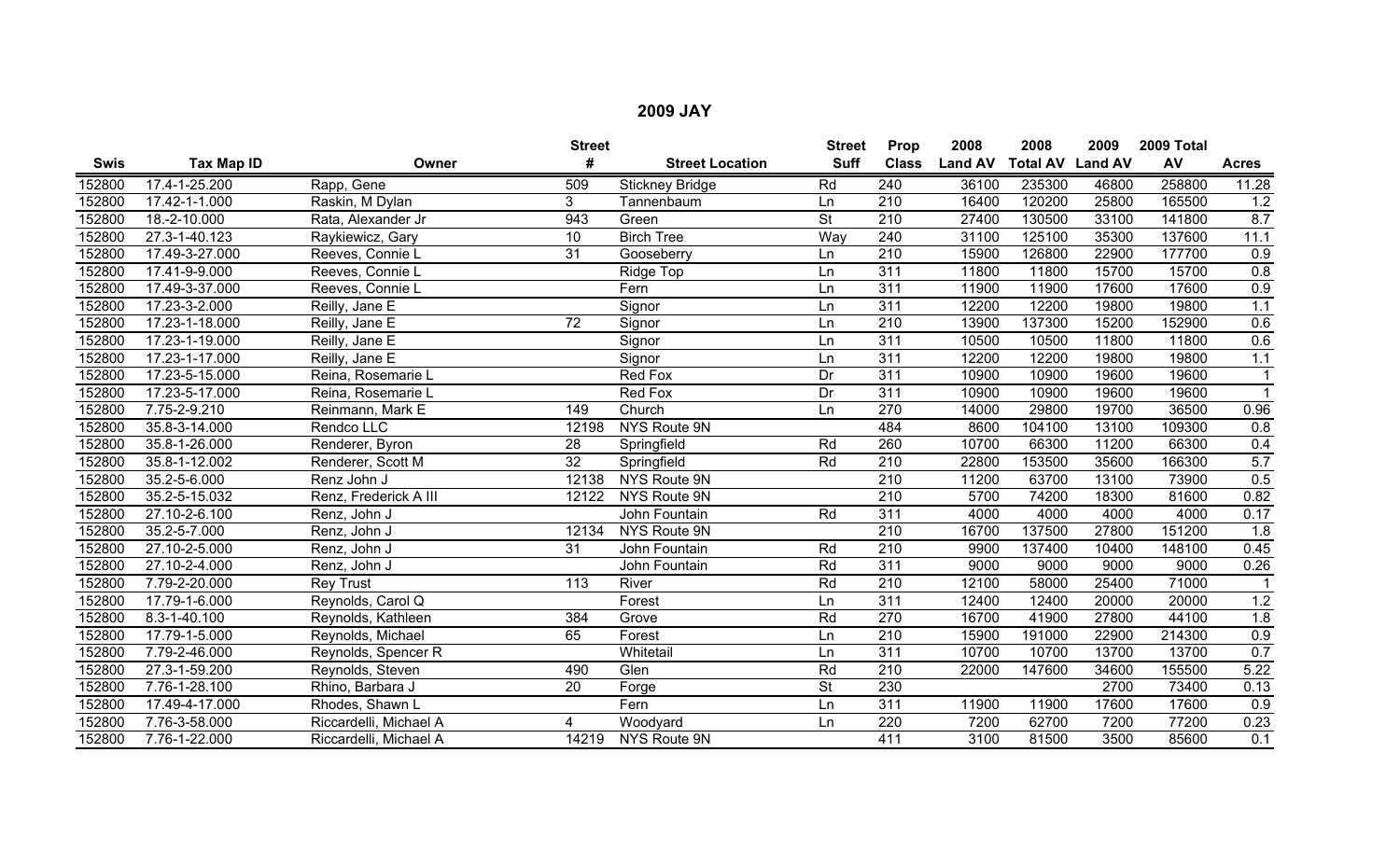|             |                |                       | <b>Street</b>  |                        | <b>Street</b> | Prop             | 2008           | 2008                    | 2009   | 2009 Total |                |
|-------------|----------------|-----------------------|----------------|------------------------|---------------|------------------|----------------|-------------------------|--------|------------|----------------|
| <b>Swis</b> | Tax Map ID     | Owner                 | #              | <b>Street Location</b> | <b>Suff</b>   | <b>Class</b>     | <b>Land AV</b> | <b>Total AV Land AV</b> |        | AV         | <b>Acres</b>   |
| 152800      | 7.75-2-10.100  | Richard, Glenn A      | 131            | Church                 | Ln            | 210              | 21300          | 84100                   | 30400  | 95300      | 6.23           |
| 152800      | 17.23-1-1.000  | Richards, David K     | 256            | River                  | Rd            | 210              | 18300          | 138500                  | 34300  | 152900     | 0.9            |
| 152800      | 18.3-1-14.000  | Richards, Harold L    |                | <b>Black Mountain</b>  | Ln            | 314              | 17600          | 17600                   | 21500  | 21500      | 1.4            |
| 152800      | 7.76-2-1.000   | Richards, Sarah P     | 4              | Pleasant               | <b>St</b>     | 210              | 3100           | 74400                   | 3100   | 88500      | 0.1            |
| 152800      | 7.76-3-50.000  | Richards, Stephen J   | 6              | Grove                  | Rd            | $\overline{210}$ | 2400           | 69400                   | 2700   | 85800      | 0.09           |
| 152800      | 7.76-3-38.200  | Richards, Susan       |                | Grove                  | Rd            | 311              |                |                         | 2000   | 2000       | 0.04           |
| 152800      | 7.79-2-47.000  | Richardson, Lisa S    |                | Whitetail              | Ln            | 311              | 10700          | 10700                   | 13700  | 13700      | 0.7            |
| 152800      | 35.2-3-9.000   | Richardson, Thomas    | 138            | Springfield            | Rd            | 210              | 17100          | 71200                   | 28200  | 78200      | $\overline{2}$ |
| 152800      | 36.1-1-22.110  | Richardson, Wallace E | 36             | Valley                 | Rd            | 210              | 13500          | 43100                   | 16000  | 48700      | 0.61           |
| 152800      | 36.-1-26.100   | Rickard Gregory J     |                | Jay Mountain           | Rd            | 323              | 74700          | 74700                   | 77600  | 77600      | 90.8           |
| 152800      | 36.-1-52.000   | Rickard Gregory J     | 127            | Jay Mountain           | Rd            | 240              | 44800          | 147700                  | 56600  | 160400     | 16.2           |
| 152800      | 27.2-2-58.000  | Riedl, Irene M        | 13078          | NYS Route 9N           |               | $\overline{210}$ | 15400          | 127800                  | 24100  | 140600     | 0.92           |
| 152800      | 35.2-3-4.000   | Rielly, Carl J        | 12327          | NYS Route 9N           |               | $\overline{210}$ | 15100          | 130100                  | 19900  | 142000     | 0.76           |
| 152800      | 17.23-1-14.000 | Riga Richard A        |                | Signor                 | Ln            | 311              | 12100          | 12100                   | 19600  | 19600      |                |
| 152800      | 36.1-1-7.000   | Riley, Patrick C      | $\overline{7}$ | Valley                 | Rd            | 270              | 15400          | 53900                   | 15400  | 53900      | 0.58           |
| 152800      | $8.-2-9.000$   | Ring, Harold L        | 622            | Green                  | <b>St</b>     | 240              | 100600         | 350300                  | 131800 | 384800     | 141.58         |
| 152800      | 17.58-1-3.000  | Riordan, John C       |                | Evergreen              | Ln            | $\overline{311}$ | 12100          | 12100                   | 19600  | 19600      |                |
| 152800      | 27.2-2-27.001  | Ripley, Thomas L      | 13144          | NYS Route 9N           |               | $\overline{210}$ | 18100          | 54800                   | 29600  | 90400      | 2.7            |
| 152800      | 27.2-2-67.000  | Ripley, Thomas L      | 13140          | NYS Route 9N           |               | 270              | 6900           | 25700                   | 6900   | 25700      | 0.2            |
| 152800      | 17.31-3-14.000 | Ritchie, William G    | 17             | Iris                   | Ln            | $\overline{210}$ | 17400          | 118000                  | 26800  | 129900     | 1.7            |
| 152800      | 17.31-3-13.000 | Ritchie, William G    |                | Summit                 | Ln            | 311              | 12700          | 12700                   | 20400  | 20400      | 1.4            |
| 152800      | 7.75-2-9.100   | Rittelman, Dawn       |                | Church                 | Ln            | 312              | 27800          | 27800                   | 26800  | 28600      | 10.9           |
| 152800      | 8.3-1-34.000   | Ritter, Larry J       |                | Grove                  | Rd            | 314              | 6300           | 6300                    | 6300   | 6300       | $\overline{3}$ |
| 152800      | 8.3-1-35.036   | Ritter, Larry J       | 307            | Grove                  | Rd            | 240              | 33300          | 203000                  | 39600  | 223300     | 12.53          |
| 152800      | 27.4-1-8.100   | Rivera, Gilbert       |                | Hesseltine             | Rd            | 323              | 33600          | 33600                   | 37900  | 37900      | 15.24          |
| 152800      | 7.79-2-48.000  | Rivera, Ramon E       |                | Whitetail              | Ln            | 311              | 12100          | 12100                   | 19600  | 19600      |                |
| 152800      | 35.2-5-21.100  | Robards, Sherman M    | 50             | Pine Ridge             | Ln            | 210              | 23500          | 250000                  | 26400  | 279000     | 1.09           |
| 152800      | 27.3-1-47.000  | Robbins, Cecil F      | 473            | Valley                 | Rd            | 270              | 13700          | 56600                   | 18300  | 57300      | 0.7            |
| 152800      | 17.30-1-15.000 | Roberts, James J      |                | Oneida                 | Ln            | 311              | 12100          | 12100                   | 19800  | 19800      | 1.1            |
| 152800      | 35.8-1-14.000  | Roberts, Wayne A      |                | Springfield            | Rd            | 311              | 5100           | 5100                    | 5100   | 5100       | 0.2            |
| 152800      | 35.8-1-19.000  | Roberts, Wayne A      | 12             | Springfield            | Rd            | 210              | 13300          | 131400                  | 13600  | 138700     | 0.52           |
| 152800      | 17.32-5-11.000 | Robertson, Duncan G   |                | Cedar                  | <b>St</b>     | 311              | 11900          | 11900                   | 17600  | 17600      | 0.9            |
| 152800      | 7.76-1-18.000  | Robins, Douglas       | 14235          | NYS Route 9N           |               | 481              | 2700           | 24200                   | 11700  | 27800      | 0.1            |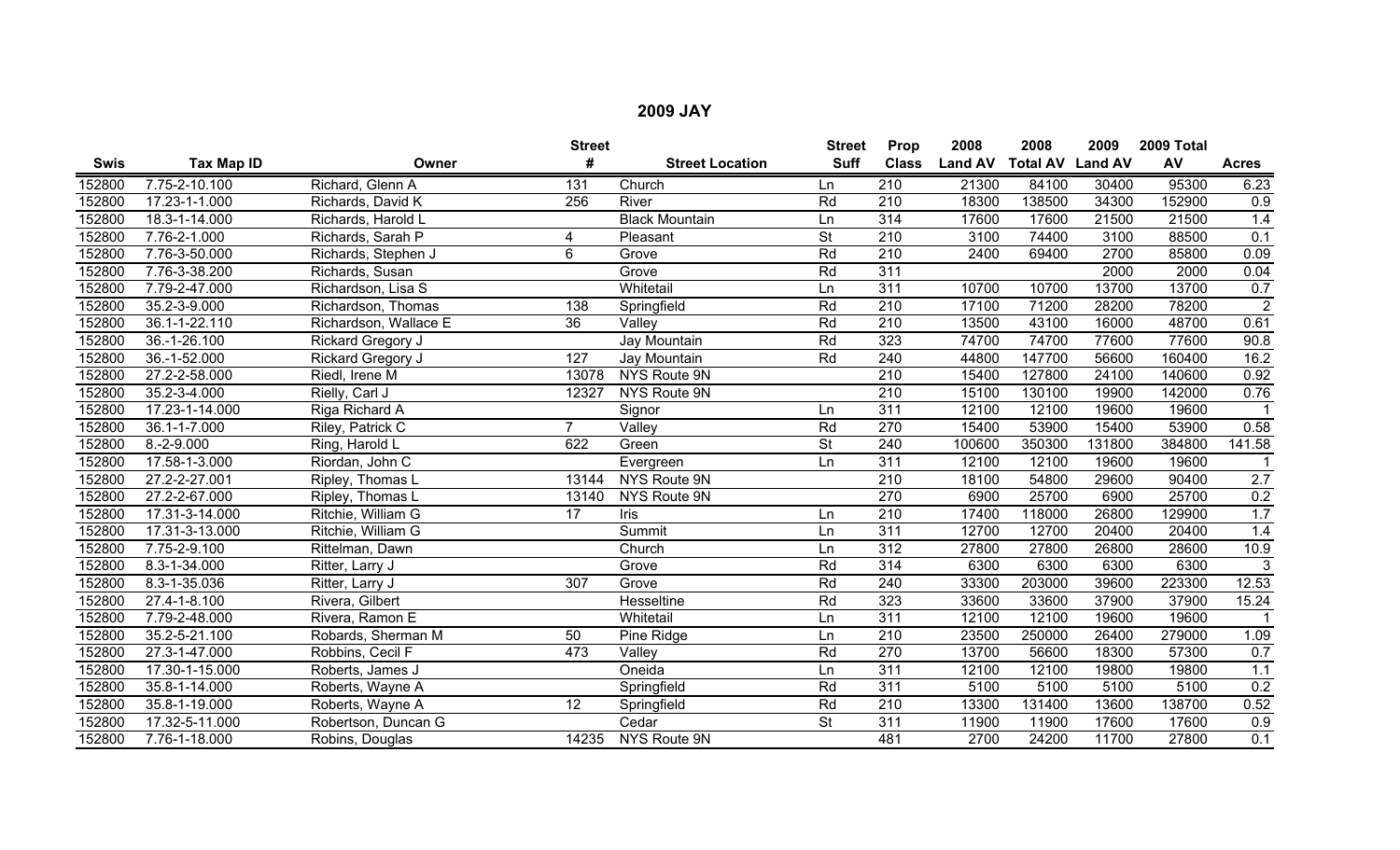|             |                             |                          | <b>Street</b>   |                        | <b>Street</b> | Prop             | 2008           | 2008                    | 2009   | 2009 Total |              |
|-------------|-----------------------------|--------------------------|-----------------|------------------------|---------------|------------------|----------------|-------------------------|--------|------------|--------------|
| <b>Swis</b> | Tax Map ID                  | Owner                    | #               | <b>Street Location</b> | <b>Suff</b>   | <b>Class</b>     | <b>Land AV</b> | <b>Total AV Land AV</b> |        | AV         | <b>Acres</b> |
| 152800      | 27.3-1-4.200                | Robinson, Thomas K       | 18              | Stonehouse             | Ln            | 314              | 14700          | 14700                   | 19300  | 19300      | 3            |
| 152800      | 17.40-1-19.000              | Roche, Rolando           | $\overline{74}$ | <b>Scenic Point</b>    | Ln            | 210              | 19200          | 176400                  | 26200  | 184800     | 1.4          |
| 152800      | 27.1-2-23.100               | Rock, Michael            | 21              | Mallorys               | Way           | 210              | 23200          | 404600                  | 107000 | 436900     | 5.43         |
| 152800      | 35.2-5-25.300               | Rockwell, Harry P Jr     | 29              | Lawrence               | Way           | 210              | 19400          | 112100                  | 31300  | 123300     | 3.53         |
| 152800      | 27.4-1-34.000               | Rocky Branch Cottage LLC | $\overline{41}$ | Nugent                 | Ln            | 210              | 22900          | 168400                  | 35800  | 180200     | 5.8          |
| 152800      | 17.32-1-12.000              | Rodriguez, Robert I      | 49              | Summit                 | Ln            | $\overline{210}$ | 12500          | 88300                   | 26200  | 103600     | 1.4          |
| 152800      | 35.4-3-16.100               | Romanowski, Meda B       | 11943           | NYS Route 9N           |               | 210              | 14700          | 54800                   | 28500  | 60300      | 2.17         |
| 152800      | 7.84-5-3.000                | Rondeau, Joseph D        | 29              | <b>Broad</b>           | Ln            | $\overline{210}$ | 3100           | 64800                   | 3100   | 85900      | 0.1          |
| 152800      | 45.-1-14.000                | Rooney, James S          |                 | Jay Mountain           | Rd            | 323              | 43400          | 43400                   | 48500  | 48500      | 89.92        |
| 152800      | 36.-1-20.000                | Rooney, James S          |                 | Jay Mountain           | Rd            | 323              | 65700          | 65700                   | 69900  | 69900      | 108.5        |
| 152800      | 45.-1-8.000                 | Rooney, James S          |                 | Jay Mountain           | Rd            | 323              | 39400          | 39400                   | 46800  | 46800      | 80           |
| 152800      | $45.-1-2.000$               | Rooney, James S          | 407             | Jay Mountain           | Rd            | 240              | 84000          | 194600                  | 107200 | 204900     | 108.6        |
| 152800      | 45.-1-9.000                 | Rooney, William          |                 | Jay Mountain           | Rd            | 323              | 42300          | 42300                   | 51200  | 51200      | 87.5         |
| 152800      | 17.41-1-10.000              | Roque, Harvey            | 661             | AuSable                | Dr            | $\overline{210}$ | 15900          | 107300                  | 22900  | 135500     | 0.9          |
| 152800      | 17.40-5-10.000              | Roque, Harvey            |                 | AuSable                | Dr            | 311              | 11900          | 11900                   | 17600  | 17600      | 0.9          |
| 152800      | 17.41-8-14.000              | Rorvik, Roy              |                 | Ridge Top              | Ln            | 311              | 12100          | 12100                   | 19600  | 19600      |              |
| 152800      | 27.2-1-5.100                | Rosen, Robert F          | 13135           | NYS Route 9N           |               | 210              | 15500          | 84800                   | 26200  | 121700     | 1.02         |
| 152800      | 27.2-1-5.200                | Rosen, Robert W          | 13137           | NYS Route 9N           |               | 484              | 10500          | 114500                  | 11000  | 114600     | 0.36         |
| 152800      | 27.2-2-65.200               | Rosen, Robert W Jr       | 13112           | NYS Route 9N           |               | $\overline{210}$ | 17500          | 219000                  | 28800  | 234400     | 2.29         |
| 152800      | 18.3-1-20.000               | Rosenblum, Seth J        |                 | Santo                  | Ln            | 912              | 37300          | 37300                   | 46700  | 46700      | 20.2         |
| 152800      | 18.3-1-21.100               | Rosenblum, Seth J        | 69              | Santo                  | Ln            | 240              | 90400          | 260200                  | 98800  | 277700     | 70.65        |
| 152800      | 27.1-1-5.034                | Rosenblum, Seth J Dr     | 13036           | NYS Route 9N           |               | 483              | 15300          | 151300                  | 23600  | 158800     | 0.9          |
| 152800      | 17.22-2-2.000               | Rosenzweig, Arthur       |                 | Signor                 | Ln            | 311              | 10500          | 10500                   | 11800  | 11800      | 0.6          |
| 152800      | 17.22-1-5.000               | Rosenzweig, Arthur       |                 | River                  | Rd            | 311              | 20200          | 20200                   | 32300  | 32300      | 1.3          |
| 152800      | $\overline{17.22}$ -1-3.000 | Rosenzweig, Arthur       |                 | Signor                 | Ln            | 311              | 16300          | 16300                   | 23500  | 23500      | 0.8          |
| 152800      | 17.22-1-2.000               | Rosenzweig, Arthur       |                 | Signor                 | Ln            | 311              | 14700          | 14700                   | 20600  | 20600      | 0.7          |
| 152800      | 17.22-1-1.000               | Rosenzweig, Arthur       | 134             | Signor                 | Ln            | 210              | 16200          | 133500                  | 25100  | 142800     | 0.66         |
| 152800      | 27.10-4-61.000              | Rosio, James             | 12888           | NYS Route 9N           |               | 210              | 14600          | 115800                  | 21300  | 115800     | 1.4          |
| 152800      | 7.76-3-65.000               | Ross, Christina L        | 14155           | NYS Route 9N           |               | 220              | 9100           | 89300                   | 10300  | 98200      | 0.5          |
| 152800      | 17.41-2-5.000               | Rossi, Michael L         | $\overline{28}$ | Oak Hollow             | Rd            | 210              | 15900          | 105800                  | 20600  | 116500     | 0.9          |
| 152800      | 36.-1-34.200                | Rottner, Wendy S         |                 | Jay Mountain           | Rd            | 323              | 28100          | 28100                   | 32600  | 32600      | 15.4         |
| 152800      | 36.-1-35.000                | Rottner, Wendy S         | 193             | Jay Mountain           | Rd            | 260              | 44100          | 161900                  | 53000  | 168200     | 10           |
| 152800      | 8.3-1-4.000                 | Rougeau, Richard M       | 48              | Grove                  | Rd            | 210              | 13700          | 42000                   | 18300  | 46600      | 0.7          |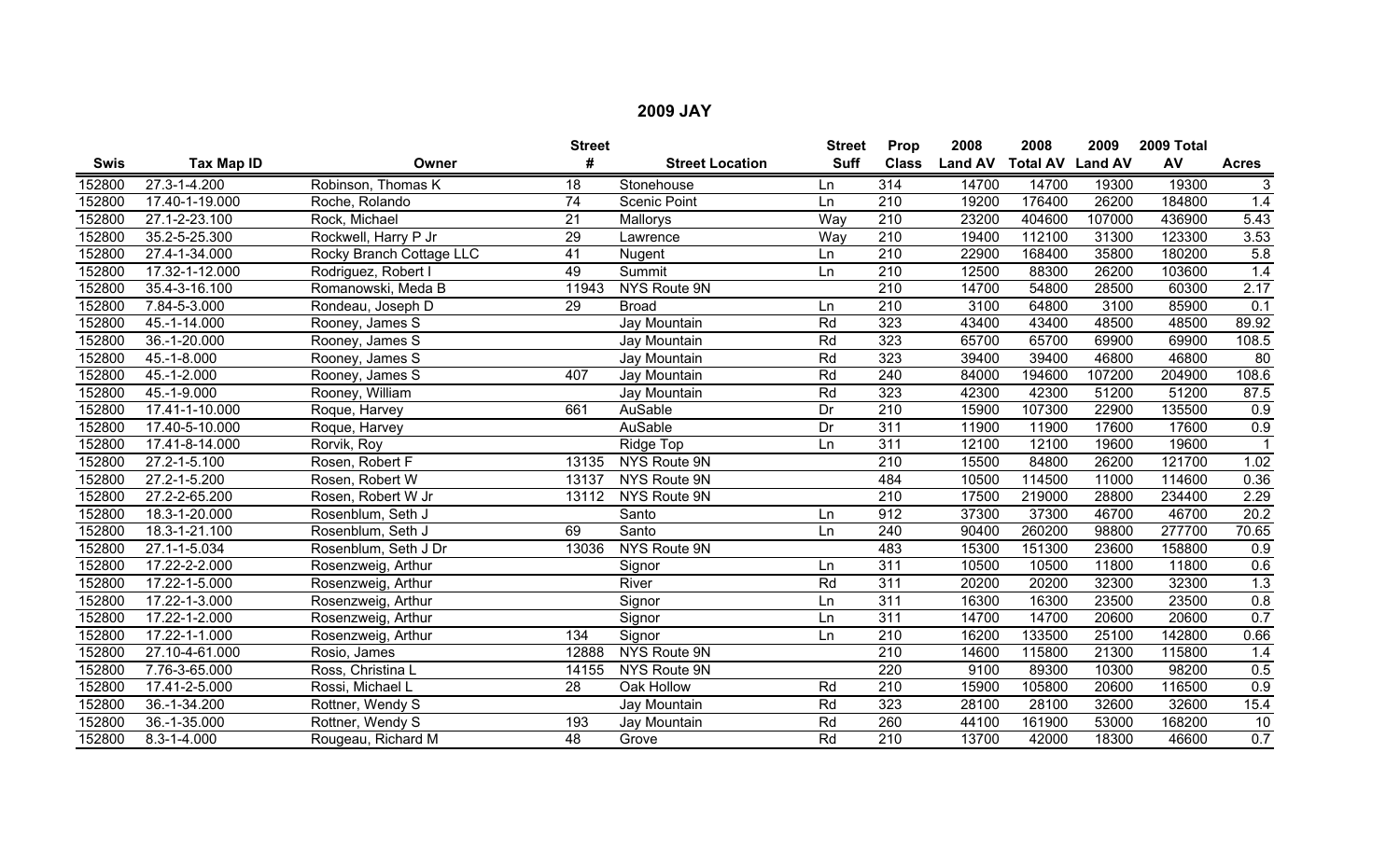|             |                |                          | <b>Street</b>   |                        | <b>Street</b>            | Prop             | 2008           | 2008                    | 2009   | 2009 Total |              |
|-------------|----------------|--------------------------|-----------------|------------------------|--------------------------|------------------|----------------|-------------------------|--------|------------|--------------|
| <b>Swis</b> | Tax Map ID     | Owner                    | #               | <b>Street Location</b> | <b>Suff</b>              | <b>Class</b>     | <b>Land AV</b> | <b>Total AV Land AV</b> |        | AV         | <b>Acres</b> |
| 152800      | 45.-1-28.462   | Rouse, Susan D           | 822             | <b>Styles Brook</b>    | Rd                       | $\overline{210}$ | 30600          | 107100                  | 40600  | 117800     | 8.2          |
| 152800      | 35.8-1-9.001   | Rowe, Bruce D            | 62              | Springfield            | Rd                       | $\overline{210}$ | 18000          | 300000                  | 29200  | 320900     | 2.5          |
| 152800      | 35.8-1-13.100  | Rowe, Bruce D            |                 | Springfield            | Rd                       | $\overline{311}$ | 2600           | 2600                    | 2600   | 2600       | 0.1          |
| 152800      | 17.50-4-9.000  | Rowland, David A         |                 | <b>Briar</b>           | Ln                       | 311              | 12200          | 12200                   | 19800  | 19800      | 1.1          |
| 152800      | 17.23-3-14.003 | Rowland, David A         | 24              | Sequoia Mountain       | Ln                       | $\overline{210}$ | 19400          | 176900                  | 29600  | 196700     | 3.1          |
| 152800      | 7.79-5-12.000  | Rowland, William J       |                 | Fawn                   | Dr                       | $\overline{311}$ | 12200          | 12200                   | 19800  | 19800      | 1.1          |
| 152800      | 17.32-3-10.000 | Rowley, Jack Jr          |                 | Elm                    | $\overline{\mathsf{St}}$ | 311              | 11900          | 11900                   | 17600  | 17600      | 0.9          |
| 152800      | 17.32-3-7.000  | Rowley, Jack Jr          |                 | Fir                    | $\overline{\mathsf{St}}$ | 311              | 11900          | 11900                   | 17600  | 17600      | 0.9          |
| 152800      | 8.3-1-48.100   | Ruest, Albert A Jr       | 313             | Rolling Mill Hill      | Rd                       | 240              | 32200          | 81700                   | 35900  | 90000      | 11.8         |
| 152800      | 35.4-4-8.000   | Ruff, John C             |                 | <b>Bartlett</b>        | Rd                       | $\overline{311}$ | 59100          | 59100                   | 61600  | 61600      | 47.7         |
| 152800      | 7.71-2-8.000   | Ruffer, Matthew          |                 | Cascade                | Ln                       | 311              | 23200          | 23200                   | 40000  | 40000      | 1.2          |
| 152800      | 17.49-3-43.000 | Ruffrage, Barbara        |                 | Fern                   | Ln                       | 311              | 11800          | 11800                   | 15700  | 15700      | 0.8          |
| 152800      | 7.75-2-3.000   | Rushia, Wilfred J        | 183             | Church                 | Ln                       | 210              | 8200           | 74800                   | 8200   | 86300      | 0.4          |
| 152800      | 7.79-2-43.000  | Rusignuolo, Robert A     | $\overline{32}$ | Whitetail              | Ln                       | $\overline{210}$ | 16200          | 141700                  | 25600  | 161700     | 1.1          |
| 152800      | 17.49-4-9.000  | Russell, Robert I        |                 | Evergreen              | Ln                       | $\overline{311}$ | 11900          | 11900                   | 17600  | 17600      | 0.9          |
| 152800      | 8.3-1-66.000   | Ryan, John J             |                 | Grove                  | Rd                       | 314              | 7200           | 7200                    | 10000  | 10000      | 4.4          |
| 152800      | $8.-2-1.200$   | Ryan, John J Jr          | 585             | Grove                  | Rd                       | 280              | 114100         | 331900                  | 150900 | 356000     | 150          |
| 152800      | 7.76-3-31.000  | Ryan, John J Sr          | 14210           | NYS Route 9N           |                          | 210              | 3100           | 50000                   | 3100   | 56700      | 0.1          |
| 152800      | 7.76-3-32.000  | Ryan, John J Sr          | 14212           | <b>NYS Route 9N</b>    |                          | $\overline{220}$ | 3100           | 56900                   | 3100   | 65400      | 0.1          |
| 152800      | $8.-2-1.110$   | Ryan, Robert B           | 745             | Green                  | <b>St</b>                | 240              | 60200          | 296200                  | 66700  | 311000     | 38.75        |
| 152800      | 27.4-1-12.000  | Rymers, Robert W         |                 | Hesseltine             | Rd                       | 323              | 18900          | 18900                   | 23800  | 23800      | 5.7          |
| 152800      | 7.84-5-25.000  | Ryno, Betty A            | 468             | Sheldrake              | Rd                       | 210              | 9200           | 142400                  | 9200   | 151600     | 0.4          |
| 152800      | 27.1-1-30.000  | Saccone, Curtis M        | 13035           | NYS Route 9N           |                          | $\overline{210}$ | 11200          | 74200                   | 13100  | 89000      | 0.5          |
| 152800      | 27.1-3-22.000  | Sala, Stephen            |                 | NYS Route 86           |                          | 311              | 12100          | 12100                   | 19600  | 19600      | 1.01         |
| 152800      | 17.50-4-11.000 | Salegna, Arthur J        |                 | <b>Briar</b>           | Ln                       | 311              | 12200          | 12200                   | 19800  | 19800      | 1.1          |
| 152800      | 27.23-3-8.000  | Sallese, Patricia A      | 41              | Traum                  | Ln                       | 220              | 18900          | 245900                  | 25800  | 275900     | 1.2          |
| 152800      | 27.1-1-25.000  | Saltmarsh & Straight Inc | 13063           | NYS Route 9N           |                          | 260              | 10200          | 23500                   | 10700  | 25200      | 0.3          |
| 152800      | 7.75-1-1.000   | Sample, Scott R          | 176             | Church                 | Ln                       | 220              | 4800           | 71700                   | 4800   | 81200      | 0.2          |
| 152800      | 17.32-2-9.000  | Sanpietro, John          | 43              | Fir                    | <b>St</b>                | 210              | 15900          | 248100                  | 22900  | 248100     | 0.9          |
| 152800      | 17.32-2-10.000 | Sanpietro, John          |                 | Fir                    | <b>St</b>                | 311              | 11900          | 11900                   | 17600  | 17600      | 0.9          |
| 152800      | 17.32-3-5.000  | Sanpietro, John          | $\overline{36}$ | Fir                    | <b>St</b>                | $\overline{210}$ | 17900          | 187600                  | 25100  | 203200     | 0.99         |
| 152800      | 17.32-2-11.000 | Sanpietro, John III      |                 | Fir                    | St                       | 311              | 11900          | 11900                   | 17600  | 17600      | 0.9          |
| 152800      | 17.50-1-14.000 | Santa Maria, Craig       | 85              | Evergreen              | Ln                       | 311              | 11900          | 11900                   | 17600  | 17600      | 0.9          |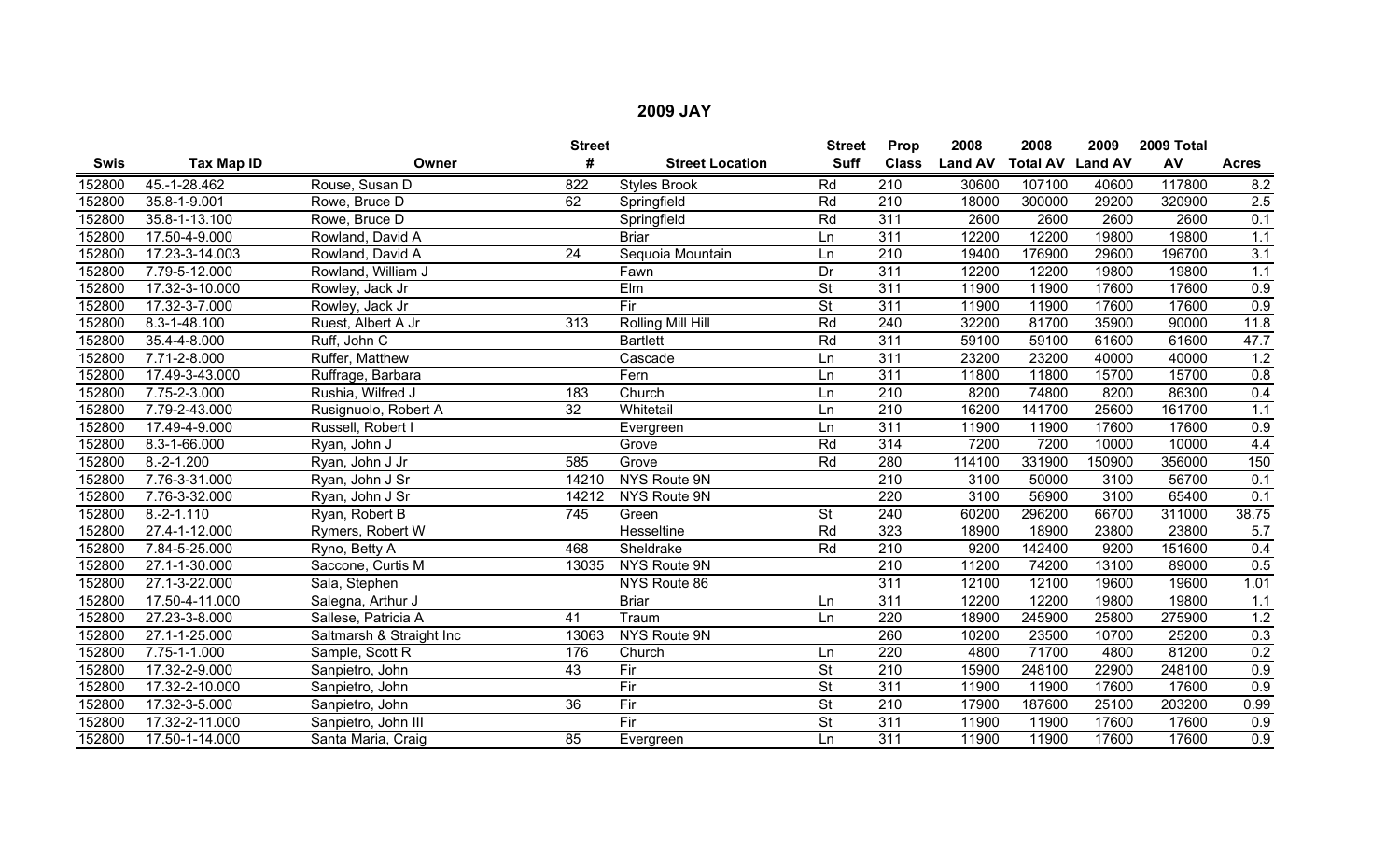|             |                   |                           | <b>Street</b>    |                        | <b>Street</b>            | Prop             | 2008           | 2008                    | 2009   | 2009 Total |                  |
|-------------|-------------------|---------------------------|------------------|------------------------|--------------------------|------------------|----------------|-------------------------|--------|------------|------------------|
| <b>Swis</b> | <b>Tax Map ID</b> | Owner                     | #                | <b>Street Location</b> | <b>Suff</b>              | <b>Class</b>     | <b>Land AV</b> | <b>Total AV Land AV</b> |        | AV         | <b>Acres</b>     |
| 152800      | 17.50-4-4.000     | Santa Maria, Craig        |                  | Spruce                 | Ln                       | 311              | 12400          | 12400                   | 20000  | 20000      | 1.2              |
| 152800      | 17.50-4-20.000    | Santa Maria, Craig        |                  | Spruce                 | Ln                       | $\overline{311}$ | 12500          | 12500                   | 20200  | 20200      | 1.3              |
| 152800      | 17.50-4-2.000     | Santa Maria, Craig M      | 28               | Spruce                 | Ln                       | $\overline{210}$ | 16400          | 103900                  | 25800  | 115100     | 1.2              |
| 152800      | 17.50-1-1.000     | Santa Maria, Patrick      |                  | Tannenbaum             | Ln                       | $\overline{311}$ | 11900          | 11900                   | 17600  | 17600      | 0.9              |
| 152800      | 7.76-1-30.000     | Santa Maria, Patrick      |                  | College                | $\overline{\mathsf{St}}$ | $\overline{311}$ | 3100           | 3100                    | 3100   | 3100       | 0.1              |
| 152800      | 7.84-1-22.024     | Santa Maria, Patrick V    | 14076            | NYS Route 9N           |                          | $\overline{210}$ | 11600          | 126700                  | 18300  | 126700     | 0.7              |
| 152800      | 17.41-1-1.000     | Santana, Angelo           | 116              | Alder                  | $\overline{\mathsf{St}}$ | $\overline{210}$ | 15900          | 86200                   | 22900  | 120900     | 0.9              |
| 152800      | 7.79-2-13.000     | Santasiero, Robert        | $\overline{92}$  | Whitetail              | Ln                       | $\overline{210}$ | 13900          | 91300                   | 15200  | 107100     | 0.6              |
| 152800      | 7.79-2-12.000     | Santasiero, Robert        |                  | River                  | Rd                       | 311              | 10500          | 10500                   | 11800  | 11800      | 0.6              |
| 152800      | 7.76-3-25.000     | Santini, Dennis           | 14196            | NYS Route 9N           |                          | $\overline{210}$ | 6200           | 69700                   | 6500   | 76700      | 0.2              |
| 152800      | 7.76-3-26.000     | Santini, Dennis P         | 6                | School                 | Ln                       | 433              | 9200           | 87800                   | 9200   | 92200      | 0.3              |
| 152800      | 7.76-1-26.000     | Santor, Deanna L          | $\overline{30}$  | Forge                  | $\overline{\mathsf{St}}$ | 220              | 3100           | 94500                   | 3100   | 107400     | 0.1              |
| 152800      | 7.76-3-61.000     | Santor, John C            | 3                | Woodyard               | Ln                       | $\overline{210}$ | 6200           | 71900                   | 6200   | 85100      | 0.2              |
| 152800      | 27.23-3-12.000    | Sanville, James N III     | $\overline{32}$  | Traum                  | Ln                       | 210              | 18500          | 144200                  | 25400  | 161800     |                  |
| 152800      | 17.49-3-4.000     | Sauer, Knut F             | 8                | Maple                  | Ln                       | $\overline{210}$ | 16400          | 164400                  | 25800  | 164400     | 1.2              |
| 152800      | 35.8-1-5.000      | Savage, Victoria L        | 12247            | NYS Route 9N           |                          | 210              | 16100          | 159200                  | 27000  | 171900     | 1.4              |
| 152800      | 28.1-1-10.113     | <b>SAW Properties LLC</b> |                  | Murcray                | Ln                       | 322              | 114400         | 114400                  | 157600 | 157600     | 52.7             |
| 152800      | 18.3-1-23.000     | <b>SAW Properties LLC</b> | 113              | Santo                  | Ln                       | 240              | 415800         | 1246700                 | 799400 | 1400400    | 410              |
| 152800      | 17.4-2-16.000     | Sawyer, Jeffrey R         | 11               | Orchard                | Ln                       | 210              | 15200          | 238300                  | 21000  | 255900     | $\overline{0.8}$ |
| 152800      | 17.41-9-7.000     | Scalamandre, Fred         | 11               | Evergreen              | Ln                       | $\overline{210}$ | 15900          | 108900                  | 22900  | 120800     | 0.9              |
| 152800      | 17.40-1-13.000    | Scavo, Louis J            | 110              | <b>Scenic Point</b>    | Ln                       | 210              | 19400          | 181400                  | 26400  | 192300     | 1.5              |
| 152800      | 7.79-2-3.000      | Scavotto, Michael         |                  | River                  | Rd                       | $\overline{311}$ | 17900          | 17900                   | 17600  | 17600      | 0.9              |
| 152800      | 7.79-2-4.000      | Scavotto, Michael         | 227              | River                  | Rd                       | 210              | 18100          | 202900                  | 20300  | 230000     | 0.8              |
| 152800      | 27.4-1-11.200     | Schaaf-Rymers, Suzanne E  |                  | Hesseltine             | Rd                       | 323              | 15500          | 15500                   | 20100  | 20100      | 3.5              |
| 152800      | 27.4-1-11.100     | Schaaf, William C         |                  | <b>Hesseltine</b>      | Rd                       | 323              | 15500          | 15500                   | 20100  | 20100      | 3.5              |
| 152800      | 17.38-1-3.000     | Schefsky, Robert          | $\overline{206}$ | Sequoia Mountain       | Ln                       | $\overline{210}$ | 18900          | 225100                  | 25800  | 239800     | 1.2              |
| 152800      | 7.76-3-28.000     | Schissler, Jody L         | 14206            | NYS Route 9N           |                          | 210              | 6200           | 112200                  | 6500   | 112200     | 0.24             |
| 152800      | 36.1-1-23.100     | Schmaelzle, Ralph         | 171              | Trumbulls              | Rd                       | 270              | 33100          | 66500                   | 37500  | 76500      | 11.49            |
| 152800      | 36.1-1-23.300     | Schmaelzle, Ralph         |                  | Trumbulls              | Rd                       | 311              | 16600          | 16600                   | 21200  | 21200      | 2.75             |
| 152800      | 17.41-4-12.000    | Schneider, Thomas G       |                  | <b>Butternut</b>       | Ln                       | 311              | 11900          | 11900                   | 17600  | 17600      | 0.9              |
| 152800      | 17.41-4-5.000     | Schneider, Thomas G       |                  | Aspen                  | Ln                       | 311              | 11900          | 11900                   | 17600  | 17600      | 0.9              |
| 152800      | 27.2-3-7.000      | Scholl, Diane E           |                  | Hazen                  | Rd                       | 311              | 21600          | 21600                   | 28800  | 28800      | 5.62             |
| 152800      | 27.2-3-6.000      | Scholl, Diane E           |                  | Hazen                  | Rd                       | 322              | 64900          | 64900                   | 64900  | 64900      | 54               |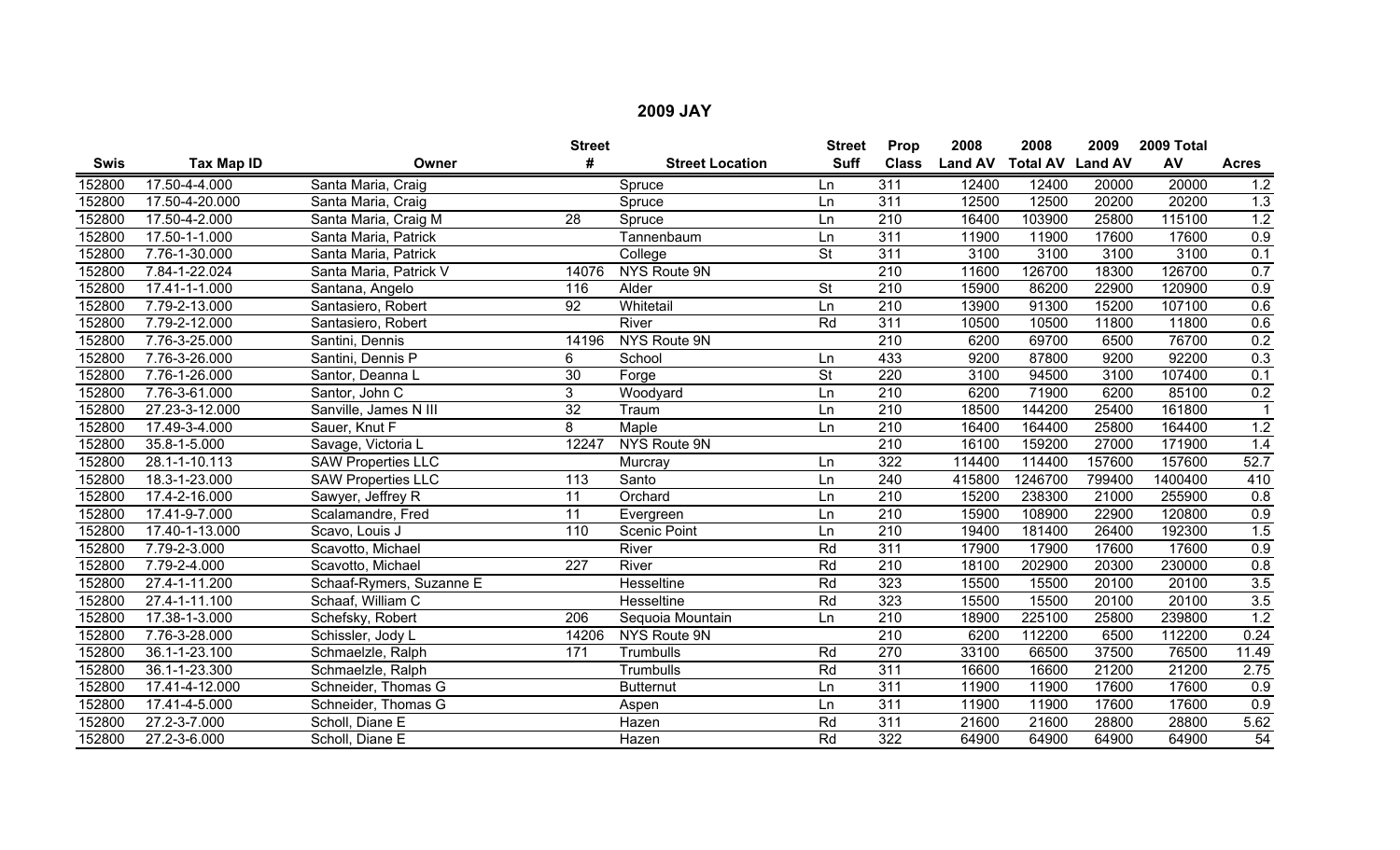|             |                    |                          | <b>Street</b>    |                        | <b>Street</b>            | Prop             | 2008           | 2008                    | 2009   | 2009 Total |                  |
|-------------|--------------------|--------------------------|------------------|------------------------|--------------------------|------------------|----------------|-------------------------|--------|------------|------------------|
| <b>Swis</b> | Tax Map ID         | Owner                    | #                | <b>Street Location</b> | <b>Suff</b>              | <b>Class</b>     | <b>Land AV</b> | <b>Total AV Land AV</b> |        | AV         | <b>Acres</b>     |
| 152800      | 7.76-1-1.200       | School Dist 1            | 62               | Church                 | Ln                       | 612              | 38200          | 142900                  | 78000  | 154400     | 1.7              |
| 152800      | $7.76 - 1 - 1.100$ | School Dist 1            | $\overline{28}$  | Church                 | Ln                       | 612              | 95600          | 4600600                 | 133300 | 4600600    | 9.28             |
| 152800      | 17.50-1-3.000      | Schuelein, Joan          |                  | Tannenbaum             | Ln                       | 311              | 11900          | 11900                   | 17600  | 17600      | 0.9              |
| 152800      | 17.50-1-5.000      | Schuelein, Joan          |                  | Tannenbaum             | Ln                       | 311              | 11900          | 11900                   | 17600  | 17600      | 0.9              |
| 152800      | 17.50-1-2.000      | Schuelein, Joan          |                  | Tannenbaum             | Ln                       | 311              | 11900          | 11900                   | 17600  | 17600      | 0.9              |
| 152800      | 17.50-1-4.000      | Schuelein, Robert H      | 68               | Tannenbaum             | Ln                       | 210              | 15900          | 101400                  | 22900  | 109500     | 0.9              |
| 152800      | 27.2-2-36.000      | Schultz, Sandra          | 123              | Hazen                  | Rd                       | 270              | 6900           | 38200                   | 6900   | 38200      | 0.2              |
| 152800      | 27.1-2-30.000      | Schwalbaum, Martin B     | 213              | Stonehouse             | Ln                       | 912              | 83700          | 83700                   | 83700  | 83700      | 83.4             |
| 152800      | 26.4-2-1.000       | Schwalbaum, Martin B     |                  | NYS Route 9N           |                          | 912              | 111000         | 111000                  | 114600 | 114600     | 196.9            |
| 152800      | 27.3-1-1.000       | Schwalbaum, Martin B     | 173              | Stonehouse             | Ln                       | 912              | 16300          | 31800                   | 19800  | 40700      | 1.5              |
| 152800      | 27.3-1-2.000       | Schwalbaum, Martin B     |                  | Stonehouse             | Ln                       | 912              | 11100          | 11100                   | 16900  | 16900      | $6\phantom{1}6$  |
| 152800      | 27.3-1-3.000       | Schwalbaum, Martin B     | $\overline{97}$  | Stonehouse             | Ln                       | 312              | 31900          | 39200                   | 35600  | 39200      | 18.8             |
| 152800      | 27.1-2-29.000      | Schwalbaum, Martin B     | 198              | Stonehouse             | Ln                       | 912              | 92400          | 210900                  | 107500 | 226800     | 80.1             |
| 152800      | 27.3-1-35.000      | Schwalbaum, Martin B     |                  | Stonehouse             | Ln                       | 912              | 71100          | 71100                   | 79900  | 79900      | $\overline{122}$ |
| 152800      | 7.79-5-6.000       | Schwarting, Peter        | $\overline{27}$  | Whitetail              | Ln                       | $\overline{210}$ | 15700          | 104200                  | 20300  | 211200     | $\overline{0.8}$ |
| 152800      | 17.41-8-3.000      | Schwartz, Cary H         | 76               | Cherry                 | Ln                       | 210              | 15900          | 95000                   | 22900  | 106600     | 0.9              |
| 152800      | 8.3-1-25.000       | Schwartz, Darryl         |                  | Grove                  | Rd                       | 322              | 55500          | 55500                   | 61700  | 61700      | 72.2             |
| 152800      | 17.48-1-17.000     | Schwarz, Rainer          |                  | Rockledge              | Ln                       | 311              | 12200          | 12200                   | 19800  | 19800      | 1.1              |
| 152800      | 17.41-9-4.000      | Schweitzer, Frederick    |                  | Ridge Top              | Ln                       | 311              | 12500          | 12500                   | 20200  | 20200      | 1.3              |
| 152800      | 17.2-1-30.000      | Scriver, Russell H Sr    | 13743            | NYS Route 9N           |                          | 210              | 15500          | 63700                   | 26200  | 70100      |                  |
| 152800      | 35.2-4-13.027      | Segall, Robert C         | 919              | <b>Bartlett</b>        | Rd                       | 240              | 41400          | 120500                  | 43800  | 130000     | 20.5             |
| 152800      | 17.32-3-11.000     | Selzer Claudine L        |                  | Elm                    | <b>St</b>                | 311              | 11900          | 11900                   | 17600  | 17600      | $\overline{0.9}$ |
| 152800      | 17.32-3-12.000     | Selzer, Claudine L       | 41               | Elm                    | $\overline{\mathsf{St}}$ | $\overline{210}$ | 15900          | 268100                  | 22900  | 280600     | 0.9              |
| 152800      | 17.23-1-11.000     | Selzer, William          |                  | Antler                 | $\overline{Dr}$          | 311              | 10700          | 10700                   | 13700  | 13700      | 0.7              |
| 152800      | 17.23-1-13.000     | Selzer, William R        |                  | Signor                 | Ln                       | 311              | 12100          | 12100                   | 19600  | 19600      |                  |
| 152800      | 17.41-3-11.000     | Selzner, Thomas J        | $\overline{219}$ | Oak Hollow             | Rd                       | $\overline{210}$ | 15900          | 131100                  | 22900  | 149100     | 0.9              |
| 152800      | 27.10-4-28.000     | Sepulveda-Goulet, Lora D | 10               | <b>Howard Heights</b>  | Ln                       | 210              | 9200           | 108500                  | 10100  | 119300     | 0.3              |
| 152800      | 17.49-3-16.000     | Serafin, Laura L         |                  | Gooseberry             | Ln                       | 311              | 11900          | 11900                   | 17600  | 17600      | 0.9              |
| 152800      | 7.76-3-44.000      | Serino, Sierra           | 14232            | NYS Route 9N           |                          | 449              | 3100           | 46700                   | 11700  | 56100      | 0.1              |
| 152800      | 17.58-1-15.000     | Serson, Douglas          | 72               | Cottontail             | Ln                       | $\overline{210}$ | 15900          | 55700                   | 22900  | 69900      | 0.9              |
| 152800      | 17.4-1-42.100      | Shade Tree Holdings Inc  |                  | NYS Route 9N           |                          | 321              | 36300          | 36300                   | 30200  | 39800      | 18.7             |
| 152800      | 27.10-6-24.000     | Shalton, Chester C       | 47               | Shalton                | Way                      | 210              | 27800          | 198900                  | 31700  | 220000     | 6.9              |
| 152800      | 27.10-6-21.000     | Shalton, Chester C       |                  | NYS Route 9N           |                          | 311              | 12100          | 12100                   | 15300  | 15300      | $\mathbf{1}$     |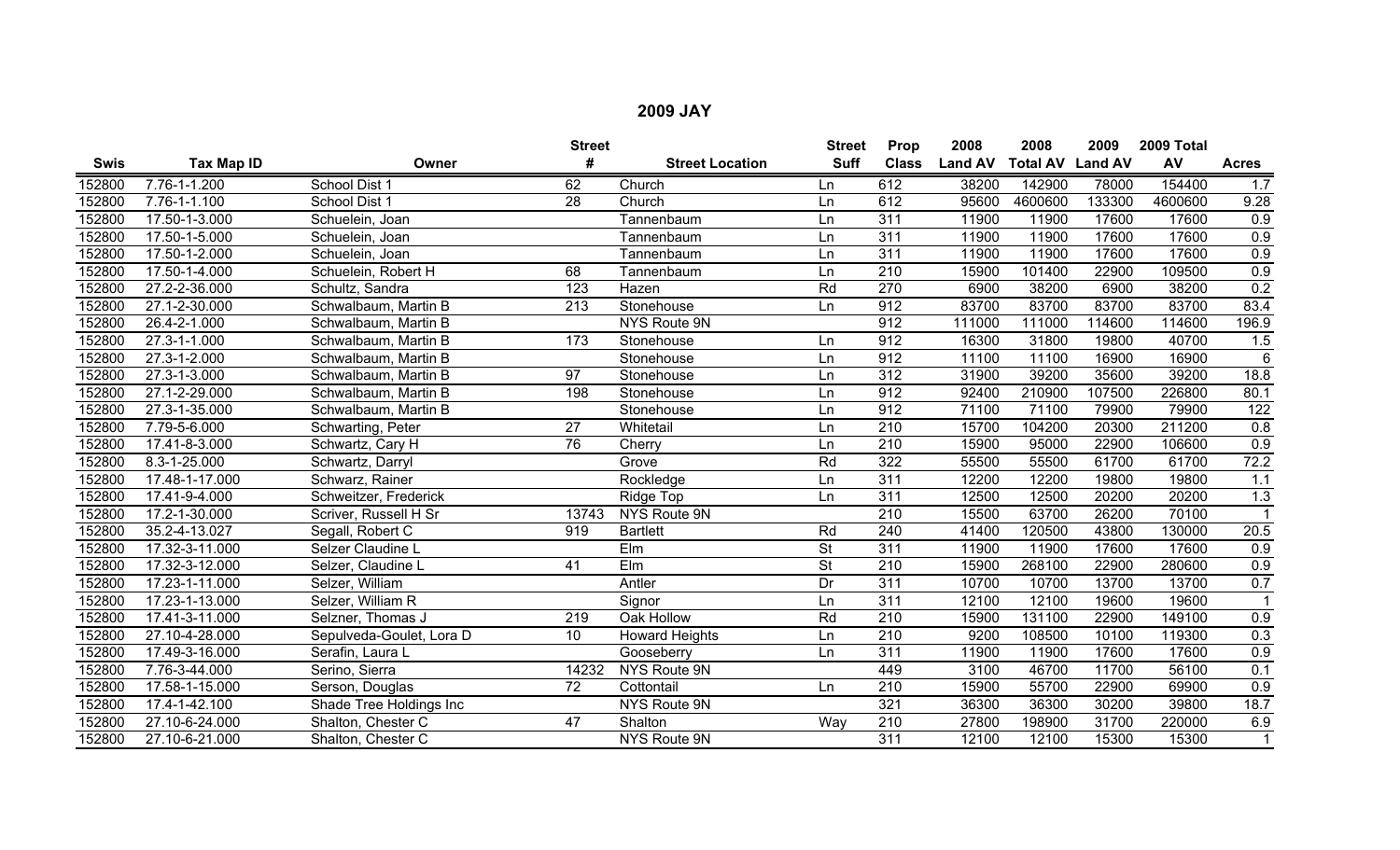|        |                |                             | <b>Street</b>   |                        | <b>Street</b>            | Prop             | 2008           | 2008                    | 2009   | 2009 Total |              |
|--------|----------------|-----------------------------|-----------------|------------------------|--------------------------|------------------|----------------|-------------------------|--------|------------|--------------|
| Swis   | Tax Map ID     | Owner                       | #               | <b>Street Location</b> | <b>Suff</b>              | <b>Class</b>     | <b>Land AV</b> | <b>Total AV Land AV</b> |        | AV         | <b>Acres</b> |
| 152800 | 27.10-6-20.000 | Shalton, Chester C          | 12923           | NYS Route 9N           |                          | 210              | 16300          | 92500                   | 23600  | 103600     | 2.63         |
| 152800 | 27.10-6-22.000 | Shalton, Chester C          |                 | NYS Route 9N           |                          | $\overline{311}$ | 12100          | 12100                   | 15300  | 15300      | 1.01         |
| 152800 | 18.1-1-15.200  | Shambo, David J             | 1011            | <b>Stickney Bridge</b> | Rd                       | 210              | 13800          | 125600                  | 19700  | 130200     | 0.75         |
| 152800 | 17.48-1-23.000 | Shambo, Keith D             | $\overline{15}$ | Rockledge              | Ln                       | 210              | 12300          | 125900                  | 25800  | 158700     | 1.2          |
| 152800 | 27.23-1-7.000  | Shambo, Stephen J           | $\overline{30}$ | Almweg                 | Ln                       | $\overline{210}$ | 18000          | 181800                  | 25400  | 190600     |              |
| 152800 | 17.4-2-19.000  | Shampeny Associates Inc     | 13267           | NYS Route 9N           |                          | 464              | 11700          | 86100                   | 12300  | 90400      | 0.3          |
| 152800 | 17.4-1-40.000  | Shampeny Associates Inc     |                 | NYS Route 9N           |                          | 311              | 2500           | 2500                    | 10500  | 10500      | 1.6          |
| 152800 | 7.71-2-4.000   | Shampeny, Richard W         | 65              | Cascade                | Ln                       | 311              | 19200          | 19800                   | 38900  | 38900      | 1.4          |
| 152800 | 7.71-2-5.000   | Shampeny, Richard W         |                 | Cascade                | Ln                       | 311              | 24100          | 24100                   | 40200  | 40200      | 1.5          |
| 152800 | 17.31-3-4.000  | Shampeny, Richard W         | 6               | Iris                   | Ln                       | $\overline{210}$ | 12500          | 12500                   | 26000  | 218700     | 1.3          |
| 152800 | 17.38-1-6.000  | Shampeny, Richard W         |                 | Sequoia Mountain       | Ln                       | 311              | 12200          | 12200                   | 19800  | 19800      | 1.1          |
| 152800 | 17.38-1-2.000  | Shampeny, Richard W         |                 | Sequoia Mountain       | Ln                       | 311              | 12200          | 12200                   | 19800  | 19800      | 1.1          |
| 152800 | 17.41-9-6.000  | Shampeny, Richard W         |                 | Evergreen              | Ln                       | 311              | 11900          | 11900                   | 17600  | 17600      | 0.9          |
| 152800 | 17.79-2-5.000  | Shapiro, David              | 5               | Traum                  | Ln                       | $\overline{210}$ | 16100          | 138700                  | 25400  | 155700     |              |
| 152800 | 17.79-2-4.000  | Shapiro, David              |                 | Traum                  | Ln                       | $\overline{311}$ | 12100          | 12100                   | 19600  | 19600      |              |
| 152800 | 7.76-3-54.000  | Sharland, Carol             | 33              | School                 | Ln                       | 210              | 7800           | 76200                   | 7800   | 98100      | 0.3          |
| 152800 | 17.4-1-27.000  | <b>Sheehan Family Trust</b> |                 | <b>Stickney Bridge</b> | Rd                       | 323              | 80700          | 80700                   | 88700  | 88700      | 86.8         |
| 152800 | 17.4-1-23.000  | <b>Sheehan Family Trust</b> | 687             | <b>Stickney Bridge</b> | Rd                       | 240              | 143500         | 412200                  | 180000 | 448700     | 270          |
| 152800 | 17.48-1-30.000 | Sheetz, Bryan H             | 155             | <b>Scenic Point</b>    | Ln                       | 210              | 18500          | 127400                  | 25400  | 142900     |              |
| 152800 | 8.3-1-29.100   | Sheffield, Valda            | 219             | Grove                  | Rd                       | 210              | 15600          | 99700                   | 26300  | 114500     | 1.07         |
| 152800 | 27.2-2-32.111  | Sheffler, Karen             | 169             | Hazen                  | Rd                       | 240              | 40800          | 120200                  | 42000  | 125700     | 18.54        |
| 152800 | 8.3-1-49.002   | Sheldrake, Albert           | 263             | Rolling Mill Hill      | Rd                       | 240              | 80300          | 109700                  | 97300  | 116900     | 80           |
| 152800 | 7.4-3-1.000    | Sheldrake, Albert           |                 | NYS Route 9N           |                          | $\overline{312}$ | 11600          | 21300                   | 15500  | 25300      | 1.1          |
| 152800 | 7.75-2-6.000   | Sheldrake, Delia E          | 167             | Church                 | Ln                       | 270              | 12200          | 52700                   | 12300  | 57100      | 0.6          |
| 152800 | 17.30-1-8.000  | Sheldrake, James            |                 | Oneida                 | Ln                       | 311              | 12100          | 12100                   | 19600  | 19600      |              |
| 152800 | 17.42-1-7.000  | Sheldrake, James            |                 | Ridge Top              | Ln                       | 311              | 12400          | 12400                   | 20000  | 20000      | 1.2          |
| 152800 | 17.42-1-6.000  | Sheldrake, James            |                 | Ridge Top              | Ln                       | 311              | 12100          | 12100                   | 19600  | 19600      |              |
| 152800 | 17.48-2-1.000  | Sheldrake, James W          |                 | Sawmill                | Rd                       | 311              | 12100          | 12100                   | 19600  | 19600      |              |
| 152800 | 17.50-3-7.000  | Sheldrake, James W          |                 | Cottontail             | Ln                       | 311              | 11900          | 11900                   | 17600  | 17600      | 0.9          |
| 152800 | 17.41-6-3.000  | Sheldrake, James W          |                 | <b>Butternut</b>       | Ln                       | 311              | 11900          | 11900                   | 17600  | 17600      | 0.9          |
| 152800 | 17.32-2-3.000  | Sheldrake, James W          |                 | Cross                  | $\overline{\mathsf{St}}$ | 311              | 13200          | 13200                   | 21000  | 21000      | 1.7          |
| 152800 | 8.3-1-50.000   | Sheldrake, James W          |                 | Rolling Mill Hill      | Rd                       | 322              | 155200         | 155200                  | 155200 | 155200     | 262.91       |
| 152800 | 18.1-1-6.300   | Sheldrake, John J           | 214             | Sheldrake              | Rd                       | $\overline{210}$ | 24300          | 44800                   | 31300  | 51800      | 6.67         |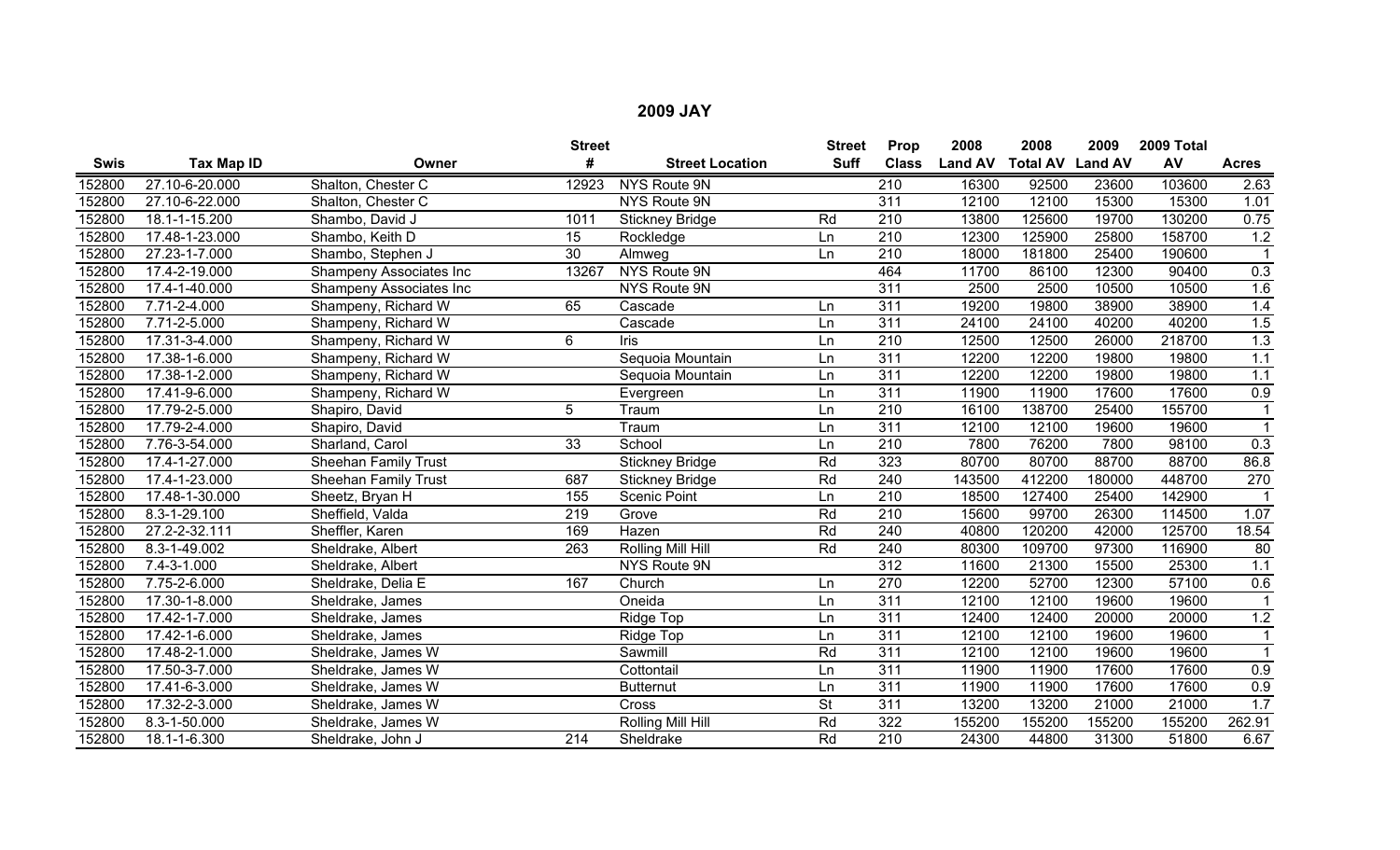|        |                    |                     | <b>Street</b>   |                          | <b>Street</b>            | Prop             | 2008           | 2008                    | 2009   | 2009 Total |              |
|--------|--------------------|---------------------|-----------------|--------------------------|--------------------------|------------------|----------------|-------------------------|--------|------------|--------------|
| Swis   | Tax Map ID         | Owner               | #               | <b>Street Location</b>   | <b>Suff</b>              | <b>Class</b>     | <b>Land AV</b> | <b>Total AV Land AV</b> |        | AV         | <b>Acres</b> |
| 152800 | 18.1-1-6.100       | Sheldrake, John J   | 254             | Sheldrake                | Rd                       | 240              | 34400          | 128200                  | 41100  | 127000     | 17.59        |
| 152800 | 8.3-1-55.000       | Sheldrake, Robert J | 144             | <b>Rolling Mill Hill</b> | Rd                       | 210              | 24600          | 62200                   | 31500  | 71500      | 6.9          |
| 152800 | 18.1-1-2.000       | Sheldrake, Wesley E |                 | Sheldrake                | Rd                       | 314              | 19500          | 19500                   | 24200  | 24200      | 6.13         |
| 152800 | $18.1 - 1 - 5.130$ | Sheldrake, Wesley E |                 | Sheldrake                | Rd                       | 323              | 62800          | 62800                   | 69500  | 69500      | 56.42        |
| 152800 | 18.1-1-4.000       | Sheldrake, Wesley E | 298             | Sheldrake                | Rd                       | $\overline{210}$ | 16300          | 126100                  | 27200  | 133600     | 1.5          |
| 152800 | 17.23-5-7.000      | Sherman, Ernest J   |                 | Sequoia Mountain         | Ln                       | $\overline{311}$ | 12100          | 12100                   | 19600  | 19600      |              |
| 152800 | 28.1-1-16.100      | Sherman, Gregory R  | 636             | Hazen                    | Rd                       | 322              | 18500          | 33100                   | 30000  | 36400      | 2.92         |
| 152800 | 17.33-1-15.000     | Sherry, David J     | 129             | Alder                    | $\overline{\mathsf{St}}$ | 210              | 15900          | 118700                  | 22900  | 133100     | 0.9          |
| 152800 | 7.84-2-21.000      | Shumway, Jan M      | 506             | Sheldrake                | Rd                       | 210              | 5300           | 93800                   | 5600   | 106300     | 0.2          |
| 152800 | 17.23-6-10.000     | Sidat, Donald       |                 | Raccoon                  | Ln                       | $\overline{311}$ | 11900          | 11900                   | 19600  | 19600      |              |
| 152800 | 17.23-5-3.000      | Signorelli, Frank L | $\overline{57}$ | Sequoia Mountain         | Ln                       | $\overline{210}$ | 15900          | 187900                  | 22900  | 202500     | 0.9          |
| 152800 | 17.40-4-7.000      | Silberto, Jane E    |                 | Beech                    | $\overline{\mathsf{St}}$ | 311              | 11900          | 11900                   | 17600  | 17600      | 0.9          |
| 152800 | 27.3-1-18.000      | Simpson, Brian      | 723             | Glen                     | Rd                       | 210              | 10200          | 22500                   | 10700  | 36400      | 0.3          |
| 152800 | 17.33-2-1.000      | Simpson, Jack       | 152             | Alder                    | $\overline{\mathsf{St}}$ | $\overline{210}$ | 15900          | 132500                  | 22900  | 140800     | 0.9          |
| 152800 | 18.3-1-34.000      | Simpson, Jocelyn    |                 | Hazen                    | Rd                       | $\overline{311}$ | 20000          | 20000                   | 26100  | 26100      | 1.8          |
| 152800 | 17.42-1-18.000     | Simpson, Richard G  | 71              | Spruce                   | Ln                       | 210              | 16400          | 118900                  | 25800  | 133100     | 1.2          |
| 152800 | 7.84-1-12.000      | Simpson, Richard G  | 26              | Intervale                | Ave                      | $\overline{210}$ | 3500           | 19700                   | 5500   | 24500      | 0.3          |
| 152800 | 7.84-1-11.000      | Simpson, Richard G  | 24              | Invervale                | Ave                      | 210              | 6600           | 60300                   | 9200   | 74000      | 0.5          |
| 152800 | 18.-2-11.002       | Sinkoff, Nancy      | 907             | Green                    | $\overline{\mathsf{St}}$ | 240              | 102600         | 219500                  | 110000 | 237000     | 94.08        |
| 152800 | 45.-1-4.000        | Sinopoli, Anthony J | 465             | Jay Mountain             | Rd                       | 260              | 2900           | 51300                   | 3200   | 57400      | 0.1          |
| 152800 | 36.-1-48.000       | Sinopoli, David B   | 64              | Jay Mountain             | Rd                       | 240              | 81700          | 249600                  | 81900  | 256400     | 62.9         |
| 152800 | 27.1-3-15.000      | Siquier, Joanna M   |                 | NYS Route 86             |                          | 311              | 14500          | 14500                   | 22600  | 22600      | 2.51         |
| 152800 | 27.3-1-43.210      | Skalski, Johnny     | 398             | Valley                   | Rd                       | 210              | 18600          | 81700                   | 28000  | 96500      | 3            |
| 152800 | 17.41-8-7.000      | Skinner, Richmond L | 183             | Ridge Top                | Ln                       | 210              | 16700          | 148000                  | 26200  | 162800     | 1.4          |
| 152800 | 17.32-4-12.000     | Slater, Harold J Jr | $\overline{71}$ | Dogwood                  | <b>St</b>                | $\overline{210}$ | 15900          | 116100                  | 22900  | 130300     | 0.9          |
| 152800 | 17.79-1-8.000      | Smiles, Gregory J   | $\overline{73}$ | Forest                   | Ln                       | 210              | 16600          | 111600                  | 26000  | 124800     | 1.3          |
| 152800 | 17.58-1-9.000      | Smith, Barry W      |                 | Tannenbaum               | Ln                       | $\overline{311}$ | 11900          | 11900                   | 17600  | 17600      | 0.9          |
| 152800 | 27.2-2-14.000      | Smith, Christian L  | 400             | <b>Stickney Bridge</b>   | Rd                       | $\overline{210}$ | 17700          | 75400                   | 29900  | 85300      | 1.5          |
| 152800 | 17.30-1-16.000     | Smith, Craig A      | 42              | Oneida                   | Ln                       | $\overline{210}$ | 15900          | 111300                  | 22900  | 126400     | 0.9          |
| 152800 | 17.32-4-8.000      | Smith, George C     | 60              | Elm                      | <b>St</b>                | 210              | 15900          | 109600                  | 22900  | 118900     | 0.9          |
| 152800 | 17.32-4-7.000      | Smith, George C     |                 | Elm                      | <b>St</b>                | $\overline{311}$ | 11900          | 11900                   | 17600  | 17600      | 0.9          |
| 152800 | 18.3-1-11.000      | Smith, James C      | 1267            | Green                    | St                       | 210              | 17200          | 108200                  | 28400  | 113600     | 2.1          |
| 152800 | 18.3-1-10.000      | Smith, James C      | 1265            | Green                    | $\overline{\mathsf{St}}$ | $\overline{210}$ | 17700          | 52900                   | 29000  | 58200      | 2.4          |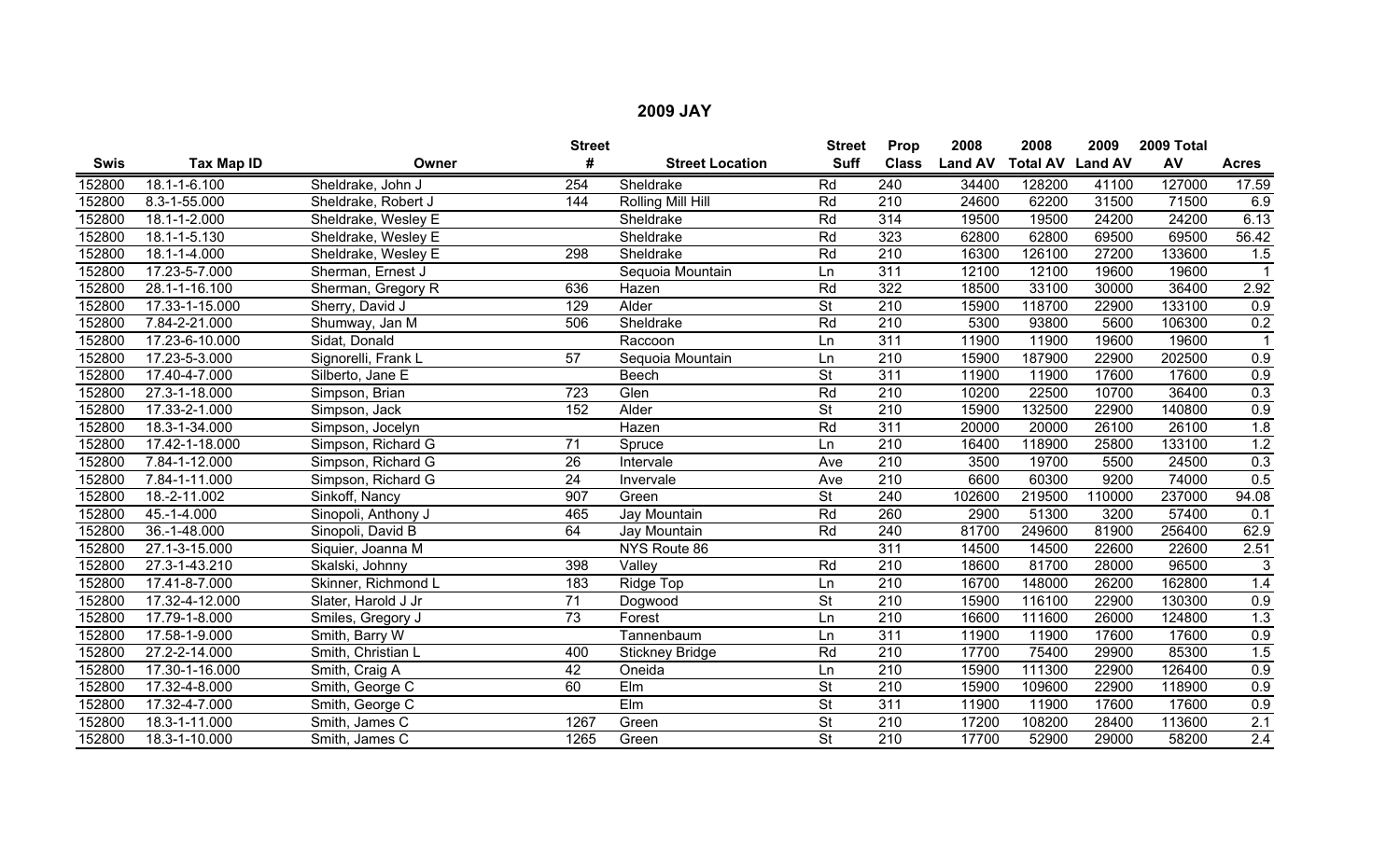|        |                |                   | <b>Street</b>   |                        | <b>Street</b>            | Prop             | 2008           | 2008                    | 2009  | 2009 Total |              |
|--------|----------------|-------------------|-----------------|------------------------|--------------------------|------------------|----------------|-------------------------|-------|------------|--------------|
| Swis   | Tax Map ID     | Owner             | #               | <b>Street Location</b> | <b>Suff</b>              | <b>Class</b>     | <b>Land AV</b> | <b>Total AV Land AV</b> |       | AV         | <b>Acres</b> |
| 152800 | 27.10-2-8.000  | Smith, Jeffrey M  | 9               | John Fountain          | Rd                       | $\overline{210}$ | 14000          | 104600                  | 20500 | 115000     |              |
| 152800 | 36.-1-49.000   | Smith, Jeffrey M  | 134             | Jay Mountain           | Rd                       | $\overline{210}$ | 22800          | 134300                  | 35600 | 139800     | 5.7          |
| 152800 | 27.10-4-24.000 | Smith, Jennifer G | 750             | Glen                   | Rd                       | $\overline{210}$ | 12200          | 116900                  | 12300 | 117300     | 0.59         |
| 152800 | 17.4-1-46.110  | Smith, John D II  |                 | NYS Route 9N           |                          | 322              | 87700          | 87700                   | 88700 | 88700      | 98.6         |
| 152800 | 27.3-1-13.000  | Smith, John D III | 542             | Valley                 | Rd                       | 240              | 44600          | 134500                  | 44600 | 134500     | 27.2         |
| 152800 | 27.1-1-31.000  | Smith, Lawrence   | 13051           | NYS Route 9N           |                          | 240              | 40500          | 122700                  | 40800 | 134900     | 17.2         |
| 152800 | 17.50-4-21.000 | Smith, Leonard J  | 15              | Cottontail             | Ln                       | $\overline{210}$ | 11900          | 11900                   | 22900 | 258200     | 0.9          |
| 152800 | 17.50-4-1.000  | Smith, Leonard J  |                 | Cottontail             | Ln                       | $\overline{311}$ | 11900          | 11900                   | 17600 | 17600      | 0.9          |
| 152800 | 27.2-2-63.000  | Smith, Marianne P | 177             | John Fountain          | Rd                       | 210              | 15800          | 158600                  | 26400 | 166000     | 1.2          |
| 152800 | 7.84-3-1.200   | Smith, Marion E   | 6               | <b>Burt</b>            | Ln                       | 210              | 5300           | 56000                   | 5300  | 73100      | 0.16         |
| 152800 | 27.4-1-33.114  | Smith, Nicole     |                 | Nugent                 | Ln                       | 323              | 19200          | 19200                   | 26400 | 26400      | 5.9          |
| 152800 | 35.4-4-4.000   | Smith, Patricia T | 823             | <b>Bartlett</b>        | Rd                       | 260              | 13700          | 24000                   | 22000 | 30000      | 0.84         |
| 152800 | 27.10-4-9.000  | Smith, Philip D   |                 | John Fountain          | Rd                       | 311              | 13000          | 13000                   | 14900 | 14900      | 2.8          |
| 152800 | 27.10-4-8.000  | Smith, Phillip    |                 | John Fountain          | Rd                       | 314              | 7500           | 7500                    | 7500  | 7500       | 0.3          |
| 152800 | 35.4-3-13.000  | Smith, Richard V  | 11934           | NYS Route 9N           |                          | 210              | 11000          | 125700                  | 13100 | 138300     | 0.5          |
| 152800 | 27.3-1-45.000  | Smith, Stanley    | 419             | Valley                 | Rd                       | 210              | 13800          | 36100                   | 21200 | 45000      | 0.9          |
| 152800 | 17.32-4-13.000 | Smith, Sylvia     |                 | Dogwood                | <b>St</b>                | 311              | 11900          | 11900                   | 17600 | 17600      | 0.9          |
| 152800 | 27.10-6-16.000 | Smith, Thomas F   | 12937           | NYS Route 9N           |                          | 210              | 16700          | 199400                  | 21200 | 215400     | 1.36         |
| 152800 | 17.23-5-6.000  | Smith, Timothy G  | 35              | Sequoia Mountain       | Ln                       | 210              | 15900          | 99100                   | 25400 | 116200     |              |
| 152800 | 17.32-1-1.000  | Snare, David J    | 215             | Sawmill                | Rd                       | $\overline{210}$ | 16200          | 124800                  | 25600 | 138200     | 1.1          |
| 152800 | 17.30-2-7.000  | Snow, David       | 188             | Sequoia Mountain       | Ln                       | 210              | 11900          | 11900                   | 19600 | 182400     |              |
| 152800 | 7.76-3-60.000  | Snow, Emerson W   | 5               | Woodyard               | Ln                       | 210              | 9200           | 49700                   | 9200  | 63300      | 0.3          |
| 152800 | 27.3-1-19.000  | Snow, John C      | 712             | Glen                   | Rd                       | 210              | 13700          | 117700                  | 18300 | 127500     | 0.7          |
| 152800 | 17.32-5-8.000  | Snow, John C Jr   |                 | Dogwood                | <b>St</b>                | $\overline{311}$ | 11900          | 11900                   | 17600 | 17600      | 0.9          |
| 152800 | 17.32-5-7.000  | Snow, John C Jr   | 68              | Dogwood                | <b>St</b>                | $\overline{210}$ | 15900          | 269600                  | 22900 | 275000     | 0.9          |
| 152800 | 27.2-2-12.200  | Snow, Matthew J   | 365             | <b>Stickney Bridge</b> | Rd                       | 210              | 20800          | 161400                  | 33000 | 177100     | 4.4          |
| 152800 | 7.75-2-14.000  | Snow, Michael J   | 115             | Church                 | Ln                       | 210              | 11600          | 71000                   | 11600 | 73100      | 0.6          |
| 152800 | 7.75-2-16.000  | Snow, Michael J   | 107             | Church                 | Ln                       | $\overline{210}$ | 8200           | 62200                   | 9700  | 81200      | 0.5          |
| 152800 | 17.31-2-9.000  | Snow, Nathan      | $\overline{36}$ | <b>Bruin</b>           | Ln                       | 210              | 15900          | 149700                  | 22900 | 158800     | 0.9          |
| 152800 | 17.31-2-10.000 | Snow, Nathan      |                 | <b>Bruin</b>           | Ln                       | 311              | 11900          | 11900                   | 17600 | 17600      | 0.9          |
| 152800 | 7.75-2-20.100  | Snow, Thomas R    |                 | Church                 | Ln                       | 311              | 5800           | 54200                   | 5800  | 65000      | 0.11         |
| 152800 | 7.75-2-20.200  | Snow, Thomas R Jr | 87              | Church                 | Ln                       | 210              | 3400           | 3400                    | 400   | 400        | 0.22         |
| 152800 | $8.-2-1.120$   | Snyder, Vickie L  | 733             | Green                  | $\overline{\mathsf{St}}$ | 240              | 62600          | 173500                  | 62600 | 182200     | 45.39        |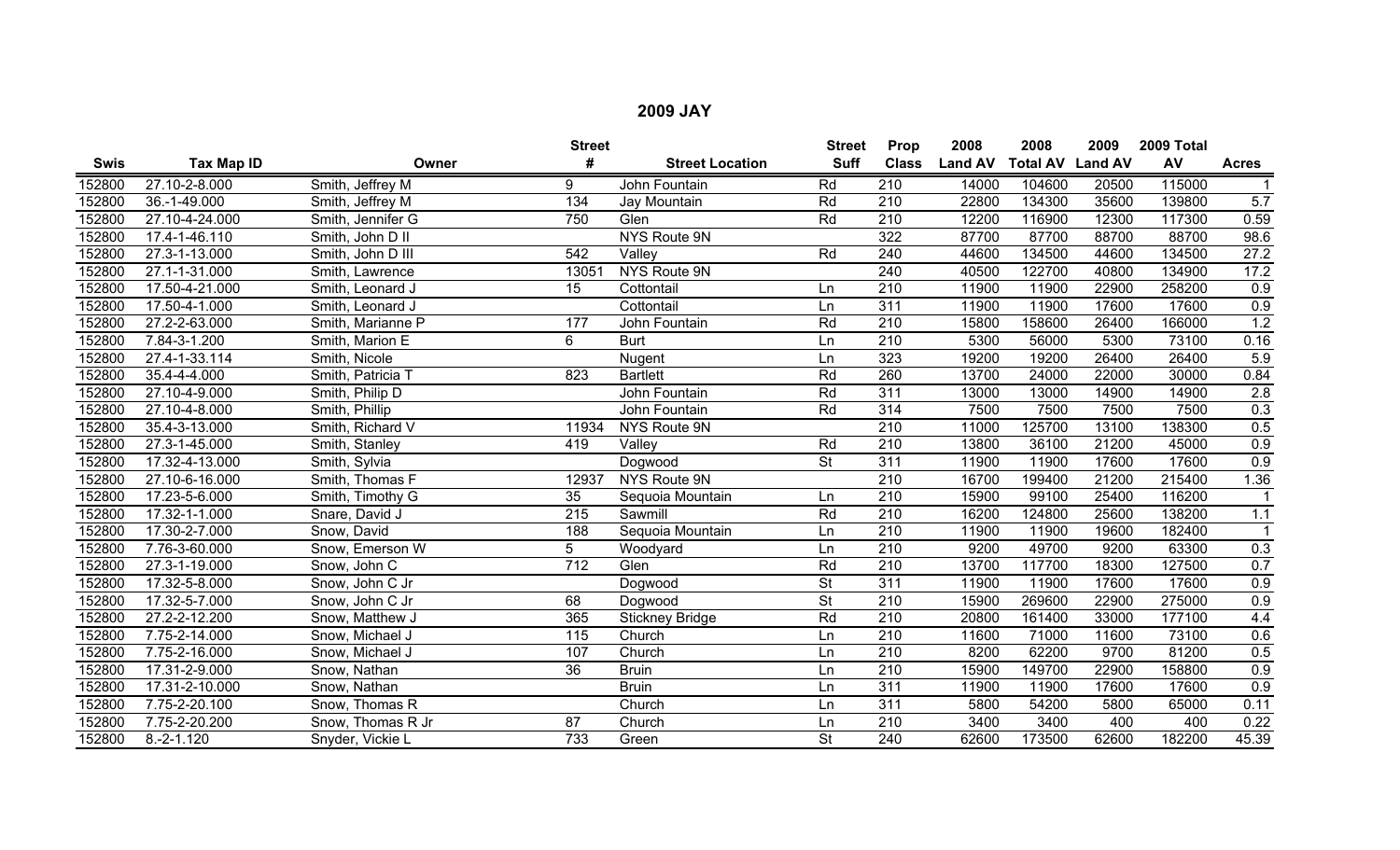|             |                |                        | <b>Street</b>   |                        | <b>Street</b> | Prop             | 2008           | 2008                    | 2009   | 2009 Total |                  |
|-------------|----------------|------------------------|-----------------|------------------------|---------------|------------------|----------------|-------------------------|--------|------------|------------------|
| <b>Swis</b> | Tax Map ID     | Owner                  | #               | <b>Street Location</b> | <b>Suff</b>   | <b>Class</b>     | <b>Land AV</b> | <b>Total AV Land AV</b> |        | AV         | <b>Acres</b>     |
| 152800      | 17.40-2-4.000  | Snye, Russell A        | 25              | Cedar                  | <b>St</b>     | 260              | 15900          | 65100                   | 22900  | 75200      | 0.9              |
| 152800      | 18.1-1-14.120  | Soderholm, Paul R      | 41              | Dockum                 | Way           | 210              | 15500          | 114200                  | 26200  | 123100     |                  |
| 152800      | 18.-2-16.031   | Soderholm, Paul R      | 115             | <b>Black Mountain</b>  | Ln            | $\overline{312}$ | 172300         | 198000                  | 172300 | 198000     | 19.23            |
| 152800      | 18.-2-13.000   | Sothard, Ann           | 847             | Green                  | <b>St</b>     | 210              | 26300          | 76300                   | 32500  | 80000      | 8                |
| 152800      | 7.84-5-5.000   | Soulier, Michael F     | 33              | <b>Broad</b>           | Ln            | 220              | 3100           | 71300                   | 3100   | 84300      | 0.1              |
| 152800      | 8.3-1-36.032   | Soulier, Michael F     |                 | Grove                  | Rd            | 322              | 23200          | 23200                   | 28700  | 28700      | 11.1             |
| 152800      | 8.3-1-37.100   | Soulier, Michael F     |                 | Grove                  | Rd            | 912              | 83200          | 83200                   | 90000  | 90000      | 100              |
| 152800      | 27.2-2-60.200  | Sourwine, Carmen F     |                 | NYS Route 9N           |               | 311              | 3400           | 3400                    | 4000   | 4000       | 1.99             |
| 152800      | 27.2-2-60.100  | Sourwine, Carmen F     | 13090           | NYS Route 9N           |               | 210              | 21900          | 144100                  | 34500  | 152100     | 5.13             |
| 152800      | 17.23-2-7.000  | Sousis, Jeddy          | $\overline{96}$ | Sequoia Mountain       | Ln            | 210              | 16200          | 214100                  | 25600  | 226300     | 1.1              |
| 152800      | 27.4-1-25.000  | Southmayd, Maurice J   | 306             | Lincoln Hill           | Ln            | 312              | 47200          | 63000                   | 49800  | 63000      | 27.2             |
| 152800      | 28.-3-10.000   | Southmayd, Maurice J   |                 | Nugent                 | Ln            | 323              | 27400          | 27400                   | 32200  | 32200      | 47.7             |
| 152800      | 27.10-6-12.000 | Southmayd, Maurice J   |                 | NYS Route 9N           |               | 311              | 10700          | 10700                   | 15600  | 15600      | 1.62             |
| 152800      | 28.-3-12.000   | Southmayd, Maurice J   |                 | Nugent                 | Ln            | 323              | 64600          | 64600                   | 74300  | 74300      | 112.7            |
| 152800      | 27.10-6-9.000  | Southmayd, Maurice J   |                 | NYS Route 9N           |               | $\overline{312}$ | 5000           | 49300                   | 5000   | 49300      | 0.16             |
| 152800      | 27.10-6-13.000 | Southmayd, Maurice J   |                 | NYS Route 9N           |               | 311              | 14100          | 14100                   | 14100  | 14100      | 0.63             |
| 152800      | 27.10-4-70.069 | Southmayd, Maurice Jr  | 12928           | NYS Route 9N           |               | 210              | 27200          | 275700                  | 27200  | 275700     | 3.2              |
| 152800      | 27.4-1-26.000  | Southmayd, Roberta     |                 | Lincoln Hill           | Ln            | 323              | 10900          | 10900                   | 12600  | 12600      | 7.1              |
| 152800      | 35.2-5-27.000  | Spear, John L          | 12058           | NYS Route 9N           |               | 210              | 22600          | 171500                  | 35600  | 181200     | 4.87             |
| 152800      | 17.2-1-20.210  | Spoon, Randy E         |                 | Spoon Circle           | Way           | 323              |                |                         | 25100  | 25100      | 7.15             |
| 152800      | 17.2-1-21.000  | Spoon, Randy E         | 10              | Spoon Circle           | Way           | $\overline{210}$ | 16000          | 112000                  | 26800  | 123200     | $\overline{1.3}$ |
| 152800      | 27.2-2-37.000  | Spooner, William D     | 117             | Hazen                  | Rd            | 270              | 15300          | 37200                   | 23600  | 41200      | 0.9              |
| 152800      | 27.10-2-6.200  | Sprague, Ann S         | 27              | John Fountain          | Rd            | 210              | 12300          | 80200                   | 13300  | 95000      | 0.65             |
| 152800      | 27.23-3-5.000  | Sprague, Robert W      | 27              | Hochsteig              | Ln            | 210              | 18900          | 167300                  | 25800  | 187700     | 1.2              |
| 152800      | 7.76-3-38.300  | SS&J Northeast Dev LLC |                 | Grove                  | Rd            | 311              |                |                         | 500    | 500        | 0.01             |
| 152800      | 7.76-3-38.100  | SS&J Northeast Dev LLC | 4               | Grove                  | Rd            | 311              |                |                         | 1100   | 1100       | 0.03             |
| 152800      | 7.76-3-17.000  | SS&J Northeast Dev LLC | $\overline{7}$  | Church                 | Ln            | 411              | 6200           | 100600                  | 6200   | 125700     | 0.2              |
| 152800      | 17.2-1-16.000  | SS&J Northeast Dev LLC | 14046           | NYS Route 9N           |               | 411              | 16700          | 108400                  | 20500  | 113800     | 1.78             |
| 152800      | 7.76-3-36.000  | SS&J Northeast Dev LLC | 14218           | NYS Route 9N           |               | 481              | 3100           | 62800                   | 3500   | 69100      | 0.1              |
| 152800      | 7.76-3-39.000  | SS&J Northeast Dev LLC | 14220           | NYS Route 9N           |               | 481              | 3100           | 70100                   | 3500   | 77100      | 0.1              |
| 152800      | 7.84-5-12.000  | St Germaine Ken Jr     | 35              | <b>Burt</b>            | Ln            | 210              | 6200           | 75900                   | 6200   | 54300      | 0.2              |
| 152800      | 7.76-3-12.000  | St James Church        | 13              | Church                 | Ln            | 620              | 9200           | 80900                   | 9200   | 93100      | 0.3              |
| 152800      | 17.31-3-7.000  | St Yves, Robert A      | $\overline{28}$ | Summit                 | Ln            | $\overline{210}$ | 16400          | 108000                  | 25800  | 127300     | 1.2              |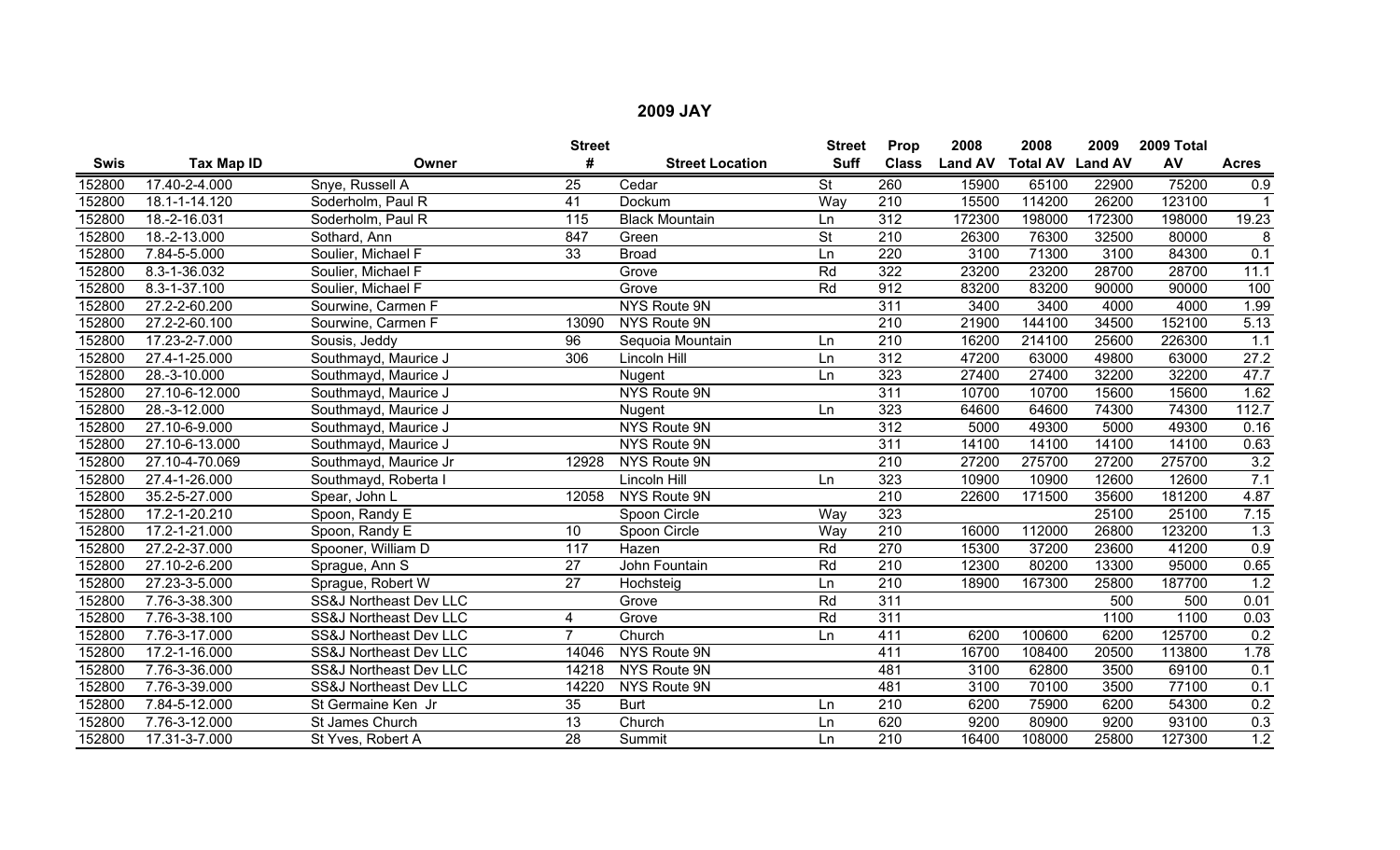|             |                     |                                  | <b>Street</b>   |                        | <b>Street</b>            | Prop             | 2008           | 2008                    | 2009   | 2009 Total |                      |
|-------------|---------------------|----------------------------------|-----------------|------------------------|--------------------------|------------------|----------------|-------------------------|--------|------------|----------------------|
| <b>Swis</b> | Tax Map ID          | Owner                            | #               | <b>Street Location</b> | <b>Suff</b>              | <b>Class</b>     | <b>Land AV</b> | <b>Total AV Land AV</b> |        | AV         | <b>Acres</b>         |
| 152800      | 27.1-3-8.000        | Staats James D                   | $\overline{84}$ | <b>Danielle</b>        | Rd                       | 210              | 16300          | 144100                  | 25700  | 153400     | 1.13                 |
| 152800      | 17.2-1-20.110       | Stackman, Eric                   |                 | NYS Route 9N           |                          | 323              | 142000         | 142000                  | 157500 | 157500     | 225.52               |
| 152800      | 17.2-1-4.000        | Stackman, Eric C                 | 14016           | NYS Route 9N           |                          | 449              | 97400          | 120600                  | 97400  | 126600     | $\overline{131}$     |
| 152800      | 17.41-5-8.000       | Stanford, David L                |                 | Cherry                 | Ln                       | 311              | 11900          | 11900                   | 17600  | 17600      | 0.9                  |
| 152800      | 7.79-2-32.000       | <b>Stanley Chevrolet Inc</b>     |                 | River                  | Rd                       | 311              | 12100          | 12100                   | 19600  | 19600      |                      |
| 152800      | 18.3-1-38.000       | Stanley, Marvin                  | 731             | <b>Stickney Bridge</b> | Rd                       | $\overline{210}$ | 8600           | 103000                  | 9000   | 122400     | 0.25                 |
| 152800      | 18.3-1-36.230       | Stanley, Marvin J                | 855             | Hazen                  | Rd                       | 312              | 38100          | 68100                   | 38100  | 68100      | 20.1                 |
| 152800      | 35.2-3-1.200        | Stanley, Randolph J              | 66              | Wellscroft             | Way                      | 418              | 36800          | 553100                  | 64100  | 608400     | 15                   |
| 152800      | 17.40-4-4.000       | Stark, Arthur W                  | 28              | Beech                  | <b>St</b>                | 210              | 15900          | 74800                   | 22900  | 85500      | 0.9                  |
| 152800      | $27.1 - 1 - 1.120$  | State of New York                |                 | John Fountain          | Rd                       | 322              | 22300          | 22300                   | 22300  | 22300      | 10.8                 |
| 152800      | 35.8-2-1.100        | Staudacher, John                 | 25              | Springfield            | Rd                       | $\overline{210}$ | 15700          | 144400                  | 26400  | 144400     | 1.12                 |
| 152800      | 27.1-1-20.100       | Stefanik, Richard                | $\overline{28}$ | Beagle Haven           | Way                      | 240              | 42200          | 311200                  | 53700  | 326400     | 14.76                |
| 152800      | 17.41-4-11.000      | Stehlin, Martin                  | 79              | <b>Butternut</b>       | Ln.                      | 210              | 15900          | 181800                  | 22900  | 191800     | 0.9                  |
| 152800      | 17.41-4-10.000      | Stehlin, Martin                  |                 | <b>Butternut</b>       | Ln                       | 311              | 11900          | 11900                   | 17600  | 17600      | 0.9                  |
| 152800      | 17.23-4-4.000       | Steinberg, Gary R                | $\overline{32}$ | Seneca                 | TrI                      | 210              | 11900          | 197800                  | 25400  | 276700     | $\blacktriangleleft$ |
| 152800      | 27.10-6-3.000       | Steinley, Michael M              | 6732            | NYS Route 86           |                          | 210              | 33200          | 217400                  | 31500  | 217400     | 6.8                  |
| 152800      | 8.3-1-64.000        | Stetson, Dennis J                |                 | Grove                  | Rd                       | 311              | 15300          | 22200                   | 23600  | 23600      | 0.9                  |
| 152800      | $27.1 - 2 - 16.000$ | Stevens, Gene E                  | 6610            | NYS Route 86           |                          | $\overline{210}$ | 18600          | 80100                   | 30200  | 86500      | $\mathfrak{S}$       |
| 152800      | 27.1-2-17.000       | Stevens, Gene E                  |                 | NYS Route 86           |                          | 314              | 11000          | 11000                   | 12600  | 12600      | $\overline{3}$       |
| 152800      | 27.1-2-15.000       | Stevens, Gene E                  |                 | NYS Route 86           |                          | 311              | 9900           | 9900                    | 11400  | 11400      | $\overline{2}$       |
| 152800      | 18.-2-24.400        | Stevenson, Celia                 | 107             | <b>Black Mountain</b>  | Ln                       | 312              | 20100          | 28000                   | 32200  | 39400      | $\overline{4}$       |
| 152800      | 8.3-2-4.000         | Stewart Micah J                  | 439             | Rolling Mill Hill      | Rd                       | $\overline{270}$ | 27600          | 64300                   | 33000  | 65800      | 8.87                 |
| 152800      | 35.2-5-22.200       | Stewart, Brian S                 |                 | <b>NYS Route 9N</b>    |                          | $\overline{312}$ | 36900          | 80500                   | 36900  | 80500      | 19.8                 |
| 152800      | 17.32-4-14.000      | Stewart, George R                | 55              | Dogwood                | St                       | $\overline{210}$ | 15900          | 103200                  | 22900  | 115800     | 0.9                  |
| 152800      | 27.1-1-18.000       | Stiles, Daniel L                 |                 | NYS Route 9N           |                          | 323              | 30300          | 30300                   | 31600  | 31600      | 29.4                 |
| 152800      | 27.1-1-17.000       | Stiles, Daniel L                 |                 | NYS Route 9N           |                          | 322              | 35800          | 35800                   | 38700  | 38700      | 22.25                |
| 152800      | 17.32-6-5.000       | Stoehr, William F                | 84              | Cedar                  | $\overline{\mathsf{St}}$ | 210              | 15900          | 55300                   | 22900  | 63500      | 0.9                  |
| 152800      | 27.3-1-52.000       | Stone, G Scott                   | 12467           | NYS Route 9N           |                          | 210              | 17800          | 130400                  | 29100  | 130400     | 2.47                 |
| 152800      | 27.3-1-53.200       | Stone, G Scott                   |                 | NYS Route 9N           |                          | 323              | 72300          | 72300                   | 79900  | 79900      | 140.73               |
| 152800      | 27.10-4-21.000      | <b>Stork-Barrie Family Trust</b> | $\overline{20}$ | <b>Covered Bridge</b>  | Ln                       | 210              | 14500          | 65200                   | 20100  | 72800      |                      |
| 152800      | 36.1-1-32.000       | <b>Stork-Barrie Family Trust</b> | 232             | Straight               | Rd                       | 240              | 53400          | 283500                  | 54900  | 299000     | 25.6                 |
| 152800      | 27.3-1-43.102       | Stork, Brian R                   | 412             | Valley                 | Rd                       | 210              | 17200          | 164300                  | 28400  | 177100     | $\overline{2.1}$     |
| 152800      | 27.3-1-49.310       | Stout, Darryl W                  | 323             | Valley                 | Rd                       | 210              | 16800          | 153200                  | 26200  | 174200     | 1.02                 |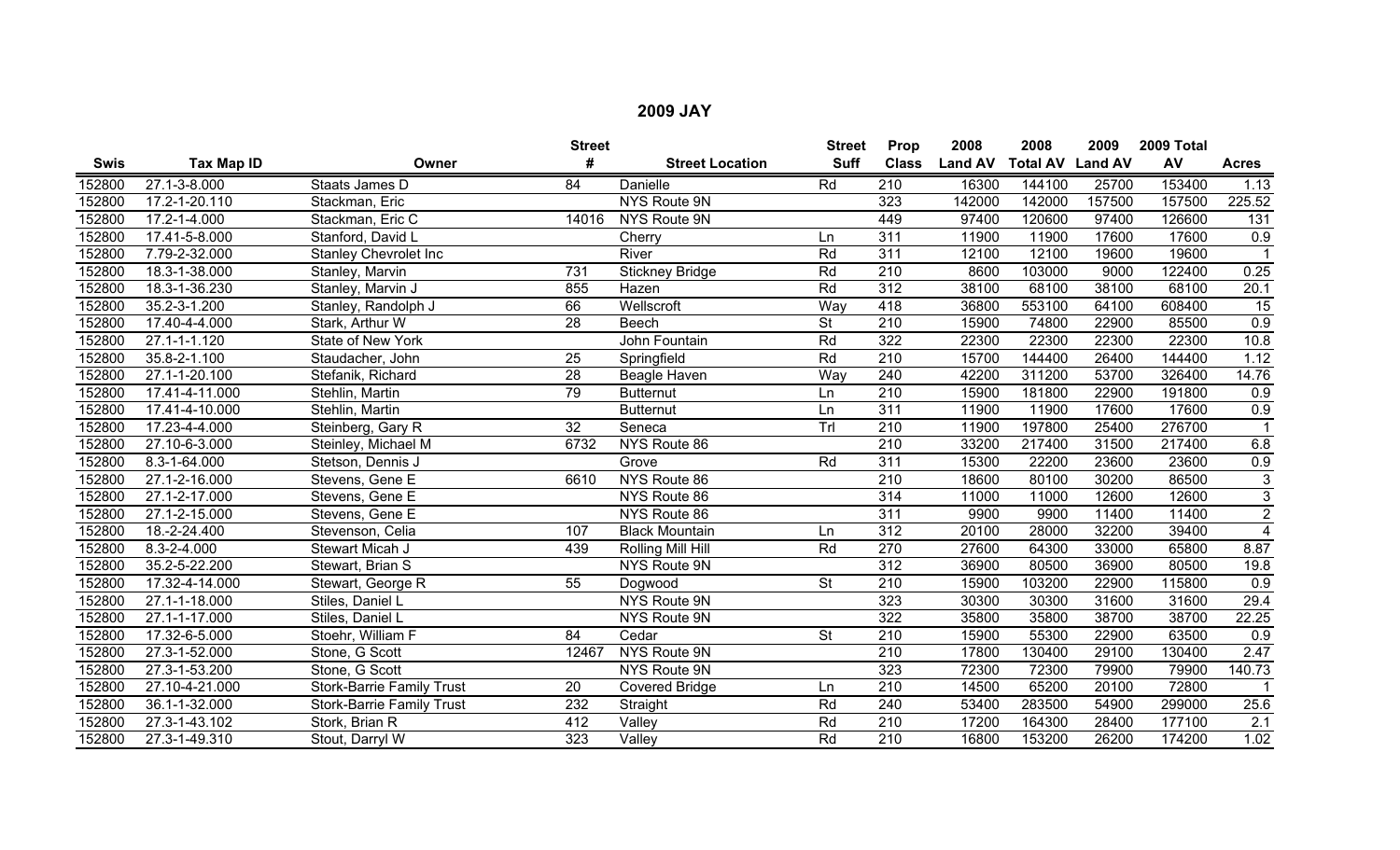|             |                    |                        | <b>Street</b>    |                        | <b>Street</b>            | Prop             | 2008           | 2008                    | 2009   | 2009 Total |                |
|-------------|--------------------|------------------------|------------------|------------------------|--------------------------|------------------|----------------|-------------------------|--------|------------|----------------|
| <b>Swis</b> | <b>Tax Map ID</b>  | Owner                  | #                | <b>Street Location</b> | <b>Suff</b>              | <b>Class</b>     | <b>Land AV</b> | <b>Total AV Land AV</b> |        | AV         | <b>Acres</b>   |
| 152800      | 17.40-5-14.000     | Strack, Jerry          |                  | AuSable                | Dr                       | 311              | 11800          | 11800                   | 15700  | 15700      | 0.8            |
| 152800      | 17.4-1-12.000      | Strack, Jerry          |                  | NYS Route 9N           |                          | 323              | 3100           | 3100                    | 4000   | 4000       | $\overline{2}$ |
| 152800      | 17.4-1-11.000      | Strack, Jerry          |                  | NYS Route 9N           |                          | 323              | 1900           | 1900                    | 2400   | 2400       | 1.2            |
| 152800      | 36.1-1-20.100      | Straight, Benjamin A   | 99               | Valley                 | Rd                       | 240              | 154900         | 277500                  | 169200 | 291800     | 216.24         |
| 152800      | 36.1-1-21.120      | Straight, Brian A      |                  | Valley                 | Rd                       | $\overline{314}$ | 15000          | 15000                   | 18800  | 18800      | 3.2            |
| 152800      | 7.84-3-11.000      | Straight, Debra D      | 15               | <b>Broad</b>           | Ln                       | 210              | 5300           | 60200                   | 5300   | 75300      | 0.2            |
| 152800      | 27.10-2-15.000     | Straight, Gary J       | 13006            | NYS Route 9N           |                          | $\overline{210}$ | 16300          | 157800                  | 23500  | 166000     | 2.6            |
| 152800      | 7.79-2-45.000      | Straight, Gretchen     |                  | Whitetail              | Ln                       | 311              | 10700          | 10700                   | 13700  | 13700      | 0.7            |
| 152800      | 36.1-1-20.200      | Straight, Jeffrey A    |                  | Valley                 | Rd                       | 311              | 13200          | 13200                   | 16500  | 16500      | $\overline{2}$ |
| 152800      | 36.1-1-17.211      | Straight, John R       | $\overline{134}$ | Valley                 | Rd                       | 210              | 16000          | 85400                   | 26900  | 94700      | 1.33           |
| 152800      | 7.84-1-20.000      | Straight, Karin M      |                  | NYS Route 9N           |                          | 311              | 11200          | 11200                   | 16300  | 16300      | 1.5            |
| 152800      | 18.3-1-2.200       | Straight, Lisa J       | 1129             | <b>Stickney Bridge</b> | Rd                       | $\overline{210}$ | 13600          | 62100                   | 17800  | 68300      | 0.68           |
| 152800      | 36.1-1-22.120      | Straight, Michael      |                  | Valley                 | Rd                       | 323              | 87500          | 87500                   | 96300  | 96300      | 93.13          |
| 152800      | 36.1-1-21.200      | Straight, Michael W    | 75               | Valley                 | Rd                       | 210              | 18800          | 146500                  | 30400  | 164100     | 3.1            |
| 152800      | 36.1-1-18.000      | Straight, Richard      | 120              | Valley                 | Rd                       | 210              | 11200          | 52000                   | 13100  | 58900      | 0.5            |
| 152800      | 27.10-4-66.000     | Straight, Robert J     | 12907            | NYS Route 9N           |                          | 210              | 12000          | 96300                   | 12000  | 104400     | 0.54           |
| 152800      | 27.1-1-26.000      | Straight, William W    |                  | NYS Route 9N           |                          | 311              | 7900           | 7900                    | 7900   | 7900       | 0.3            |
| 152800      | 27.2-2-64.000      | Straight, William W    | 13072            | NYS Route 9N           |                          | 210              | 8700           | 111000                  | 11500  | 121400     | 0.44           |
| 152800      | 27.1-1-24.200      | Straight, William W    |                  | NYS Route 9N           |                          | 311              |                |                         | 7800   | 7800       | 0.36           |
| 152800      | 27.10-6-25.000     | Straight, William W    |                  | NYS Route 9N           |                          | 323              | 19600          | 19600                   | 26400  | 26400      | 6.84           |
| 152800      | 27.10-6-28.000     | Straight, William W    |                  | NYS Route 86           |                          | 311              | 1800           | 1800                    | 2200   | 2200       | 1.18           |
| 152800      | 27.10-4-62.000     | Straight, William W Jr | 12892            | NYS Route 9N           |                          | 210              | 13700          | 97700                   | 16400  | 100400     | 0.8            |
| 152800      | 17.40-5-4.000      | Streuli, Hanns         |                  | Alder                  | <b>St</b>                | $\overline{311}$ | 11900          | 11900                   | 17600  | 17600      | 0.9            |
| 152800      | 17.40-5-5.000      | Streuli, Hanns         | $\overline{72}$  | Alder                  | <b>St</b>                | 210              | 15900          | 151400                  | 22900  | 164800     | 0.9            |
| 152800      | 36.-1-9.000        | Stringham, Paul        |                  | Nugent                 | Ln                       | 311              | 8800           | 8800                    | 13700  | 13700      | 0.7            |
| 152800      | $36. - 1 - 14.001$ | Stringham, Paul        |                  | Nugent                 | Ln                       | 311              | 11500          | 11500                   | 17600  | 17600      | 0.9            |
| 152800      | 36.-1-6.000        | Stringham, Paul        | 40               | <b>Whiskey Rock</b>    | Way                      | 311              | 16900          | 16900                   | 21900  | 21900      | 4.4            |
| 152800      | 36.-1-42.061       | Stringham, Paul        |                  | Nugent                 | Ln                       | 311              | 9700           | 9700                    | 15700  | 15700      | 0.8            |
| 152800      | 17.40-2-3.000      | Stroebel, Ernst        | 33               | Cedar                  | <b>St</b>                | 210              | 15900          | 118100                  | 22900  | 127600     | 0.9            |
| 152800      | 17.32-5-16.000     | Stroebel, Ernst        |                  | Cedar                  | $\overline{\mathsf{St}}$ | 311              | 11900          | 11900                   | 17600  | 17600      | 0.9            |
| 152800      | 17.32-5-15.000     | Stroebel, Karen D      |                  | Cedar                  | $\overline{\mathsf{St}}$ | 311              | 11900          | 11900                   | 17600  | 17600      | 0.9            |
| 152800      | 17.49-3-40.000     | Stuart, Michael        | 82               | Fern                   | Ln                       | 210              | 15900          | 174700                  | 22900  | 180500     | 0.9            |
| 152800      | 17.58-1-29.000     | Studler, Donald J      |                  | Cottontail             | Ln                       | 311              | 11900          | 11900                   | 17600  | 17600      | 0.9            |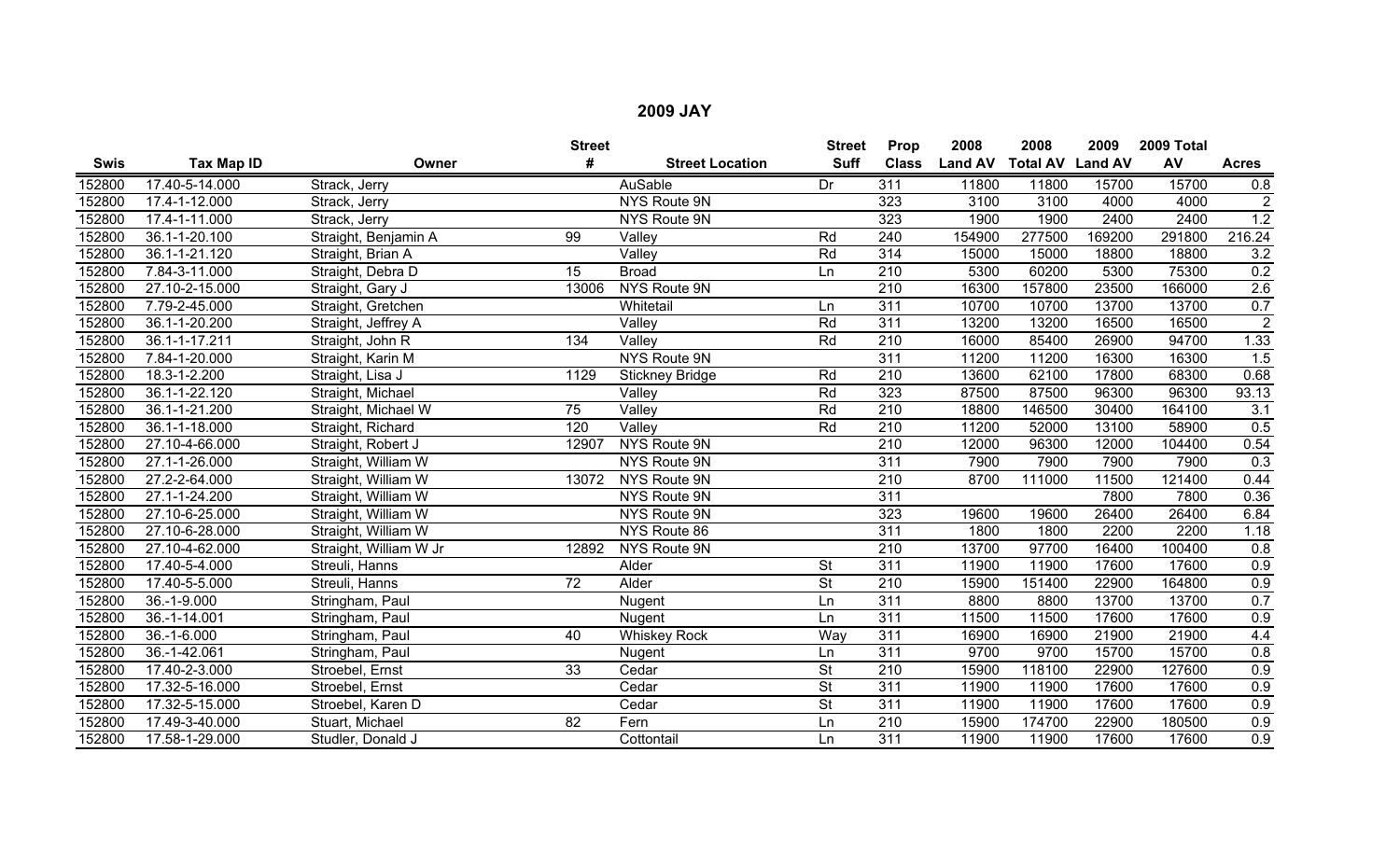|             |                   |                     | <b>Street</b>    |                        | <b>Street</b>            | Prop             | 2008           | 2008                    | 2009   | 2009 Total |                  |
|-------------|-------------------|---------------------|------------------|------------------------|--------------------------|------------------|----------------|-------------------------|--------|------------|------------------|
| <b>Swis</b> | Tax Map ID        | Owner               | #                | <b>Street Location</b> | <b>Suff</b>              | <b>Class</b>     | <b>Land AV</b> | <b>Total AV Land AV</b> |        | AV         | <b>Acres</b>     |
| 152800      | 17.49-3-11.000    | Studler, Donald J   |                  | Maple                  | Ln                       | 311              | 11900          | 11900                   | 17600  | 17600      | 0.9              |
| 152800      | 17.31-2-5.000     | Stuesse, Sherry L   |                  | Raccoon                | Ln                       | 311              | 11900          | 11900                   | 17600  | 17600      | 0.9              |
| 152800      | 17.30-1-5.000     | Styles, Twitty J    |                  | Algonquin              | Ln                       | 311              | 12100          | 12100                   | 19600  | 19600      |                  |
| 152800      | 17.4-2-15.000     | Sullivan Thomas J   | 3                | Orchard                | Ln                       | $\overline{210}$ | 13400          | 120200                  | 15500  | 147000     | 0.59             |
| 152800      | 17.50-2-9.000     | Sullivan, William   | 19               | Spruce                 | Ln                       | $\overline{210}$ | 17200          | 132900                  | 26800  | 155200     | 1.7              |
| 152800      | 17.50-2-8.000     | Sullivan, William H |                  | Spruce                 | Ln                       | 311              | 12400          | 12400                   | 20000  | 20000      | 1.2              |
| 152800      | 17.23-3-19.000    | Suloff, Steven A    |                  | Seneca                 | Trl                      | 311              | 12100          | 12100                   | 19600  | 19600      | -1               |
| 152800      | $8.3 - 1 - 5.100$ | Sunderland, Susan F |                  | Grove                  | Rd                       | $\overline{311}$ | 16000          | 16000                   | 20200  | 20200      | 1.29             |
| 152800      | 17.49-1-7.000     | Sutfin, William     |                  | Dew                    | Dr                       | 311              | 12700          | 12700                   | 20400  | 20400      | 1.4              |
| 152800      | 17.41-8-15.000    | Sutfin, William     |                  | Dew                    | $\overline{Dr}$          | 311              | 11900          | 11900                   | 17600  | 17600      | 0.9              |
| 152800      | 17.58-1-31.000    | Sutfin, William     |                  | Tannenbaum             | Ln                       | 311              | 12500          | 12500                   | 20200  | 20200      | 1.3              |
| 152800      | 7.79-5-1.000      | Svec, Paul T        |                  | Antler                 | $\overline{Dr}$          | $\overline{311}$ | 12500          | 12500                   | 20200  | 20200      | 1.3              |
| 152800      | 17.49-2-3.000     | Sweetman, George    |                  | Ridge Top              | Ln                       | 311              | 11900          | 11900                   | 17600  | 17600      | 0.9              |
| 152800      | 17.49-2-2.000     | Sweetman, George M  | $\overline{78}$  | Ridge Top              | Ln                       | 210              | 15900          | 146100                  | 22900  | 163900     | 0.9              |
| 152800      | 17.49-1-2.000     | Tan-Liem, Jeanne    |                  | Oak Hollow             | Rd                       | 311              | 11900          | 11900                   | 17600  | 17600      | 0.9              |
| 152800      | 17.41-9-13.000    | Tan, Paul P         |                  | Tannenbaum             | Ln                       | 311              | 11900          | 11900                   | 17600  | 17600      | 0.9              |
| 152800      | 17.41-9-12.000    | Tan, Paul P G       | $\overline{28}$  | Tannenbaum             | Ln                       | 210              | 15900          | 139000                  | 22900  | 150800     | 0.9              |
| 152800      | 35.4-3-8.000      | Tanev, Valentin     | 11894            | NYS Route 9N           |                          | 260              | 15700          | 35300                   | 26400  | 39200      | 1.1              |
| 152800      | 17.32-5-4.000     | Tatt, Richard       | 40               | Dogwood                | $\overline{\mathsf{St}}$ | 210              | 15900          | 123600                  | 22900  | 137200     | $\overline{0.9}$ |
| 152800      | 27.2-2-9.120      | Taylor, June        | 303              | <b>Stickney Bridge</b> | Rd                       | $\overline{210}$ | 15600          | 155200                  | 26300  | 170700     | 1.05             |
| 152800      | 27.2-2-9.111      | Taylor, Keith       | 316              | <b>Stickney Bridge</b> | Rd                       | 105              | 104100         | 123000                  | 113200 | 127300     | 140.4            |
| 152800      | 27.2-2-7.000      | Taylor, Kent        | $\overline{251}$ | <b>Stickney Bridge</b> | Rd                       | 720              | 20100          | 59100                   | 22100  | 65000      | $\overline{4}$   |
| 152800      | 27.2-2-9.200      | Taylor, Kent T      | 333              | <b>Stickney Bridge</b> | Rd                       | 210              | 15200          | 114700                  | 20700  | 124000     | 0.79             |
| 152800      | 27.1-3-39.000     | Taylor, Kent T      |                  | NYS Route 86           |                          | 311              | 12600          | 12600                   | 20300  | 20300      | 1.34             |
| 152800      | 17.2-1-25.112     | Taylor, Mark D      | 1196             | <b>Stickney Bridge</b> | Rd                       | 312              | 49800          | 108100                  | 51400  | 108100     | 7.1              |
| 152800      | 27.23-3-13.000    | Taylor, Pierre      | 39               | Hochsteig              | Ln                       | 210              | 18500          | 324100                  | 25400  | 337600     |                  |
| 152800      | 27.4-1-16.110     | Taylor, Wayne       | 91               | Lincoln Hill           | Ln                       | 240              | 67200          | 114100                  | 94900  | 114100     | 45.4             |
| 152800      | 17.33-1-1.000     | Tedesco, Michael    | $\overline{93}$  | Cedar                  | <b>St</b>                | 260              | 14500          | 76800                   | 25400  | 89500      |                  |
| 152800      | 17.32-5-9.000     | Tedesco, Michael    |                  | Cross                  | $\overline{\mathsf{St}}$ | $\overline{311}$ | 11900          | 11900                   | 17600  | 17600      | 0.9              |
| 152800      | 7.76-3-51.000     | Tedford, William H  | 8                | Grove                  | Rd                       | 210              | 3400           | 84400                   | 3400   | 95800      | 0.13             |
| 152800      | 17.23-6-9.000     | Tenniswood, Martin  | 4                | Raccoon                | Ln                       | 210              | 15900          | 90900                   | 25400  | 94000      | $\overline{1}$   |
| 152800      | 17.49-3-15.000    | Teoli, Carol A      |                  | Gooseberry             | Ln                       | 311              | 11900          | 11900                   | 17600  | 17600      | 0.9              |
| 152800      | 36.1-1-43.000     | Terry, Mitchell S   |                  | Anthony                | Rd                       | 210              | 24100          | 109100                  | 31200  | 116700     | 6.6              |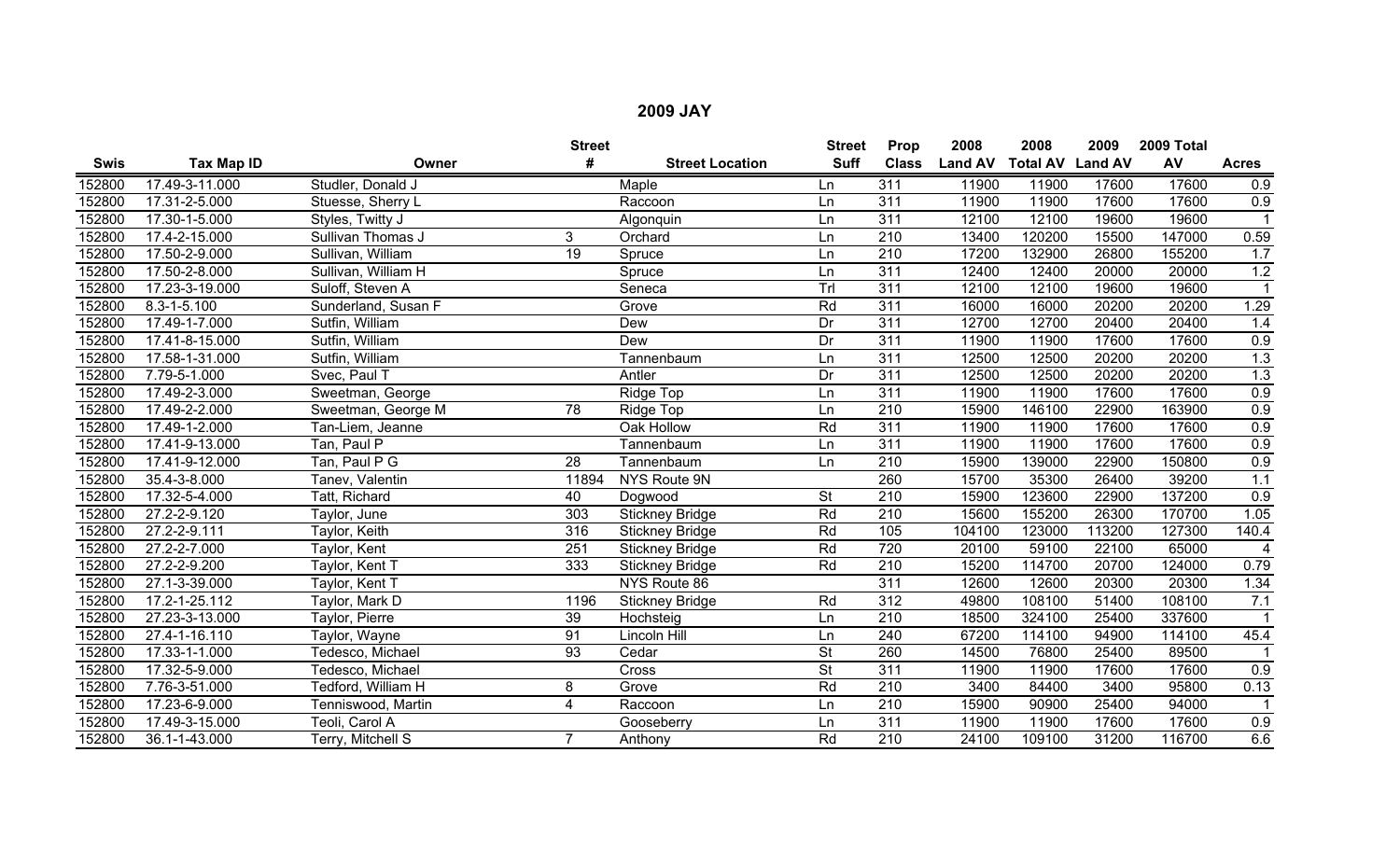|             |                |                                | <b>Street</b>    |                        | <b>Street</b>            | Prop             | 2008           | 2008                    | 2009  | 2009 Total |                        |
|-------------|----------------|--------------------------------|------------------|------------------------|--------------------------|------------------|----------------|-------------------------|-------|------------|------------------------|
| <b>Swis</b> | Tax Map ID     | Owner                          | #                | <b>Street Location</b> | <b>Suff</b>              | <b>Class</b>     | <b>Land AV</b> | <b>Total AV Land AV</b> |       | AV         | <b>Acres</b>           |
| 152800      | 35.2-5-17.000  | Terwilliger, David G           | 21               | Pine Ridge             | Ln                       | 210              | 23000          | 191200                  | 23600 | 210300     | 0.9                    |
| 152800      | 17.2-1-10.000  | Tetreault, Scott               | 14053            | NYS Route 9N           |                          | 220              | 10400          | 83300                   | 10400 | 91600      | 0.34                   |
| 152800      | 17.2-1-9.000   | Tetreault, Scott               |                  | NYS Route 9N           |                          | $\overline{311}$ | 7900           | 7900                    | 7900  | 7900       | 0.29                   |
| 152800      | 7.76-3-20.000  | Tetreault, Scott               | 14181            | NYS Route 9N           |                          | 220              | 3100           | 63800                   | 3100  | 72800      | 0.08                   |
| 152800      | 8.3-1-65.000   | Tetreault, Scott               | 5                | Pigeon Hill            | Ln                       | 220              | 13600          | 60000                   | 17800 | 81800      | 0.68                   |
| 152800      | 7.76-3-16.000  | Tetreault, Scott               |                  | Church                 | Ln                       | 311              | 9700           | 9700                    | 9700  | 9700       | 0.4                    |
| 152800      | 17.2-1-8.000   | Tetreault, Scott               |                  | <b>NYS Route 9N</b>    |                          | 311              | 4100           | 4100                    | 4200  | 4200       | 0.16                   |
| 152800      | 27.2-2-31.100  | Thayer, Melissa G              | 340              | Hazen                  | Rd                       | $\overline{240}$ | 65300          | 175500                  | 68300 | 184600     | 47.8                   |
| 152800      | 17.4-1-28.112  | Theodorowicz, David I          | 10               | <b>Thwaits</b>         | Way                      | 210              | 18500          | 92500                   | 30600 | 99700      | 1.83                   |
| 152800      | 17.4-1-31.220  | Thielemann, Thomas R Jr        | 13280            | NYS Route 9N           |                          | 240              | 46700          | 134400                  | 43200 | 142300     | 29.3                   |
| 152800      | 17.49-5-2.000  | Thomas, Gregory W              |                  | Evergreen              | Ln                       | $\overline{311}$ | 11900          | 11900                   | 17600 | 17600      | 0.9                    |
| 152800      | 17.49-5-3.000  | Thomas, Gregory W              | 43               | Evergreen              | Ln                       | $\overline{210}$ | 15900          | 73300                   | 22900 | 82800      | 0.9                    |
| 152800      | 7.76-2-4.000   | Thomas, Robert T               | 12               | Pleasant               | $\overline{\mathsf{St}}$ | 230              | 6200           | 78180                   | 6200  | 30900      | 0.2                    |
| 152800      | 7.76-1-5.000   | Thomas, Robert T               | $\overline{7}$   | Forge                  | $\overline{\mathsf{St}}$ | 210              | 3100           | 73700                   | 3100  | 78200      | 0.1                    |
| 152800      | 35.2-5-10.000  | Thomas, Rodney B               | 38               | Pine Ridge             | Ln                       | $\overline{210}$ | 34300          | 209500                  | 35800 | 209500     | 5.79                   |
| 152800      | 17.49-2-5.000  | Thornhill, Gary                |                  | Ridge Top              | Ln                       | 311              | 12200          | 12200                   | 19800 | 19800      | 1.1                    |
| 152800      | 17.49-2-7.000  | Thornhill, Mary B              | 14               | Hawthorne              | Ln                       | 210              | 11600          | 141100                  | 12700 | 158100     | 0.5                    |
| 152800      | 17.49-2-8.000  | Thornhill, Mary G              |                  | Hawthorne              | Ln                       | 311              | 12100          | 12100                   | 19600 | 19600      |                        |
| 152800      | 8.3-1-6.000    | Thwaits Max III                | 9                | Rolling Mill Hill      | Rd                       | 210              | 15200          | 105400                  | 18800 | 114100     | 0.71                   |
| 152800      | 7.76-3-14.000  | Thwaits, Christopher           | 14173            | NYS Route 9N           |                          | $\overline{210}$ | 9800           | 78100                   | 10300 | 88500      | 0.5                    |
| 152800      | 17.4-1-30.200  | Thwaits, Daniel M              | 186              | <b>Thwaits</b>         | Way                      | 210              | 26200          | 186900                  | 31900 | 201100     | 9.1                    |
| 152800      | 27.1-2-20.000  | Thwaits, Debbie L              | 6672             | NYS Route 86           |                          | $\overline{210}$ | 16600          | 154100                  | 27600 | 166400     | 1.7                    |
| 152800      | 18.1-1-12.000  | Thwaits, John                  | 48               | Sheldrake              | Rd                       | 210              | 16400          | 143800                  | 27600 | 152100     | 1.7                    |
| 152800      | 7.4-2-1.130    | Thwaits, John H                | 3                | College                | <b>St</b>                | 210              | 14200          | 136800                  | 21000 | 103000     | 2.21                   |
| 152800      | 27.1-1-20.200  | Thwaits, Leslie                | 42               | Beagle Haven           | Way                      | 210              | 20100          | 193100                  | 32200 | 213400     | $\boldsymbol{\Lambda}$ |
| 152800      | 27.2-2-31.200  | Thwaits, Max Jr                | $\overline{270}$ | Hazen                  | Rd                       | 240              | 30800          | 172400                  | 36200 | 177800     | 12.1                   |
| 152800      | 35.4-4-5.000   | Thwaits, Max Sr                | 817              | <b>Bartlett</b>        | Rd                       | 210              | 17100          | 67600                   | 28200 | 76000      | $\overline{2}$         |
| 152800      | 17.4-1-30.100  | Thwaits, Melvin M Jr           | 200              | <b>Thwaits</b>         | Way                      | 240              | 37900          | 71300                   | 38300 | 75700      | 18.3                   |
| 152800      | 27.2-1-12.000  | Thwaits, Ramona                | 13095            | NYS Route 9N           |                          | 210              | 11200          | 102300                  | 13100 | 112500     | 0.5                    |
| 152800      | 17.41-3-16.000 | Tienken, John A                |                  | <b>Butternut</b>       | Ln                       | 311              | 11900          | 11900                   | 17600 | 17600      | 0.9                    |
| 152800      | 17.41-3-17.000 | Tienken, John A                |                  | <b>Butternut</b>       | Ln                       | 311              | 11900          | 11900                   | 17600 | 17600      | 0.9                    |
| 152800      | 35.8-1-13.200  | Tomich, Rex                    | 54               | Springfield            | Rd                       | 210              | 15500          | 280400                  | 26200 | 291100     |                        |
| 152800      | 36.1-1-5.300   | <b>Topwater Properties Inc</b> | $\overline{78}$  | Old Eb                 | Way                      | 240              | 43500          | 526100                  | 45700 | 528300     | 22.68                  |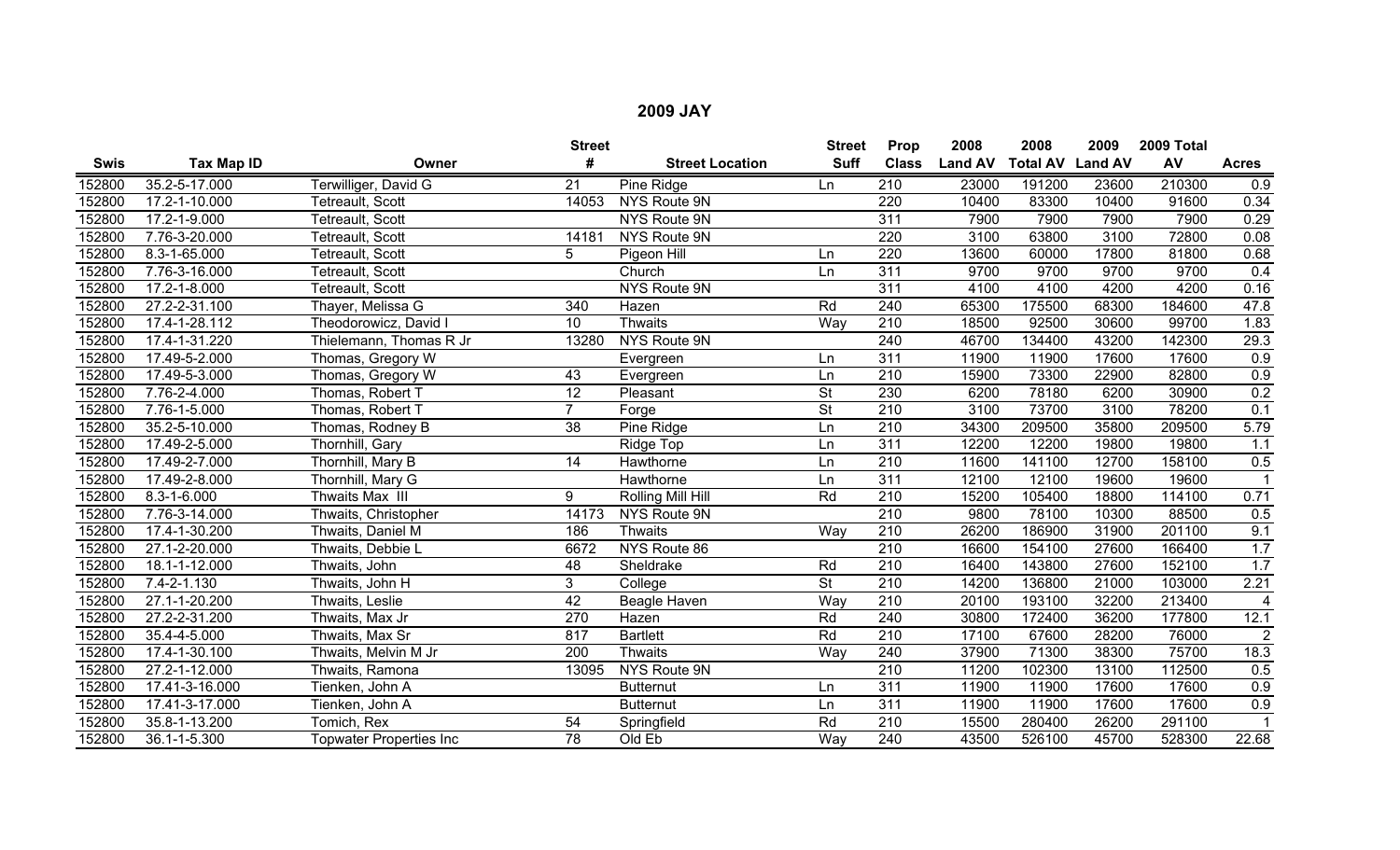|             |                    |                     | <b>Street</b>   |                        | <b>Street</b> | Prop             | 2008           | 2008                    | 2009  | 2009 Total       |                   |
|-------------|--------------------|---------------------|-----------------|------------------------|---------------|------------------|----------------|-------------------------|-------|------------------|-------------------|
| <b>Swis</b> | <b>Tax Map ID</b>  | Owner               | #               | <b>Street Location</b> | <b>Suff</b>   | <b>Class</b>     | <b>Land AV</b> | <b>Total AV Land AV</b> |       | AV               | <b>Acres</b>      |
| 152800      | 36.1-1-28.100      | Torrance, Lee E     | 57              | Glen                   | Rd            | $\overline{210}$ | 23600          | 107400                  | 39700 | 121700           | 3.93              |
| 152800      | 7.84-5-24.000      | Torrance, Lee E     | 460             | Sheldrake              | Rd            | 210              | 7400           | 93800                   | 7800  | 108800           | 0.3               |
| 152800      | 27.10-4-51.000     | Torrance, Robert    | $\overline{29}$ | <b>Howard Heights</b>  | Ln            | $\overline{210}$ | 8200           | 94500                   | 10200 | 103900           | 0.4               |
| 152800      | 7.79-2-30.000      | Torsland, Erik      |                 | Muskrat                | Dr            | $\overline{311}$ | 12200          | 12200                   | 19800 | 19800            | 1.1               |
| 152800      | 17.40-1-5.000      | Tosto, Frank        | 111             | Sawmill                | Rd            | 210              | 16200          | 222500                  | 25600 | 244200           | 1.1               |
| 152800      | 8.3-1-36.200       | Town Of Black Brook |                 | Grove                  | Rd            | 853              | 13100          | 13100                   | 14200 | 14200            | 1.94              |
| 152800      | 8.3-1-32.120       | Town Of Black Brook |                 | Grove                  | Rd            | 853              | 46300          | 78900                   | 48600 | 82900            | 20.98             |
| 152800      | 8.3-1-26.000       | Town Of Jay         | 196             | Grove                  | Rd            | $\overline{311}$ | 27400          | 27400                   | 32800 | 32800            | 13.7              |
| 152800      | 8.3-1-16.200       | Town Of Jay         |                 | Grove                  | Rd            | 311              | 8300           | 8300                    | 12900 | 12900            | 0.38              |
| 152800      | $8.3 - 1 - 11.122$ | Town Of Jay         | 149             | Grove                  | Rd            | 312              | 310            | 2800                    | 310   | 2800             | 0.01              |
| 152800      | 8.3-1-60.200       | Town Of Jay         | 52              | Rolling Mill Hill      | Rd            | 822              | 11200          | 68800                   | 12300 | 72200            | 0.5               |
| 152800      | 17.2-1-29.200      | Town Of Jay         |                 | NYS Route 9N           |               | $\overline{311}$ | 26300          | 26300                   | 28200 | 28200            | 10.53             |
| 152800      | 7.75-1-3.000       | Town Of Jay         |                 | Church                 | Ln            | 311              | 8800           | 8800                    | 8800  | 8800             | 0.8               |
| 152800      | 7.4-1-3.220        | Town Of Jay         |                 | AuSable                | Dr            | $\overline{311}$ | 15400          | 15400                   | 18600 | 18600            | 0.95              |
| 152800      | 8.3-1-24.000       | Town Of Jay         |                 | Grove                  | Rd            | 322              | 33700          | 33700                   | 39800 | 39800            | 15.3              |
| 152800      | 8.3-1-23.000       | Town Of Jay         | 139             | Grove                  | Rd            | $\overline{311}$ | 7900           | 7900                    | 11600 | 11600            | 0.3               |
| 152800      | 8.3-1-20.000       | Town Of Jay         |                 | Grove                  | Rd            | 311              | 10000          | 10000                   | 15200 | 15200            | 0.54              |
| 152800      | 8.3-1-15.000       | Town of Jay         |                 | Grove                  | Rd            | $\overline{311}$ | 9900           | 9900                    | 14900 | 14900            | 0.51              |
| 152800      | $8.3 - 1 - 11.121$ | Town Of Jay         |                 | Grove                  | Rd            | 311              | 12400          | 12400                   | 12400 | 12400            | 1.5               |
| 152800      | $7.4 - 1 - 3.211$  | Town of Jay         |                 | <b>AuSable</b>         | Dr            | 323              | 20100          | 20100                   | 20100 | 20100            | 17.64             |
| 152800      | 8.3-1-22.000       | Town Of Jay         |                 | Grove                  | Rd            | 311              | 8400           | 8400                    | 13200 | 13200            | 0.4               |
| 152800      | $7.4 - 1 - 5.000$  | Town Of Jay         |                 | AuSable                | Dr            | $\overline{822}$ | 200            | 200                     | 200   | $\overline{200}$ | 0.01              |
| 152800      | 8.3-1-11.110       | Town Of Jay         | 140             | Grove                  | Rd            | 592              | 32400          | 79000                   | 32400 | 92400            | 19.41             |
| 152800      | 8.3-1-14.000       | Town Of Jay         |                 | Grove                  | Rd            | 311              | 10000          | 10000                   | 15100 | 15100            | 0.53              |
| 152800      | 8.3-1-18.000       | Town Of Jay         |                 | Grove                  | Rd            | 311              | 5100           | 5100                    | 8600  | 8600             | 0.2               |
| 152800      | $8.3 - 1 - 16.100$ | Town Of Jay         |                 | Grove                  | Rd            | 311              | 11500          | 11500                   | 18500 | 18500            | 0.88              |
| 152800      | 8.3-1-19.000       | Town Of Jay         |                 | Grove                  | Rd            | 311              | 8400           | 8400                    | 13200 | 13200            | 0.4               |
| 152800      | 8.3-1-21.000       | Town Of Jay         |                 | Grove                  | Rd            | 311              | 8400           | 8400                    | 13200 | 13200            | 0.4               |
| 152800      | 8.3-1-13.000       | Town Of Jay         |                 | Grove                  | Rd            | 311              | 8300           | 8300                    | 12900 | 12900            | 0.38              |
| 152800      | 7.76-3-56.000      | Town Of Jay         |                 | School                 | Ln            | 311              | 3100           | 3100                    | 3400  | 3400             | 0.1               |
| 152800      | 7.84-1-5.210       | Town Of Jay         |                 | Intervale              | Ave           | 311              | 2300           | 2300                    | 3300  | 3300             | 0.11              |
| 152800      | 7.84-1-5.220       | Town Of Jay         |                 | Intervale              | Ave           | 311              | 2300           | 2300                    | 3300  | 3300             | 0.11              |
| 152800      | 7.84-1-16.000      | Town of Jay         |                 | NYS Route 9N           |               | 311              | 10500          | 10800                   | 15100 | 15100            | $\overline{0.97}$ |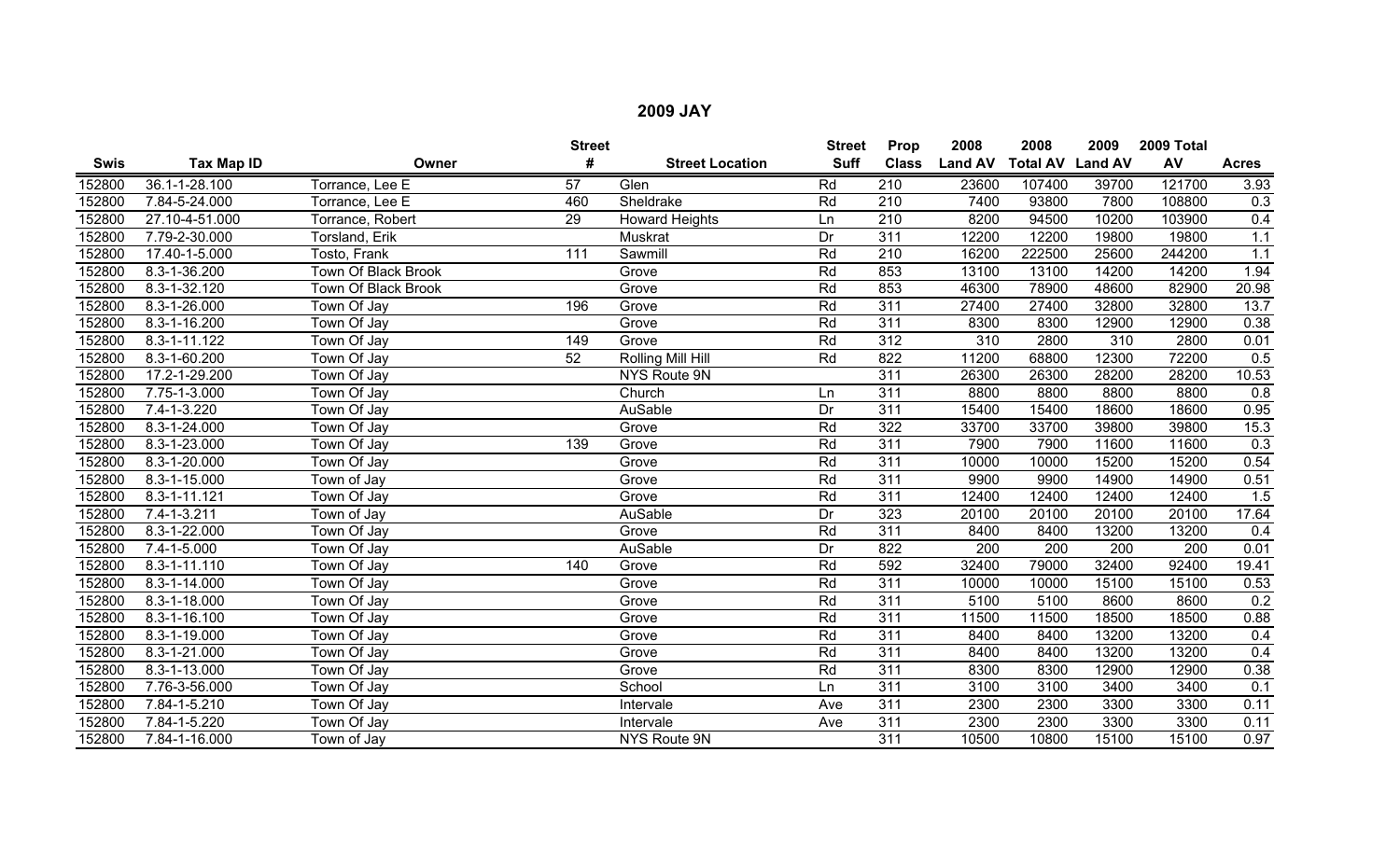|             |                    |                     | <b>Street</b>   |                        | <b>Street</b>            | Prop             | 2008           | 2008                    | 2009  | 2009 Total |                   |
|-------------|--------------------|---------------------|-----------------|------------------------|--------------------------|------------------|----------------|-------------------------|-------|------------|-------------------|
| <b>Swis</b> | Tax Map ID         | Owner               | #               | <b>Street Location</b> | <b>Suff</b>              | <b>Class</b>     | <b>Land AV</b> | <b>Total AV Land AV</b> |       | AV         | <b>Acres</b>      |
| 152800      | 7.76-3-63.000      | <b>Town Of Jay</b>  |                 | Forge                  | $\overline{\mathsf{St}}$ | 311              | 15800          | 15800                   | 22500 | 22500      | 4.8               |
| 152800      | $7.84 - 1 - 1.000$ | Town Of Jay         |                 | <b>NYS Route 9N</b>    |                          | $\overline{311}$ | 9100           | 9100                    | 12000 | 12000      | 0.6               |
| 152800      | 8.3-1-12.000       | Town Of Jay         |                 | Grove                  | Rd                       | 311              | 10200          | 10200                   | 16500 | 16500      | 0.66              |
| 152800      | 7.84-2-23.000      | <b>Town Of Jay</b>  | 508             | Sheldrake              | Rd                       | 651              | 6200           | 26900                   | 6500  | 29600      | 0.2               |
| 152800      | 7.76-3-47.000      | Town Of Jay         | 54              | School                 | Ln                       | 593              | 19700          | 19700                   | 22700 | 22700      | 1.4               |
| 152800      | 7.84-1-3.000       | Town Of Jay         |                 | Intervale              | Ave                      | 311              | 4700           | 4700                    | 6700  | 6700       | 0.2               |
| 152800      | 7.76-3-46.000      | Town Of Jay         |                 | NYS Route 9N           |                          | 438              | 11700          | 11700                   | 14100 | 14100      | 0.5               |
| 152800      | 7.84-1-9.008       | Town Of Jay         |                 | Intervale              | Ave                      | 311              | 7900           | 7900                    | 12800 | 12800      | 0.67              |
| 152800      | 7.76-3-30.000      | Town Of Jay         |                 | NYS Route 9N           |                          | 311              | 2300           | 2300                    | 2400  | 2400       | 0.1               |
| 152800      | 7.76-3-27.000      | Town Of Jay         | 3               | School                 | Ln                       | 311              | 7200           | 7200                    | 8300  | 8300       | 0.3               |
| 152800      | 7.76-3-55.111      | Town Of Jay         | $\overline{11}$ | School                 | Ln                       | 652              | 12400          | 1365600                 | 55400 | 1365600    | 0.7               |
| 152800      | 27.4-1-38.002      | <b>Town Of Jay</b>  | 73              | Nugent                 | Ln                       | 822              | 23100          | 269700                  | 34700 | 269700     | 5.91              |
| 152800      | 27.3-1-41.000      | Town Of Jay         |                 | Valley                 | Rd                       | 330              | 8900           | 8900                    | 8900  | 8900       | 0.5               |
| 152800      | 27.10-4-1.000      | Town Of Jay         |                 | NYS Route 9N           |                          | 593              | 15800          | 15800                   | 23700 | 24200      | $\frac{0.8}{7.7}$ |
| 152800      | 27.10-4-18.000     | Town Of Jay         |                 | John Fountain          | Rd                       | 652              | 26900          | 26900                   | 30900 | 30900      |                   |
| 152800      | 35.8-1-28.001      | Town of Jay         |                 | Mountain               | Mdws                     | 311              | 8800           | 8800                    | 11400 | 11400      | 5.71              |
| 152800      | 36.1-1-71.200      | Town of Jay         |                 | Trumbulls              | Rd                       | 822              | 13300          | 118300                  | 18100 | 124200     | 0.52              |
| 152800      | 36.-1-30.000       | <b>Town Of Jay</b>  |                 | Jay Mountain           | Rd                       | 314              | 3400           | 3400                    | 5900  | 5900       | 0.1               |
| 152800      | 35.2-5-3.000       | Town Of Jay         |                 | NYS Route 9N           |                          | $\overline{311}$ | 2600           | 2600                    | 2600  | 2600       | 0.1               |
| 152800      | 35.8-3-5.200       | <b>Town Of Jay</b>  |                 | NYS Route 9N           |                          | 311              | 11400          | 11400                   | 16500 | 16500      | 1.63              |
| 152800      | 35.2-5-4.000       | Town Of Jay         |                 | NYS Route 9N           |                          | 311              | 11400          | 11400                   | 15700 | 15700      | 0.8               |
| 152800      | $35.2 - 5 - 5.000$ | Town Of Jay         |                 | NYS Route 9N           |                          | 311              | 11900          | 11900                   | 20000 | 20000      | 1.2               |
| 152800      | 36.1-1-13.100      | Town Of Jay         | 168             | Valley                 | Rd                       | 651              | 42000          | 379700                  | 46200 | 398600     | 18.2              |
| 152800      | 35.8-1-17.000      | Town Of Jay         |                 | Springfield            | Rd                       | 593              | 2600           | 2600                    | 11700 | 11700      | 0.1               |
| 152800      | 27.10-5-4.100      | Town Of Jay         | $\overline{17}$ | Randys                 | Ln                       | 311              | 7900           | 7900                    | 13100 | 13100      | 0.67              |
| 152800      | 18.3-1-39.000      | Tracy, Richard F    |                 | Green                  | <b>St</b>                | 314              | 13800          | 13800                   | 13800 | 13800      | 0.5               |
| 152800      | 18.3-1-13.000      | Tracy, Richard F    | 70              | <b>Black Mountain</b>  | Ln                       | 260              | 18500          | 37500                   | 27000 | 46000      | 1.4               |
| 152800      | 17.31-2-13.000     | Travers, Jerry      | 255             | Sawmill                | Rd                       | $\overline{210}$ | 16400          | 154000                  | 25800 | 162900     | 1.2               |
| 152800      | 17.41-1-5.000      | Tremblay, Beth A    |                 | AuSable                | Dr                       | 311              | 11800          | 11800                   | 15700 | 15700      | 0.8               |
| 152800      | 17.41-1-6.000      | Tremblay, Beth A    | 695             | AuSable                | Dr                       | 210              | 15900          | 134900                  | 22900 | 137800     | 0.9               |
| 152800      | 17.2-1-6.200       | Trinka, George E    | 14033           | NYS Route 9N           |                          | $\overline{210}$ | 16300          | 49200                   | 27300 | 51200      | 1.54              |
| 152800      | 17.49-3-14.000     | <b>Triquest Ltd</b> |                 | Ridge Top              | Ln                       | 311              | 10700          | 10700                   | 13700 | 13700      | 0.7               |
| 152800      | 17.50-3-9.000      | <b>Triquest Ltd</b> | $\overline{35}$ | Tannenbaum             | Ln                       | 312              | 15900          | 38200                   | 22900 | 46100      | 0.9               |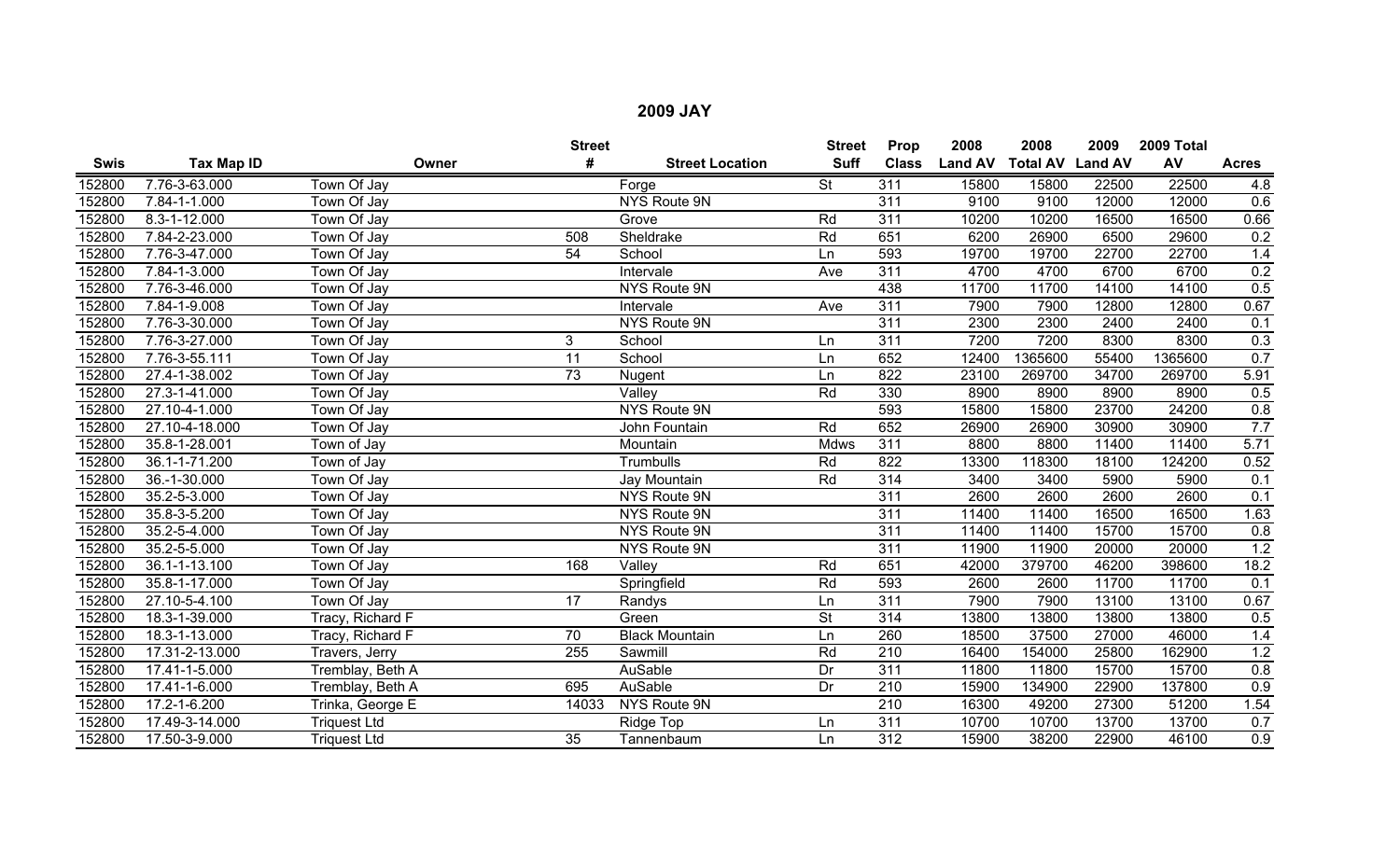|             |                |                                 | <b>Street</b>   |                          | <b>Street</b>            | Prop             | 2008           | 2008                    | 2009  | 2009 Total |                      |
|-------------|----------------|---------------------------------|-----------------|--------------------------|--------------------------|------------------|----------------|-------------------------|-------|------------|----------------------|
| <b>Swis</b> | Tax Map ID     | Owner                           | #               | <b>Street Location</b>   | <b>Suff</b>              | <b>Class</b>     | <b>Land AV</b> | <b>Total AV Land AV</b> |       | AV         | <b>Acres</b>         |
| 152800      | 17.49-4-5.000  | <b>Triquest Ltd LLC</b>         | $\overline{52}$ | Evergreen                | Ln                       | 210              | 4800           | 75500                   | 22900 | 241500     | 0.9                  |
| 152800      | 17.49-1-15.000 | Trockel, Paul W                 |                 | Oak Hollow               | Rd                       | 311              | 11900          | 11900                   | 17600 | 17600      | 0.9                  |
| 152800      | 17.31-1-6.000  | Trockel, Paul W                 |                 | Algonquin                | Ln                       | $\overline{311}$ | 11900          | 11900                   | 17600 | 17600      | 0.9                  |
| 152800      | 17.41-3-30.000 | Tromblay, Dolores               |                 | Oak Hollow               | Rd                       | 311              | 9200           | 9200                    | 9800  | 9800       | 0.5                  |
| 152800      | 8.3-1-63.000   | Trombley, Vickie                | 12              | Rolling Mill Hill        | Rd                       | 210              | 7600           | 56000                   | 7600  | 67400      | 0.22                 |
| 152800      | 17.40-1-3.000  | Tropper, Carl                   |                 | Sawmill                  | Rd                       | 311              | 12100          | 12100                   | 19600 | 19600      |                      |
| 152800      | 17.23-3-17.000 | Trueblood, Cecil R              | 37              | Seneca                   | Trl                      | 210              | 15900          | 113100                  | 25400 | 125400     | $\blacktriangleleft$ |
| 152800      | 36.1-3-3.000   | <b>Trumbull Corner LLC</b>      |                 | Trumbulls                | Rd                       | 311              | 33600          | 34600                   | 33600 | 34600      | 4.62                 |
| 152800      | 7.84-5-18.000  | Trumbull, Bernard               | 45              | <b>Broad</b>             | Ln                       | 210              | 9200           | 78700                   | 9200  | 90800      | 0.3                  |
| 152800      | 35.2-4-8.000   | Trumbull, Michele R             | 163             | Springfield              | Rd                       | 270              | 13400          | 40900                   | 15700 | 40900      | 0.6                  |
| 152800      | 27.2-2-28.001  | Trumbull, Robert O              | 13136           | <b>NYS Route 9N</b>      |                          | $\overline{210}$ | 15500          | 96600                   | 26200 | 106300     |                      |
| 152800      | 27.3-1-46.000  | Trumbull, William J             | 435             | Valley                   | Rd                       | 210              | 19100          | 194000                  | 33300 | 203700     | 4.56                 |
| 152800      | 35.2-5-1.000   | Trumbull, William R             | 4               | Trumbulls                | Rd                       | 210              | 11600          | 90800                   | 18900 | 99300      | 0.8                  |
| 152800      | 36.1-1-62.200  | Trumbull, William R             | 36              | Coal                     | Wav                      | 312              | 47900          | 47900                   | 50300 | 50300      | 27.73                |
| 152800      | 8.3-1-60.100   | Tucciarone, Anna H              | $\overline{32}$ | <b>Rolling Mill Hill</b> | Rd                       | 270              | 38800          | 63700                   | 39800 | 64700      | 16.13                |
| 152800      | 27.10-4-65.000 | <b>Turbek Steven M</b>          | 12903           | NYS Route 9N             |                          | 311              | 10200          | 10200                   | 13100 | 13100      | 0.5                  |
| 152800      | 27.1-2-22.000  | Turbek, Stephen M               | 12913           | NYS Route 9N             |                          | 240              | 66300          | 153200                  | 75700 | 160900     | 56                   |
| 152800      | 27.10-4-5.000  | Turbek, Stephen M               | 8               | Park Side                | Dr                       | 210              | 16000          | 133800                  | 23200 | 138300     | 2.4                  |
| 152800      | 17.48-1-3.000  | Tyler, Guy                      | 158             | <b>Scenic Point</b>      | Ln                       | 210              | 20100          | 77900                   | 25400 | 87700      |                      |
| 152800      | 17.31-3-15.000 | <b>Tyler, Martin</b>            | $\overline{24}$ | Iris                     | Ln                       | $\overline{210}$ | 19800          | 300000                  | 26800 | 320500     | 1.7                  |
| 152800      | 35.8-3-3.000   | Upper Jay Fire District         | 12240           | <b>NYS Route 9N</b>      |                          | 662              | 6900           | 187100                  | 23400 | 190000     | 0.2                  |
| 152800      | 35.8-3-2.000   | <b>Upper Jay Fire District</b>  | 12246           | NYS Route 9N             |                          | 311              | 5700           | 5700                    | 8400  | 8400       | 3.7                  |
| 152800      | 35.8-3-1.100   | <b>Upper Jay Fire District</b>  |                 | NYS Route 9N             |                          | 311              | 2200           | 2200                    | 4600  | 4600       | 1.45                 |
| 152800      | 35.2-4-20.000  | <b>Upper Jay Water District</b> |                 | <b>Bartlett</b>          | Rd                       | 845              | 3400           | 3400                    | 3900  | 4000       | 0.1                  |
| 152800      | 35.2-4-18.000  | <b>Upper Jay Water District</b> |                 | <b>Bartlett</b>          | Rd                       | 845              | 8900           | 8900                    | 9800  | 9800       | 0.24                 |
| 152800      | 27.3-1-14.200  | <b>Upper Jay Water District</b> | 585             | Valley                   | Rd                       | 822              | 1500           | 1500                    | 1500  | 1500       | 0.06                 |
| 152800      | 17.32-4-20.000 | Uss, Veronica                   | $\overline{7}$  | Dogwood                  | $\overline{\mathsf{St}}$ | 210              | 14500          | 162500                  | 25400 | 179300     |                      |
| 152800      | 17.32-4-1.000  | Uss, Veronica                   |                 | Sawmill                  | Rd                       | 311              | 10700          | 10700                   | 13700 | 13700      | 0.7                  |
| 152800      | 17.23-3-21.000 | Vacca, Vincent M                |                 | Seneca                   | Trl                      | 311              | 11900          | 11900                   | 19600 | 19600      |                      |
| 152800      | 35.4-4-3.000   | Valentine, Eileen               | 830             | <b>Bartlett</b>          | Rd                       | 260              | 17800          | 30800                   | 29200 | 39300      | 2.5                  |
| 152800      | 17.30-2-3.000  | Valentine, Harvey               |                 | Sequoia Mountain         | Ln                       | 311              | 12100          | 12100                   | 19600 | 19600      | $\mathbf{1}$         |
| 152800      | 17.30-2-1.000  | Valentine, Harvey               |                 | Oneida                   | Ln                       | 311              | 12200          | 12200                   | 19800 | 19800      | 1.1                  |
| 152800      | 17.30-2-12.000 | Valentine, Harvey               | $\overline{27}$ | Oneida                   | Ln                       | 210              | 16100          | 193200                  | 25600 | 210300     | 1.1                  |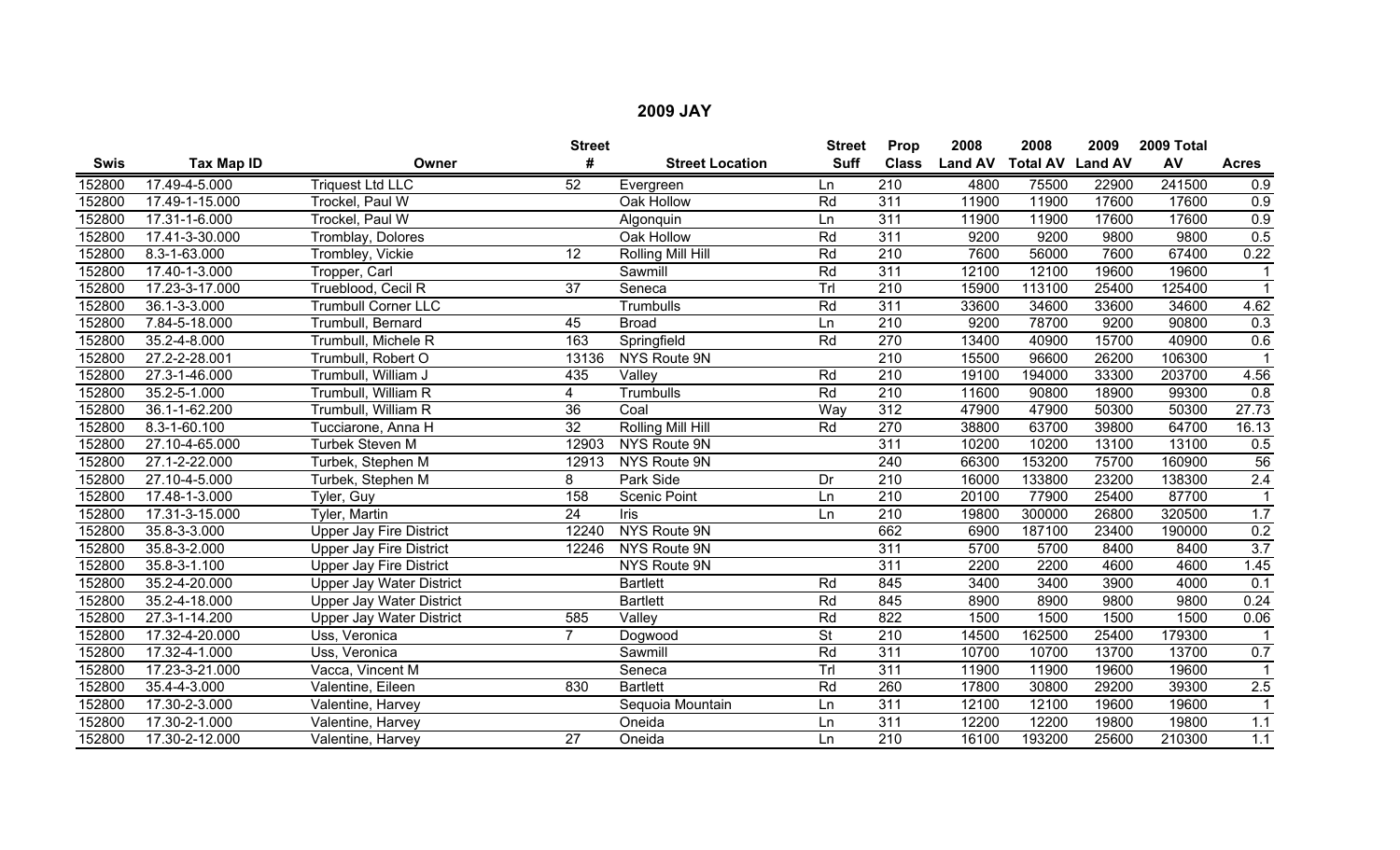|             |                        |                         | <b>Street</b>   |                        | <b>Street</b>            | Prop             | 2008           | 2008                    | 2009   | 2009 Total |                  |
|-------------|------------------------|-------------------------|-----------------|------------------------|--------------------------|------------------|----------------|-------------------------|--------|------------|------------------|
| <b>Swis</b> | Tax Map ID             | Owner                   | #               | <b>Street Location</b> | <b>Suff</b>              | <b>Class</b>     | <b>Land AV</b> | <b>Total AV Land AV</b> |        | AV         | <b>Acres</b>     |
| 152800      | 17.33-1-3.000          | <b>Valverde Carlos</b>  | 134             | Cross                  | $\overline{\mathsf{St}}$ | 210              | 21100          | 249400                  | 28200  | 252900     | 2.4              |
| 152800      | $36.1 - 1 - 5.100$     | VanAuken, Brad          | 51              | Old Eb                 | Way                      | 240              | 52600          | 220900                  | 52600  | 220900     | 22.62            |
| 152800      | 36.1-1-5.400           | VanAuken, Brad          |                 | <b>Trumbulls</b>       | Rd                       | 322              | 36100          | 36400                   | 39000  | 39000      | 22.52            |
| 152800      | 27.1-1-13.000          | VanBenschoten, Thomas A | 6699            | NYS Route 86           |                          | 210              | 16000          | 126700                  | 26800  | 139700     | 1.3              |
| 152800      | 17.4-1-46.200          | Vanbenschoten, Thomas J | 13311           | NYS Route 9N           |                          | 270              | 37200          | 140700                  | 37200  | 140700     | $\mathbf{3}$     |
| 152800      | 17.4-1-33.000          | VanBenschoten, Thomas J |                 | NYS Route 9N           |                          | 311              | 14900          | 14900                   | 16400  | 16400      | 3.1              |
| 152800      | 17.4-2-13.000          | Vancour, Ronald J       | 52              | Orchard                | Ln                       | 210              | 11600          | 153900                  | 12600  | 161600     | 0.48             |
| 152800      | 17.4-2-14.000          | Vancour, Ronald J       |                 | Orchard                | Ln                       | 311              | 8800           | 8800                    | 9200   | 9200       | 0.47             |
| 152800      | 27.1-1-4.035           | VanHolten, Mildred A    | 93              | John Fountain          | Rd                       | 270              | 31900          | 132100                  | 47400  | 132100     | 11.6             |
| 152800      | 17.4-1-43.000          | VanHorn, John G         | 13249           | NYS Route 9N           |                          | $\overline{210}$ | 17800          | 61400                   | 26200  | 67500      |                  |
| 152800      | 17.4-1-44.000          | VanHorn, John G         |                 | NYS Route 9N           |                          | $\overline{311}$ | 12000          | 12000                   | 12000  | 12000      | 1.5              |
| 152800      | 36.1-2-2.000           | Vanucchi, Rory          |                 | Trumbulls              | Rd                       | 323              | 43800          | 43800                   | 105700 | 105700     | 18.16            |
| 152800      | 27.2-2-34.000          | VanValkenburgh, Patrick | 133             | Hazen                  | Rd                       | 270              | 6900           | 30600                   | 6900   | 30600      | 0.2              |
| 152800      | 27.2-2-41.000          | Vanwijlen, J Paul       | 236             | <b>Stickney Bridge</b> | Rd                       | 210              | 27700          | 193600                  | 46300  | 273600     | 8.9              |
| 152800      | 27.2-2-52.000          | VanWormer, Richard R    | 188             | John Fountain          | Rd                       | $\overline{210}$ | 24800          | 231100                  | 33400  | 254200     | 9.03             |
| 152800      | 17.41-8-5.000          | Varga, Thomas G         | 201             | Ridge Top              | Ln                       | 210              | 16600          | 136600                  | 26000  | 142000     | 1.3              |
| 152800      | 27.4-1-17.000          | Varin, Susan            |                 | Lincoln Hill           | Ln                       | 323              | 24300          | 24300                   | 29600  | 29600      | $\overline{9}$   |
| 152800      | 35.2-3-11.000          | Varveri, Andrea M       | 164             | Springfield            | Rd                       | 210              | 30500          | 145300                  | 32000  | 145300     | 3.9              |
| 152800      | 17.48-1-12.000         | Vasil, Marina A         | 133             | <b>Scenic Point</b>    | Ln                       | $\overline{210}$ | 19000          | 131700                  | 26000  | 141500     | 1.3              |
| 152800      | 17.49-4-18.000         | Vasquez, Julio          | $\overline{39}$ | Fern                   | Ln                       | $\overline{210}$ | 15400          | 280300                  | 22900  | 293600     | 0.9              |
| 152800      | 17.49-4-19.000         | Vasquez, Julio          |                 | Fern                   | Ln.                      | 311              | 11900          | 11900                   | 17600  | 17600      | 0.9              |
| 152800      | 27.3-1-49.320          | Veith, Victoria         |                 | Veith                  | Way                      | 311              | 12900          | 12900                   | 21300  | 21300      | 1.84             |
| 152800      | 27.3-1-48.100          | Veith, Victoria F       |                 | NYS Route 9N           |                          | 322              | 133900         | 133900                  | 139300 | 139300     | 130.4            |
| 152800      | 27.3-1-49.112          | Veith, Victoria F       |                 | NYS Route 9N           |                          | 312              | 18300          | 27000                   | 23200  | 27000      | 2.8              |
| 152800      | 27.3-1-49.113          | Veith, Victoria F       | $\overline{20}$ | Veith                  | Way                      | 250              | 152800         | 1042600                 | 484800 | 1056900    | 261.73           |
| 152800      | 17.33-2-6.000          | Velez, Richard          |                 | AuSable                | Dr                       | 311              | 10700          | 10700                   | 13700  | 13700      | 0.7              |
| 152800      | 17.40-4-22.000         | Velit, John A           | 49              | Alder                  | <b>St</b>                | 210              | 15800          | 77900                   | 21600  | 91400      | 0.85             |
| 152800      | 36.1-1-34.000          | Verity, William         |                 | Straight               | Rd                       | 323              | 33600          | 33600                   | 36900  | 36900      | 12.42            |
| 152800      | 628.-9999-631.900/1881 | Verizon New York Inc    |                 | <b>Outside Plant</b>   |                          | 836              | 0              | 1727                    | 0      | 1385       | 0                |
| 152800      | 17.30-2-5.000          | Verner, Joan H          | 168             | Sequoia Mountain       | Ln                       | 210              | 12100          | 119300                  | 25400  | 128200     |                  |
| 152800      | 17.23-3-9.000          | Vicaro, Donald M        | 17              | Signor                 | Ln                       | 210              | 18700          | 213200                  | 25600  | 235900     | $\overline{1.1}$ |
| 152800      | 17.4-1-1.200           | Vidich, Lesley          |                 | NYS Route 9N           |                          | 314              | 17000          | 17000                   | 20400  | 20400      | 5.59             |
| 152800      | 17.4-1-2.000           | Vidich, Lesley          | 13497           | NYS Route 9N           |                          | 210              | 11200          | 79600                   | 13100  | 87100      | 0.5              |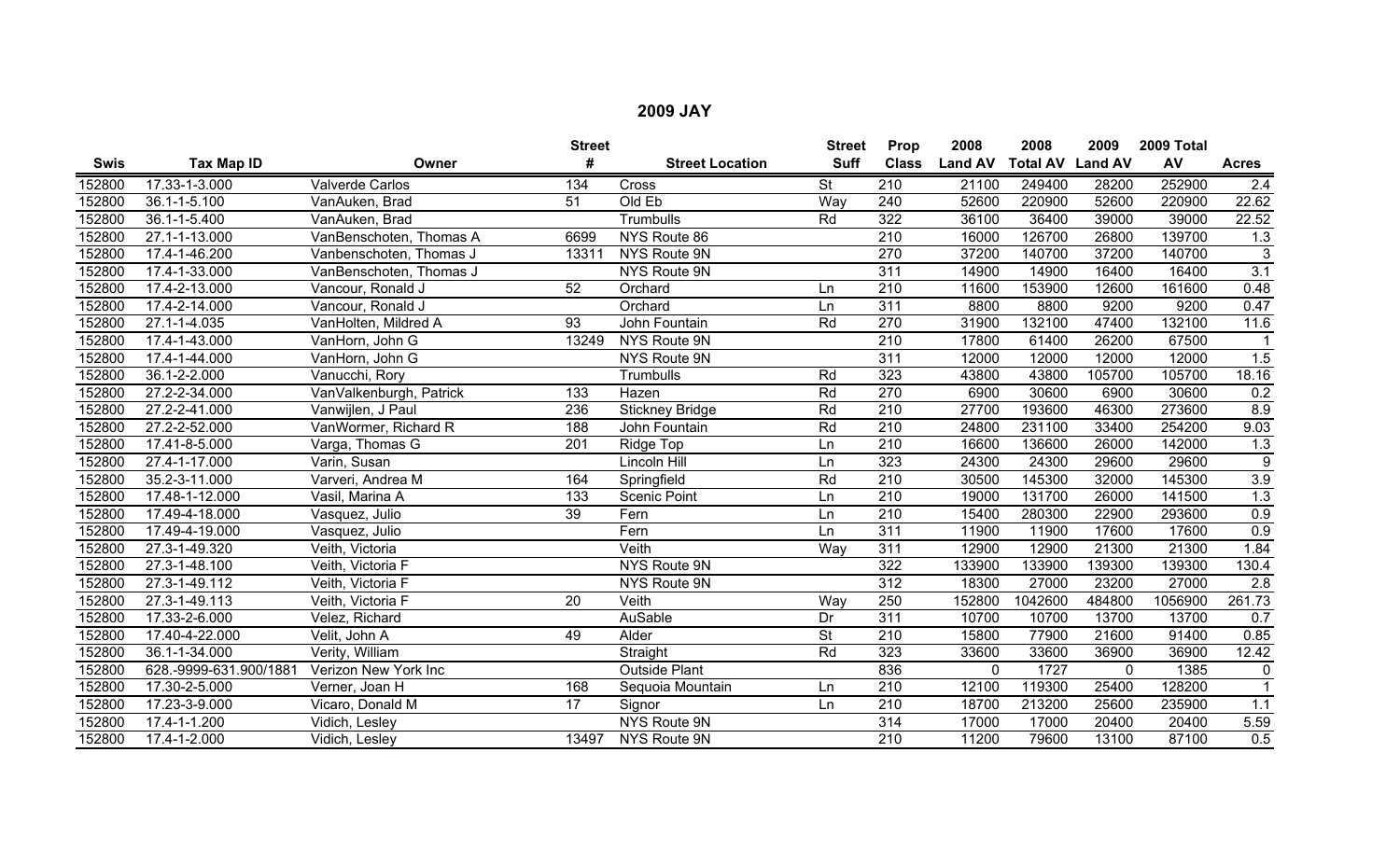|             |                   |                         | <b>Street</b>   |                             | <b>Street</b>            | Prop             | 2008           | 2008                    | 2009   | 2009 Total |              |
|-------------|-------------------|-------------------------|-----------------|-----------------------------|--------------------------|------------------|----------------|-------------------------|--------|------------|--------------|
| <b>Swis</b> | <b>Tax Map ID</b> | Owner                   | #               | <b>Street Location</b>      | <b>Suff</b>              | <b>Class</b>     | <b>Land AV</b> | <b>Total AV Land AV</b> |        | AV         | <b>Acres</b> |
| 152800      | 17.4-1-3.000      | Vidich, Lesley          |                 | <b>NYS Route 9N</b>         |                          | 311              | 2600           | 2600                    | 2600   | 2600       | 0.1          |
| 152800      | 17.23-4-7.000     | Viens, Larry            |                 | Sequoia Mountain            | Ln                       | 311              | 12100          | 12100                   | 19600  | 19600      |              |
| 152800      | 17.48-2-4.000     | Villa, Richard          |                 | Alder                       | $\overline{\mathsf{St}}$ | $\overline{311}$ | 12900          | 12900                   | 20600  | 20600      | 1.5          |
| 152800      | 35.2-4-24.120     | Vincent, Daniel D       | 1042            | <b>Bartlett</b>             | Rd                       | 270              | 17200          | 55800                   | 28400  | 55800      | 2.1          |
| 152800      | 35.8-1-29.000     | Vincent, Daniel D       | 42              | <b>Mountain Meadows</b>     | Way                      | $\overline{210}$ | 25000          | 236800                  | 105600 | 260400     | 4.97         |
| 152800      | 27.4-1-36.000     | Vincent, Gretchen       | 8               | Nugent                      | Ln                       | $\overline{210}$ | 15700          | 52100                   | 26400  | 72300      | 1.1          |
| 152800      | 27.4-1-39.000     | Vincent, Gretchen       |                 | Glen                        | Rd                       | 323              | 5100           | 5100                    | 2000   | 2000       | 0.2          |
| 152800      | 35.2-4-24.110     | Vincent, Harry L        | 1030            | <b>Bartlett</b>             | Rd                       | $\overline{210}$ | 20300          | 136500                  | 32500  | 142700     | 4.13         |
| 152800      | 17.50-1-16.000    | Vincent, Jeremy J       | 75              | Evergreen                   | Ln                       | 210              | 15900          | 157100                  | 22900  | 180500     | 0.9          |
| 152800      | 35.4-4-6.000      | Vincent, Lionel J II    | 795             | <b>Bartlett</b>             | Rd                       | 260              | 18300          | 45500                   | 29800  | 47100      | 2.8          |
| 152800      | 35.4-4-7.000      | Vincent, Lorraine       | 762             | <b>Bartlett</b>             | Rd                       | 312              | 24900          | 26800                   | 27300  | 32800      | 9.6          |
| 152800      | 36.1-1-17.110     | Vincent, Lorraine L     | 8               | Straight                    | Rd                       | $\overline{210}$ | 20000          | 90400                   | 32000  | 107400     | 3.9          |
| 152800      | 35.2-4-4.000      | Vincent, Matthew P      | 1064            | <b>Bartlett</b>             | Rd                       | $\overline{210}$ | 11200          | 73500                   | 13100  | 80600      | 0.5          |
| 152800      | 36.1-1-15.111     | Vincent, Peter F        | $\overline{37}$ | Bear Run                    | Way                      | 240              | 35400          | 187500                  | 42000  | 249100     | $18.5$       |
| 152800      | 35.2-3-7.000      | Vitolins, Christal J    | 110             | Springfield                 | Rd                       | 270              | 13400          | 31900                   | 14700  | 33200      | 0.56         |
| 152800      | 17.49-4-10.000    | Vitti, Susan            |                 | Evergreen                   | Ln                       | 311              | 11900          | 11900                   | 17600  | 17600      | 0.9          |
| 152800      | 7.79-5-4.000      | Vizard, Frank           | 158             | Whitetail                   | Ln                       | 210              | 16200          | 118100                  | 25600  | 130100     | 1.1          |
| 152800      | 27.4-1-41.130     | Voigt, Arthur G         | 593             | Glen                        | Rd                       | $\overline{210}$ | 19500          | 135300                  | 28100  | 145900     | 1.95         |
| 152800      | 36.1-1-22.130     | Vondell, Mark           | 50              | $\overline{\mathsf{Value}}$ | Rd                       | 210              | 22100          | 82200                   | 34700  | 87100      | 5.26         |
| 152800      | 7.84-3-2.000      | Votraw, Elaine M        | 10              | <b>Burt</b>                 | Ln                       | $\overline{210}$ | 2700           | 70200                   | 2800   | 80000      | 0.1          |
| 152800      | 27.23-3-14.000    | Vuz, John J             | $\overline{47}$ | Hochsteig                   | Ln                       | $\overline{210}$ | 23900          | 231200                  | 23900  | 235800     | 0.9          |
| 152800      | 27.10-4-14.000    | Wade, Kathryn S         | 40              | John Fountain               | Rd                       | 210              | 8600           | 41200                   | 10300  | 46000      | 0.5          |
| 152800      | 7.79-1-5.000      | Wainwright, Robert W    | 198             | River                       | Rd                       | 210              | 17700          | 183000                  | 22200  | 197500     | 0.7          |
| 152800      | 17.23-5-5.000     | Wales, Warner           | 39              | Sequoia Mountain            | Ln                       | $\overline{210}$ | 16100          | 60000                   | 25400  | 65300      | $\mathbf{1}$ |
| 152800      | 27.1-1-28.000     | Walker, Perry D         | 13048           | NYS Route 9N                |                          | $\overline{210}$ | 15800          | 143300                  | 26600  | 152100     | 1.2          |
| 152800      | 36.1-1-23.200     | <b>Wallace Robert L</b> | 157             | Trumbulls                   | Rd                       | 270              | 21200          | 61500                   | 33300  | 68200      | 2.75         |
| 152800      | 7.79-2-18.000     | Wallace, Michael        |                 | Whitetail                   | Ln                       | 311              | 12100          | 12100                   | 19600  | 19600      |              |
| 152800      | 36.1-1-16.000     | Wallace, Robert L       |                 | Straight                    | Rd                       | $\overline{311}$ | 1400           | 8000                    | 10000  | 10000      | 1.4          |
| 152800      | 36.1-1-9.001      | Wallace, Robert L       |                 | Valley                      | Rd                       | 311              | 9200           | 9200                    | 12200  | 12200      | 0.69         |
| 152800      | 36.1-1-70.000     | Wallace, Robert L       | 158             | Trumbulls                   | Rd                       | 210              | 22300          | 119100                  | 30200  | 128600     | 5.4          |
| 152800      | 27.4-1-3.310      | Wallace, Robin L        | 586             | Glen                        | Rd                       | 270              | 10800          | 49800                   | 11300  | 49800      | 0.43         |
| 152800      | 36.1-1-19.000     | Wallace, Thomas E       | 114             | Valley                      | Rd                       | 280              | 17200          | 65200                   | 28400  | 115600     | $\sqrt{2}$   |
| 152800      | 27.4-1-3.100      | Walsh, Anne M           | 598             | Glen                        | Rd                       | 210              | 20600          | 106800                  | 32800  | 110600     | 4.3          |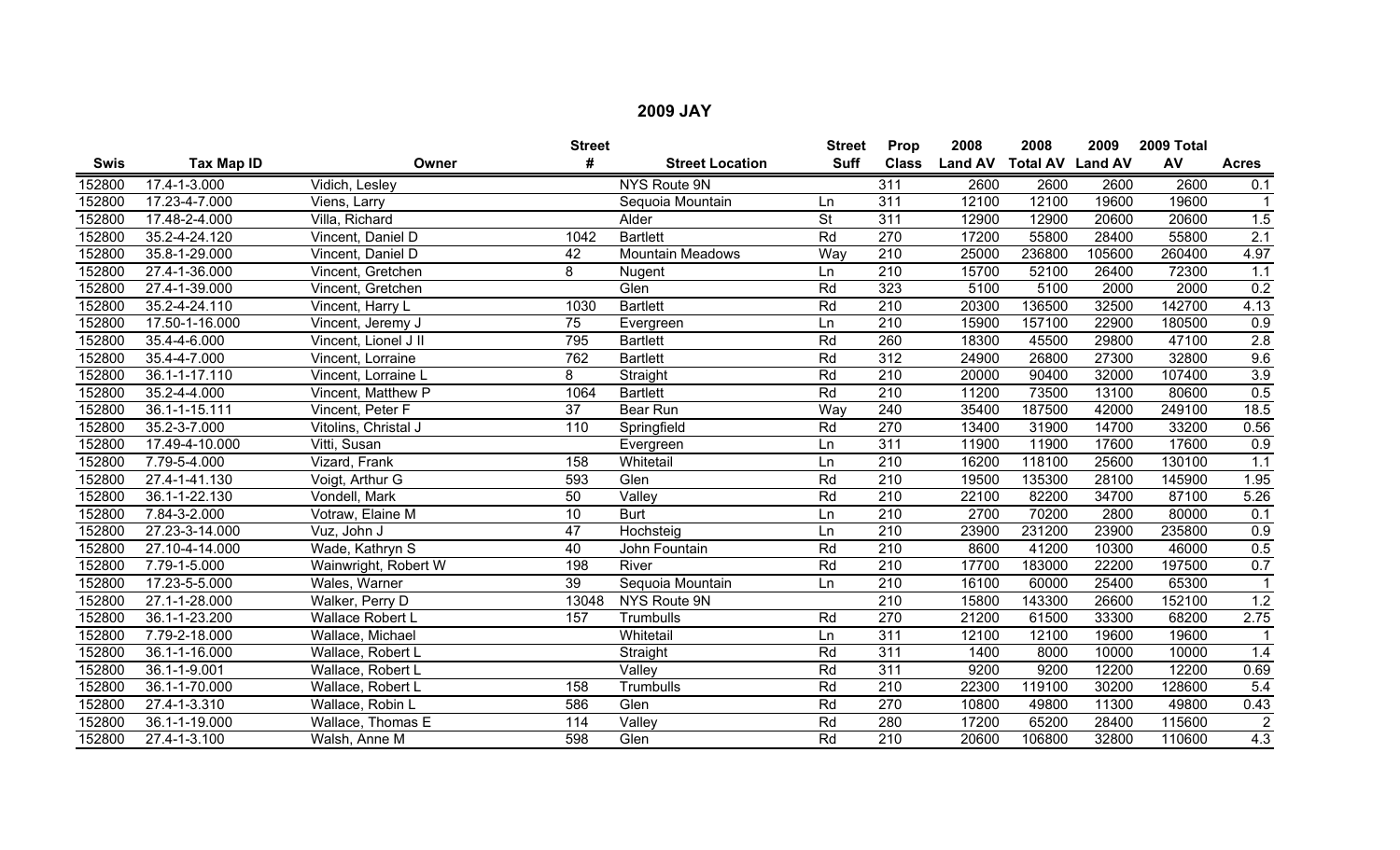|             |                   |                       | <b>Street</b> |                        | <b>Street</b>            | Prop             | 2008           | 2008                    | 2009   | 2009 Total |                  |
|-------------|-------------------|-----------------------|---------------|------------------------|--------------------------|------------------|----------------|-------------------------|--------|------------|------------------|
| <b>Swis</b> | <b>Tax Map ID</b> | Owner                 | #             | <b>Street Location</b> | <b>Suff</b>              | <b>Class</b>     | <b>Land AV</b> | <b>Total AV Land AV</b> |        | AV         | <b>Acres</b>     |
| 152800      | 27.2-2-1.000      | Walsh, Joseph F       | 13174         | NYS Route 9N           |                          | 312              | 83200          | 83200                   | 99800  | 99800      | 38.4             |
| 152800      | 17.79-2-8.000     | Walter, Blair B       | 84            | Forest                 | Ln                       | 210              | 15700          | 157200                  | 20300  | 169900     | 0.8              |
| 152800      | 17.40-5-9.000     | Walter, Frank         | 106           | Alder                  | $\overline{\mathsf{St}}$ | $\overline{210}$ | 15900          | 88300                   | 22900  | 97100      | 0.9              |
| 152800      | 36.1-1-11.200     | Walton, Bryan D       | 207           | Valley                 | Rd                       | 210              | 23500          | 153100                  | 32400  | 168400     | 7.9              |
| 152800      | 27.3-1-15.120     | Ward Agnes Realty LPA | 707           | Glen                   | Rd                       | 449              | 4800           | 58300                   | 14000  | 64100      | 0.14             |
| 152800      | 27.3-1-15.130     | Ward Agnes Realty LPA | 711           | Glen                   | Rd                       | 449              | 5200           | 59600                   | 14000  | 65600      | 0.15             |
| 152800      | 36.1-1-71.100     | Ward Agnes Realty LPA |               | Trumbulls              | Rd                       | 912              | 66100          | 66100                   | 66100  | 66100      | 64.48            |
| 152800      | 17.4-1-29.000     | Ward Agnes Realty LPA |               | NYS Route 9N           |                          | 912              | 114100         | 114100                  | 118400 | 118400     | 250.72           |
| 152800      | 7.4-4-4.000       | Ward Agnes Realty LPA |               | Pigeon Hill            | Ln                       | 912              | 71100          | 74100                   | 74100  | 74100      | 67.3             |
| 152800      | 27.10-4-46.000    | Ward Agnes Realty LPA |               | <b>Howard Heights</b>  | Ln                       | 311              | 9100           | 9100                    | 12300  | 12300      | 0.6              |
| 152800      | 27.10-4-29.000    | Ward Agnes Realty LPA |               | <b>Howard Heights</b>  | Ln                       | $\overline{311}$ | 6400           | 6400                    | 6400   | 6400       | 0.3              |
| 152800      | 27.10-4-30.000    | Ward Agnes Realty LPA |               | <b>Howard Heights</b>  | Ln                       | $\overline{311}$ | 6400           | 6400                    | 6400   | 6400       | 0.26             |
| 152800      | 27.2-1-15.000     | Ward Agnes Realty LPA |               | NYS Route 9N           |                          | 912              | 75900          | 75900                   | 80500  | 80500      | 89.43            |
| 152800      | 27.10-4-35.000    | Ward Agnes Realty LPA |               | <b>Covered Bridge</b>  | Ln                       | 311              | 29700          | 29700                   | 34100  | 34100      | 17.1             |
| 152800      | 27.10-4-36.000    | Ward Agnes Realty LPA |               | <b>Howard Heights</b>  | Ln                       | 311              | 7600           | 7600                    | 8200   | 8200       | 0.4              |
| 152800      | 27.3-1-14.100     | Ward Agnes Realty LPA | 685           | Glen                   | Rd                       | 210              | 20200          | 125800                  | 21200  | 141700     | 0.74             |
| 152800      | 27.10-4-71.000    | Ward Agnes Realty LPA | 12934         | NYS Route 9N           |                          | 220              | 21000          | 119600                  | 30000  | 129100     | 6                |
| 152800      | 27.3-1-11.002     | Ward Agnes Realty LPA |               | NYS Route 9N           |                          | 912              | 78800          | 78800                   | 78800  | 78800      | 82.9             |
| 152800      | 27.3-1-15.200     | Ward Agnes Realty LPA | 703           | Glen                   | Rd                       | 210              | 6600           | 113900                  | 6600   | 127600     | 0.24             |
| 152800      | 27.4-1-2.000      | Ward Agnes Realty LPA | 702           | Glen                   | Rd                       | 280              | 123500         | 496500                  | 133500 | 538200     | 66.3             |
| 152800      | 27.3-1-39.100     | Ward Lumber Co Inc    | 472           | Valley                 | Rd                       | 912              | 88900          | 88900                   | 90300  | 90300      | $\overline{113}$ |
| 152800      | 27.4-1-23.000     | Ward Lumber Co Inc    |               | Lincoln Hill           | Ln                       | 912              | 63900          | 63900                   | 63900  | 63900      | 58.3             |
| 152800      | 27.3-1-23.000     | Ward Lumber Co Inc    |               | Glen                   | Rd                       | 444              | 105300         | 1034400                 | 115800 | 1086100    | 22.5             |
| 152800      | 27.3-1-22.000     | Ward Lumber Co Inc    |               | Glen                   | Rd                       | 311              | 7900           | 7900                    | 7900   | 7900       | 0.3              |
| 152800      | 27.3-1-56.000     | Ward Lumber Co Inc    |               | Stonehouse             | Ln                       | 912              | 64000          | 64000                   | 72600  | 72600      | 102.1            |
| 152800      | 27.3-1-21.000     | Ward Lumber Co Inc    |               | Glen                   | Rd                       | $\overline{311}$ | 5100           | 5100                    | 5100   | 5100       | 0.2              |
| 152800      | 27.3-1-20.000     | Ward Lumber Co Inc    |               | Glen                   | Rd                       | 311              | 7900           | 7900                    | 7900   | 7900       | 0.3              |
| 152800      | 27.3-1-55.000     | Ward Lumber Co Inc    | 39            | Stonehouse             | Ln                       | 912              | 66400          | 66400                   | 73600  | 73600      | 105.3            |
| 152800      | 27.4-1-29.000     | Ward Lumber Co Inc    |               | Hesseltine             | Rd                       | 912              | 56300          | 56300                   | 56300  | 56300      | 60.71            |
| 152800      | 27.4-1-1.000      | Ward Lumber Co Inc    |               | Glen                   | Rd                       | 312              | 8400           | 11700                   | 10500  | 12400      | 0.4              |
| 152800      | 27.4-1-37.000     | Ward Lumber Co Inc    |               | Lincoln Hill           | Ln                       | 323              | 3100           | 3100                    | 4000   | 4000       | $\overline{2}$   |
| 152800      | 27.1-1-16.000     | Ward Lumber Co Inc    |               | NYS Route 86           |                          | 910              | 10500          | 10500                   | 10500  | 10500      | 9.1              |
| 152800      | 36.1-1-12.111     | Ward Lumber Co Inc    |               | Straight               | Rd                       | 910              | 24200          | 24200                   | 24700  | 24700      | 27.4             |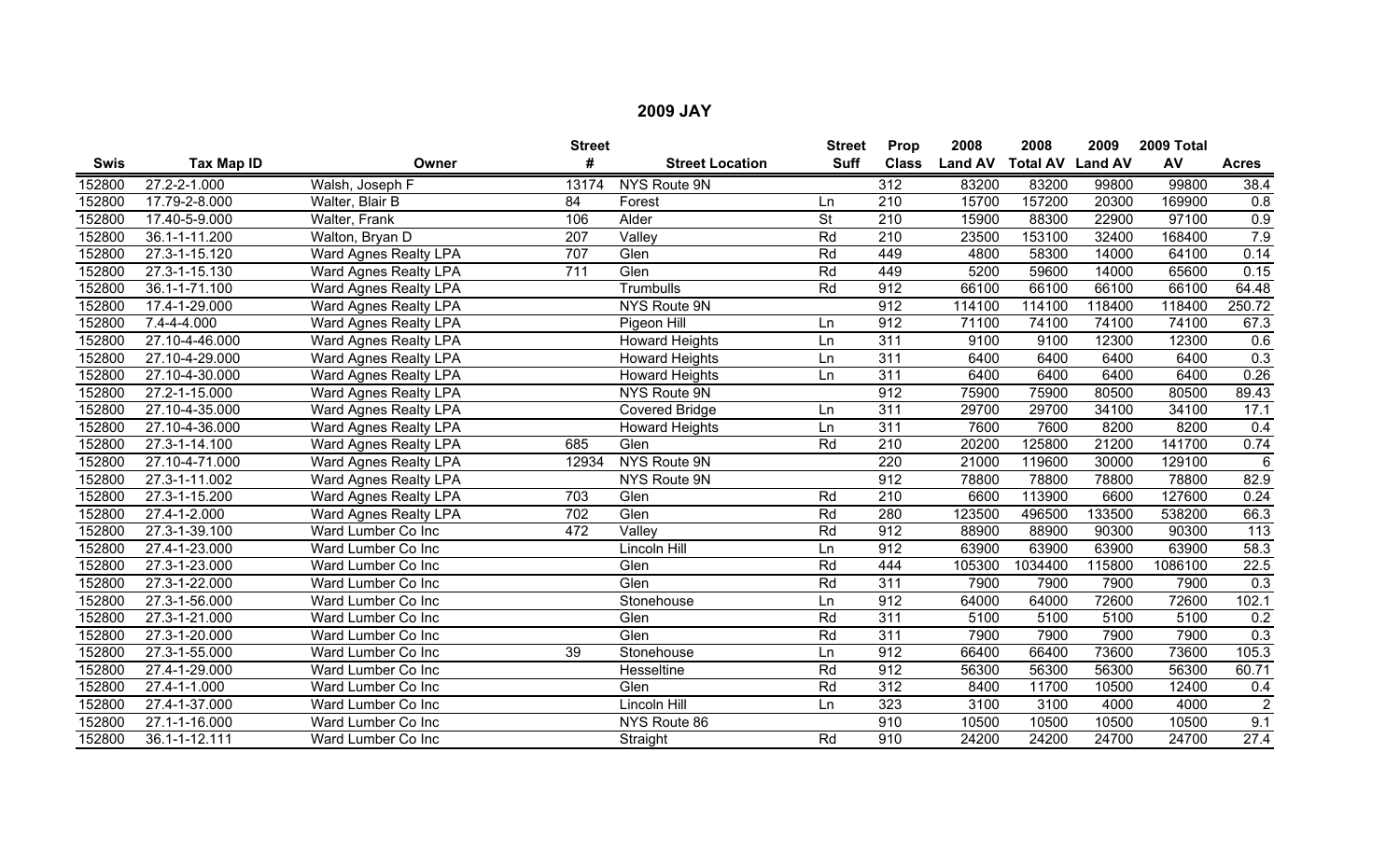|             |                |                             | <b>Street</b> |                        | <b>Street</b> | Prop             | 2008           | 2008                    | 2009   | 2009 Total |              |
|-------------|----------------|-----------------------------|---------------|------------------------|---------------|------------------|----------------|-------------------------|--------|------------|--------------|
| <b>Swis</b> | Tax Map ID     | Owner                       | #             | <b>Street Location</b> | <b>Suff</b>   | <b>Class</b>     | <b>Land AV</b> | <b>Total AV Land AV</b> |        | AV         | <b>Acres</b> |
| 152800      | 27.10-4-23.200 | Ward Lumber Co Inc          |               | Covered Bridge Ln      |               | 311              | 14300          | 14300                   | 17400  | 17400      | 3.74         |
| 152800      | 36.-1-11.006   | Ward Lumber Co Inc          |               | Nugent                 | Ln            | 912              | 388500         | 388500                  | 388500 | 388500     | 814.02       |
| 152800      | 27.3-1-15.110  | Ward Lumber Co Inc          | 697           | Glen                   | Rd            | 449              | 28500          | 481600                  | 42700  | 496000     | 9.4          |
| 152800      | 17.4-2-17.000  | Ward Lumber Co Inc          |               | Orchard                | Ln            | $\overline{311}$ | 8100           | 8100                    | 8100   | 8100       | 0.34         |
| 152800      | 17.4-2-20.000  | Ward Lumber Co Inc          |               | Orchard                | Ln            | $\overline{311}$ | 10100          | 10100                   | 10100  | 10100      | 0.58         |
| 152800      | 17.4-2-18.000  | Ward Lumber Co Inc          |               | Orchard                | Ln            | 311              | 8400           | 8400                    | 8400   | 8400       | 0.39         |
| 152800      | 17.4-2-12.000  | Ward Lumber Co Inc          |               | Orchard                | Ln            | 311              | 8900           | 8900                    | 9800   | 9800       | 0.5          |
| 152800      | 17.4-2-9.000   | Ward Lumber Co Inc          |               | Orchard                | Ln            | 311              | 8500           | 8500                    | 8500   | 8500       | 0.42         |
| 152800      | 17.4-2-8.000   | Ward Lumber Co Inc          |               | Orchard                | Ln.           | 311              | 8900           | 8900                    | 9800   | 9800       | 0.5          |
| 152800      | 17.4-2-1.000   | Ward Lumber Co Inc          |               | Orchard                | Ln            | 311              | 7800           | 7800                    | 7800   | 7800       | 0.27         |
| 152800      | 17.2-1-24.000  | Ward Lumber Co Inc          |               | NYS Route 9N           |               | 323              | 35900          | 35900                   | 36900  | 36900      | 32.6         |
| 152800      | 17.4-2-7.000   | Ward Lumber Co Inc          |               | Orchard                | Ln            | 311              | 8300           | 8300                    | 8300   | 8300       | 0.37         |
| 152800      | 17.4-2-6.000   | Ward Lumber Co Inc          |               | Orchard                | Ln            | 311              | 8100           | 8100                    | 8100   | 8100       | 0.33         |
| 152800      | 17.4-2-5.000   | Ward Lumber Co Inc          |               | Orchard                | Ln            | 311              | 8700           | 8700                    | 9000   | 9000       | 0.46         |
| 152800      | $8.-2-7.004$   | Ward Lumber Co Inc          |               | Grove                  | Rd            | 912              | 261200         | 261200                  | 261200 | 261200     | 575.07       |
| 152800      | 7.84-3-7.000   | Ward, Carol F               | 22            | <b>Burt</b>            | Ln            | 210              | 3100           | 54400                   | 3100   | 68300      | 0.1          |
| 152800      | 8.3-1-28.000   | Ward, Dennis G              | 228           | Grove                  | Rd            | 210              | 13300          | 93000                   | 26400  | 102300     | 1.1          |
| 152800      | 27.3-1-25.000  | Ward, Janet G               | 670           | Glen                   | Rd            | 210              | 16100          | 257200                  | 27000  | 265100     | 1.4          |
| 152800      | 36.1-1-12.112  | Ward, Jeffrey A             | 248           | Valley                 | Rd            | 240              | 48600          | 252400                  | 32400  | 282700     | 31           |
| 152800      | 27.10-4-55.000 | Ward, Julie L               | 57            | <b>Howard Heights</b>  | Ln            | 210              | 14700          | 148100                  | 15400  | 155500     | 0.6          |
| 152800      | 27.10-4-56.200 | Ward, Julie L               |               | <b>Howard Heights</b>  | Ln            | 311              | 12200          | 12200                   | 12300  | 12300      | 0.6          |
| 152800      | 27.2-1-11.100  | Ward, Patricia E            | 13099         | NYS Route 9N           |               | 210              | 15200          | 117100                  | 22000  | 128800     | 0.84         |
| 152800      | 27.10-4-56.100 | Ward, Sidney J III          |               | <b>Howard Heights</b>  | Ln            | $\overline{311}$ | 12400          | 12400                   | 13700  | 13700      | 0.7          |
| 152800      | 27.10-4-75.011 | Ward, Sidney J III          |               | <b>Howard Heights</b>  | Ln            | 312              | 16100          | 17500                   | 20600  | 22600      | 2.5          |
| 152800      | 17.4-1-1.100   | Ward, Sidney J Jr           |               | NYS Route 9N           |               | 912              | 110100         | 110100                  | 114400 | 114400     | 262.26       |
| 152800      | 27.3-1-39.200  | Ward, William L Sr          | 466           | Valley                 | Rd            | 240              | 30500          | 168500                  | 45600  | 185400     | 10.69        |
| 152800      | 17.49-1-8.000  | <b>Wardell Family Trust</b> |               | Ridge Top              | Ln            | 311              | 12700          | 12700                   | 20400  | 20400      | 1.4          |
| 152800      | 7.84-2-14.100  | Wardell, Edward B           |               | River                  | Rd            | $\overline{312}$ | 2300           | 17700                   | 2400   | 18200      | 0.17         |
| 152800      | 7.84-2-11.000  | Wardell, Eleanor            | 30            | <b>Broad</b>           | Ln            | 220              | 6200           | 119500                  | 6200   | 133800     | 0.2          |
| 152800      | 17.23-1-21.000 | Warren, Geraldine P         |               | River                  | Rd            | 311              | 10700          | 10700                   | 13700  | 13700      | 0.7          |
| 152800      | 36.1-1-75.110  | Warter, Sanford L           |               | Anthony                | Rd            | $\overline{311}$ | 10800          | 10800                   | 11800  | 11800      | 2.22         |
| 152800      | 36.1-1-48.000  | Warter, Sanford L           | 30            | Anthony                | Rd            | 210              | 19100          | 164800                  | 27600  | 164800     | 1.7          |
| 152800      | 17.42-1-10.000 | Watt, Glenn D               |               | Ash                    | Ln            | 322              | 22000          | 22000                   | 24800  | 24800      | 12.6         |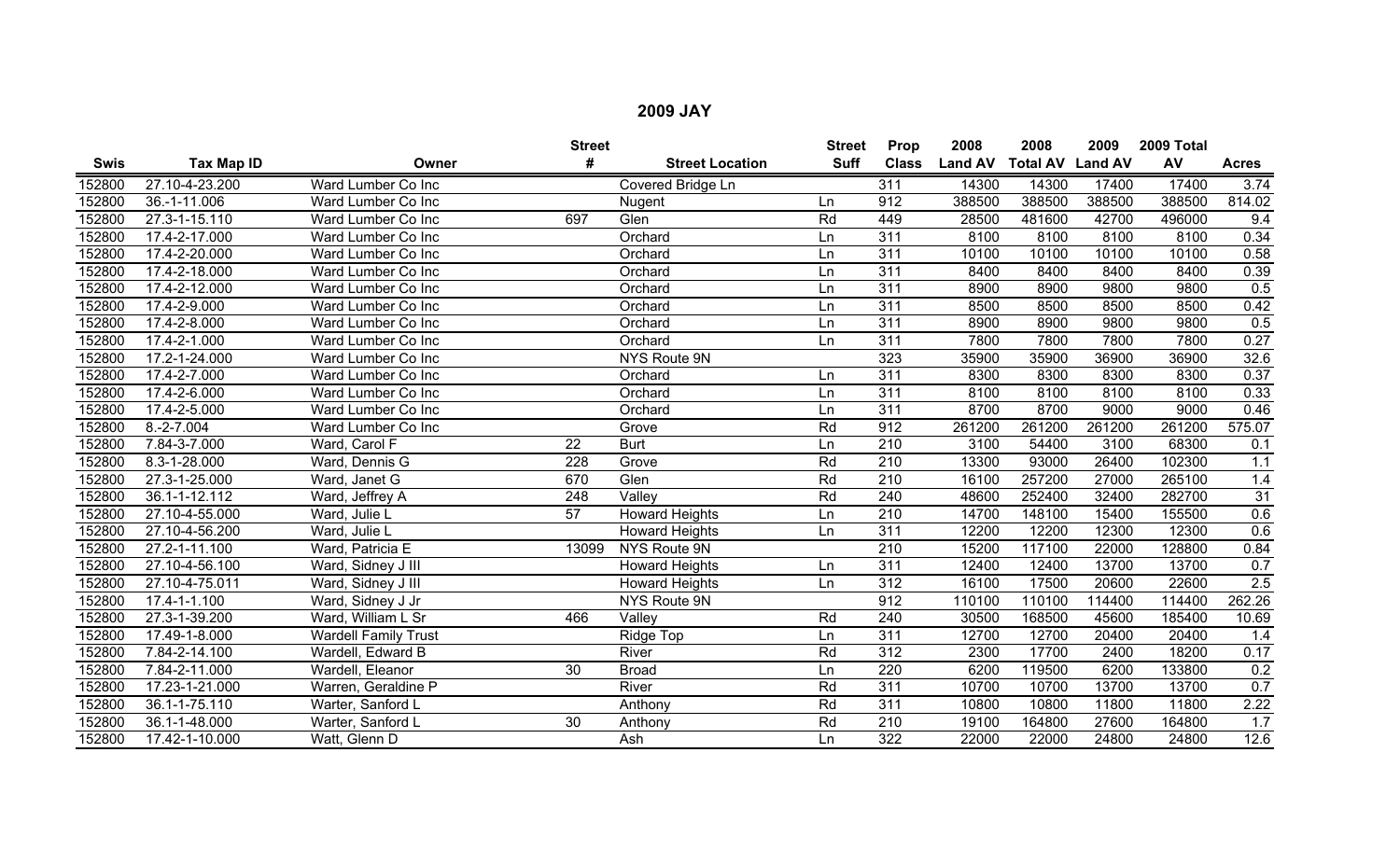|             |                |                                     | <b>Street</b>   |                        | <b>Street</b>            | Prop             | 2008           | 2008                    | 2009   | 2009 Total |                  |
|-------------|----------------|-------------------------------------|-----------------|------------------------|--------------------------|------------------|----------------|-------------------------|--------|------------|------------------|
| <b>Swis</b> | Tax Map ID     | Owner                               | #               | <b>Street Location</b> | <b>Suff</b>              | <b>Class</b>     | <b>Land AV</b> | <b>Total AV Land AV</b> |        | AV         | <b>Acres</b>     |
| 152800      | 17.42-1-25.000 | Watt, Glenn D                       | 142             | Spruce                 | Ln                       | 210              | 20300          | 138900                  | 27400  | 234900     | $\overline{2}$   |
| 152800      | 17.41-1-4.000  | Watterud, Eric                      | 140             | Alder                  | $\overline{\mathsf{St}}$ | 210              | 15900          | 60100                   | 22900  | 75200      | 0.9              |
| 152800      | 7.71-2-2.000   | <b>WB Ausable Cascade LLC</b>       | 79              | Cascade                | Ln                       | $\overline{210}$ | 31600          | 204100                  | 31600  | 325200     | 1.5              |
| 152800      | 17.40-1-4.000  | Weaver, Walter L                    |                 | Sawmill                | Rd                       | 311              | 12400          | 12400                   | 20000  | 20000      | 1.2              |
| 152800      | 17.33-1-7.000  | Weaver, Walter L                    | 116             | <b>Beech</b>           | <b>St</b>                | $\overline{210}$ | 15900          | 77800                   | 22900  | 95300      | 0.9              |
| 152800      | 35.2-4-2.000   | Weckesser, Patricia                 | 1068            | <b>Bartlett</b>        | Rd                       | 270              | 6900           | 36800                   | 7600   | 40500      | 0.2              |
| 152800      | 17.49-3-21.000 | Wehrhagen, Harold                   |                 | Gooseberry             | Ln                       | 311              | 12500          | 12500                   | 20200  | 20200      | 1.3              |
| 152800      | 36.1-3-1.000   | Weil, Kathleen A                    | 87              | Trumbulls              | Rd                       | 240              | 52900          | 239800                  | 52900  | 258900     | 18.38            |
| 152800      | 17.23-6-14.000 | Weinstein, Stanley D                | 11              | Raccoon                | Ln                       | 210              | 15900          | 126300                  | 25400  | 138200     |                  |
| 152800      | 17.23-6-15.000 | Weinstein, Stanley D                |                 | Raccoon                | Ln                       | 311              | 11900          | 11900                   | 19600  | 19600      |                  |
| 152800      | 17.23-5-2.000  | Weiss, Robert P                     | 67              | Sequoia Mountain       | Ln                       | $\overline{210}$ | 16100          | 107600                  | 25400  | 120900     |                  |
| 152800      | 27.3-1-54.000  | Weissmann, Andrew                   | 3               | Stonehouse             | Ln                       | 280              | 88000          | 539900                  | 95100  | 545500     | 38.9             |
| 152800      | 35.8-3-4.000   | <b>Wells Memorial Library Assoc</b> | 12230           | NYS Route 9N           |                          | 611              | 18600          | 138000                  | 20500  | 144900     | 3                |
| 152800      | 7.76-2-11.000  | Wells, Russell A Jr                 | 8               | Forge                  | <b>St</b>                | $\overline{210}$ | 6200           | 75600                   | 6200   | 85700      | 0.2              |
| 152800      | 35.2-3-1.100   | Wellscroft Ice House LLC            | $\overline{83}$ | Wellscroft             | Way                      | 260              | 160000         | 218500                  | 176100 | 234600     | 256.6            |
| 152800      | 35.2-3-16.000  | Wellscroft Ice House LLC            |                 | Springfield            | Rd                       | 912              | 32100          | 35500                   | 35300  | 39000      | 38.4             |
| 152800      | 26.4-2-2.000   | <b>Wellscroft Ice House LLC</b>     |                 | <b>NYS Route 9N</b>    |                          | 912              | 107800         | 107800                  | 117900 | 117900     | 206.4            |
| 152800      | 36.-1-55.000   | Wenn, David M                       | 177             | Anthony                | Rd                       | 240              | 98800          | 151100                  | 131900 | 214900     | 109              |
| 152800      | 7.72-1-1.000   | Wenson, Michael F                   |                 | Cascade                | Ln                       | 311              | 21100          | 21100                   | 39600  | 39600      | 1.1              |
| 152800      | 8.3-1-2.000    | Wesley, Michelle                    | 40              | Grove                  | Rd                       | 230              | 10700          | 106400                  | 10700  | 106400     | 0.4              |
| 152800      | 17.23-5-13.000 | <b>West Family Trust</b>            | $\overline{20}$ | Red Fox                | Dr                       | $\overline{210}$ | 15900          | 119400                  | 25400  | 133900     |                  |
| 152800      | 17.23-5-14.000 | <b>West Family Trust</b>            |                 | Red Fox                | Dr                       | 311              | 12100          | 12100                   | 19600  | 19600      |                  |
| 152800      | 45.-1-13.200   | Weyerhaeuser, Margaret              |                 | Jay Mountain           | Rd                       | 322              | 114500         | 114500                  | 117900 | 117900     | 206.59           |
| 152800      | 7.72-1-5.000   | Whalen, Deborah A                   | 112             | Cascade                | Ln                       | 210              | 28000          | 52500                   | 51200  | 94900      | 1.1              |
| 152800      | 36.1-1-17.220  | Whalley, Donald E                   | 140             | Valley                 | Rd                       | $\overline{210}$ | 16400          | 99000                   | 27400  | 109800     | 1.6              |
| 152800      | 27.4-1-41.300  | White, Joan C                       | 603             | Glen                   | Rd                       | $\overline{210}$ | 18200          | 113300                  | 29700  | 125700     | 2.73             |
| 152800      | 8.3-1-52.000   | Whitford, Donald E                  |                 | Rolling Mill Hill      | Rd                       | 314              | 8400           | 8400                    | 8400   | 8400       | 0.4              |
| 152800      | 8.3-1-53.000   | Whitford, Donald E                  | 135             | Rolling Mill Hill      | Rd                       | $\overline{210}$ | 10700          | 34100                   | 10700  | 38000      | 0.4              |
| 152800      | 7.84-5-13.000  | Widener, Patricia                   | 37              | <b>Burt</b>            | Ln                       | 210              | 6200           | 54200                   | 6200   | 67000      | 0.2              |
| 152800      | 17.4-1-47.000  | Wieninger, Kenneth E                | 13339           | NYS Route 9N           |                          | $\overline{210}$ | 15700          | 49700                   | 26400  | 56800      | 1.1              |
| 152800      | 35.4-4-2.000   | Wilcox, Marian                      | 853             | <b>Bartlett</b>        | Rd                       | 210              | 15500          | 118500                  | 26200  | 123500     | $\overline{1}$   |
| 152800      | 27.10-1-17.000 | Wilkins, Mark A                     | 6719            | NYS Route 86           |                          | 210              | 17400          | 124000                  | 18500  | 143800     | 0.9              |
| 152800      | 17.41-8-9.000  | Willette, Kelly                     |                 | Dew                    | Dr                       | 311              | 11900          | 11900                   | 17600  | 17600      | $\overline{0.9}$ |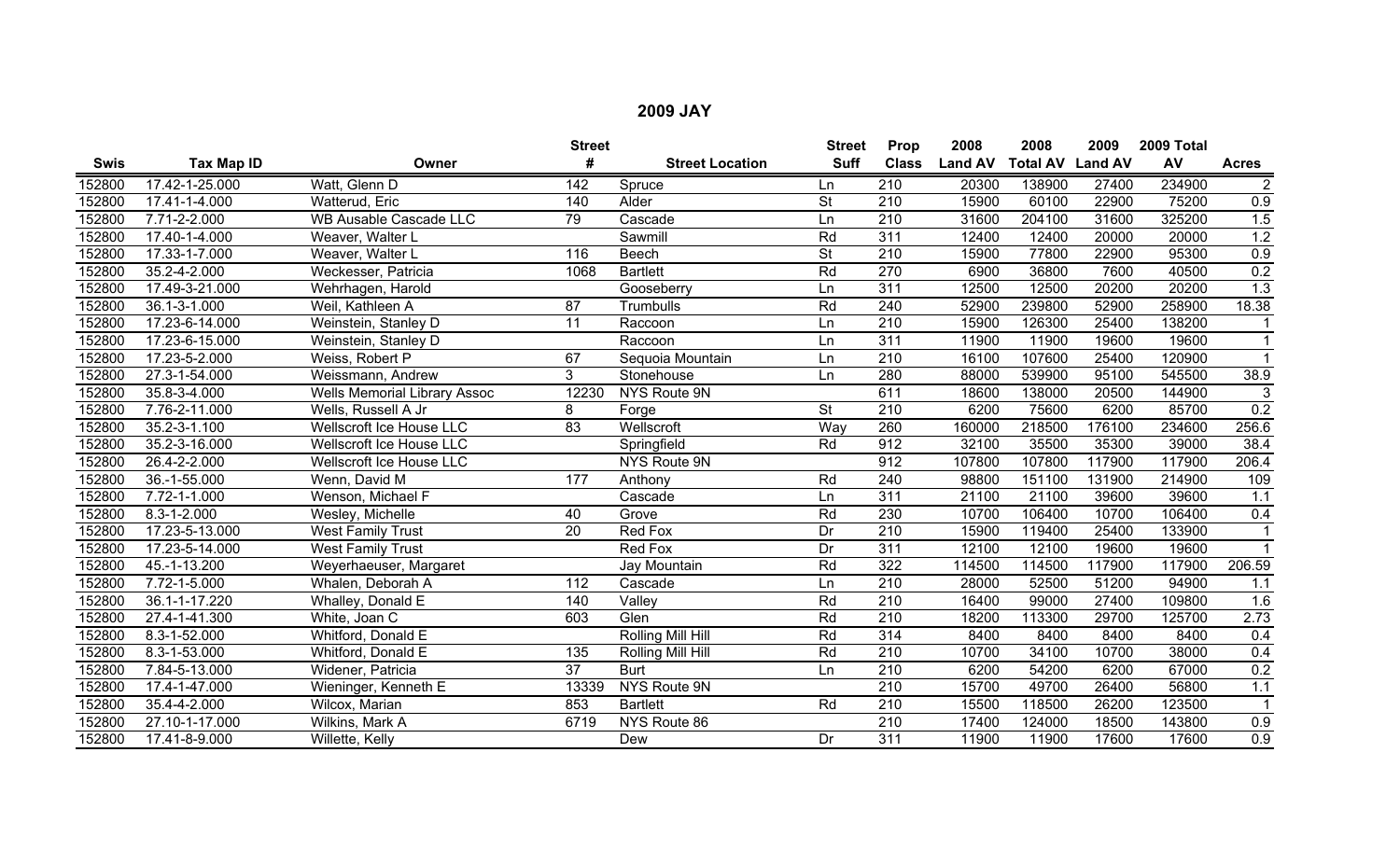|             |                    |                        | <b>Street</b>   |                        | <b>Street</b>   | Prop             | 2008           | 2008                    | 2009   | 2009 Total |                  |
|-------------|--------------------|------------------------|-----------------|------------------------|-----------------|------------------|----------------|-------------------------|--------|------------|------------------|
| <b>Swis</b> | Tax Map ID         | Owner                  | #               | <b>Street Location</b> | <b>Suff</b>     | <b>Class</b>     | <b>Land AV</b> | <b>Total AV Land AV</b> |        | AV         | <b>Acres</b>     |
| 152800      | 7.79-2-61.000      | Williams, Eugene       | 21              | Antler                 | Dr              | 210              | 16200          | 177900                  | 25600  | 195400     | 1.1              |
| 152800      | 17.49-3-33.000     | Williams, J Milton A   |                 | Fern                   | Ln              | 311              | 11900          | 11900                   | 17600  | 17600      | 0.9              |
| 152800      | 27.1-3-11.000      | Williams, Kurt A       | 11              | Danielle               | Rd              | 210              | 17000          | 151200                  | 26600  | 166600     | 1.6              |
| 152800      | 27.2-1-9.000       | Williams, Raymond E Jr | 13111           | NYS Route 9N           |                 | 210              | 13400          | 90500                   | 15700  | 101900     | 0.6              |
| 152800      | 27.1-1-3.036       | Williams, Roxalana J   | 76              | John Fountain          | Rd              | $\overline{210}$ | 18800          | 96400                   | 30400  | 106000     | 3.12             |
| 152800      | 27.23-2-10.000     | Williams, Sterling F   | $\overline{27}$ | Almweg                 | Ln              | $\overline{210}$ | 19000          | 232400                  | 26000  | 244200     | 1.3              |
| 152800      | 27.23-2-1.000      | Williams, Sterling F   |                 | Hochsteig              | Ln              | 311              | 14600          | 14600                   | 20400  | 20400      | 1.4              |
| 152800      | 27.23-2-2.000      | Williams, Sterling F   |                 | Hochsteig              | Ln              | 311              | 14100          | 14100                   | 19800  | 19800      | 1.1              |
| 152800      | 27.23-2-3.000      | Williams, Sterling F   |                 | Hochsteig              | Ln              | 311              | 14100          | 14100                   | 19800  | 19800      | 1.1              |
| 152800      | 27.23-2-11.000     | Williams, Sterling F   |                 | Almweg                 | Ln              | 311              | 13600          | 13600                   | 15700  | 15700      | 0.8              |
| 152800      | 17.23-5-16.000     | Williams, Victor       | 44              | Red Fox                | $\overline{Dr}$ | $\overline{210}$ | 15900          | 129800                  | 25400  | 137200     |                  |
| 152800      | 27.4-1-41.120      | Willis, Michael J      | 553             | Glen                   | Rd              | $\overline{210}$ | 29100          | 279100                  | 31200  | 281200     | 3.5              |
| 152800      | 36.-1-34.110       | Wilson-Thacker, Nola E |                 | Jay Mountain           | Rd              | 323              | 107200         | 107200                  | 107200 | 107200     | 96.1             |
| 152800      | 36.-1-33.000       | Wilson-Thacker, Nola E |                 | Jay Mountain           | Rd              | 314              | 8900           | 8900                    | 9800   | 9800       | 0.5              |
| 152800      | 17.32-1-15.000     | Wilson, Scott R        | $\overline{22}$ | <b>Scenic Point</b>    | Ln              | $\overline{210}$ | 16700          | 121000                  | 26200  | 137600     | 1.4              |
| 152800      | 17.33-2-7.000      | Wilson, Turner F       |                 | AuSable                | Dr              | 311              | 11800          | 11800                   | 15700  | 15700      | 0.8              |
| 152800      | 17.40-5-16.000     | Wilton, Carlos E       | 627             | AuSable                | Dr              | $\overline{210}$ | 15900          | 61600                   | 22900  | 77700      | 0.9              |
| 152800      | 17.50-4-10.000     | Wimperis, Minerva R    |                 | <b>Briar</b>           | Ln              | 311              | 11900          | 11900                   | 17600  | 17600      | 0.9              |
| 152800      | 17.40-4-14.000     | Winch, James C Jr      | 115             | Alder                  | <b>St</b>       | 210              | 15900          | 98400                   | 22900  | 109500     | $\overline{0.9}$ |
| 152800      | 17.40-4-11.000     | Winch, James C Jr      |                 | <b>Beech</b>           | <b>St</b>       | 311              | 11900          | 11900                   | 17600  | 17600      | 0.9              |
| 152800      | 27.4-1-41.141      | Winch, Todd E          | 559             | Glen                   | Rd              | $\overline{210}$ | 16000          | 145200                  | 26800  | 152100     | 1.3              |
| 152800      | 7.84-5-9.000       | Winchell, Richard A    | 30              | Terrace                | Ln              | 210              | 9200           | 70500                   | 9200   | 87100      | 0.3              |
| 152800      | $35.4 - 3 - 9.000$ | Winslow, Edward F      | 11904           | <b>NYS Route 9N</b>    |                 | 210              | 20600          | 86400                   | 32800  | 95000      | 4.28             |
| 152800      | 35.4-3-10.000      | Winslow, Edward F Sr   | 11914           | NYS Route 9N           |                 | 210              | 20200          | 120400                  | 32200  | 132400     | 4.02             |
| 152800      | 7.79-5-5.000       | Winters, Kenneth D     |                 | Whitetail              | Ln              | 311              | 11900          | 11900                   | 19600  | 19600      |                  |
| 152800      | 17.4-2-4.000       | Wisher, Dolores        | $\overline{24}$ | Orchard                | Ln              | 270              | 12400          | 22500                   | 12400  | 24800      | 0.28             |
| 152800      | 27.2-2-26.100      | Wisher, Donna J        | 13152           | NYS Route 9N           |                 | 210              | 19100          | 191700                  | 27600  | 194200     | 1.7              |
| 152800      | 27.2-2-26.200      | Wisher, Donna J        | 13164           | <b>NYS Route 9N</b>    |                 | $\overline{210}$ | 10800          | 174600                  | 11300  | 174600     | 0.43             |
| 152800      | 18.1-1-25.200      | Wisher, James M        | 1132            | <b>Stickney Bridge</b> | Rd              | $\overline{210}$ | 12800          | 171800                  | 17300  | 177100     | 0.66             |
| 152800      | 7.79-3-7.002       | Wiswell, David E       | $\overline{82}$ | River                  | Rd              | 210              | 23300          | 217800                  | 40600  | 239900     | 2.28             |
| 152800      | 17.31-3-5.000      | Wittreich, Tina M      | $\overline{13}$ | Iris                   | Ln              | $\overline{210}$ | 16700          | 169600                  | 26200  | 173000     | 1.4              |
| 152800      | 18.1-1-17.000      | Wohlers, Yvonne M      |                 | Sheldrake              | Rd              | 323              | 18000          | 18000                   | 21400  | 21400      | 1.1              |
| 152800      | 27.1-2-10.000      | Wolfe, Thomas          | 6554            | NYS Route 86           |                 | 322              | 36800          | 36800                   | 39000  | 39000      | 17.3             |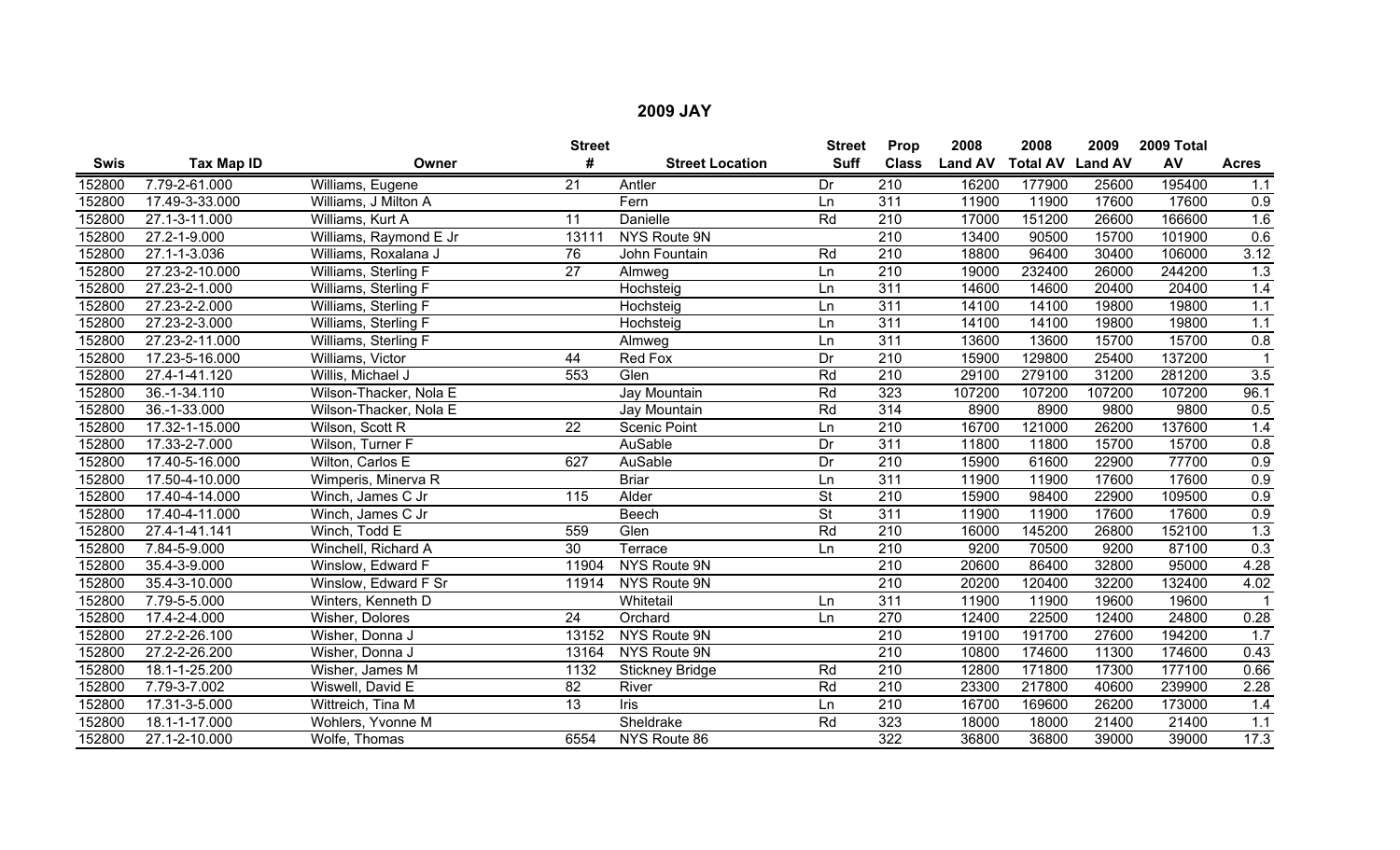|             |                |                                | <b>Street</b>    |                        | <b>Street</b>            | Prop             | 2008           | 2008                    | 2009   | 2009 Total |              |
|-------------|----------------|--------------------------------|------------------|------------------------|--------------------------|------------------|----------------|-------------------------|--------|------------|--------------|
| <b>Swis</b> | Tax Map ID     | Owner                          | #                | <b>Street Location</b> | <b>Suff</b>              | <b>Class</b>     | <b>Land AV</b> | <b>Total AV Land AV</b> |        | AV         | <b>Acres</b> |
| 152800      | 17.4-1-41.000  | Wolson, John                   | 13245            | <b>NYS Route 9N</b>    |                          | 240              | 38700          | 235600                  | 46200  | 243100     | 11           |
| 152800      | 7.79-2-24.000  | Wong, Chin Jean L F            |                  | River                  | Rd                       | 311              | 12100          | 12100                   | 19600  | 19600      |              |
| 152800      | 27.4-1-41.112  | Wood, John S                   | 581              | Glen                   | Rd                       | 210              | 19100          | 121600                  | 27600  | 133800     | 1.71         |
| 152800      | 27.4-1-41.111  | Wood, John S                   |                  | Glen                   | Rd                       | 323              | 14900          | 14900                   | 21300  | 21300      | 1.83         |
| 152800      | 27.4-1-41.152  | Wood, John S                   |                  | Glen                   | Rd                       | 323              | 12500          | 12500                   | 20800  | 20800      | 1.59         |
| 152800      | 27.4-1-42.000  | <b>Woodard Family LTD</b>      | 611              | Glen                   | Rd                       | 280              | 41900          | 140600                  | 44000  | 154600     | 3.6          |
| 152800      | 27.4-1-41.200  | Woodard Family Ptnshp No 2 LTD |                  | Glen                   | Rd                       | 323              | 13100          | 13100                   | 16600  | 16600      | 1.97         |
| 152800      | 27.4-1-32.000  | Woodard Family Ptnshp No 2 LTD |                  | Glen                   | Rd                       | 323              | 8900           | 8900                    | 9800   | 9800       | 0.5          |
| 152800      | 27.2-2-22.000  | Woodin, Waltraud S             | 483              | Hazen                  | Rd                       | 240              | 69400          | 169100                  | 80300  | 170400     | 61.1         |
| 152800      | 17.32-5-10.000 | Woodruff, Patricia             | 89               | Cedar                  | $\overline{\mathsf{St}}$ | $\overline{210}$ | 15900          | 75600                   | 22900  | 89400      | 0.9          |
| 152800      | 36.1-1-53.000  | Worthington, Thomas R          | $\overline{122}$ | Glen                   | Rd                       | $\overline{210}$ | 15200          | 51700                   | 21000  | 65400      | 0.8          |
| 152800      | 36.1-1-54.000  | Worthington, Thomas R          |                  | Glen                   | Rd                       | 270              | 10200          | 10200                   | 11200  | 15200      | 0.3          |
| 152800      | 36.1-1-52.000  | Worthington, Thomas R          |                  | Glen                   | Rd                       | 311              | 7900           | 7900                    | 7900   | 7900       | 0.3          |
| 152800      | 17.30-1-6.000  | Wozniski, Michael W            | 132              | Sequoia Mountain       | Ln                       | $\overline{210}$ | 16100          | 285500                  | 25400  | 288000     |              |
| 152800      | 8.3-1-54.000   | Wright, Greg                   | 135              | Rolling Mill Hill      | Rd                       | $\overline{210}$ | 15700          | 50700                   | 26400  | 72000      | 1.1          |
| 152800      | 8.3-1-51.000   | Wright, Gregg                  | 123              | Rolling Mill Hill      | Rd                       | 240              | 41700          | 89000                   | 47000  | 99600      | 24.1         |
| 152800      | 17.40-4-2.000  | Wright, Gregory P              |                  | Beech                  | $\overline{\mathsf{St}}$ | $\overline{311}$ | 11900          | 11900                   | 17600  | 17600      | 0.9          |
| 152800      | 17.40-4-23.000 | Wright, Gregory P              | 8                | Beech                  | $\overline{\mathsf{St}}$ | $\overline{210}$ | 15900          | 74400                   | 22900  | 83400      | 0.9          |
| 152800      | 36.1-1-4.000   | Wright, James G                | 12381            | <b>NYS Route 9N</b>    |                          | 210              | 14900          | 36700                   | 28400  | 42200      | 2.1          |
| 152800      | 35.2-4-9.000   | Wright, James G                | 99               | Springfield            | Rd                       | 270              | 25200          | 79200                   | 38800  | 79200      | 7.3          |
| 152800      | 35.2-5-13.000  | Wulbrecht, Robert M            | 12157            | NYS Route 9N           |                          | $\overline{210}$ | 17200          | 104700                  | 5000   | 104700     | 0.19         |
| 152800      | 36.-1-38.000   | Wyatt Linden C                 |                  | Glen                   | Rd                       | 323              | 89800          | 89800                   | 90800  | 90800      | 102          |
| 152800      | 17.40-3-12.000 | Wylen, Esther                  | 35               | <b>Beech</b>           | <b>St</b>                | 210              | 15900          | 89700                   | 22900  | 100700     | 0.9          |
| 152800      | 27.10-4-42.000 | Wyman, Richard                 | 28               | <b>Howard Heights</b>  | Ln                       | 210              | 9700           | 195800                  | 10200  | 206200     | 0.3          |
| 152800      | 27.10-4-43.000 | Yaniro, John                   | $\overline{24}$  | <b>Howard Heights</b>  | Ln                       | $\overline{210}$ | 9700           | 176900                  | 10200  | 185700     | 0.4          |
| 152800      | 17.32-4-3.000  | Yeaney, Annabelle G            | $\overline{18}$  | Elm                    | $\overline{\mathsf{St}}$ | $\overline{210}$ | 15900          | 113800                  | 22900  | 123200     | 0.9          |
| 152800      | 17.32-4-4.000  | Yeaney, Annabelle G            |                  | Elm                    | St                       | 311              | 11900          | 11900                   | 17600  | 17600      | 0.9          |
| 152800      | 17.49-3-6.000  | Yip, Warren WS                 |                  | Maple                  | Ln                       | 311              | 12100          | 12100                   | 19600  | 19600      |              |
| 152800      | 17.33-2-5.200  | Yochum, Peter                  | 725              | AuSable                | Dr                       | 210              | 15800          | 306600                  | 21800  | 331300     | 0.86         |
| 152800      | 17.40-5-6.000  | Young, Anna M                  |                  | Alder                  | $\overline{\mathsf{St}}$ | 311              | 11900          | 11900                   | 17600  | 17600      | 0.9          |
| 152800      | 27.2-2-40.100  | Young, Elenor                  | 91               | Hazen                  | Rd                       | 240              | 149800         | 282200                  | 140400 | 299000     | 145.39       |
| 152800      | 27.2-2-40.200  | Young, Elenor                  |                  | Hazen                  | Rd                       | 322              | 60400          | 60400                   | 66800  | 66800      | 25.02        |
| 152800      | 17.40-1-8.000  | Young, Katherine A             |                  | Sawmill                | Rd                       | 311              | 12200          | 12200                   | 20000  | 20000      | 1.2          |